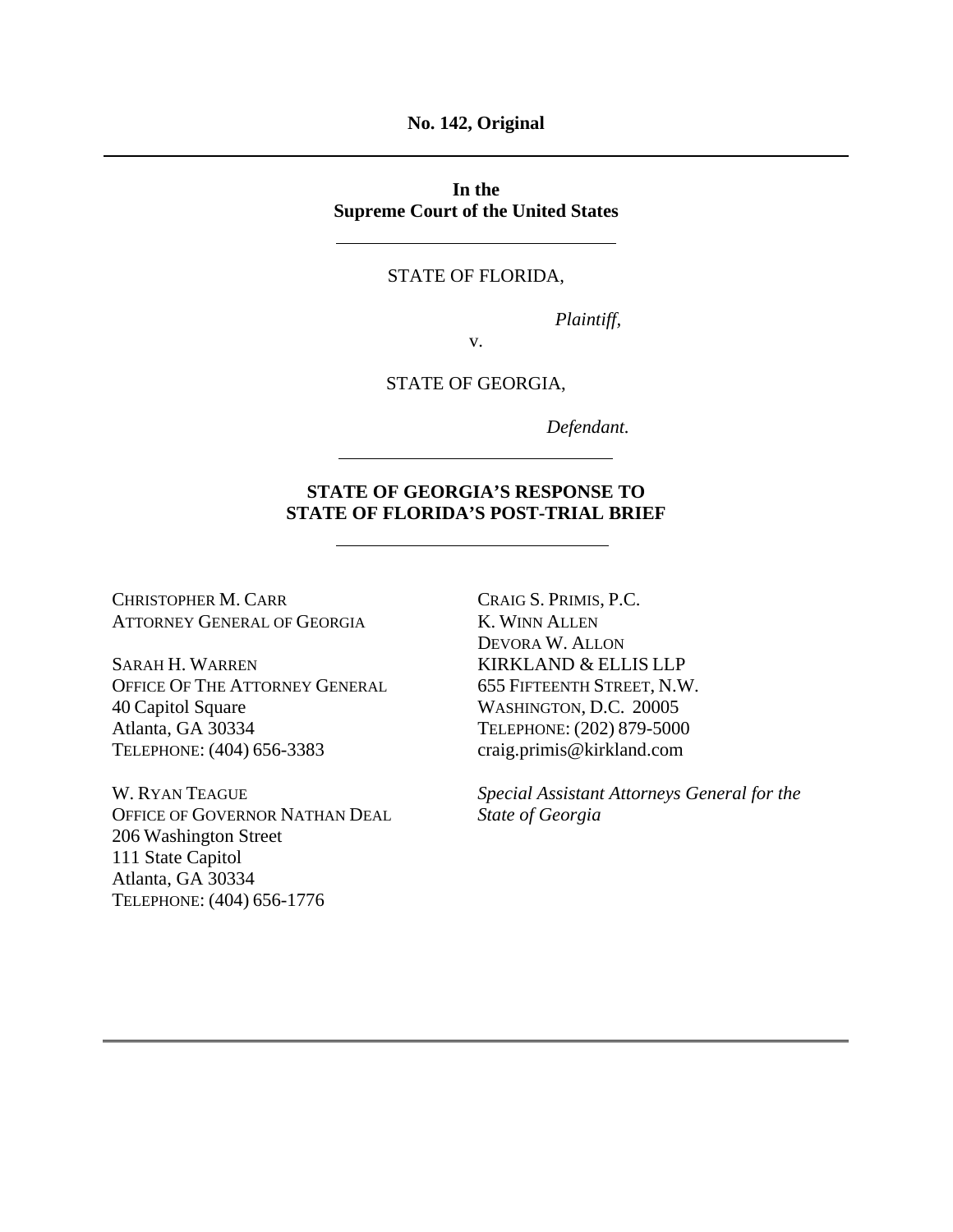|  | <b>TABLE OF CONTENTS</b> |
|--|--------------------------|
|--|--------------------------|

|     |           | Page                                                                                                                                           |
|-----|-----------|------------------------------------------------------------------------------------------------------------------------------------------------|
|     |           |                                                                                                                                                |
|     |           |                                                                                                                                                |
|     | A.        | Florida Bears The Burden Of Proving That Georgia's Upstream Water                                                                              |
|     | <b>B.</b> | Florida Was Required To Present Clear And Convincing Evidence That Its                                                                         |
|     | C.        | The Supreme Court Has Previously Denied Relief To States Unable To                                                                             |
|     |           |                                                                                                                                                |
| I.  |           | FLORIDA CANNOT OBTAIN ITS REQUESTED RELIEF WITHOUT                                                                                             |
|     |           |                                                                                                                                                |
|     | A.        | The United States Confirmed That The Corps Operates Its Reservoirs To                                                                          |
|     | <b>B.</b> | Circumstances Where Increased Flows Would Pass Through To Florida                                                                              |
|     | C.        | Georgia's Reservoir Modeling Uses ResSim, "The Tool Most Capable Of<br>Faithfully Representing" Corps Reservoir Operations In The ACF Basin 20 |
| II. |           | <b>FLORIDA FAILED TO PROVE A REAL AND SUBSTANTIAL INJURY</b>                                                                                   |
|     | A.        | There Is No Clear And Convincing Evidence That The 2012 Oyster                                                                                 |
|     |           | It Is Florida's Burden To Establish Injury And Causation By Clear<br>1.<br>And Convincing Evidence, Not Georgia's Burden To Establish An<br>23 |
|     |           | 2.<br>Florida Misrepresents The University Of Florida Scientists'                                                                              |
|     |           | 3.<br>The NOAA Disaster Declaration Does Not Establish That Low                                                                                |
|     |           | 4.<br>Florida Has No Response To The Overwhelming Evidence That Its<br>Poor Fishery Management Contributed To The 2012 Oyster                  |
|     | <b>B.</b> | Florida's Alleged Harms To The Apalachicola Bay Ecosystem Are                                                                                  |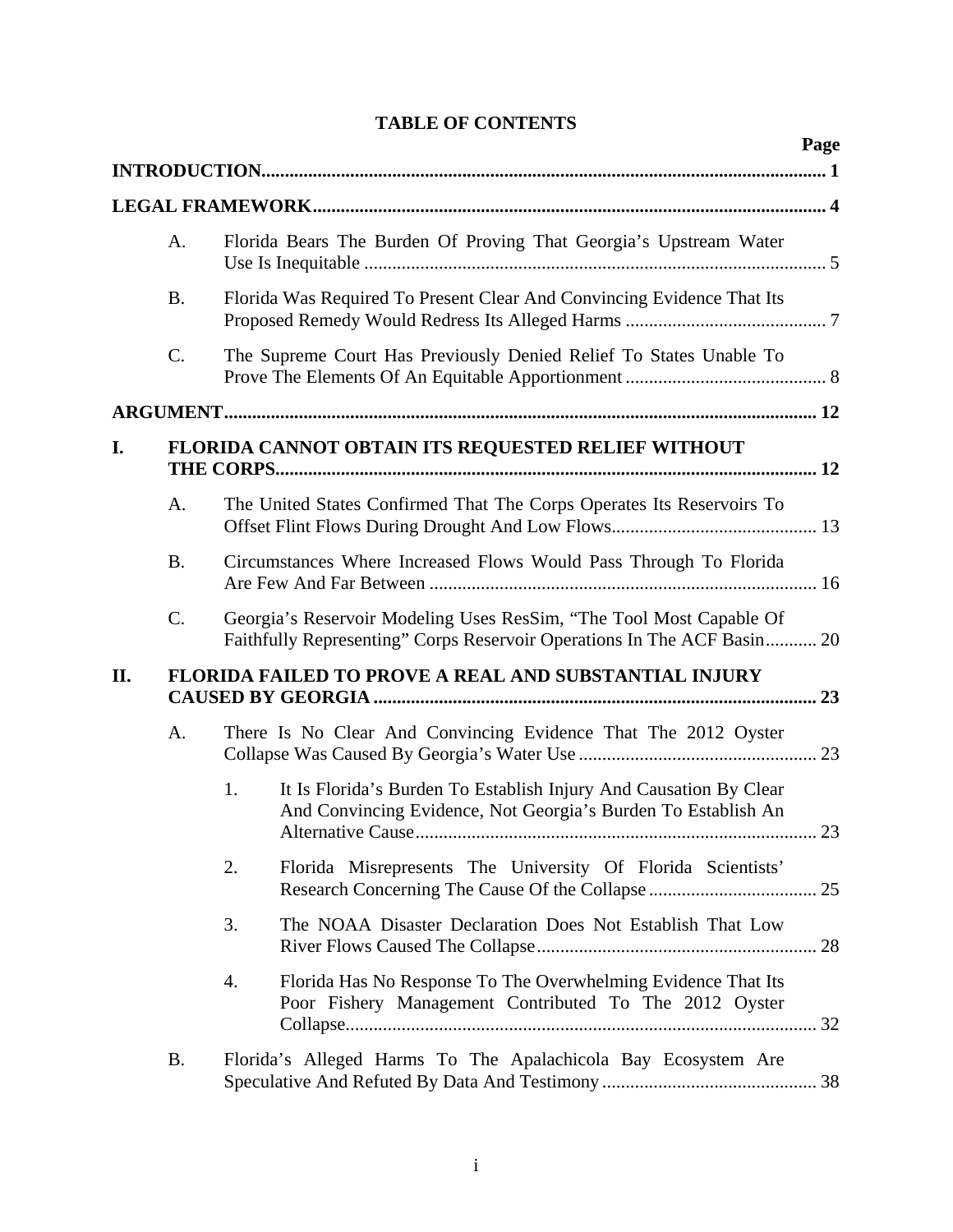|     | C.        |    | Florida Has Not Proven That Georgia's Water Use Has Harmed The                                                                      |  |
|-----|-----------|----|-------------------------------------------------------------------------------------------------------------------------------------|--|
|     |           | 1. | EPA/USFWS Instream Guidelines Cannot Provide Clear And                                                                              |  |
|     |           | 2. | Evidence At Trial Undermines Florida's Claim That Upstream<br>Consumption Is The Only Possible Cause Of Harm To The River 43        |  |
|     |           | 3. | Events in Swift Slough Show That Florida Has Failed To Prove                                                                        |  |
| Ш.  |           |    | <b>GEORGIA'S CONSUMPTIVE USE HAS NOT HAD A MATERIAL</b><br><b>IMPACT ON STREAMFLOW WITHIN GEORGIA OR INTO FLORIDA  47</b>           |  |
|     | A.        |    | Georgia's Total Consumptive Use, Which Is Based On Over A Decade Of<br>Rigorous Data Collection And Analysis, Is Far Lower And More |  |
|     | <b>B.</b> |    | Florida Relies On Admittedly Biased And Error-Prone Rainfall-Runoff                                                                 |  |
|     | C.        |    | Georgia's Water Use Does Not Materially Impact Groundwater Levels In                                                                |  |
|     | D.        |    | Streamflow and Groundwater Level Trends Are Driven By Climate-Not                                                                   |  |
| IV. |           |    | THE EQUITIES TIP DECIDEDLY IN GEORGIA'S FAVOR  58                                                                                   |  |
|     | Α.        |    |                                                                                                                                     |  |
|     | <b>B.</b> |    |                                                                                                                                     |  |
|     | C.        |    | Florida's Attempt To Diminish Georgia's Conservation Achievements Is                                                                |  |
|     | D.        |    | Georgia Reasonably Declined To Implement The Flint River Drought                                                                    |  |
|     | Ε.        |    |                                                                                                                                     |  |
|     | F.        |    | Georgia Participated In The ACF Compact Negotiations In Good Faith 76                                                               |  |
| V.  |           |    | <b>FLORIDA FAILED TO PROVE THAT ITS PROPOSED REMEDIES</b><br><b>WOULD REDRESS ITS ALLEGED HARMS OR WOULD GENERATE</b>               |  |
|     | A.        |    | Florida Confirms That It Has No Evidence That Its Proposed Remedy                                                                   |  |
|     | <b>B.</b> |    | Florida Vastly Understates The Costs Of Its Proposed Remedy, Which                                                                  |  |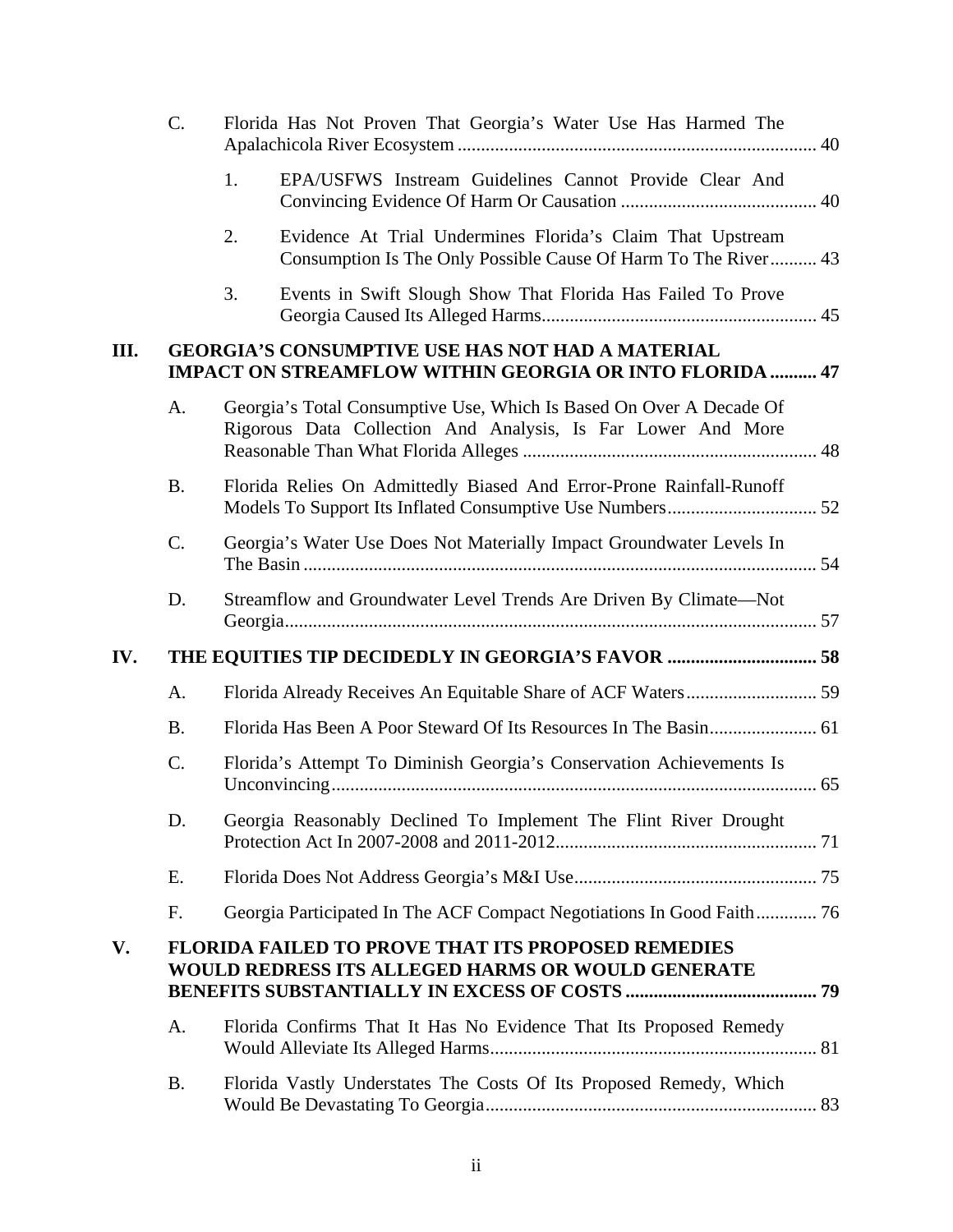|--|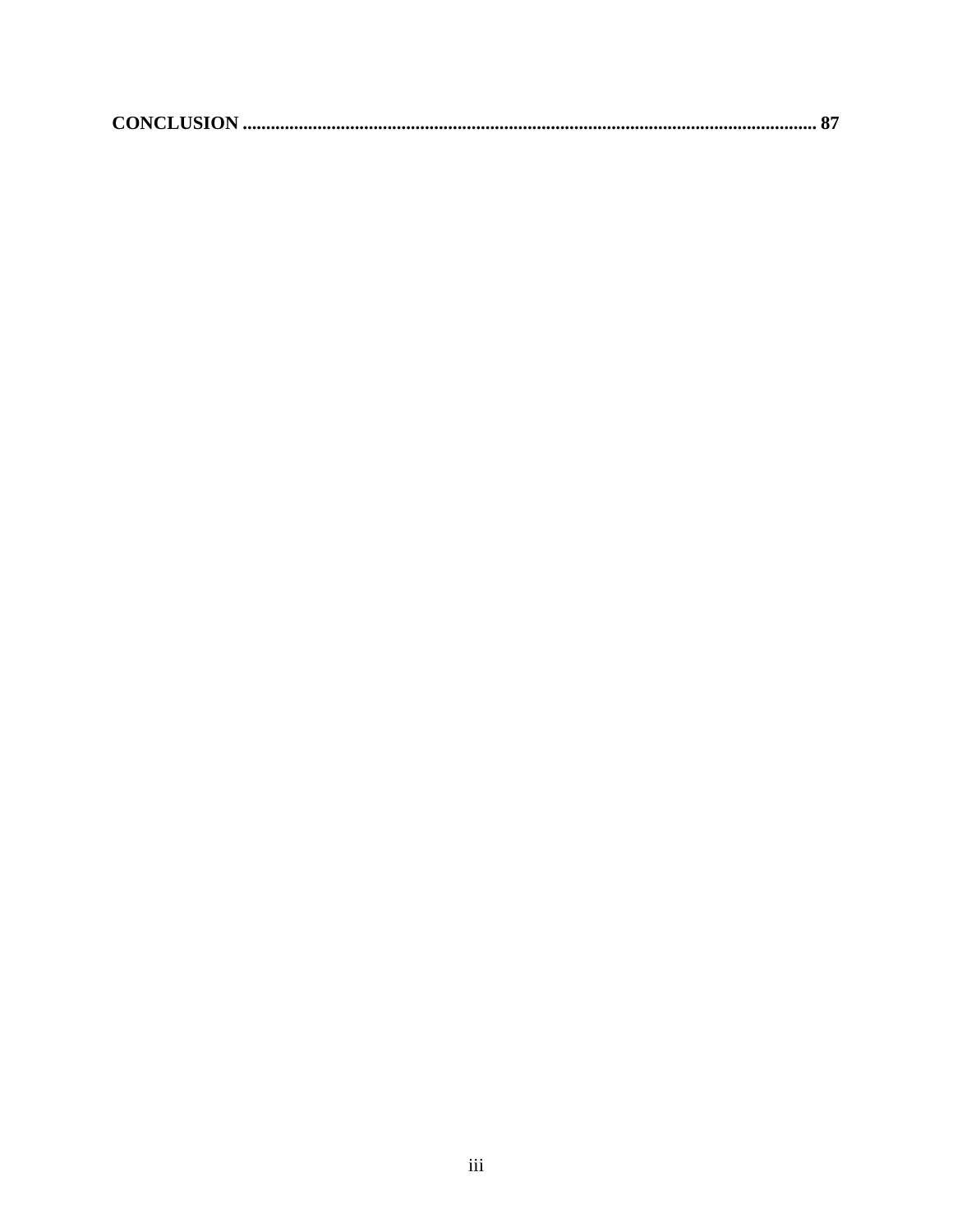# **TABLE OF AUTHORITIES**

# **Cases**

| Aransas Project v. Shaw,       |  |
|--------------------------------|--|
| Arizona v. California,         |  |
| Christensen v. Harris Cty.,    |  |
| Colorado v. Kansas,            |  |
| Colorado v. New Mexico,        |  |
| Colorado v. New Mexico,        |  |
| Connecticut v. Massachusetts,  |  |
| Idaho ex rel. Evans v. Oregon, |  |
| Kansas v. Colorado,            |  |
| Kappos v. Hyatt,               |  |
| Kremer v. Chem. Constr. Corp., |  |
| New Jersey v. New York,        |  |
| Pennsylvania v. New Jersey,    |  |
| Washington v. Oregon,          |  |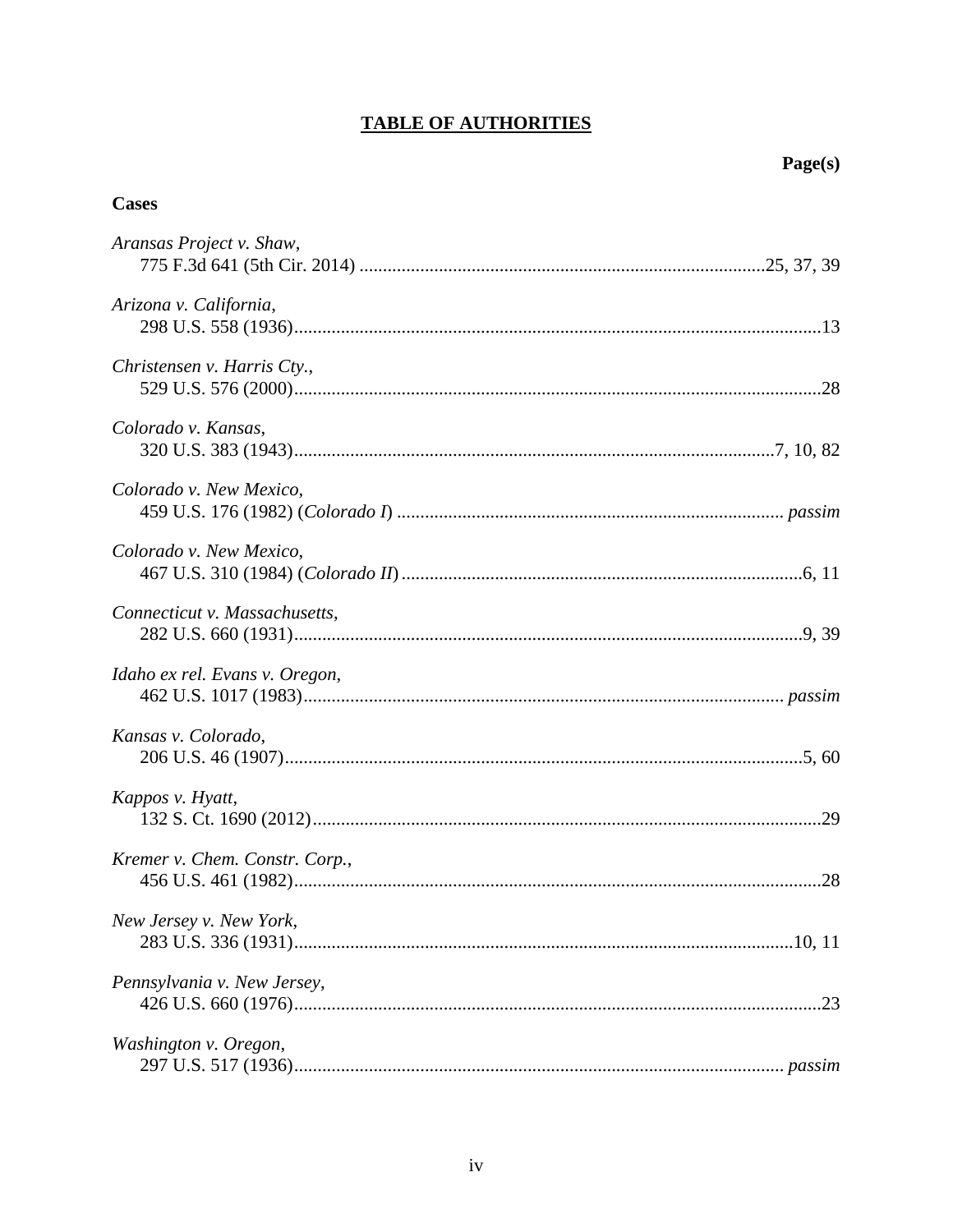| Wos v. E.M.A. ex rel. Johnson, |  |
|--------------------------------|--|
|                                |  |
|                                |  |
| <b>Rules</b>                   |  |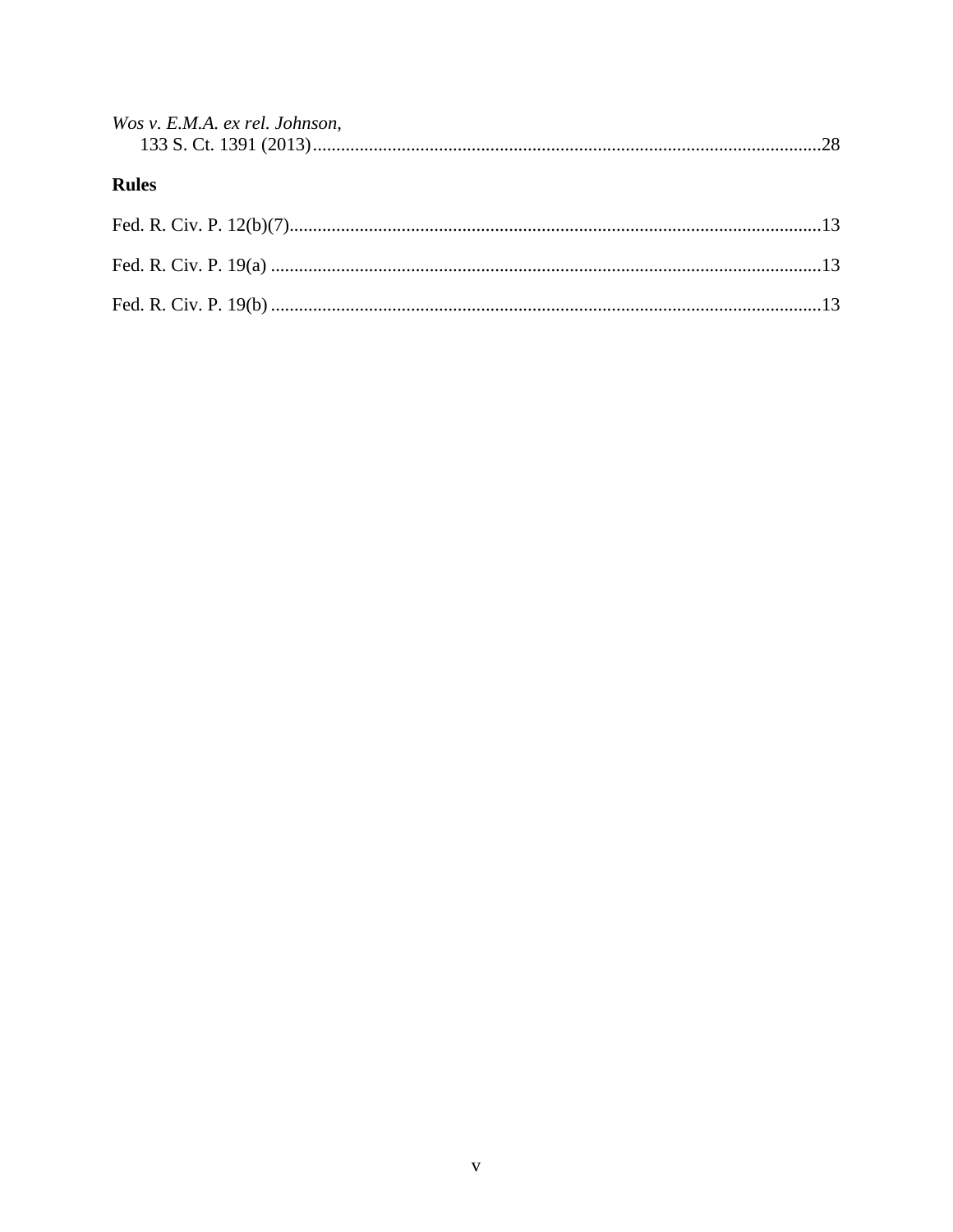#### **INTRODUCTION**

The post-trial briefing confirms that Florida has failed to prove its case. Rather than point the Court to the hard facts necessary to justify an equitable apportionment, Florida filled its brief with inaccurate, unreliable, and misleading material that does not withstand even passing scrutiny. Florida relies on written direct testimony that did not hold up to cross-examination. Florida relies on hearsay research papers from third parties who were not called to testify at trial and who either were not deposed or rejected Florida's positions during their depositions. And Florida relies on mischaracterizations of, and selective quotations from, key documents—often when the documents themselves elsewhere refute the conclusions Florida seeks to draw. Florida, in short, acts like the trial in this case never happened. But try as it does, Florida cannot escape the devastating damage that was done to its allegations during the five-week trial, where it became painstakingly clear that Florida does not have the evidence necessary to support its claim to an equitable apportionment.

There are four separate hurdles that Florida has failed to clear, and consequently four separate reasons why the Court should deny Florida's request for an equitable apportionment. *First*, Florida has failed to join a necessary party. The United States settled one of the most important—and contested—issues in this litigation when it confirmed that a consumption cap in Georgia would *not* result in increased flows into Florida during drought operations or periods where basin inflow is less than 5,000 cfs. As the United States said is in its *amicus* brief:

The Corps expects in an extreme low flow scenario that Apalachicola River flows *would be very similar with or without a consumption cap*. . . .

U.S. Post-Trial Br. at 17-18 (emphasis added). The United States is now on record validating what Georgia's witnesses have been saying all along: consumption caps on Georgia would not do anything to increase flows into Florida—much less confer any tangible ecological or

1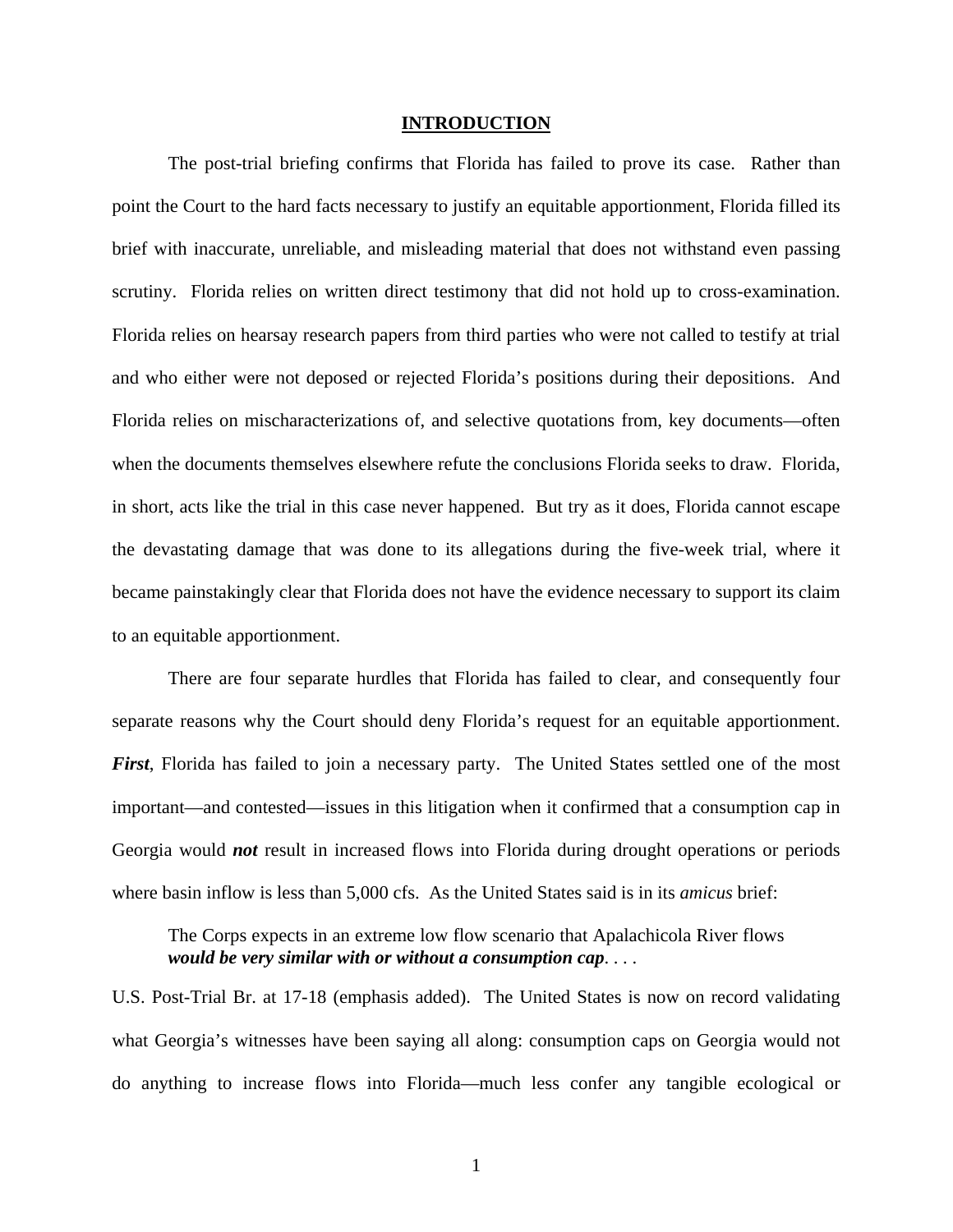environmental benefit—during virtually all of the times when Florida has complained of low flows. The United States also exposed as false Florida's claim throughout this litigation that "a remedy capping Georgia's consumption will *almost always provide immediate and significant flow benefits* to the Apalachicola River in Florida." Fla. Post-Trial Br. at 33 (emphasis added). Because a consumption cap will not, in fact, provide any relief to Florida during drought operations or when basin inflow is less than 5,000 cfs without significant changes to federal reservoir operations and the involvement of the Corps, Florida's action must be dismissed.

*Second*, Florida's alleged injury is speculative or non-existent, and its attenuated chain of causation falls far short of meeting the clear-and-convincing evidence standard. Despite years of discovery and the help of no fewer than twenty experts, Florida still has not shown that Georgia's water use has caused any of its alleged harms in the Bay or the River. Instead of pointing to real evidence proving up its causal chain, Florida rests its injury case almost entirely on misleading descriptions of irrelevant documents that do nothing to help Florida meet its burden of proof. Independent scientists, in work verified by Georgia's experts, have not found any clear evidence linking low River flows to the 2012 oyster collapse. And dozens of Florida's own internal documents repeatedly attribute the collapse to overfishing and poor fisheries management practices. Florida's own experts, moreover, have found no material connection between Georgia's consumption and the ecological health of the Bay. With respect to the River, Florida has not and cannot rebut the plain fact that it has not proven harm to any specific species in the River caused by *Georgia*, as opposed to changes caused by dam construction, historical dredging, or a series of historic multi-year droughts over the last fifteen years.

*Third*, the current division of water between Georgia and Florida is plainly equitable. Georgia uses only a small fraction of the total water in the ACF Basin. That is true in wet years,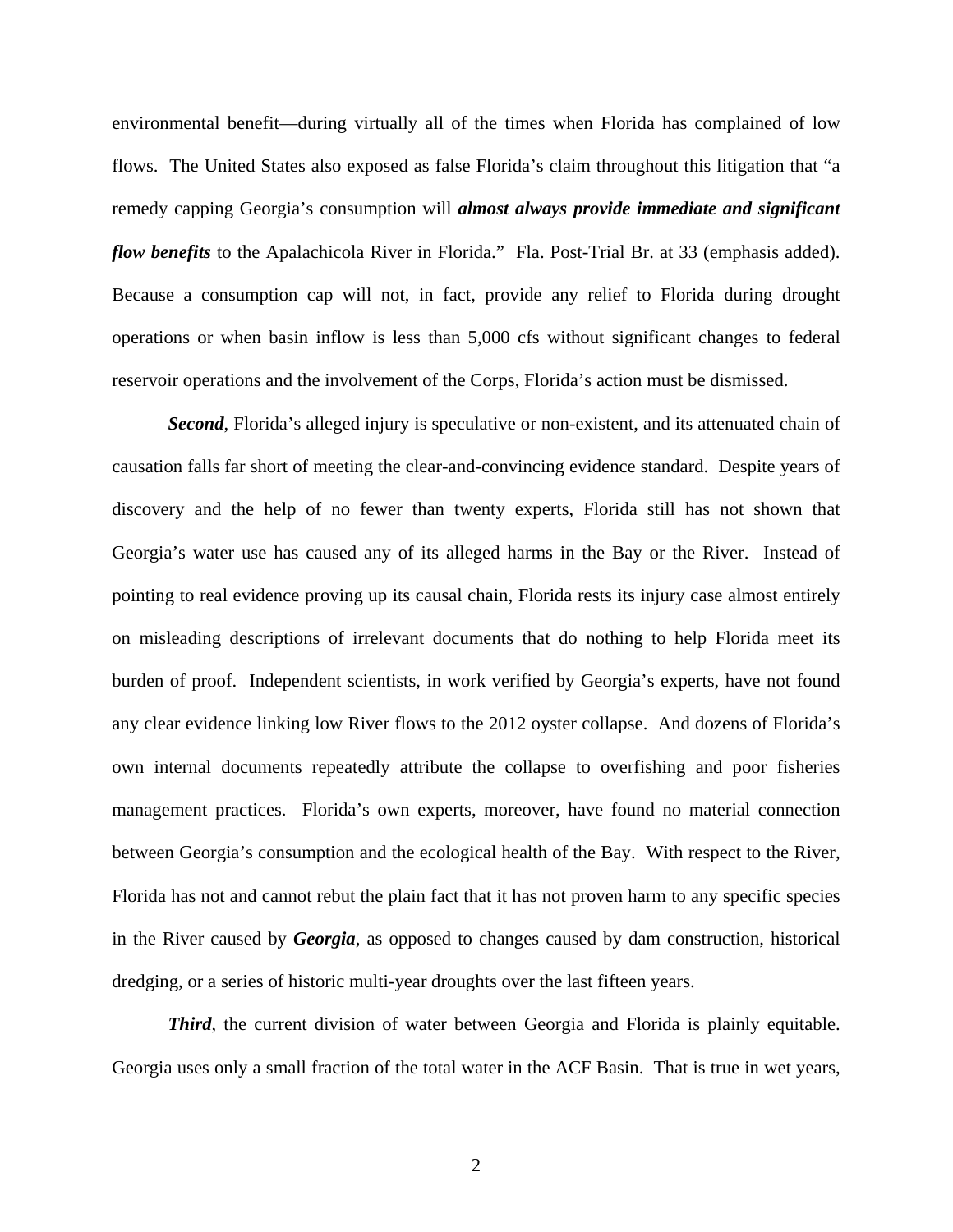dry years, and even during the driest times of the driest years. Georgia uses that small amount of water for highly beneficial purposes, supporting millions of people and billions in economic output. In contrast, Florida—which accounts for less than 2.5% of the total population, employment, and economic activity in the ACF Basin—receives *over 90%* of all of the water in the ACF Basin the vast majority of the time, and over *75%* of available water during the very worst drought times. Florida is thus already receiving its "fair share" of ACF waters. Fla. Post-Trial Br. at 60. Granting Florida's request for even more water, while simultaneously crippling the highly beneficial purposes to which Georgia puts ACF waters, would be the quintessence of inequity.

*Fourth*, and finally, Florida has not proven that any remedy it has proposed in this case and there have been many—will either (1) have any meaningful impact on the ecology of the River or Bay; or (2) create benefits that "substantially outweigh" the costs that such a remedy would impose. Florida's failure to develop such remedial evidence is striking: no such evidence was adduced in discovery, none was presented at trial, and none appears in Florida's post-trial brief. Indeed, Florida spends only *one page* of its post-trial brief trying to explain how its proposed remedy will redress its alleged ecological harms. Even that meager effort completely ignores the plain truths that Florida's *own experts* were forced to admit at trial: even drastic reductions in Georgia's water use would have no material impact on state line flows or the ecology of the River or Bay. At the same time, those same remedies would impose costs on Georgia running into the hundreds of millions (if not billions) of dollars.

As the United States correctly stated in its brief, it is up to the Special Master to determine "whether Florida has proved that a consumption cap would produce enough additional basin inflow at the right times to redress Florida's alleged harm and justify the cost of imposing a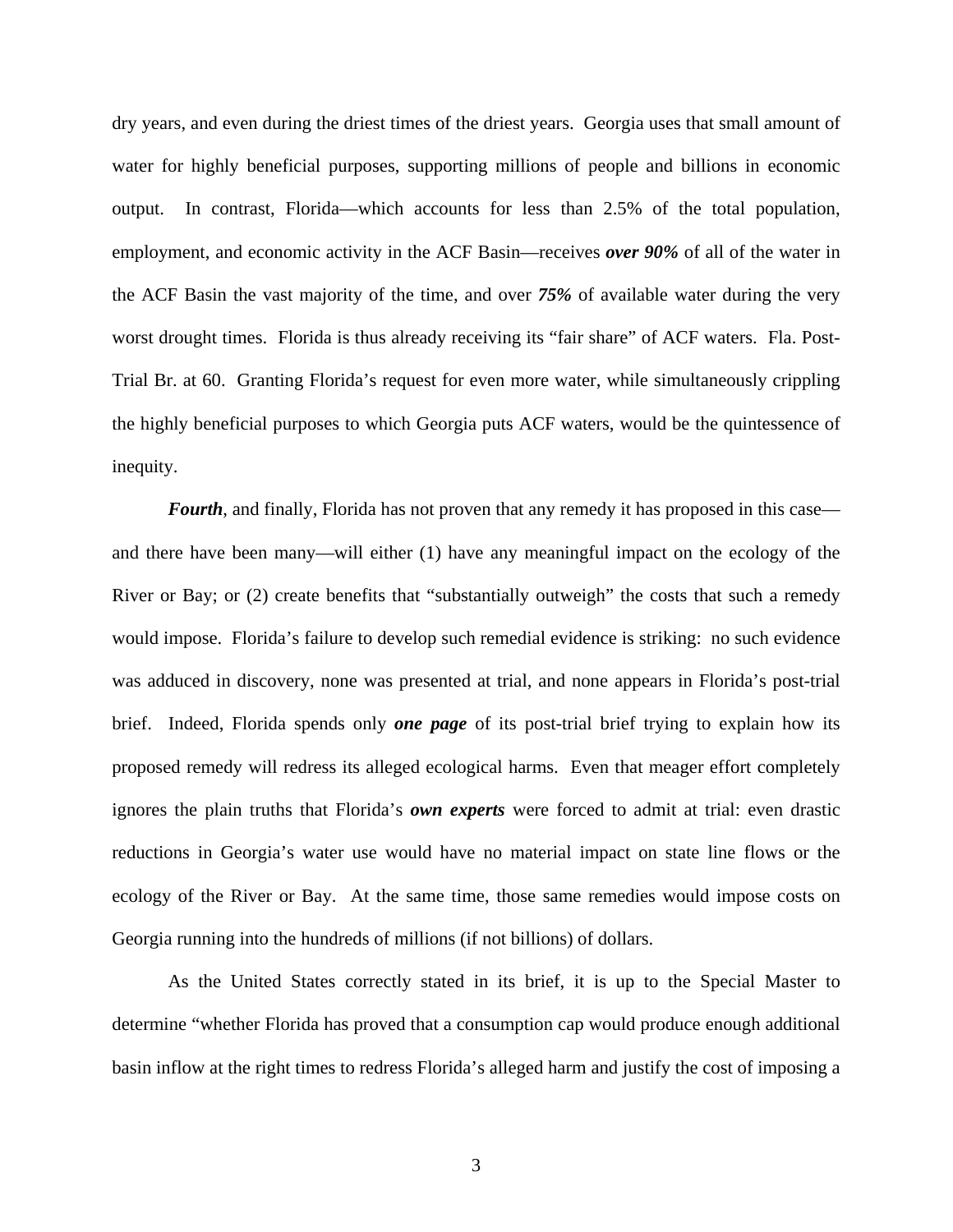consumption cap in this case." U.S. Post-Trial Br. at 19. The evidence presented at trial—now confirmed by the United States—proves that such a cap is not justified. Eliminating even *100%*  of Georgia's consumptive use in the ACF Basin would provide Florida *no additional flows*  during drought or when basin inflow is less than 5,000 cfs—virtually the entire time Florida complains of reduced flows. At most, Florida might receive *a few days* of slightly higher flows at the margins of lengthy multi-year drought periods. But Florida has presented no evidence much less "clear and convincing" evidence—that a few more days of slightly higher flows would confer any meaningful ecological benefit to the Apalachicola River or Bay, or that the substantial costs of generating those few additional days is worth those slender benefits. Florida thus presents this Court with a remedy where "the harm that may result from disrupting established uses is . . . certain and immediate, whereas the potential benefits from" that remedy are "speculative and remote." *Colorado v. New Mexico*, 459 U.S. 176, 187 (1982) (*Colorado I*). Equity does not support relief in such circumstances.

After years of litigation and five weeks of trial, Florida's case fails for the most basic of reasons: Florida has not proven the facts it alleged in its complaint, and it has not established the necessary prerequisites for the extraordinary remedy of an equitable apportionment. In such circumstances, the Supreme Court has not hesitated to deny relief in the past. *See infra* p. 8-10. (discussing cases). The same result should follow here, and Florida's request for an equitable apportionment should be denied.

#### **LEGAL FRAMEWORK**

Before turning to the merits of Florida's evidence, Georgia first addresses several overarching legal principles that Florida purports to articulate in its brief. Georgia's opening brief set forth the elements Florida must establish by clear and convincing evidence to receive an equitable apportionment: (1) that it was suffering real and substantial injury proximately caused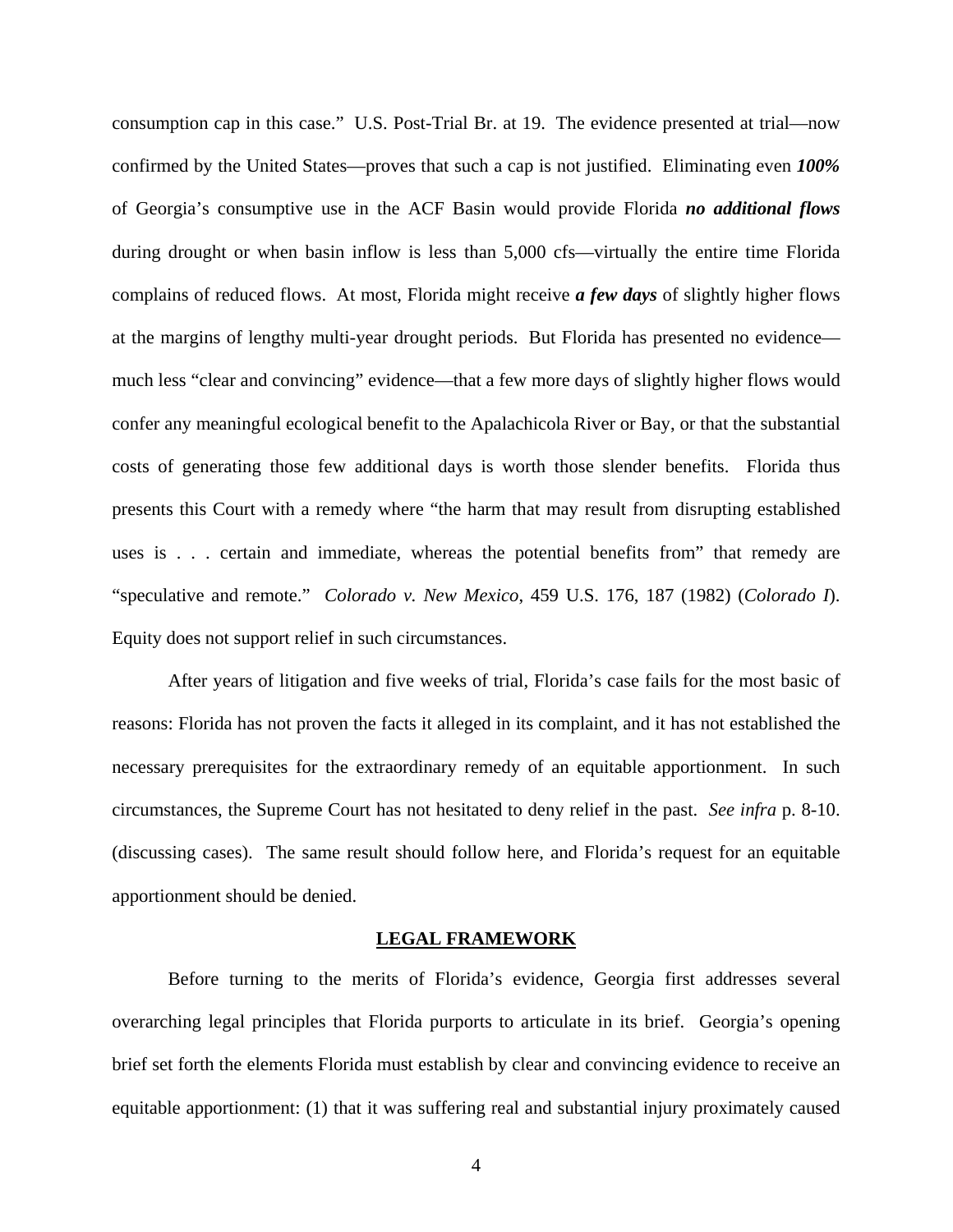by Georgia's water use; (2) that Georgia's water use was inequitable; and (3) that Florida's proposed remedy would redress its alleged injuries and that the benefits of such a remedy would substantially outweigh the costs. Ga. Post-Trial Br. at 16. Florida "embrace[s]" its burden on the first element, Fla. Post-Trial Br. at 14, but denies that it bears the burden of proving that Georgia's water use is inequitable and maintains that its burden with respect to remedy is far lower than what the Supreme Court has required. Neither argument has merit.

#### **A. Florida Bears The Burden Of Proving That Georgia's Upstream Water Use Is Inequitable**

As the party seeking to change the status quo through an equitable apportionment, Florida bears the burden of proving that Georgia's upstream uses of water are inequitable and should be capped or reduced by the Supreme Court. *See Colorado I*, 459 U.S. at 187-88 (explaining that the party seeking to "disrupt[] established uses" bears the burden of showing "by clear and convincing evidence that the benefits of the diversion substantially outweigh the harm that might result"); *Kansas v. Colorado*, 206 U.S. 46, 117 (1907) (holding that Kansas, the downstream state, had not "made out a case entitling it to a decree" because, although it had established diminished flows and "perceptible injury," it had not established that Colorado's upstream use was inequitable when compared with Kansas's injury); *Idaho ex rel. Evans v. Oregon*, 462 U.S. 1017, 1028 (1983) ("Idaho [the downstream state] has not proved that Oregon and Washington have mismanaged the resource and will continue to mismanage."); *Washington v. Oregon*, 297 U.S. 517, 523 (1936) (denying Washington's requested relief because "[t]o limit the long established use in Oregon would materially injure Oregon users without a compensating benefit to Washington users"); *see generally* Br. of the State of Colorado as *Amicus Curiae*.

Footnote 13 from *Colorado I*, on which Florida relies in arguing that Georgia bears the burden of proof on this issue, is consistent with this long line of authority. *See* Fla. Post-Trial Br.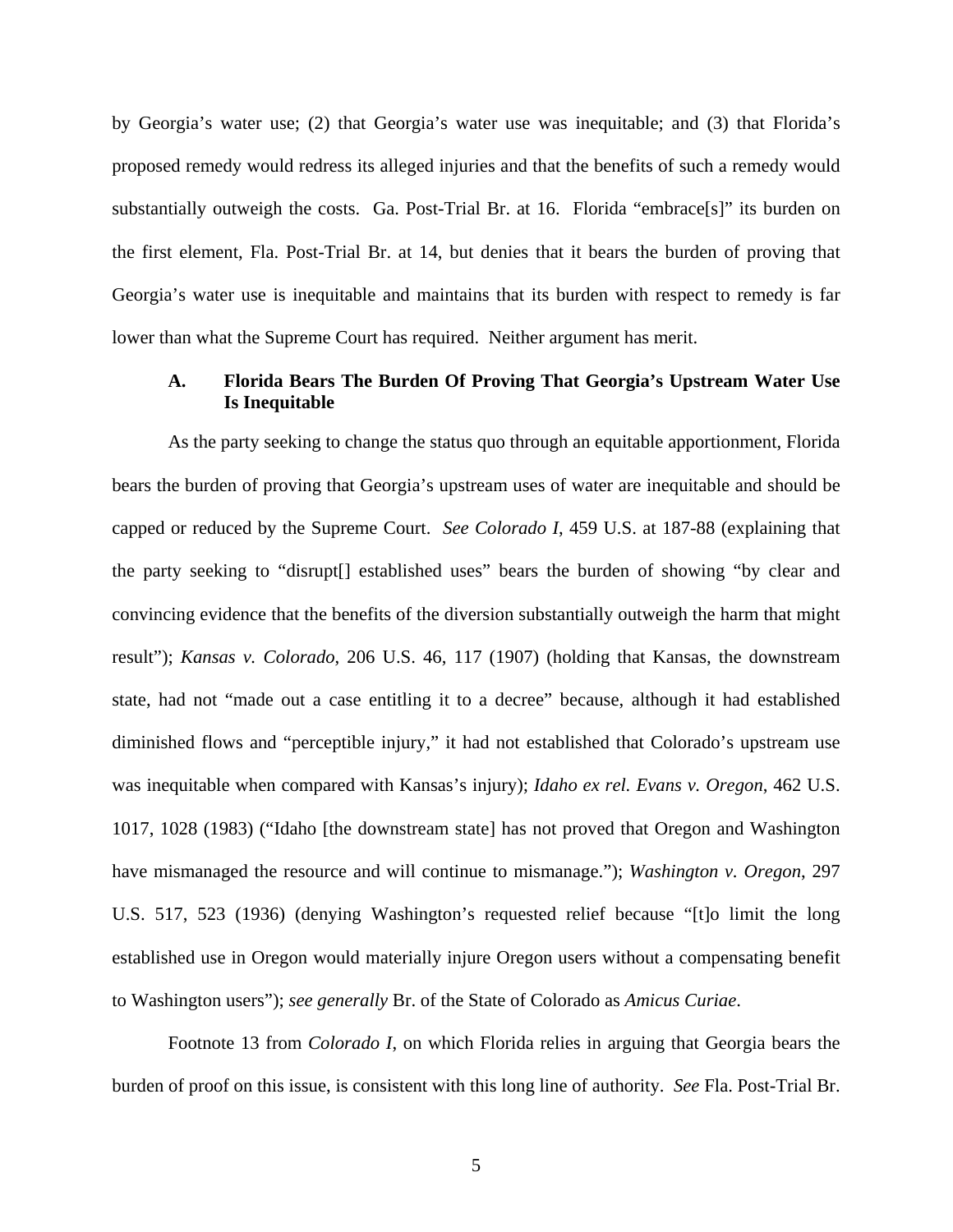at 12-13. Colorado bore the burden of proof in *Colorado I*, not because it was the upstream state as Florida contends, but because it was the state seeking to disrupt the status quo with a new diversion. *See Colorado I*, 459 U.S. at 177 ("The water of the Vermejo River is at present fully appropriated by users in New Mexico. Colorado seeks to divert water for future uses."). In making its argument, Florida ignores the text *directly above* footnote 13 which makes clear that "the equities supporting the protection of existing economies will usually be compelling," and that the party "proposing the diversion" from existing uses must "carr[y] its burden." *Id*. at 187- 88. Florida plainly is the party seeking to disrupt established uses, and thus Florida is the party that bears the burden of proving that existing uses are inequitable.

The Supreme Court's focus on protecting existing economies is not, as Florida claims, an approach that applies only "in a case involving prior appropriation States." Fla. Post-Trial Br. at 15. Florida tellingly cites no authority for that proposition, and Georgia is aware of none. To the contrary, in explaining why it favors the protection of existing economies and requires states that seek to upset those economies to prove their case under a high burden of proof, *Colorado I* did not draw a distinction between prior appropriation and riparian rights states. Instead, the Court articulated its approach in the context of discussing the federal common law that applies in *all* equitable apportionment disputes, *Colorado I*, 459 U.S. at 183-187, and subsequently explained that it presumptively favored existing economies because of "the unique interests involved in water rights disputes between sovereigns," *Colorado v. New Mexico*, 467 U.S. 310, 316 (1984) (*Colorado II*). Moreover, the Court in *Colorado I* specifically refused to apply "the rule of priority" that typically controls under the doctrine of prior appropriation. 459 U.S. at 184. Having directly refused to apply prior appropriation doctrine to the facts before it, it makes no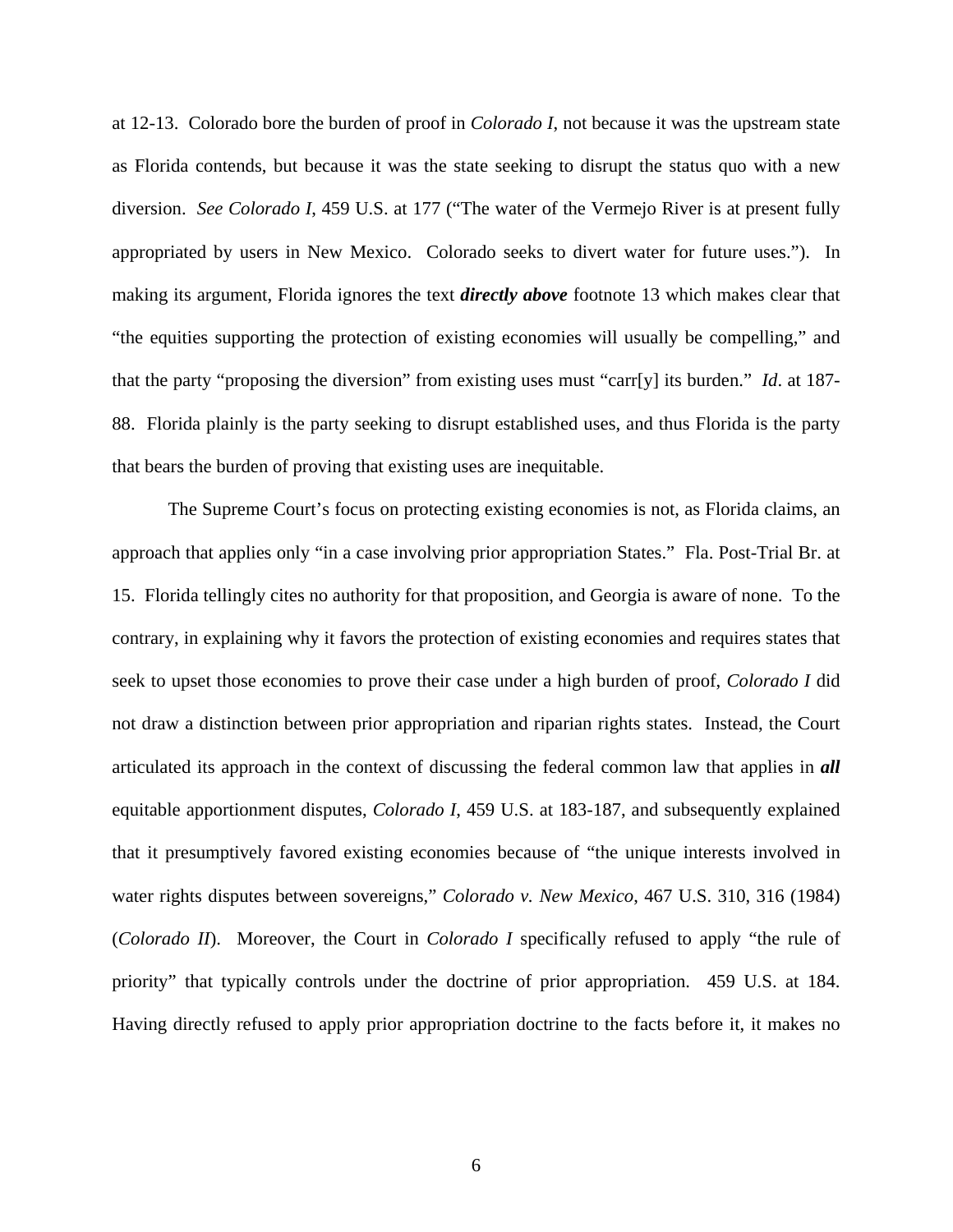sense to construe the Supreme Court's statements about the protection of existing economies to apply only in disputes involving prior appropriation states.<sup>1</sup>

#### **B. Florida Was Required To Present Clear And Convincing Evidence That Its Proposed Remedy Would Redress Its Alleged Harms**

Florida also bears the substantial evidentiary burden of showing that the remedy it seeks will actually redress its alleged harms. This it cannot do. An equitable apportionment is justified only when a case is "fully and clearly proved." *Colorado v. Kansas*, 320 U.S. 383, 393 (1943). That admonition applies as strongly to the remedial element of Florida's case as it does to the injury and equitable use elements. There is no basis in law or logic for claiming, as Florida does, that it can receive an equitable apportionment even if it cannot prove that its remedy will result in "complete or certain" benefits, so long as it can show that it is "reasonably likely to meaningfully alleviate" the harms of which it complains. Fla. Post-Trial Br. at 17. As a starting matter, Florida cannot even show that much. But even if it could, the Supreme Court has explained that a plaintiff state must "demonstrate[] by *clear and convincing* evidence that the benefits of the [proposed] diversion *substantially* outweigh the harm that might result." *Colorado I*, 459 U.S. at 187 (emphases added). That standard cannot be met with uncertain evidence that a proposed remedy may or may not generate real ecological benefits. Indeed, the Supreme Court has directly cautioned against ordering relief when benefits are "uncertain," *Washington*, 297 U.S. at 529, or "speculative and remote," *Colorado I*, 459 U.S. at 187.

*Idaho ex rel. Evans v. Oregon*, 462 U.S. at 1025, does not support Florida's watereddown remedial standard. *Idaho* did not hold that plaintiffs in equitable apportionment actions

<sup>&</sup>lt;sup>1</sup> In passing, Florida says that "the parties dispute what the 'status quo' was concerning the waters at issue," suggesting that Florida believes that the relevant "status quo" is some time in the past, possibly decades before it filed suit. Fla. Post-Trial Br. at 15. Supreme Court case law, however, makes clear that the relevant "status quo" is circumstances as they existed when the lawsuit was filed: "[I]n determining whether one state is using, or threatening to use, more than its equitable share of the benefits of a stream, all the factors which create equities in favor of one state or the other must be weighed *as of the date when the controversy is mooted*." *Colorado v. Kansas*, 320 U.S. 383, 394 (1943) (emphasis added).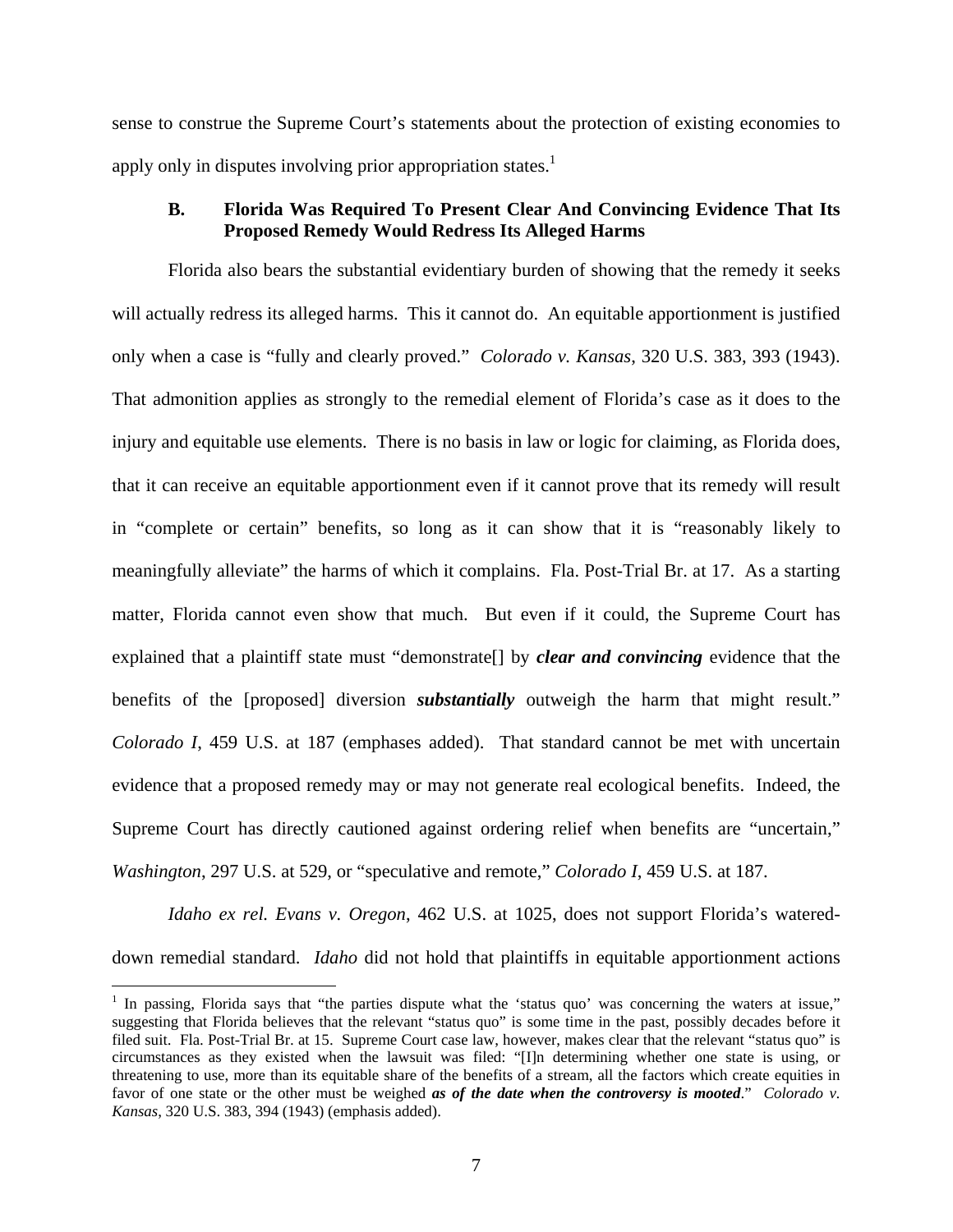can satisfy their burden on remedy with uncertain or speculative evidence. Nor did the Court have occasion to issue such a holding: the Court determined that Idaho had met its burden of proving that its proposed remedy was both "workable" and sufficiently likely to increase the "total number of fish" making their way to Idaho. *Id*. at 1026-27. That type of evidence, which establishes a direct link between the remedy sought and redress of the alleged injury, is precisely the type of evidence Florida has utterly failed to present in this case. Indeed, to the extent *Idaho* is relevant at all to this dispute, it only further strengthens *Georgia's* arguments. The Court ultimately denied relief in that case because "Idaho ha[d] not demonstrated sufficient injury to justify an equitable decree," and "ha[d] not prove[n] that Oregon and Washington ha[d] mismanaged the resource." *Id*. at 1027-28. Here too, Florida failed to meet its burden of proving a sufficient injury and mismanagement by Georgia.

Florida knows full well that it has failed to develop the necessary evidence on remedy. It is telling that Florida, after a full trial on the merits, now feels compelled to argue for the first time that it faces a lower burden with respect to remedy. Florida has not proven that it can obtain sufficient additional flows of water at necessary times without the Corps as a party. Florida has not proven that any additional flows that might make their way to Florida would have any measurable ecological benefits. And Florida has not proven that the enormous costs its remedies would impose on Georgia are justified. As a result, Florida is now trying to change the evidentiary standard at the eleventh hour to make up for its own failures of proof. The Court should reject that tactic.

#### **C. The Supreme Court Has Previously Denied Relief To States Unable To Prove The Elements Of An Equitable Apportionment**

Where a plaintiff in an equitable apportionment action has failed to develop the evidence necessary to meet its burden on one or more of the elements discussed above, the Supreme Court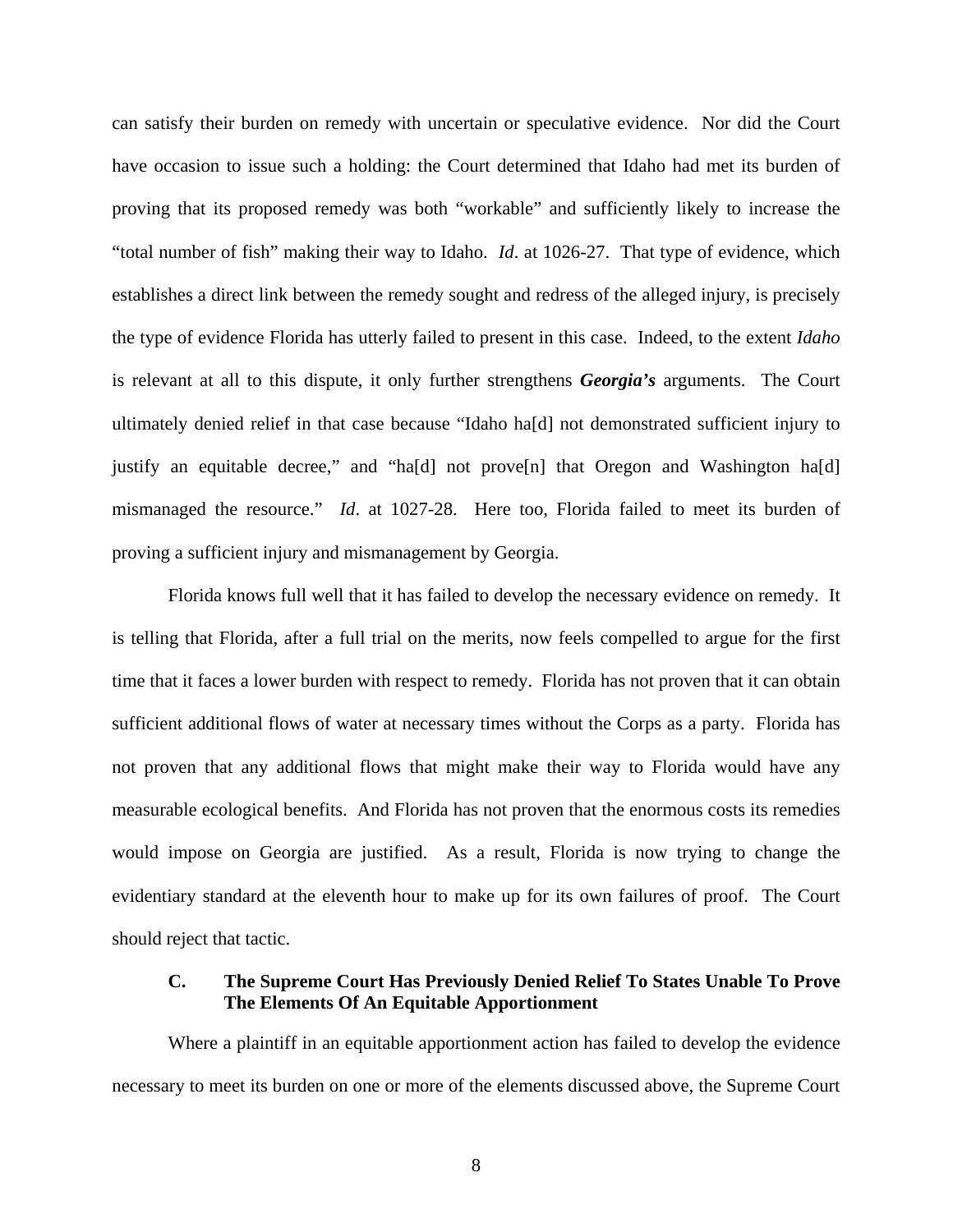has not hesitated to deny relief. For example, in *Connecticut v. Massachusetts*, 282 U.S. 660 (1931), Connecticut sought to cap the amount of water Massachusetts could divert from the Connecticut River for water supply purposes in Boston. Connecticut argued that the diversion would harm fish species and increase pollution in the river. *Id*. at 664. The Special Master rejected Connecticut's arguments, and the Supreme Court adopted the Special Master's report. The Court found that Connecticut had failed to prove that "any real or substantial injury or damage will presently result . . . from the diversions by Massachusetts," *id*. at 672, and thus found that no equitable apportionment was warranted. *See also Idaho*, 462 U.S. at 1027 ("A State seeking equitable apportionment under our original jurisdiction must prove by clear and convincing evidence some *real* and *substantial* injury or damage.") (emphases added).

Similarly, in *Washington v. Oregon*, 297 U.S. 517 (1936), Washington sued to stop farmers in Oregon from diverting the waters of the Walla Walla River for irrigation purposes. The Special Master rejected Washington's arguments, and the Supreme Court adopted the Special Master's report. The Court explained that "the burden of proof [fell] heavily on" Washington as the plaintiff state, and that "[t]he burden ha[d] not been borne." *Id*. at 524. In particular, the Court found that "the injury, if there is any, does not appear by clear and convincing evidence to be one of serious magnitude." *Id*. at 524. As a result, the Court denied Washington relief for reasons that are particularly pertinent to this case:

To restrain the diversion [by Oregon] . . . would bring distress and even ruin to a long-established settlement of tillers of the soil for no other or better purpose than to vindicate a barren right. This is not the high equity that moves the conscience of the court in giving judgment between states. Far from being that, it is rather the summum jus of power. In default of reasons for removal more urgent and compelling, the tillers of the soil will be left where they have settled.

*Id.* at 523 (internal citations omitted).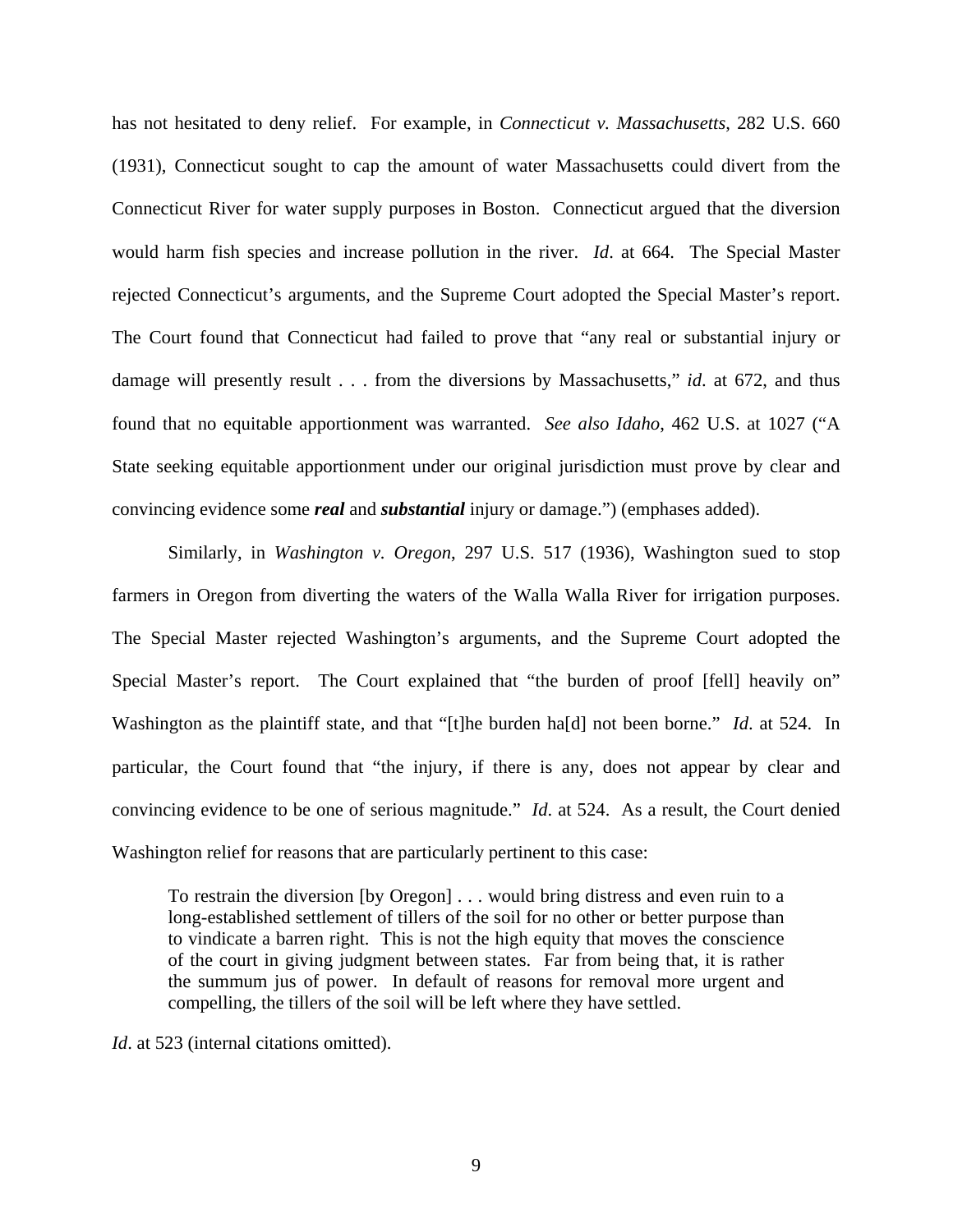The Court also denied relief to the downstream state in *Colorado v. Kansas*, 320 U.S. 383 (1943). In that case, Kansas complained that Colorado's increasing water consumption had greatly reduced the amount of water flowing into Kansas and caused related harm to Kansas's agricultural interests. Although the Special Master purported to equitably apportion water between Kansas and Colorado, *id*. at 390, the Supreme Court declined to adopt that apportionment. The Court found that the decree sought by Kansas "would inflict serious damage on existing agricultural interests in Colorado." *Id*. at 394. At the same time, the Court found that Kansas has failed to carry its burden of proving that Colorado's water use had "worked a serious detriment to the substantial interests of Kansas." *Id*. at 400. The Court thus dismissed Kansas' prayer for relief, and enjoined Kansas farmers from pursuing suits against Colorado users.

As Florida points out, the Supreme Court did grant equitable relief in *New Jersey v. New York*, 283 U.S. 336, 343-44 (1931). But it did so in very different circumstances, and on a very different evidentiary record, than what is currently before the Court. In terms of factual circumstances, the Court in *New Jersey v. New York* did not curtail any *existing* water uses, as Florida purports to do in this case. Rather, the court imposed a limit only on *future* water diversions, and even then granted New York around 75% of its projected future needs (440 million gallons per day out of a requested 600 million gallons per day). *Id*. at 346. The capacity for relief also was greater in that case because the Court had authority to dictate release schedules from state reservoirs, an option unavailable to the Court in this case without the participation of the federal government via the Corps. *See id*. at 345 (affirming the Special Master's grant of relief that included scheduling "releasing water from the impounding reservoirs of New York, sufficient to restore the flow" of the Delaware River any time the river level dropped below a certain threshold); *see also* Report of the Special Master in *New Jersey v. New*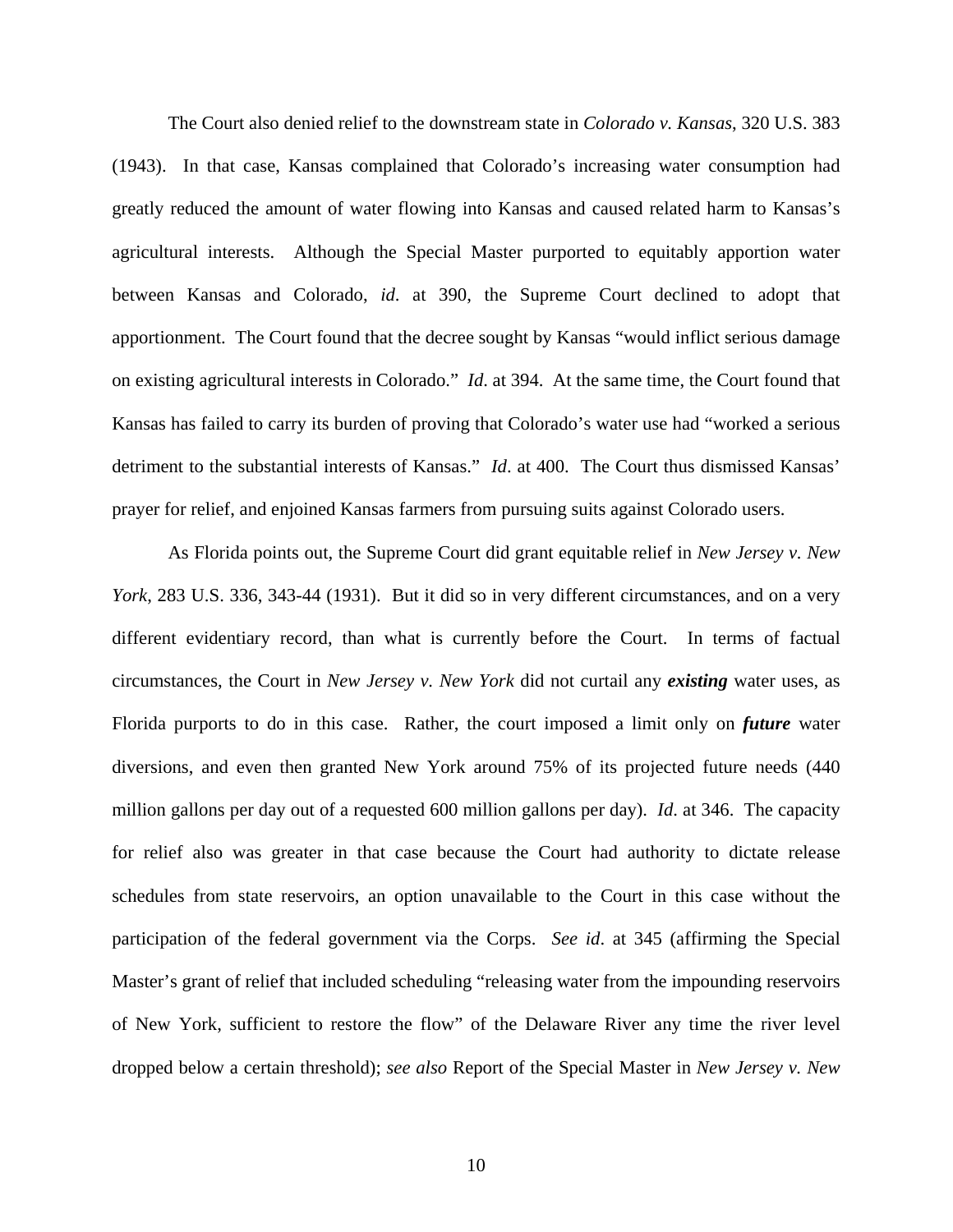*York*, at 195-96. As an evidentiary matter, the Special Master's Report noted that New Jersey had invested significant resources in "extending and developing" its oyster industry, most prominently by planting enough shell to cultivate *30,000 new acres* of planted reefs. *Id.* at 161. Because of New Jersey's stewardship, the Special Master had "no hesitation in finding that the oyster industry in Delaware Bay is a large and important one and that it has been carefully fostered, protected and policed by the State of New Jersey." *Id.* at 162. The record in this case stands in stark contrast. Instead of 30,000 acres of shell planted, Florida reshelled only *140 total acres from 2004 to 2013*. *See* Sutton Trial Demo. 10; JX-163 (Franklin Cty. Shell Planting log); JX-62 (The Oyster Fishery of the Gulf of Mexico, United States: A Fisheries Mgmt. Plan (2012)). Florida's mismanagement, failure to reshell, and lax enforcement show that the Apalachicola Bay oyster fishery certainly has not been "carefully fostered, protected and policed" by Florida. Report of the Special Master in *New Jersey v. New York*, at 162.

\* \* \* \* \*

There is no escaping the Supreme Court's instruction that "[s]ociety's interest in minimizing erroneous decisions in equitable apportionment cases requires that hard facts, not suppositions or opinions, be the basis for interstate diversions." 467 U.S. at 321. Florida agrees that it needs "hard facts" for injury and causation, but the Supreme Court has not carved up equitable apportionment doctrine in the way Florida suggests. In this case, as in the cases cited above, Florida must meet its heightened burden of proof on all elements. Its failure to do so mandates judgment in favor of Georgia.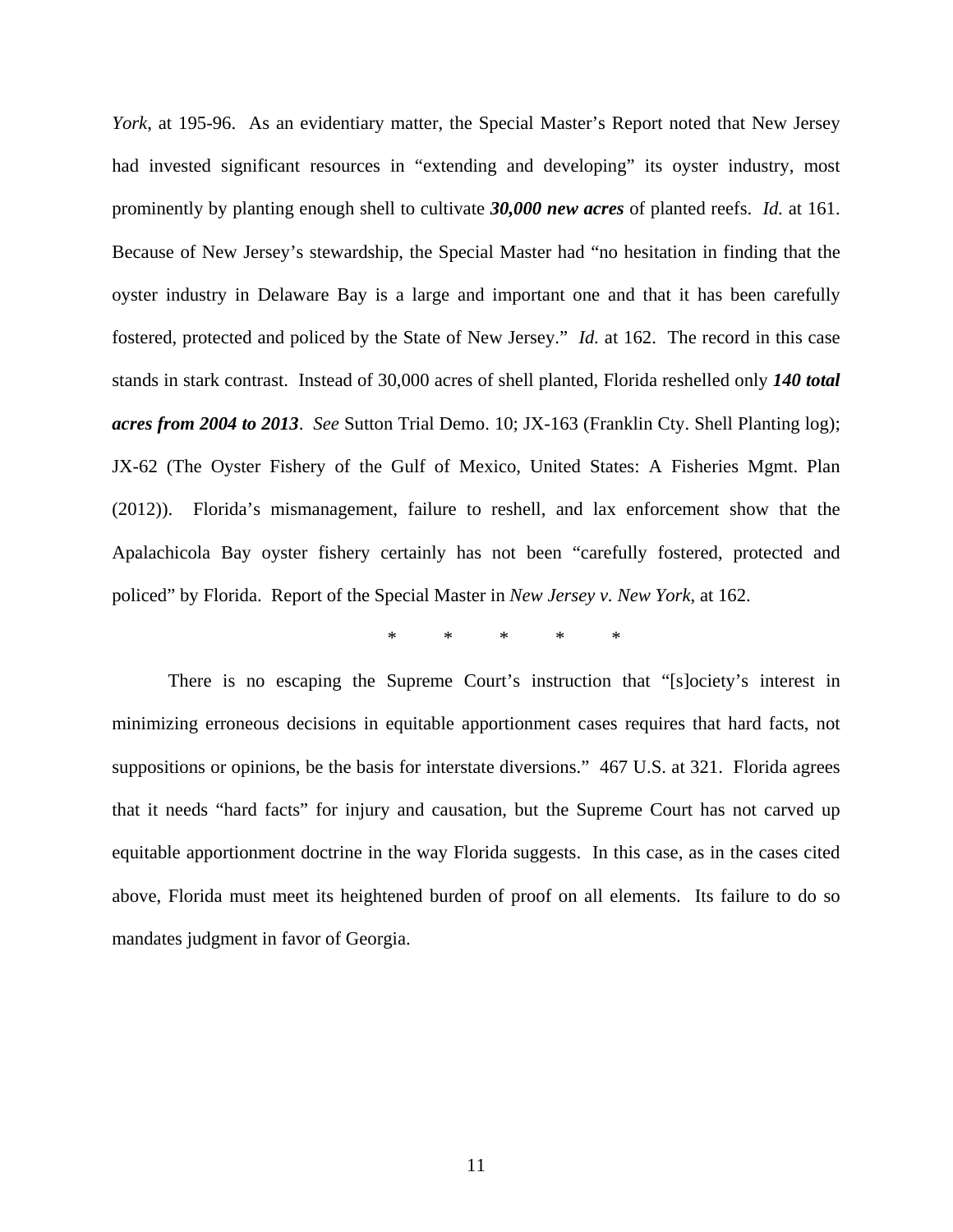#### **ARGUMENT**

# **I. FLORIDA CANNOT OBTAIN ITS REQUESTED RELIEF WITHOUT THE CORPS**

The United States has now settled one of the most hotly contested issues in this litigation. In its brief, the United States confirmed Georgia's long-standing position that a consumption cap in Georgia would not result in *any* increased flows across the state line into Florida during drought operations or low flow periods where basin inflow is less than 5,000 cfs:

The Corps expects in an extreme low flow scenario that Apalachicola River flows *would be very similar with or without a consumption cap*. . . .

U.S. Post-Trial Br. at 17-18 (emphasis added).<sup>2</sup> Florida's position—now rejected by the Corps—has been that "a remedy capping Georgia's consumption will *almost always provide immediate and significant flow benefits* to the Apalachicola River in Florida," including when the Corps is in drought operations or basin inflow has dropped below 5,000 cfs. Fla. Post-Trial Br. at 33 (emphasis added). Georgia has maintained throughout the litigation that Florida's position was contrary to established Corps operations during drought and low flows, and the United States has now made clear that Georgia's position is correct and Florida's is wrong.

 At the motion to dismiss stage, the Special Master cautioned that "Florida's claim will live or die based on whether Florida can show that a consumption cap is justified and will afford adequate relief." Order on Motion to Dismiss, at 13. The evidence now shows that a consumption cap alone will not afford relief to Florida—at least during drought operations or

<sup>&</sup>lt;sup>2</sup> As explained below, although they use slightly different terminology, Georgia and the United States are in agreement as to the operation of the Corps' reservoirs under the RIOP and the updated Water Control Manual. *See infra* I.2. Georgia has previously used the term "low flows" to refer to basin inflows below 5,000 cfs, and for consistency with prior testimony will do so again in this brief. *See, e.g.*, Tr. 3337:16-3338:7 (Zeng) (discussing the Corps' "low flow operation" as guaranteeing 5,000 cfs at the state when basin inflow is less than 5,000 cfs). The United States refers to basin inflow below 5,000 cfs as "extreme low flows," and basin inflows of 5,000-10,000 cfs as "low flows." U.S. Post-Trial Br. at 17-18. As explained throughout this brief, Florida has presented an inaccurate and ultimately wrong picture of how the Corps will handle increased inflows from the Flint River when the Corps is either in drought operations or when basin inflow is less than 5,000 cfs (which Georgia calls "low flow" and the Corps has now called "extreme low flow").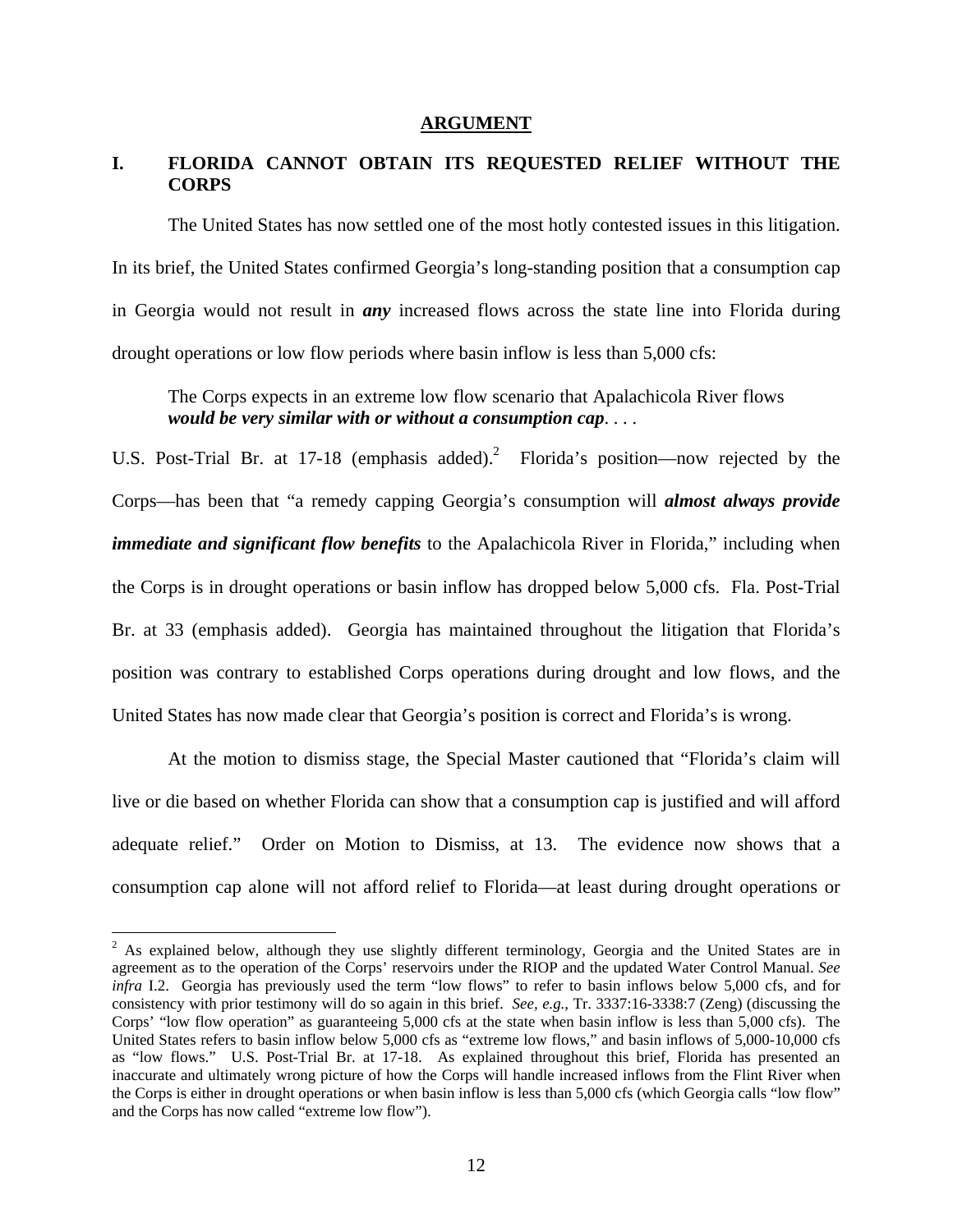when basin inflow is less than 5,000 cfs—without significant changes to federal reservoir operations and the involvement of the Corps. Accordingly, Florida's action must be dismissed. *See* Fed. R. Civ. P. 12(b)(7), Fed. R. Civ. P. 19(a)-(b); *Arizona v. California*, 298 U.S. 558, 571- 72 (1936) (dismissing equitable apportionment action because, *inter alia*, a decree entered in the "absence of the United States, could have no finality" $)^3$ .

#### **A. The United States Confirmed That The Corps Operates Its Reservoirs To Offset Flint Flows During Drought And Low Flows**

The United States unambiguously stated in its brief that "the Corps will 'offset' additional basin inflow from the Flint River by storing more water on the Chattahoochee River" during drought operations or when basin inflow is less than 5,000 cfs. U.S. Post-Trial Br. at 12. According to the United States, any increased flows generated on the Flint River during these times "would generally result in a net increase in storage upstream"—not increased flows into Florida. *See* U.S. Post-Trial Br. at 13. All the while, the Corps would "maintain[] flow into Florida of roughly 5,000 cfs." *Id.* According to the United States, increases in Flint River flows by as much as *2,000 cfs* during drought would not increase flows into Florida by *a single cfs*. 4 *See id.* at 17 (explaining that if Flint River flows were increased by as much as 2,000 cfs during drought operations or when basin inflow is less than 5,000 cfs, "then the Corps would not need to release water from storage to meet the minimum flow requirement and would not do so as a matter of course").

1

<sup>&</sup>lt;sup>3</sup> Regardless of whether the United States is a required party, Florida also failed to offer sufficient proof that its proposed remedy would remedy any alleged harms under current Corps operations. Florida's analyses of its proposed remedy are incorrect because they rely on Florida's "Lake Seminole Model," which includes critically flawed assumptions about the way the Corps releases water during drought operations, Ga. Post-Trial Br. at 9-10, as confirmed by the United States' *amicus* brief. 4

<sup>&</sup>lt;sup>4</sup> As Georgia's experts have consistently explained, 2,000 cfs is an amount so high that it could not possibly be generated even if Georgia eliminated 100% of irrigation in the Flint Basin. *See* Tr. 3310:13-19 (Zeng) (explaining that Florida's 2,000 cfs remedy scenario simply "cannot be physically accomplished because that number is more than [Georgia's] total consumptive use").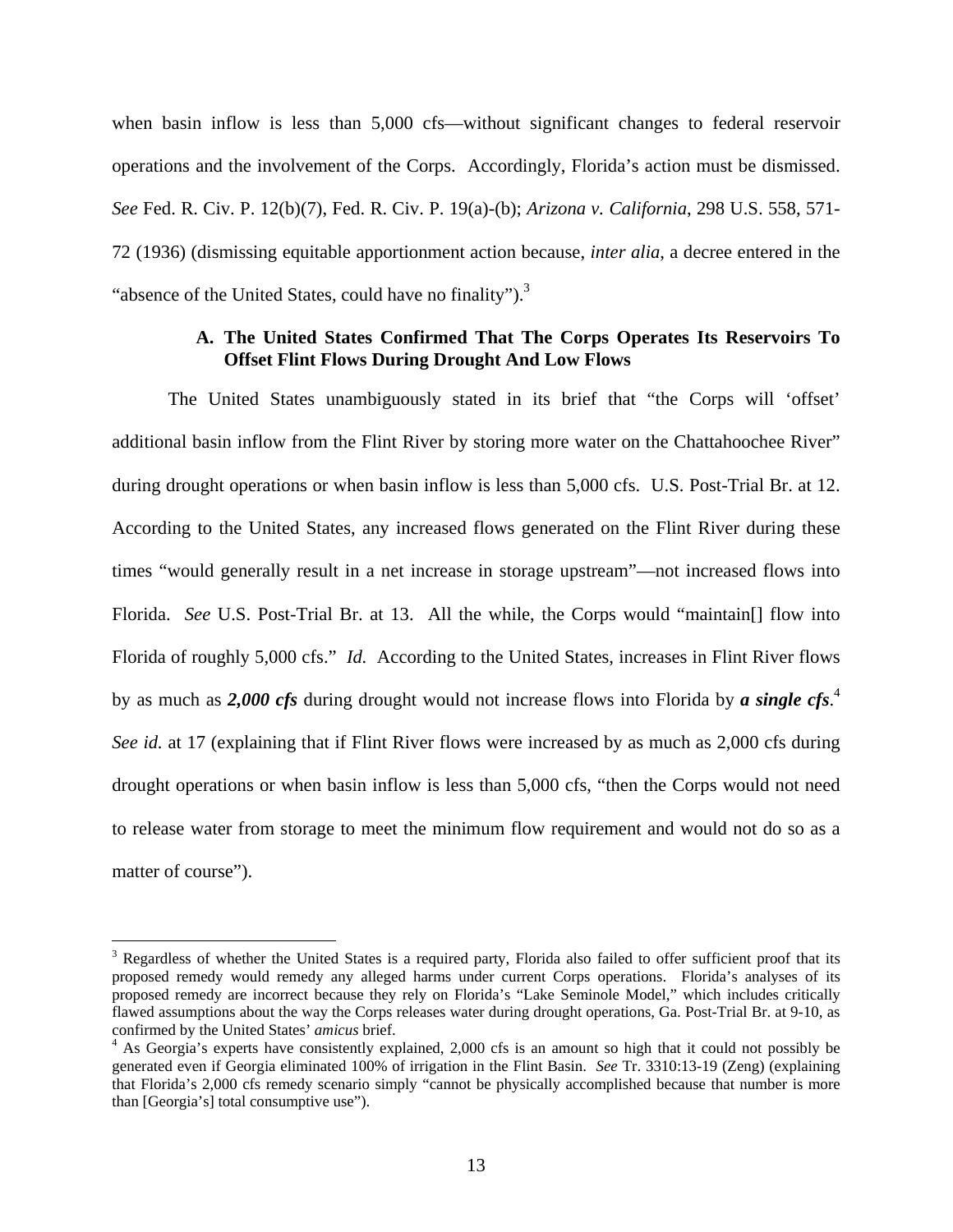The United States is now on record validating what Georgia's witnesses have been saying all along: consumption caps on Georgia would not do anything to increase flows into Florida much less confer any tangible ecological or environmental benefit—during drought or periods with basin inflow under 5,000 cfs, which are the times when Florida claims it needs additional water the most. *See, e.g.*, Bedient Direct,  $\P$  45-47 (testimony from Dr. Philip Bedient, Georgia's expert in reservoir operations, that "[t]he offsetting operation . . . means that increased inflow from the Flint River would be balanced out by releases from the Chattahoochee River to satisfy the 5,000 cfs minimum flow target" and that "[a]s a result, during drought or low-flow periods, increases in Flint River flow would generally not lead to any increases in state-line flow into Florida during those times"); Tr. 3341:24-3342:6 (Zeng) (testimony from Dr. Wei Zeng, Georgia's chief hydrologist, that if Georgia's consumptive use were reduced on the Flint River, "[t]he Corps would reduce release from the Chattahoochee side so that the combined water going into Jim Woodruff is just 5,000 cfs. Now, that is in effect putting that extra water into storage by releasing less."). $5$ 

The United States' description of how the federal reservoirs work is entirely consistent with that presented by Georgia throughout this litigation. At trial, Georgia's witnesses discussed at length the same rules described by the United States in its brief. *See* Tr. 3334:13-3338:7 (Zeng) (describing the RIOP rules as controlling releases according to three factors: season, composite conservation storage, and basin inflow); Bedient Direct, ¶¶ 34-39 (same); U.S. Post-Trial Br. at 5-12 (same). Both Dr. Bedient and Dr. Zeng relied on the same documents the United States cites in its brief, methodically describing the complex RIOP rules outlined in Table

 $<sup>5</sup>$  By the end of trial, even Florida's testifying experts seemed to appreciate that the Corps operates its reservoirs to</sup> offset flows. The Special Master asked Dr. Peter Shanahan, one of Florida's experts on reservoir operations: "[I]f we're actually using less water in the lower basin, it would move water upstream; wouldn't it?" Dr. Shanahan responded: "Well, the—if they were using less water, *it might allow them to hold more water upstream and let less go downstream, yes*." Tr. 2552:24-2553:7 (Shanahan) (emphasis added).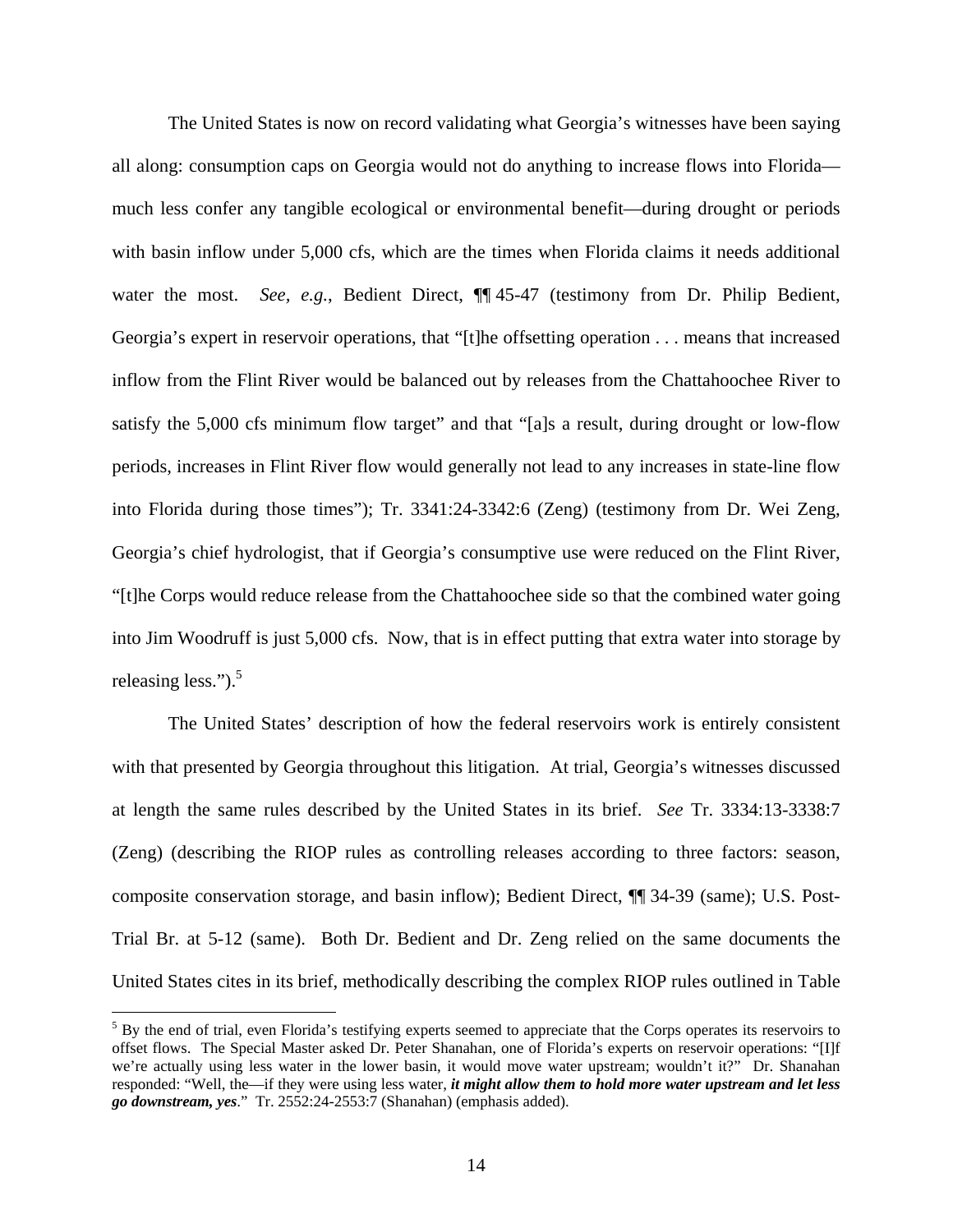2.1-5 of the Corps' DEIS. *See* Bedient Direct, at 18; Zeng. Trial Demo. 9 (below). In his written direct testimony, Dr. Bedient carefully outlined the RIOP's rules for storage and release of water in the reservoirs, and applied those same rules to situations involving hypothetical increases in basin inflow (*e.g.*, from consumption caps). *See* Bedient Direct, ¶¶ 34-59. At trial, Dr. Zeng likewise explained the same Corps operating rules in detail by walking through the chart from the RIOP that dictates how the Corps stores or releases water under various scenarios. That is the same chart the United States included in its brief to explain Corps operations, and it explains those rules in the same way that Dr. Zeng did at trial:

| May 2012 RIOP for Jim Woodruff Lock and Dam, Apalachicola River Minimum Discharge from<br>Woodruff Lock and Dam by Month and by Basin Inflow (BI) Rates |                                                  |                                   |                                                                   |                                                 |
|---------------------------------------------------------------------------------------------------------------------------------------------------------|--------------------------------------------------|-----------------------------------|-------------------------------------------------------------------|-------------------------------------------------|
| <b>Months</b>                                                                                                                                           | <b>Composite</b><br>conservation<br>storage zone | <b>Basin inflow (BI)</b><br>(cfs) | <b>Releases from Jim</b><br><b>Woodruff Lock and Dam</b><br>(cfs) | <b>BI</b> available for<br>storage <sup>a</sup> |
| March-May                                                                                                                                               | Zones <sub>1</sub>                               | $\geq 34.000$                     | $\geq 25.000$                                                     | Up to 100% BI>25,000                            |
|                                                                                                                                                         | and 2                                            | $\geq$ 16,000 and < 34,000        | $\geq$ 16.000+50% BI > 16.000                                     | Up to 50% BI>16,000                             |
|                                                                                                                                                         |                                                  | $\geq 5,000$ and < 16,000         | $\geq$ BI                                                         |                                                 |
|                                                                                                                                                         |                                                  | < 5,000                           | $\geq 5.000$                                                      |                                                 |
|                                                                                                                                                         | Zone 3                                           | $\geq 39,000$                     | $\geq 25,000$                                                     | Up to 100% BI>25,000                            |
|                                                                                                                                                         |                                                  | $\geq$ 11,000 and < 39,000        | $\geq$ 11.000+50% BI > 11.000                                     | Up to 50% BI>11,000                             |
|                                                                                                                                                         |                                                  | $\geq 5,000$ and < 11,000         | $\geq$ BI                                                         |                                                 |
|                                                                                                                                                         |                                                  | < 5.000                           | $\geq 5,000$                                                      |                                                 |
| $June-$                                                                                                                                                 | Zones 1, 2,<br>and 3                             | $\geq$ 22,000                     | $\geq 16,000$                                                     | Up to 100% BI>16,000                            |
| November                                                                                                                                                |                                                  | $\geq$ 10,000 and < 22,000        | $\geq$ 10.000+50% BI > 10.000                                     | Up to 50% BI>10,000                             |
|                                                                                                                                                         |                                                  | $\geq 5.000$ and < 10.000         | $\geq$ BI                                                         |                                                 |
|                                                                                                                                                         |                                                  | < 5.000                           | $\geq 5,000$                                                      |                                                 |
| December-<br>February                                                                                                                                   | Zones 1, 2,                                      | $\geq 5.000$                      | $\geq 5,000$ (Store all BI $> 5,000$ )                            | Up to 100% BI > 5,000                           |
|                                                                                                                                                         | and 3                                            | < 5.000                           | $\geq 5,000$                                                      |                                                 |
| At all times                                                                                                                                            | Zone 4                                           | <b>NA</b>                         | $\geq 5.000$                                                      | Up to $100\%$ BI $> 5,000$                      |
| At all times                                                                                                                                            | <b>Drought Zone</b>                              | <b>NA</b>                         | $\geq 4,500^{\rm b}$                                              | Up to 100% BI > 4,500                           |
| Notes:                                                                                                                                                  | Sources: USACE, Mobile District 2012; USFWS 2012 |                                   |                                                                   |                                                 |

Under the rules outlined in Table 2.1-5, at all times when either the Corps is in drought operations (*i.e.*, composite conservation storage is in Zone 4) or basin inflow is less than 5,000 cfs, the Corps operates its reservoirs to guarantee only the minimum of 5,000 cfs into Florida.

 No Florida witnessed testified to the complex rules of the RIOP or Table 2.1-5. Nor did any Florida witness ever *apply* these rules to determine how a consumption cap would affect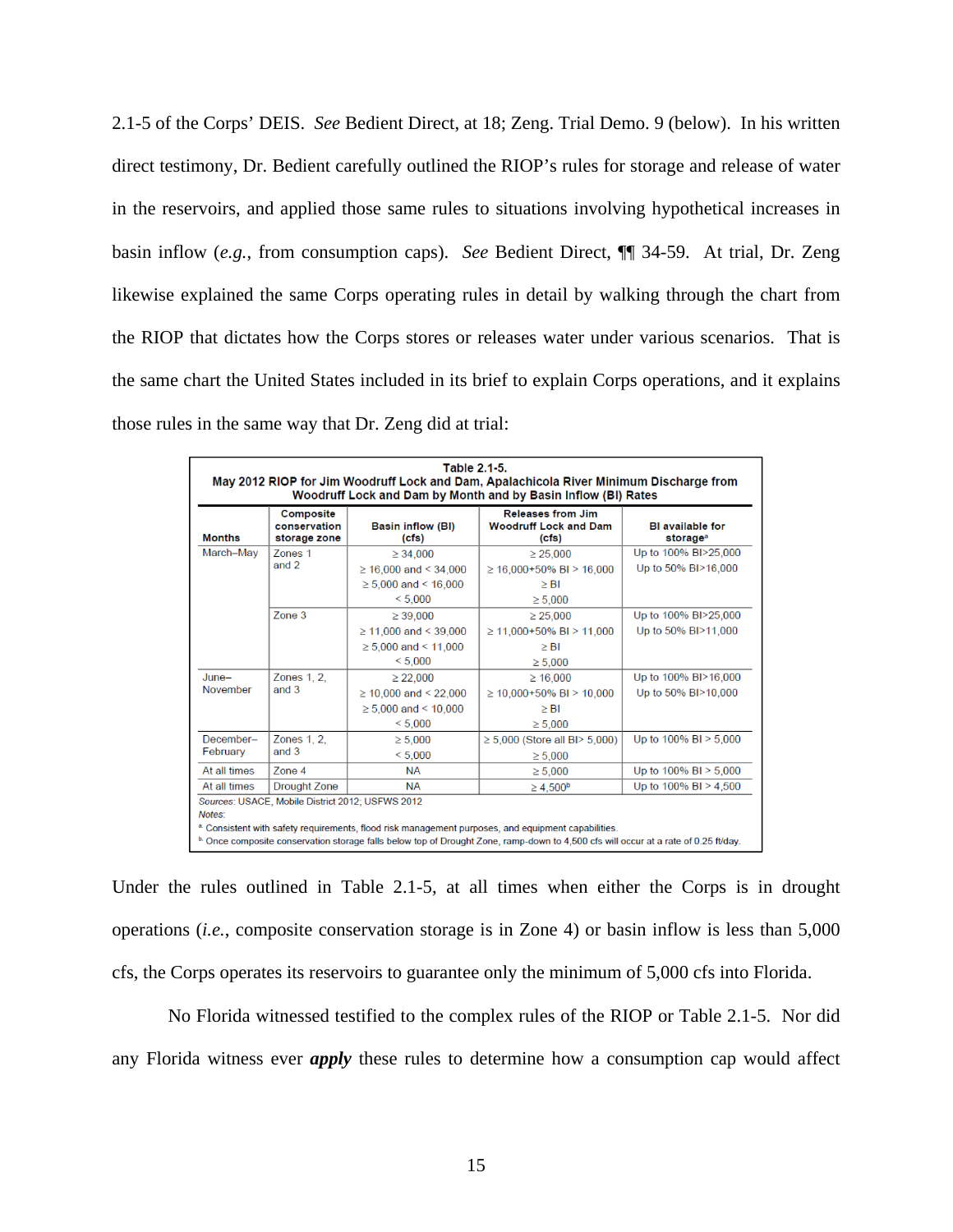releases into Florida like Georgia's experts did.<sup>6</sup> Based on analysis applying the same rules described by the United States, Dr. Bedient found that in a year like 2007, Florida would not receive *any* benefit from increased basin inflow for 278 total days (76% of the year), including most of the low-flow months in the summer and fall. Bedient Direct, ¶¶ 53-54. In a year like 2012, Florida would not receive *any* benefit from increased basin inflow for 307 days (85% of the year), including zero days of increased flow in the summer or fall months. *Id.* ¶¶ 56-57. By confirming that the Corps would offset flows from the Flint River and thus Florida would receive no benefit from consumption caps during drought operations or when basin inflow is less than 5,000 cfs, the brief submitted by the United States corroborates Dr. Bedient's conclusions.

#### **B. Circumstances Where Increased Flows Would Pass Through To Florida Are Few And Far Between**

Recognizing that reductions in Georgia's consumptive use in the ACF Basin would have no impact on flows into Florida during drought conditions, the United States notes in its brief that "substantial increases in basin inflow" *might* result in a number of other potential "benefits" to the ACF system during *non-drought* conditions. U.S. Post-Trial Br. at 2, 13. For instance, the United States notes that when basin inflow is between 5,000 and 10,000 cfs, increased flows

<sup>&</sup>lt;sup>6</sup> The lone exception is Dr. Hornberger, Florida's hydrologist, who modeled consumption caps using ResSim, the well-established Corps model that incorporates the RIOP rules. Dr. Hornberger's ResSim modeling showed exactly what Georgia—and now, the United States—found: eliminating *half* of Georgia's total agricultural water use would not lead to *any* increase in flows into Florida for many dry months of dry years. Tr. 1933:20-1935:23 (Hornberger) (acknowledging that under ResSim, "a 50 percent reduction in Georgia's agricultural use . . . would produce zero cfs of additional flow at the state line" for hundreds of days under drought-year hydrologic conditions). Neither Dr. Hornberger nor Florida ever reported these results—no doubt because they directly contradict Florida's allegations and undermine its entire justification for a consumption cap on Georgia. *See* Tr. 1935:24-1936:9 (Hornberger); *see generally* Georgia's Motion to Exclude Testimony by Florida based on the Lake Seminole Model (Sept. 16, 2016).

Instead of relying on ResSim and the official operating rules of the Corps, Dr. Hornberger used his highly flawed Lake Seminole Model to analyze the impact of proposed consumption caps. As demonstrated in Georgia's pretrial motion to exclude the Lake Seminole Model and again at trial, the model suffers from many flaws, rendering its results scientifically unreliable. *Id.*; Ga. Post-Trial Br. at 9-10. One of the model's most glaring flaws is that it dictates that increased flows on the Flint River will always immediately pass through to Florida. Ga. Post-Trial Br. at 9-10; Tr. 1947:3-21 (Hornberger) (admitting that in the Lake Seminole Model water simply passes through Lake Seminole and that the model "does not and cannot do any type of calculation involving the other four reservoirs in the ACF system). As confirmed by the United States, however, any water savings during drought operations or when basin inflow is below 5,000 cfs *will not immediately pass through to Florida* because they will be offset by decreased releases from the upstream reservoirs. U.S. Post-Trial Br. at 17.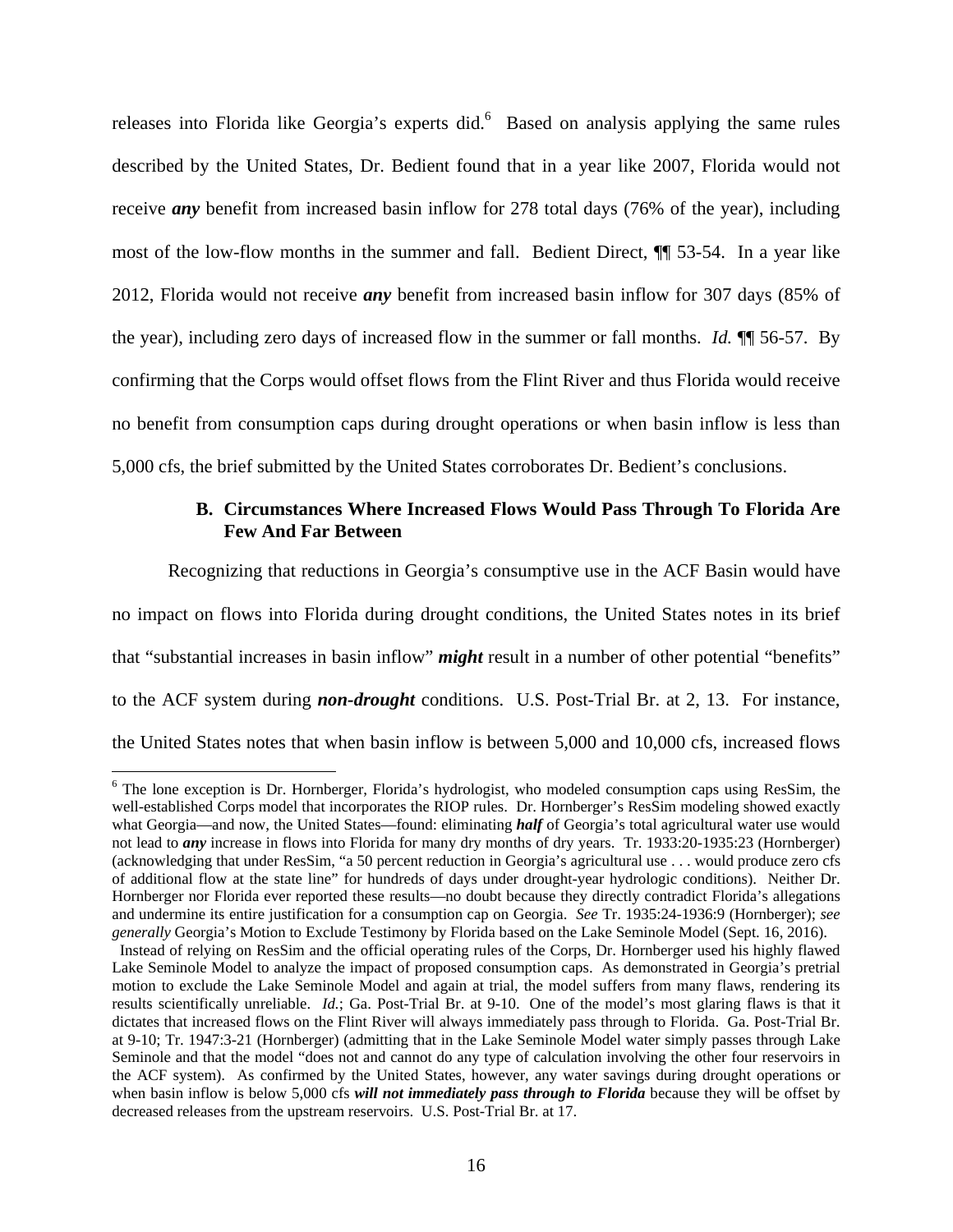on the Flint River "will be passed through Jim Woodruff Dam, providing an immediate increase in flows to Florida." *Id.* at 15. The United States also notes that additional basin inflow "would be expected to, in some measure, delay the onset of drought operations . . . and quicken the resumption of normal operations after a drought ends." *Id.* at 2. Significantly, the United States "takes no position on whether Florida has proved that a consumption cap would produce enough additional basin inflow at the right times to redress Florida's alleged harm and justify the cost of imposing a consumption cap in this case." *Id.* at 19. The fact is, Georgia's analysis already accounts for both of these potential "benefits," and Georgia's analysis confirms that any increased flows during non-drought conditions from "pass-through" or shortened drought operations are few and far between.

At the outset, although the United States refers to basin inflow of 5,000-10,000 cfs as "low flows," these are *not* the same low flows the parties have been focused on throughout this litigation. The low flows Florida has repeatedly complained of are *drought-year* flows. *See, e.g.*, Fla. Pre-Trial Br. at 19-21 (complaining at length of low flows during drought periods in 2007, 2008, 2011, and 2012). For the most part, basin inflow during the summer and fall of these drought years is *less than* 5,000 cfs. *See* Bedient Direct, Demos. 13-14 (showing basin inflow below 5,000 cfs for most of the summer and fall of 2007 and 2012); Zeng Direct, Demos. 16-17 (showing basin inflow below 5,000 cfs for most of the summer and fall of 2011 and 2012). Likewise, Georgia refers to "low flows" as periods when basin inflow is less than 5,000 cfs. *See, e.g.*, Tr. 3337:16-3338:7 (Zeng) (describing "low flow operation" as guaranteeing only 5,000 cfs when basin inflow is below 5,000 cfs). Thus, basin inflows of 5,000-10,000 cfs are largely higher than the range of flows Florida has complained of. Furthermore, the rules provide for "pass-through" of basin inflow from 5,000-10,000 cfs *only when the reservoirs are not in*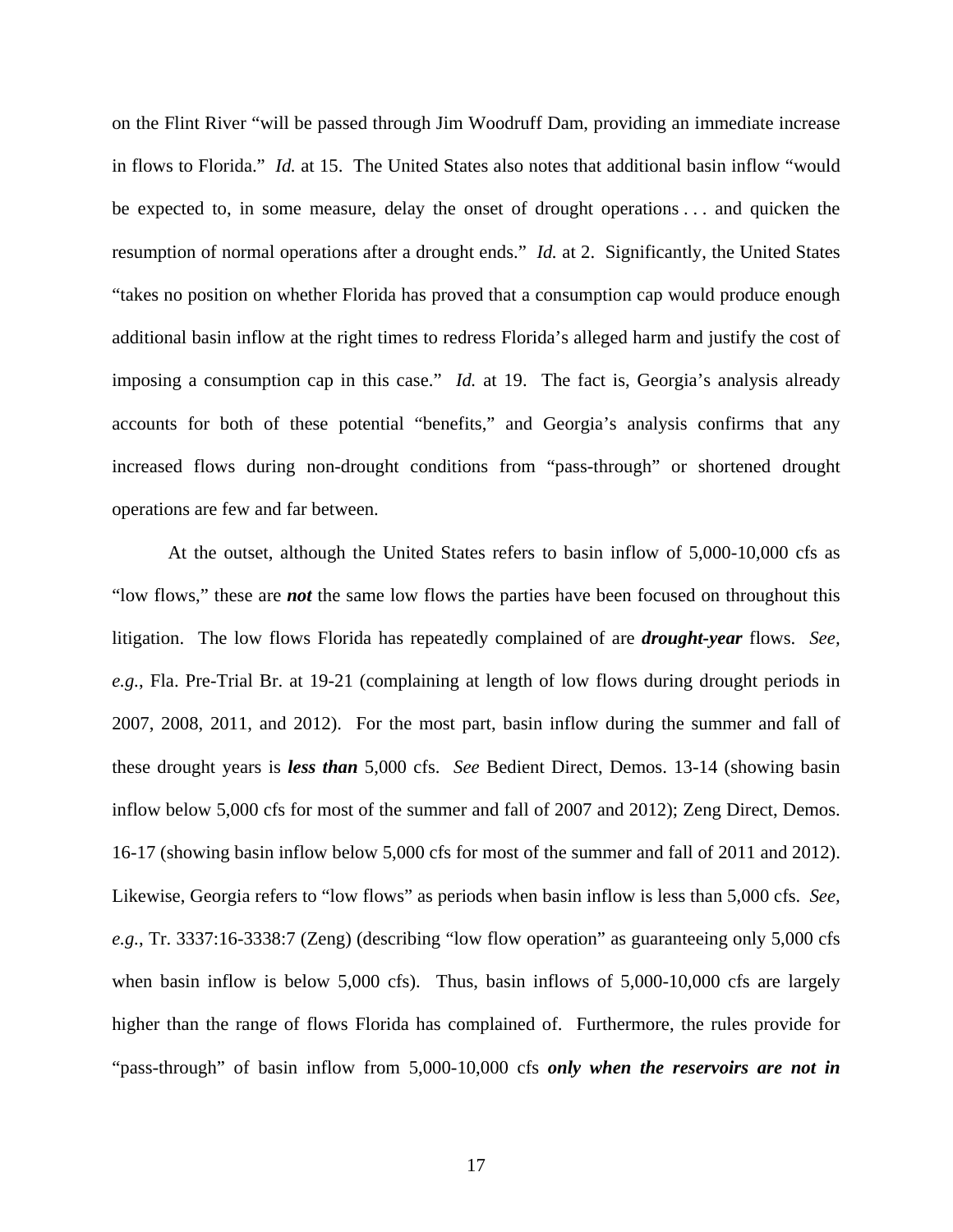*drought operations*. *See* U.S. Post-Trial Br. at 18 (describing Scenario 4 as "flows of between 5,000 and 10,000 cfs *during a time when the reservoirs have not yet reached a level to trigger drought operations***"**) (emphasis added). Under the rules, Florida would not receive any "passthrough" during drought operations even if basin inflow is between 5,000 and 10,000 cfs, regardless of whether and how much basin inflow exceeds 5,000 cfs. *See* JX-124, at 2-71(2015 DEIS). This has the effect of eliminating pass-through for significant periods where basin inflow is higher than 5,000 cfs. *See* Bedient Direct, ¶ 56 (finding no impact whatsoever of consumption caps throughout the summer and fall of 2012 despite long stretches of basin inflow between 5,000 and 10,000 cfs). Moreover, any benefit in terms of shortening drought operations would necessarily occur at the "margins" of drought operations, *i.e.*, at the beginning or end. Thus, according to the rules, any "benefit" to the reservoir system or to Florida in terms of increased "pass-through" flows would only occur during non-drought conditions when the reservoirs are at healthy levels or on the margins of drought operations. Florida has presented no evidence purporting to quantify the impact of consumption caps on "pass-through" flows or shortening drought operations, much less prove by "clear and convincing evidence" that any such marginal benefits outside of drought would lead to any meaningful change to the ecology of the Apalachicola River or Bay.

Georgia's analysis, by contrast, quantifies the impact of both of these non-drought "benefits." Dr. Bedient's modeling of consumption caps uses ResSim. ResSim is a comprehensive reservoir simulation tool that is used by the Corps to manage the reservoir system precisely because it can model the complex interaction among the operating rules and basin conditions that change over time, including consumptive use levels, system-wide storage in the reservoirs, hydrologic conditions, time of year, and other factors, such as when the Corps will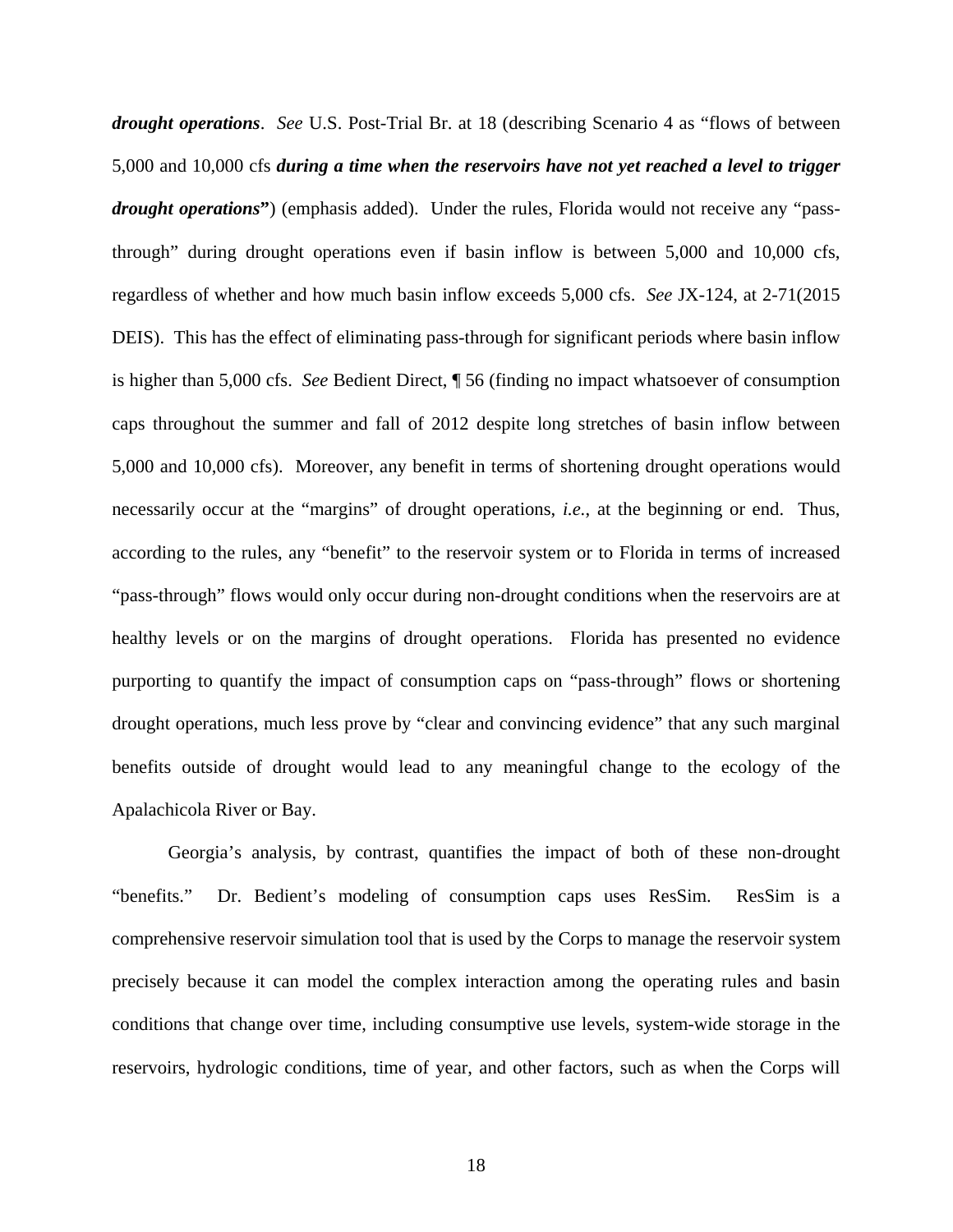enter or exit drought operations. *See* ACF Final EIS for Master Water Control Manual Updates, at ES-13 (USACE, December 7, 2016) ("USACE FEIS"), at 4-6 to 4-7 (describing how ResSim can simulate "a highly developed and interconnected system like the ACF Basin" over a "full period of record"); GX-1175, at 1 (Reservior Operations Modeling with HEC-RESSIM) (describing how ResSim "mimic[s] the actual decision-making process" of the complex ACF reservoir system); *see also* Bedient Direct, ¶ 63 ("ResSim simulates basin-wide reservoir operations, including the total amount of water stored in each of the reservoirs and released from each of the reservoirs, based on water demand levels, operating rules, and hydrologic conditions.").

Thus, by using ResSim, Dr. Bedient's analysis already considers the "full beneficial impact" of increased basin inflow on both "pass-through" flows and the length of drought operations. U.S. Post-Trial Br. at 13. Even taking into account the impact of increased basin inflow on "pass-through" flows and shortening drought operations, Dr. Bedient's ResSim modeling proves that eliminating a substantial amount of Georgia's consumptive use would still have little impact on state-line flows. For instance, Dr. Bedient found that under the RIOP rules, consumption caps at any level would yield only 14 additional days of "pass-through" during the summer or fall under 2007 hydrologic conditions, and no additional days of "pass-through" under 2012 hydrologic conditions. *See* Bedient Direct, ¶¶ 49-57. ResSim modeling of 19 consumption cap scenarios shows that any minimal increased flows into Florida as a result of "pass-through" or shortened drought operations would be minimal, unpredictable, and outside the low-flow months. *See* Bedient Direct, ¶¶ 78-87 (discussing results of ResSim modeling showing that "additional water entering the ACF Basin and resulting from Georgia's reduced consumptive use would not translate to *any* increase in flow at the state line during these critical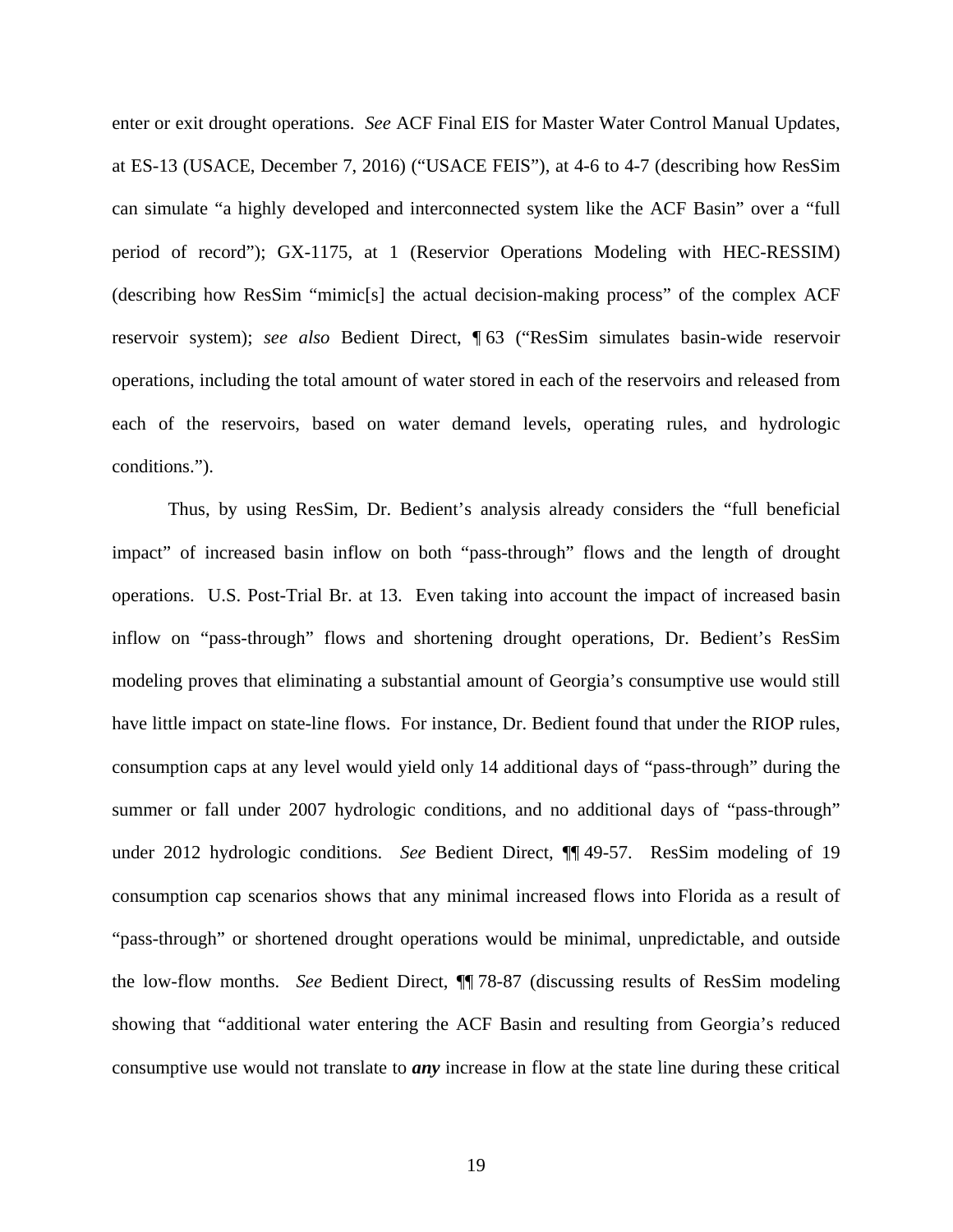low flow months, due to the manner in which the Corps operates its reservoirs" (emphasis in original)); *id.* ¶ 49 (finding that "occasions where reducing Georgia's water use would lead to an increase in state-line flow into Florida are few and far between").

#### **C. Georgia's Reservoir Modeling Uses ResSim, "The Tool Most Capable Of Faithfully Representing" Corps Reservoir Operations In The ACF Basin**

As discussed previously, Georgia's experts conducted analysis of the impact of consumption caps based on application of the RIOP's rules and modeling using ResSim, the official reservoir simulation model built and used by the Corps. According to the Corps itself, ResSim is "the standard for USACE reservoir operations modeling" and "a state-of-the-art tool for simulating flow operations in managed systems." GX-408, at EA-33 (USACE Finding of No Significant Impact (2012)); JX-124, at ES-14 n. 2 (2015 DEIS). ResSim was built by the Corps' Hydrologic Engineering Center (HEC), which is "the designated Center of Expertise for the U.S. Army Corps of Engineers in the technical areas of surface and groundwater hydrology, . . . reservoir system analysis, planning analysis, [and] real-time water control management." GX-1231 (USACE, HEC-ResSim web page). The Corps uses ResSim throughout the United States for real-world reservoir and dam operations, including "for flood management, low flow augmentation and water supply for planning studies, detailed reservoir regulation plan investigations, and real-time decision support." GX-1095 (USACE, Hec-ResSim Software Download web page).

In the ACF Basin, ResSim is widely considered to be the best available model of the Corps' reservoir system and is described by the Corps as "the tool most capable of faithfully representing" the reservoir operations in the ACF Basin. *See* JX-124, at 4-3 (2015 DEIS). The Corps relied "extensively" on results from ResSim in order to develop reservoir operations for the proposed WCM. *Id.* at ES-14 (the Corps stating in its DEIS that it "relied extensively on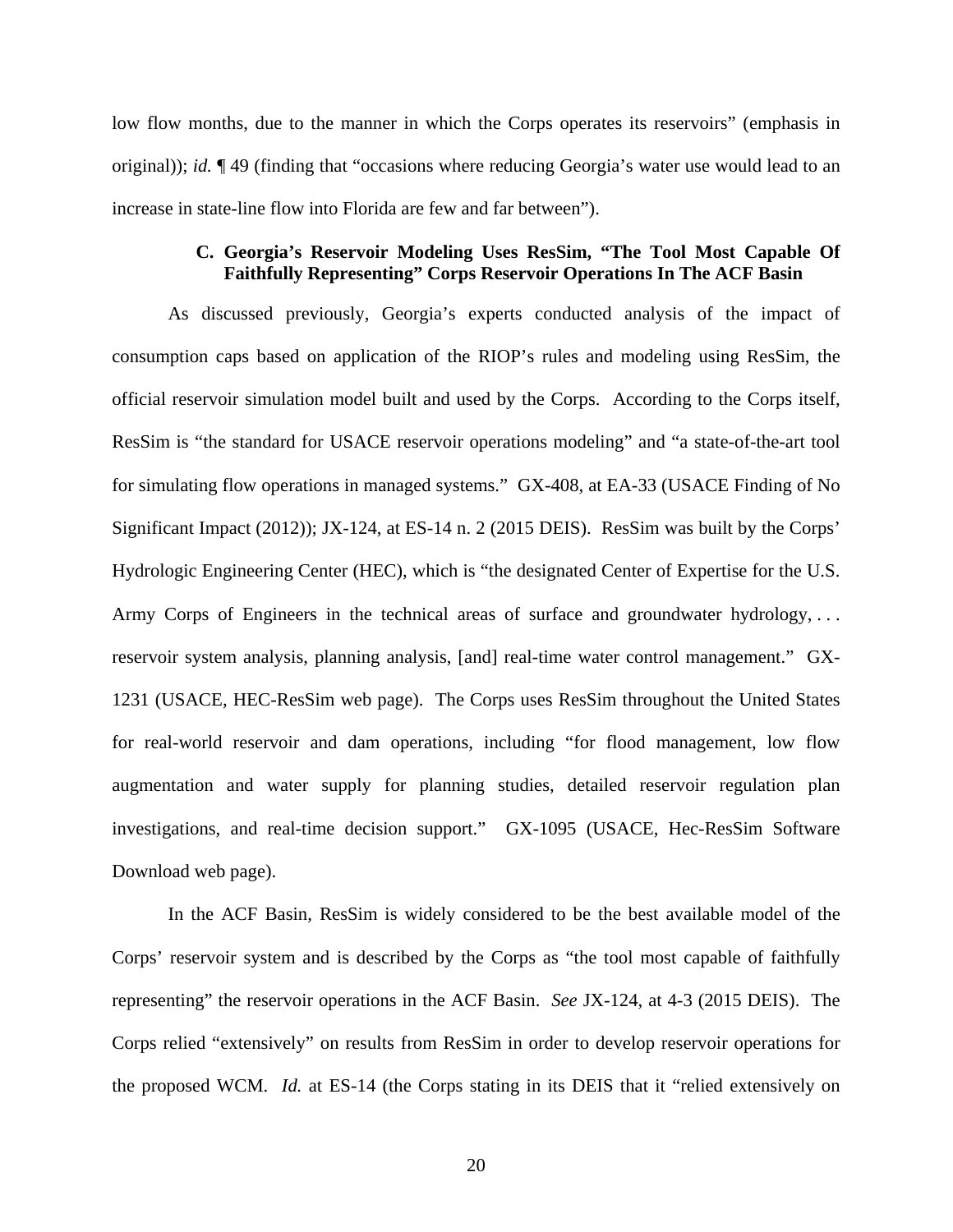modeling using the latest software application, HEC-ResSim" in order to "simulate . . . operations for the [various] water management alternatives" of the DEIS and "to identify the various measures that would be further developed, analyzed, and refined toward the goal of developing an updated WCM"). Thus, the Corps relies on results from ResSim in managing a complex basin in order to satisfy numerous project purposes mandated by federal law. Even Florida's own expert in Corps reservoir operations, James Barton, touted the ResSim model as the best available tool for evaluating the reservoir operations in the ACF Basin. Mr. Barton described ResSim as "widely used," "very dependable, reliable," and "state of the art," Barton Dep. Tr. 130:8-15, and testified that "[e]veryone agreed that the model was very much acceptable for use on the ACF system," *Id.* at 134:2-3. Mr. Barton testified that he was "not aware of any" other model that better represents reservoir operations in the ACF Basin. *Id.* at 134:24-135:2. Georgia's experts agree. *See* Bedient Direct, ¶¶ 66-72 (describing ResSim as "the best available software" for simulating the impact of consumption caps on state-line flow).

Florida's attempts to discredit ResSim are futile. *See* Fla. Post-Trial Br. at 21-22. Citing the GWRI UIF Report, Florida argues that ResSim is unable to "accurately identify historic daily discharge or be a predictive model." Fla. Post-Trial Br. at 22. These cherry-picked quotes are irrelevant. Georgia's analysis does not use ResSim to identify "daily discharge" or to be a "predictive model" of any sort. As Georgia has explained at length in briefing and at trial, ResSim was and is used as a *comparative tool* for evaluating the impact of alternative management scenarios, including consumption caps, on state-line flows. *See* Bedient Direct, ¶¶ 73-77 (describing the use of ResSim to compare relative state-line flow impacts under various cap scenarios). In fact, the authors of the GWRI UIF Report that Florida relies on have expressly rejected the exact arguments Florida makes about ResSim. Both Dr. Georgakakos and Dr.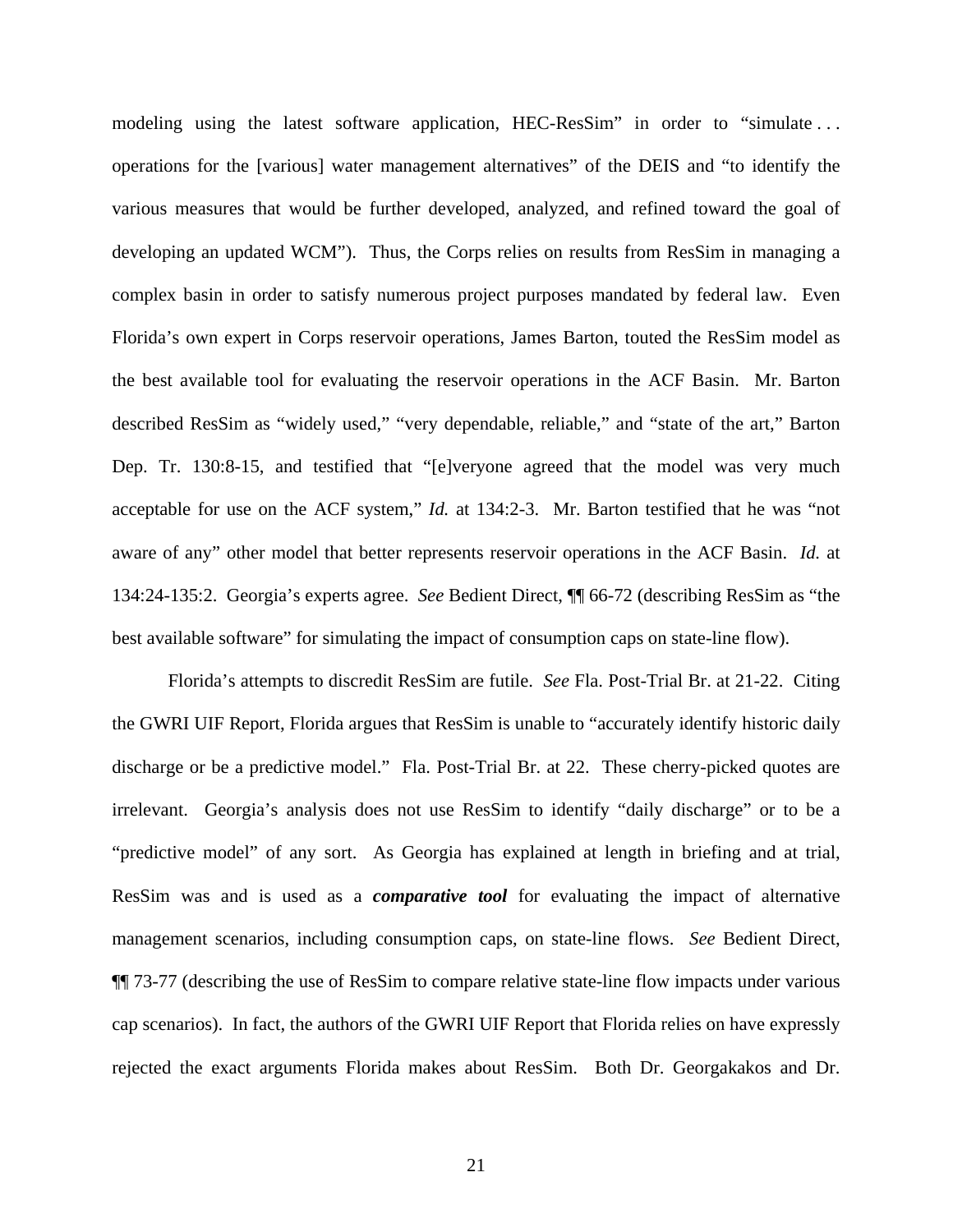Kistenmacher were deposed, and each unambiguously defended the use of ResSim and the UIFs for comparative analysis of the exact kind undertaken by Georgia for this case. *See, e.g.*, Georgakakos Dep. Tr. 218:12-17 ("But for the planning purposes they needed, especially with the comparison of the scenarios and all, I also agreed, and I told them at the very end, that we can use the UIFs that the Corps has developed."); Kistenmacher Dep. Tr. 120:18-25 ("But I would feel comfortable using [the Corps' UIFs] in a sort of comparative way whereby you use ResSim to run two or more scenarios and then instead of fixating on the absolute magnitude of the results you look at the relative differences between those scenarios.").<sup>7</sup> This is exactly how Georgia used ResSim, and this is exactly how the Corps used ResSim in developing its WCM. *See* USACE FEIS, Vol. 3, at 27 (describing the use of ResSim "[i]n order to evaluate the impacts for . . . varying levels of water supply" in the basin). Florida's criticisms of ResSim are a flawed and misleading attempt to undermine the Corps' official reservoir simulation model, which the Corps itself described as "the tool most capable of faithfully representing" the reservoir operations in the ACF Basin. *See* JX-124, at 4-3 (2015 DEIS). The reason Florida attempts to discredit ResSim is because ResSim produces results that are devastating to Florida's claims in this case—namely that a consumption cap on Georgia will not produce added flows into Florida during times that Florida alleges that it needs those additional flows.

<sup>&</sup>lt;sup>7</sup> Florida did not call either Dr. Georgakakos or Dr. Kistenmacher at trial, and chose not even to play their videotaped deposition testimony as part of their case at trial. Florida relied on the 2012 document they created for the ACF Stakeholders but did not want to subject that report or its authors to cross-examination. Instead, Florida repeatedly cites the GWRI UIF Report (and continues to do so in its brief), even though (as quoted above) the authors of the report agreed under oath that it was appropriate to use ResSim and the Corps' UIF data set for the very comparative purposes for which Georgia use them, and Florida ignores that the authors *themselves* used ResSim and the Corps' UIF data set to model reservoir operations for the ACF Stakeholders. Kistenmacher Dep. Tr. 149:10-150:7; Georgakakos Dep. Tr. 218:12-219:17; 344:8-17.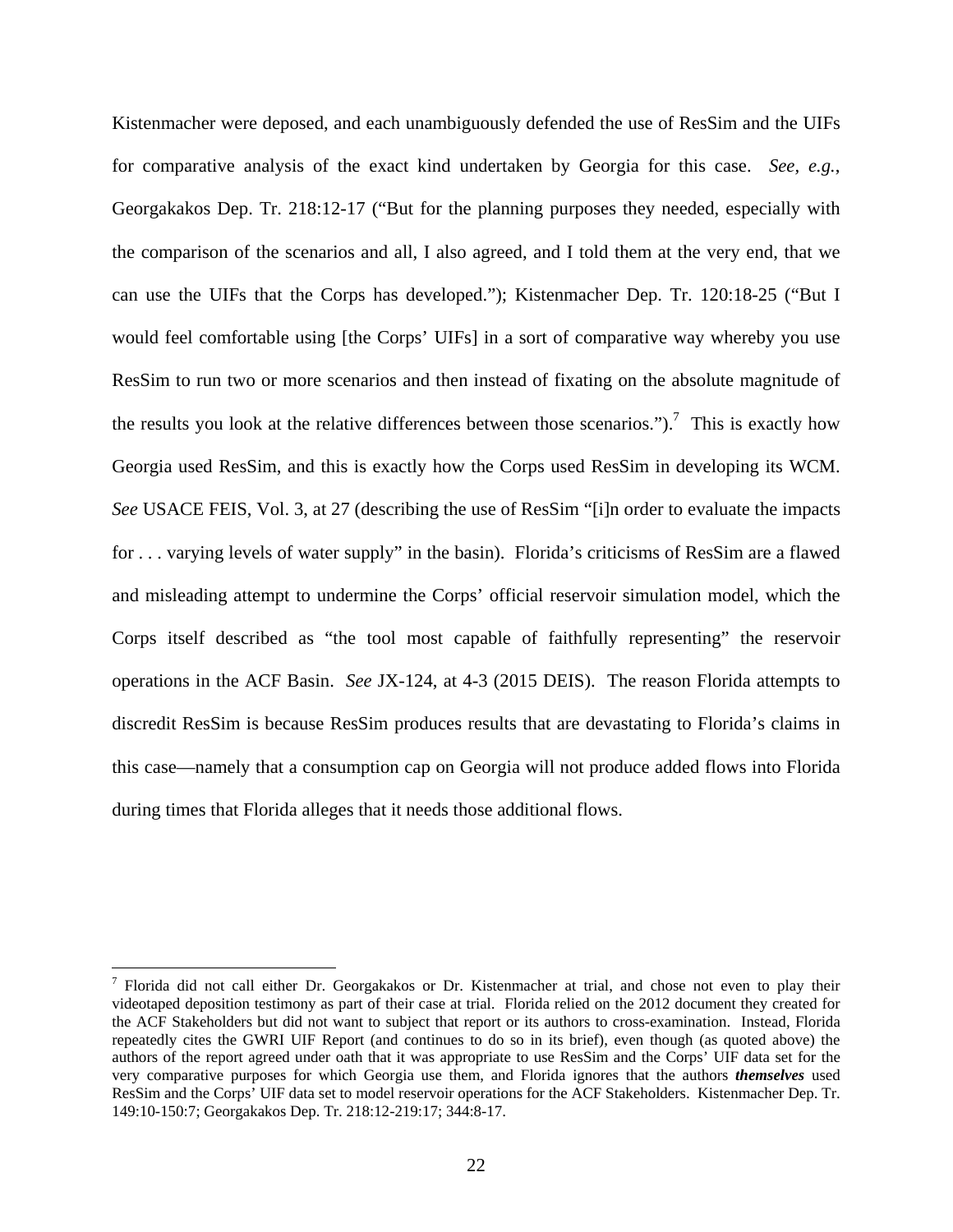# **II. FLORIDA FAILED TO PROVE A REAL AND SUBSTANTIAL INJURY CAUSED BY GEORGIA**

Florida's opening brief only confirms that Florida has failed to meet its burden of proving a real and substantial injury caused by Georgia's water use. The standard is clear: "A State seeking equitable apportionment under our original jurisdiction must prove by *clear and convincing evidence* some *real and substantial* injury or damage." *Idaho*, 462 U.S. at 1027 (emphases added). Florida's evidence, however, falls woefully short of meeting that standard. With respect to the Bay, Florida misrepresents research from the same University of Florida professors it tried to intimidate into silence. Florida also relies heavily on a federal fisheries disaster declaration from NOAA. But the fisheries disaster declaration cannot satisfy Florida's burden to prove that Georgia caused the oyster collapse—indeed, *the declaration never mentions Georgia at all*. With respect to the River, Florida tries—and fails—to prove injury and causation by relying on outdated, un-adopted guidelines from the 1990s, and by trying in vain to attribute geomorphological changes in the River to Georgia.

#### **A. There Is No Clear And Convincing Evidence That The 2012 Oyster Collapse Was Caused By Georgia's Water Use**

## **1. It Is Florida's Burden To Establish Injury And Causation By Clear And Convincing Evidence, Not Georgia's Burden To Establish An Alternative Cause**

In an effort to establish causation for the 2012 oyster crash in Apalachicola Bay, Florida incorrectly frames the issue as binary: either overfishing caused the collapse, or Georgia's upstream water use did. *See, e.g.*, Fla. Post-Trial Br. at 36; *id.* at 45. But Georgia does not bear the burden of establishing an alternative cause for the 2012 oyster crash. To the contrary, *Florida* bears the burden of proving, under a heightened standard of proof, that it was definitively Georgia's water use that caused the collapse, as opposed to a multitude of other factors that could well have been responsible. *See Pennsylvania v. New Jersey*, 426 U.S. 660,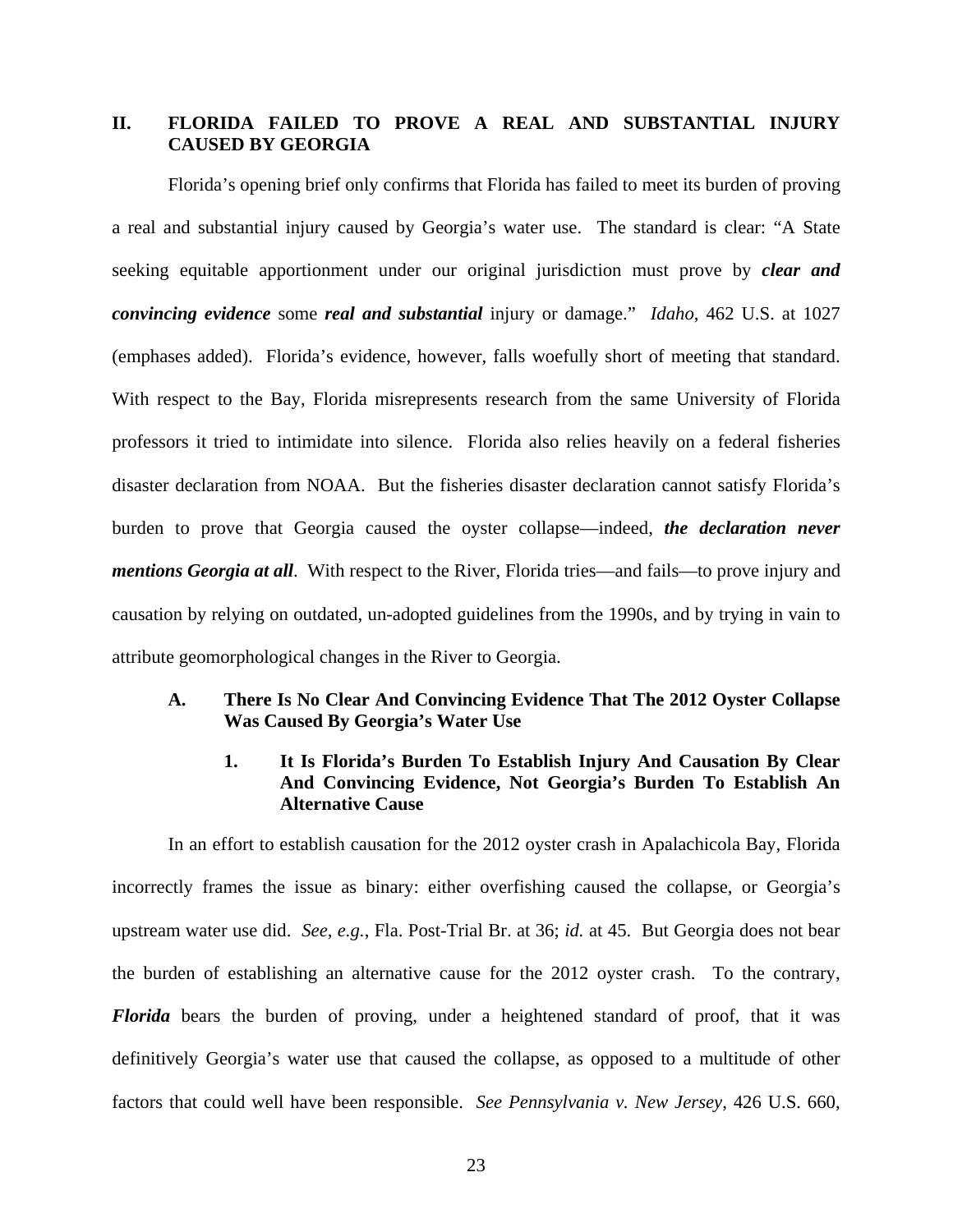663 (1976) (*per curiam*) ("[A] plaintiff State must first demonstrate that the injury for which it seeks redress was directly caused by the actions of another State"); *see generally* Ga. Pre-Trial Br. at 27.

As the trial record shows, the alleged causal connection between low river flows and the 2012 oyster collapse is exceptionally weak. *See, e.g.*, Ga. Post-Trial Br. at 22–26. Florida has not presented enough evidence on the issue to even meet a preponderance standard––much less the heightened showing of "clear and convincing evidence" required in an equitable apportionment action. *See* Ga. Post-Trial Br. at 19-22 (discussing relevant burdens of proof). For one, Florida's oyster-harm case relies on a series of factually unsupported inferences: that "(1) reduced freshwater flow caused an increase in salinity in the Bay; (2) increased salinity led to oyster disease, predation, and recruitment failure; and (3) the progression of this depletion event culminated in a Bay-wide crash from which there has been no recovery." Fla. Post-Trial Brief at 36. Florida failed to present credible scientific evidence to prove this attenuated causal chain because such evidence does not exist.

Further, Florida failed to account for several intervening factors that all independently preclude a proximate cause finding linking Georgia's upstream water use to the 2012 oyster crash. Such factors include (i) the occurrence of a historic, multi-year drought in 2011-12, Ga. Post-Trial Br. at 27–28; (ii) Corps operating rules governing the minimum releases into Florida during a drought, *see* GX-1131 (Leitman et al., Management Options During the 2011-2012 Drought on the Apalachicola River: A Systems Dynamic Model Evaluation (2015)); (iii) Florida's response to the 2010 BP oil spill in which it allowed unlimited and unsustainable oyster harvesting during a period of high demand due to oyster fishery closures in other states, Ga. Post-Trial Br. at 27–33; and (iv) a history of lax enforcement of oyster-harvesting regulations in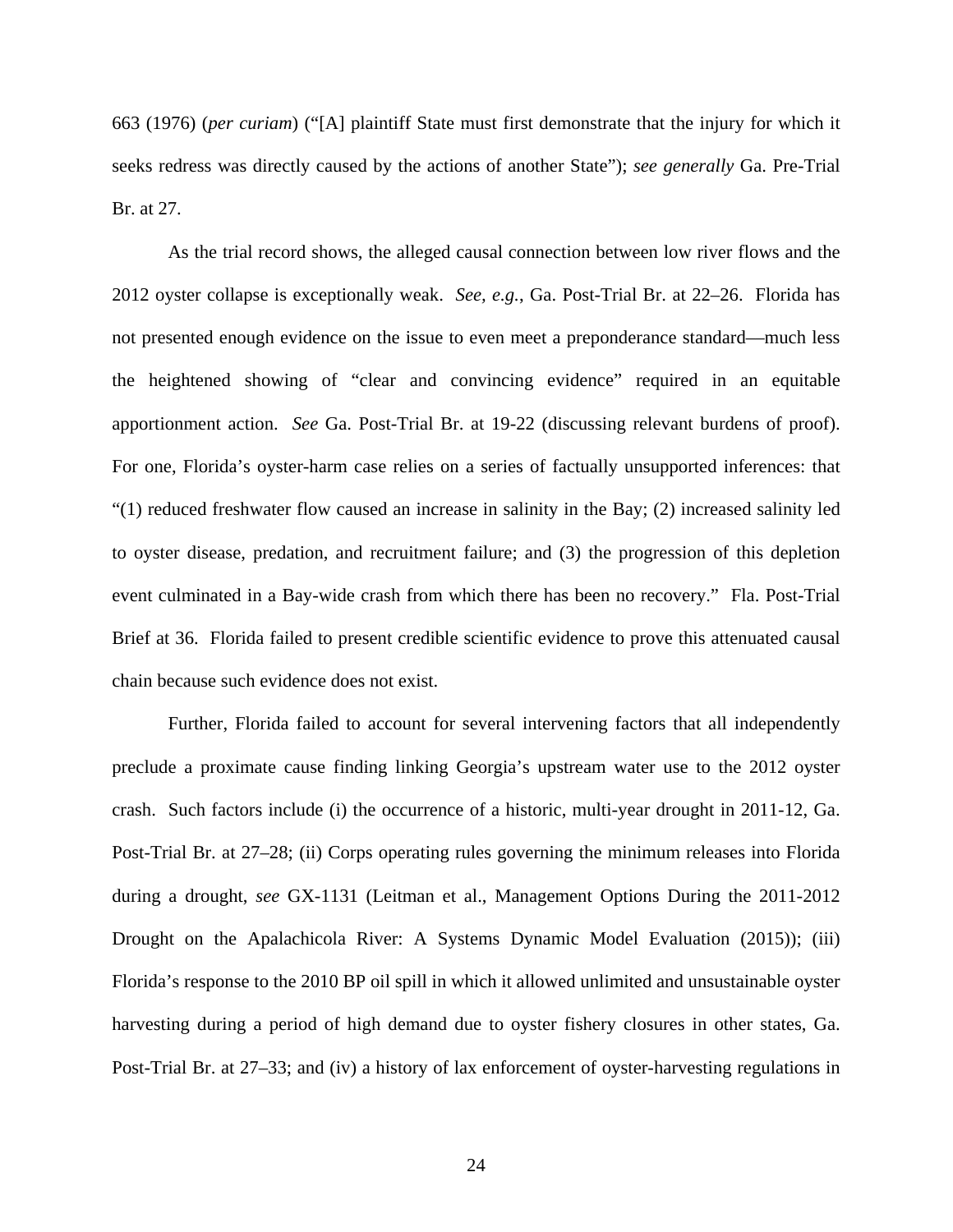Apalachicola Bay, including an near total non-enforcement of rules against the harvesting of juvenile and undersized oysters in the years immediately preceding the collapse, Ga. Post-Trial Br. at 28–29.

Even if the Court was to ignore the many intervening factors that preclude a finding of liability—including overwhelming evidence of overharvesting and poor fishery management leading to the collapse—Florida still has not established that low flows caused by upstream consumption caused a mass oyster die off in 2012. In light of the multitude of intervening factors, and the lack of evidence attributing the oyster collapse to upstream water consumption in Georgia, Florida has not met its burden of proving proximate causation. *See Aransas Project v. Shaw*, 775 F.3d 641, 663 (5th Cir. 2014) (*per curiam*) (finding that "proximate cause was lacking as a matter of law" concerning plaintiffs' theory of how higher salinities—through a multi-step chain of causation similar to Florida's—killed endangered whooping cranes in a Texas estuary because "imposing liability on the State defendants in the face of multiple, natural, independent, unpredictable and interrelated forces affecting the cranes' estuary environment goes too far."). Florida's case fails because it makes no effort to separate out the many potential factors that could have contributed to the oyster collapse—including unsustainable levels of harvest.

#### **2. Florida Misrepresents The University Of Florida Scientists' Research Concerning The Cause Of the Collapse**

Florida badly misrepresents the findings of University of Florida scientists Dr. Bill Pine and Dr. Karl Havens in an effort to blunt the unambiguous scientific conclusion they reached: that there was and is no "clear" or "convincing" evidence of "a connection between Apalachicola River flow and oyster mortality." Pine Dep. Tr. 291:14-292:14, 223:24-225:5 (GX-1355); *see also* Havens Dep Tr. 175:3-21 (testifying that his team "never found any quantitative linkage between flow from the [Apalachicola] river and the crash with the oysters.") (GX-1349).

25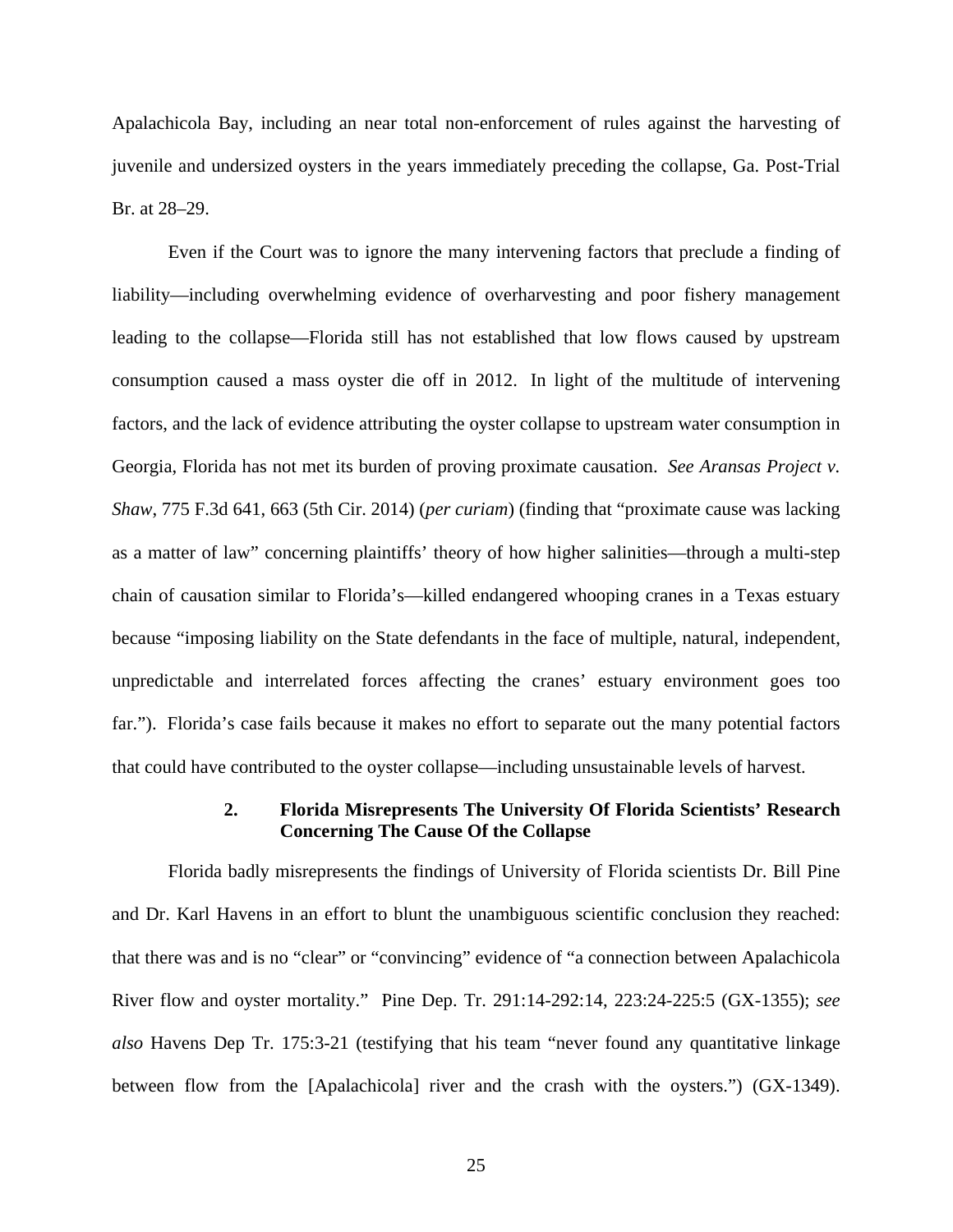Relying heavily on a 2015 article published by Edward Camp, Dr. Pine, Dr. Havens, and others from the University of Florida ("Camp Article"), Florida argues that Dr. Pine and Dr. Havens ultimately attributed the oyster collapse to low river flows. *See* Fla. Post-Trial Br. at 46 (citing JX-167) (referring to the Camp Article). Florida's *post hoc* gloss on Dr. Pine's and Dr. Havens' research, which remains the most reliable scientific evidence concerning the 2012 Apalachicola Bay oyster collapse, is unconvincing for several reasons.<sup>8</sup>

To begin, it is hard to take seriously Florida's newfound claim that the work done by Dr. Pine and Dr. Havens "support[s] Florida's position." Fla. Post-Trial Br. at 45. In late 2014, Dr. Pine himself wrote the following about his research: "At issue is the perception that the work I've led undermines the [S]tate of Florida's assertion in the ongoing lawsuit that the Apalachicola oyster collapse was caused by water policy in Georgia," GX-778 (12/20/14 email from B. Pine to K. Havens and others), and that overall his Curious Case paper "weakens [Florida's] legal position." GX-770 (11/25/14 email B. Pine to E. Hellgren) (referring to GX-789 (Pine, et al., "The curious case of eastern oyster *Crassostrea virginica* stock status in Apalachicola Bay, Florida," *Ecology and Society* (2015))). Dr. Havens likewise recognized in an email to a federal government official that "[r]esults from some of the [Sea Grant] funded research strongly supports the GA case, which will be interesting. The work is very rigorous and already is accepted in peer-reviewed journals." GX-799 (2/9/15 email K. Havens to NOAA official). The Florida legal team itself understood that Dr. Pine's research could "be

<sup>&</sup>lt;sup>8</sup> Contrary to Florida's assertions, Fla. Post-Trial Br. at 7 and 46, Georgia sought trial subpoenas for both Dr. Pine and Dr. Havens after Florida objected to deposition designations for those witnesses. *See* Letter from C. Primis to Special Master (October 19, 2016). Florida then (for reasons unknown) dropped its objections to the designations, obviating the need for the Special Master to issue trial subpoenas. *See* Letter from P. Perry to Special Master (October 19, 2016); Order (October 20, 2016) ("Given that Florida does not object to the use of deposition designations for Dr. Haven and Dr. Pine, . . . the Special Master will not issue any trial subpoenas at this time."). Having previously waived its objections to having Dr. Pine and Dr. Havens testify through deposition designation and indeed having specifically asked the Special Master to deny the request for trial subpoenas—Florida cannot now try to use that same fact to undermine the truthfulness and reliability of their testimony.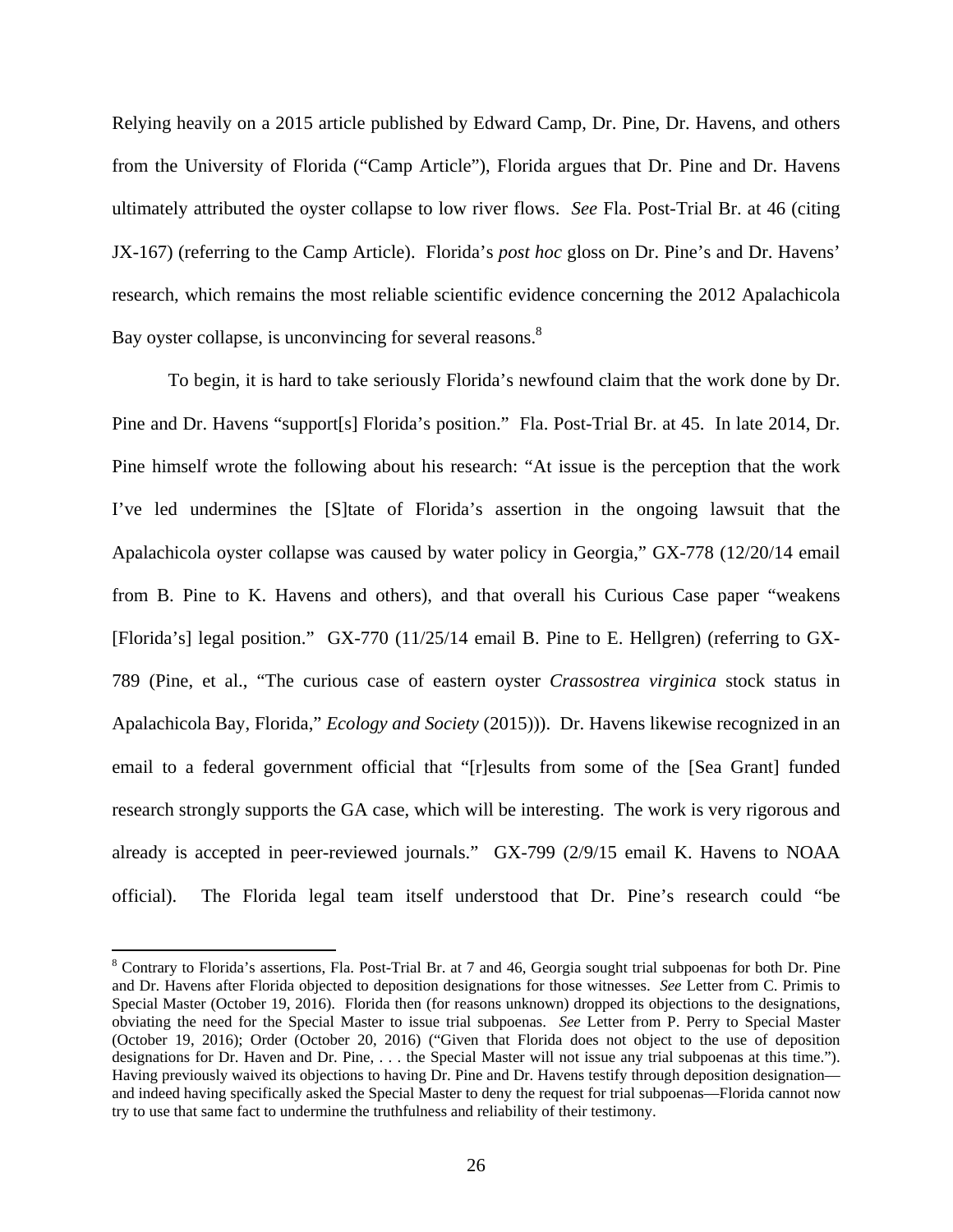disadvantageous to [its] legal position," which is precisely why it threatened retaliation against Dr. Pine if he published his findings. GX-782 (12/30/14 email B. Pine to J. Payne and E. Hellgren); GX-778 ("The attorneys thought the papers should be withdrawn, and if they were published . . . they could 'make things difficult for me.'"). Set against this backdrop, Florida's late-breaking claim that this same research somehow helps Florida is a non-starter.

Moreover, the Camp Article did not find (as Florida claims it did) that low river flows caused the 2012 oyster collapse. Fla. Post-Trial Br. at 46 (citing JX-167). To the contrary, that article expressly stated that the authors were "*not able to identify a specific proximal cause*" of the collapse and cited Dr. Pine's Curious Case article to support that proposition. JX-167 at 6 (emphasis added); Fla Post-Trial Br. at 46. In addition, the next paragraph of Camp Article makes clear that the collapse was likely the result of "multiple drivers," and could not be connected to any single cause:

[The] proposed multiple reasons for the 2012 collapse are not unlike earlier observations for Apalachicola Bay and other oyster fisheries. In general, declines and collapses of oyster fisheries and oyster mortality events have been associated with *multiple drivers*, *including overfishing*, disease, *structural habitat loss,*  hypoxia, and changing salinity regimes.

JX-167 at 6 (emphases added).

 Florida's attempt to use the Camp Article to undermine Dr. Pine's and Dr. Haven's findings is also undermined by unambiguous testimony given by both witnesses in this case.Dr. Pine plainly admitted that he has not seen any evidence to support the allegation in Florida's complaint that "reduced freshwater inflows . . . caused a collapse of the Apalachicola Bay oyster fishery." *See* Pine Dep. Tr. 307:15-308:6 (addressing ¶ 54 of Florida's complaint) (GX-1355). And Dr. Havens, whose team first looked at this issue, testified in late 2015 that his independent team of scientists "never found any quantitative linkage between flow from the [Apalachicola] river and the crash with the oysters." Havens Dep. Tr. 175:3-21 (GX-1349). Florida's selective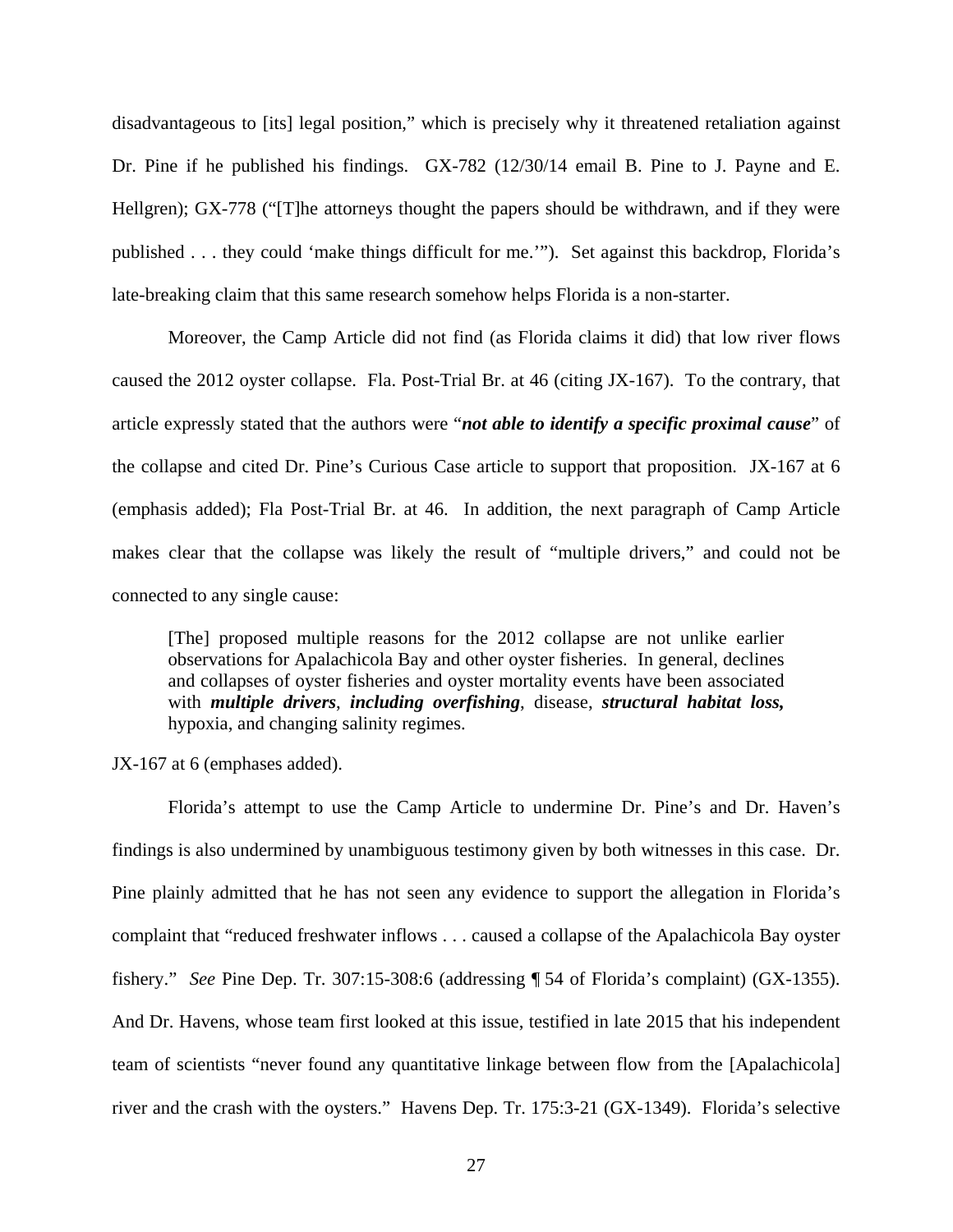use of the Camp Article cannot and does not detract from that plain testimony given under oath in this case.<sup>9</sup>

## **3. The NOAA Disaster Declaration Does Not Establish That Low River Flows Caused The Collapse**

The NOAA disaster declaration, upon which Florida heavily relies, does not help Florida prove (as it must) that water consumption in Georgia caused the 2012 oyster collapse. *See* Fla. Post-Trial Br. at 43-44. As set forth below, the declaration is not entitled to administrative deference under the law. And factually, it confirms—rather than refutes—that overharvesting played a role in the collapse, further undermining Florida's oyster harm case.

#### **a. The Disaster Declaration Is Not Entitled To Administrative Deference**

Contrary to Florida's argument, NOAA's disaster declaration is not entitled to administrative deference. *See* Fla. Post-Trial Br. at 37. It bears none of the hallmarks of agency decisions to which courts afford deference: the declaration was not made pursuant to formal agency adjudication, nor was it subject to the notice-and-comment process applicable to administrative rulemaking. *See Wos v. E.M.A. ex rel. Johnson*, 133 S. Ct. 1391, 1402 (2013) (no deference afforded to agency opinion letters); *Christensen v. Harris Cty.*, 529 U.S. 576, 587 (2000) ("Interpretations such as those in opinion letters—like interpretations contained in policy statements, agency manuals, and enforcement guidelines, all of which lack the force of law—do not warrant *Chevron*-style deference."). Moreover, neither Georgia, nor any other party, had the opportunity to litigate or dispute the issues presented to NOAA for determination. *See Kremer v.* 

<sup>9</sup> Florida also focuses on a statement in Dr. Pine's *Curious Case* paper that he did not evaluate the effect of Georgia's water use on flows into Florida. Fla. Post-Trial Br. at 45. This statement is ultimately irrelevant. Dr. Pine's work definitively established that there is no causal connection between low flows and the 2012 oyster collapse. That conclusion is the same whether low flows were caused by drought, the Corps, Florida, Georgia, or any other factor because Dr. Pine's work was focused on the connection between "low freshwater discharge into Apalachicola Bay" and oyster mortality—regardless of why flows were what they were. *See* GX-789, at 6 (*Curious Case* paper).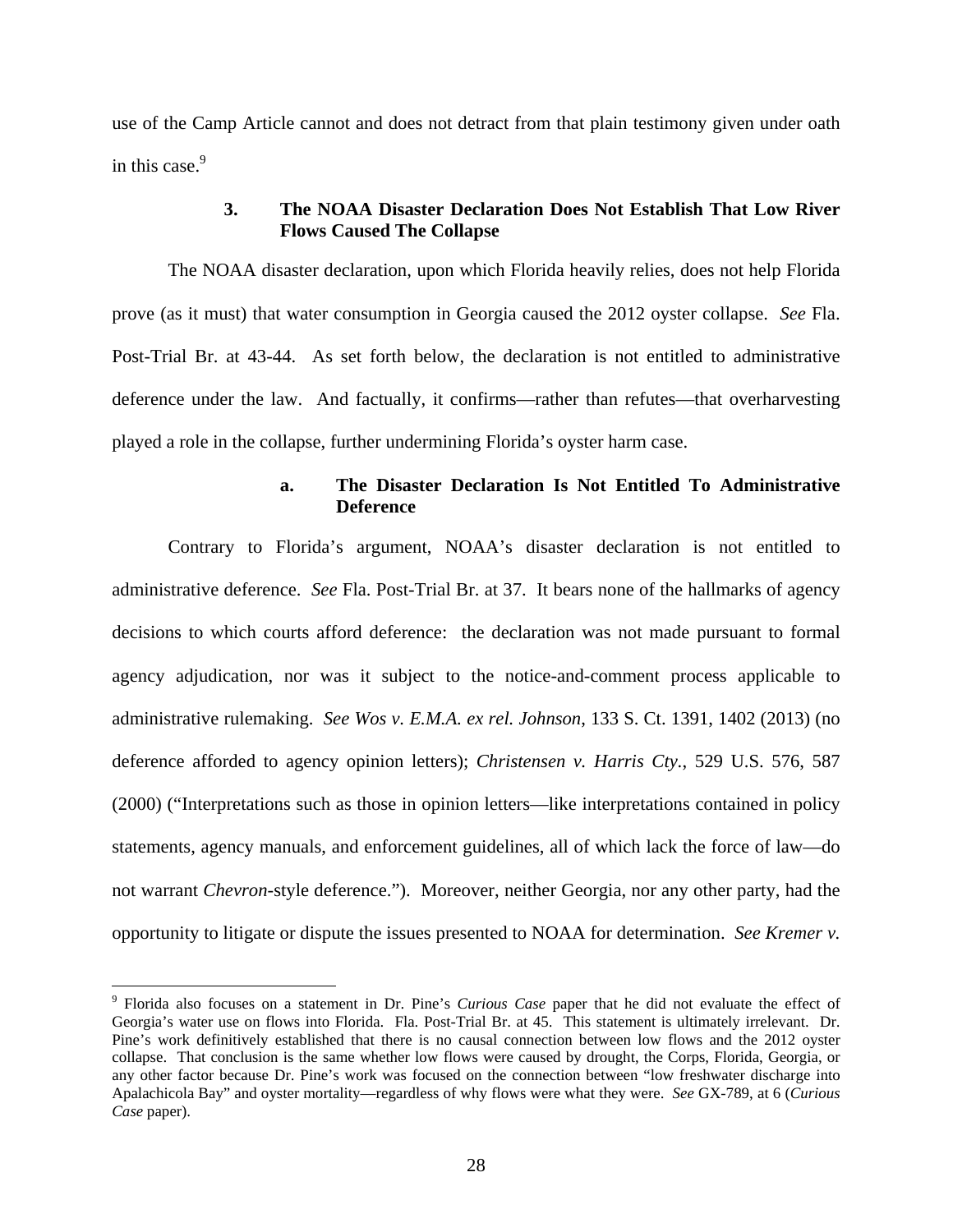*Chem. Constr. Corp.*, 456 U.S. 461, 484 n. 26 (1982) (explaining that "res judicata is properly applied to decisions of an administration agency" only "so long as opposing parties had an adequate opportunity to litigate disputed issues of fact" and the "agency [was] acting in a judicial capacity."). And, given that it was issued in 2013, NOAA certainly did not have available to it the substantial evidence that has been compiled in this case, including the statistical analyses performed by University of Florida scientists and Georgia's oyster ecologist and fisheries management expert, Dr. Romuald Lipcius, proving that there was *no correlation* between low river flows and oyster mortality. Where, as here, an agency decision is based on a limited evidentiary record with no opportunity for opposing views, courts give it no deference. *See Kappos v. Hyatt*, 132 S. Ct. 1690, 1696 (2012) (it "makes little sense for [a] court to apply a deferential standard of review to [agency] factual findings that are contradicted by . . . new evidence," because "no matter how great [the agency's] authority or expertise, [it] cannot account for evidence that it has never seen").

### **b. NOAA Concluded The Collapse Resulted From Multiple Causes, Including Overharvesting**

Even if the NOAA Declaration did receive deference, it would not save Florida's case. The history of Florida's request to NOAA for a disaster declaration is telling. From start to finish it involves NOAA's recognition that overharvesting played a role in the collapse, and Florida's efforts to mislead NOAA about that fact. At the very outset, in his official request for a disaster declaration, Florida's Governor Scott acknowledged that "increase[d] fishing effort . . . led to overharvesting of illegal and sub-legal oysters further damaging an already stressed population." JX-77, at FL-ACF-03386187 (2012 Fla. Disaster Request & 2012 FDACS Report). The official FDACS 2012 oyster report Governor Scott attached to his letter is replete with statements that overharvesting and illegal harvesting were taking place. *Id.* at FL-ACF-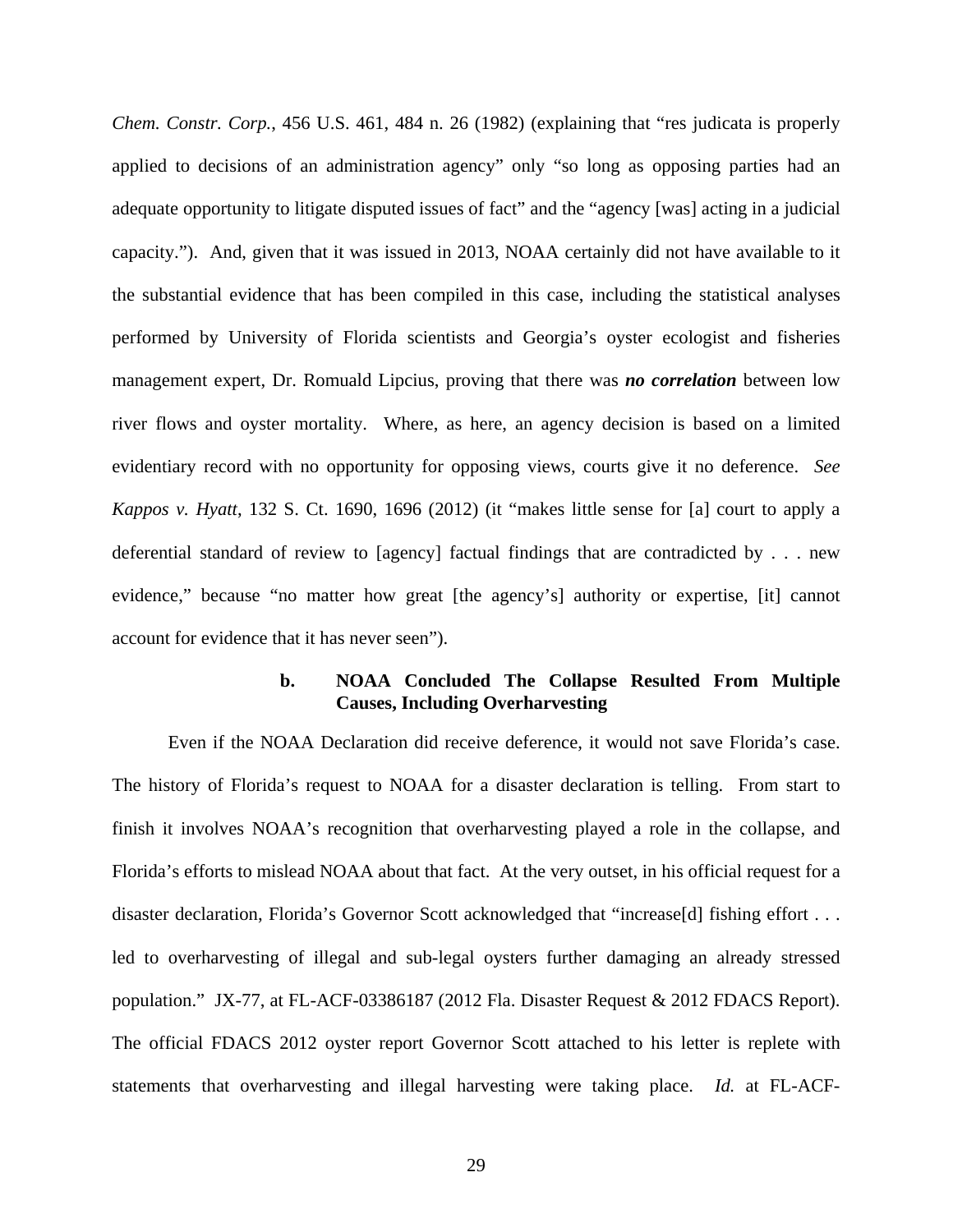03386190. Not surprisingly, the NOAA scientist who first reviewed the request, Dr. Laura Petes, immediately concluded that: "Harvesting pressure and practices are also contributing to low oyster numbers." FX-412, at NOAA-0003818 (9/21/12 L. Petes Memo re Fla. Oyster Disaster Declaration). And the NOAA official who dealt directly with Florida FWC subsequently advised after reviewing the draft of the report: "[Y]ou need to address the statements about Florida continues [sic] to allow harvest of undersized oysters, big time." GX-572 (4/22/13 email from NOAA official to D. Heil of FWC).

NOAA's initial conclusion that overharvesting caused the collapse created a frantic scramble inside FWC to persuade NOAA otherwise. GX-569 (4/23/2013 email from D. Heil to J. Estes) (stating "**I WILL NEED ASSISTANCE TO ADDRESS THIS**.") (emphasis in original); GX-574, at FL-ACF-01936043 (4/26/13 email from D. Heil to J. McCawley) (explaining that NOAA's "initial conclusion was overharvesting."). To address this, Florida FWC produced a report for NOAA that included partial and misleading information. In the final report it submitted to NOAA, Florida *purposefully omitted* references to overharvesting and poor fisheries-management practices precisely because it was concerned that FWC's mismanagement of the Bay would jeopardize its application.

Indeed, after reviewing a late draft of the report, officials from FDACS—FWC's sister agency—expressed concern that in Florida's attempt "to build a stronger case for" the disaster request, certain of FDACS's statements made in its oyster reports "are now being misrepresented," "and subsequently false conclusions can be drawn." GX-1244, at FL-ACF-03685533 (5/8/13 email from K. Knickerbocker to L. Conti). Florida's selective use of official state documents even caused concern with some of FWC's own scientists, one of whom refused to go along with the agency's misleading results-driven approach. *See, e.g.*, GX-593, at FL-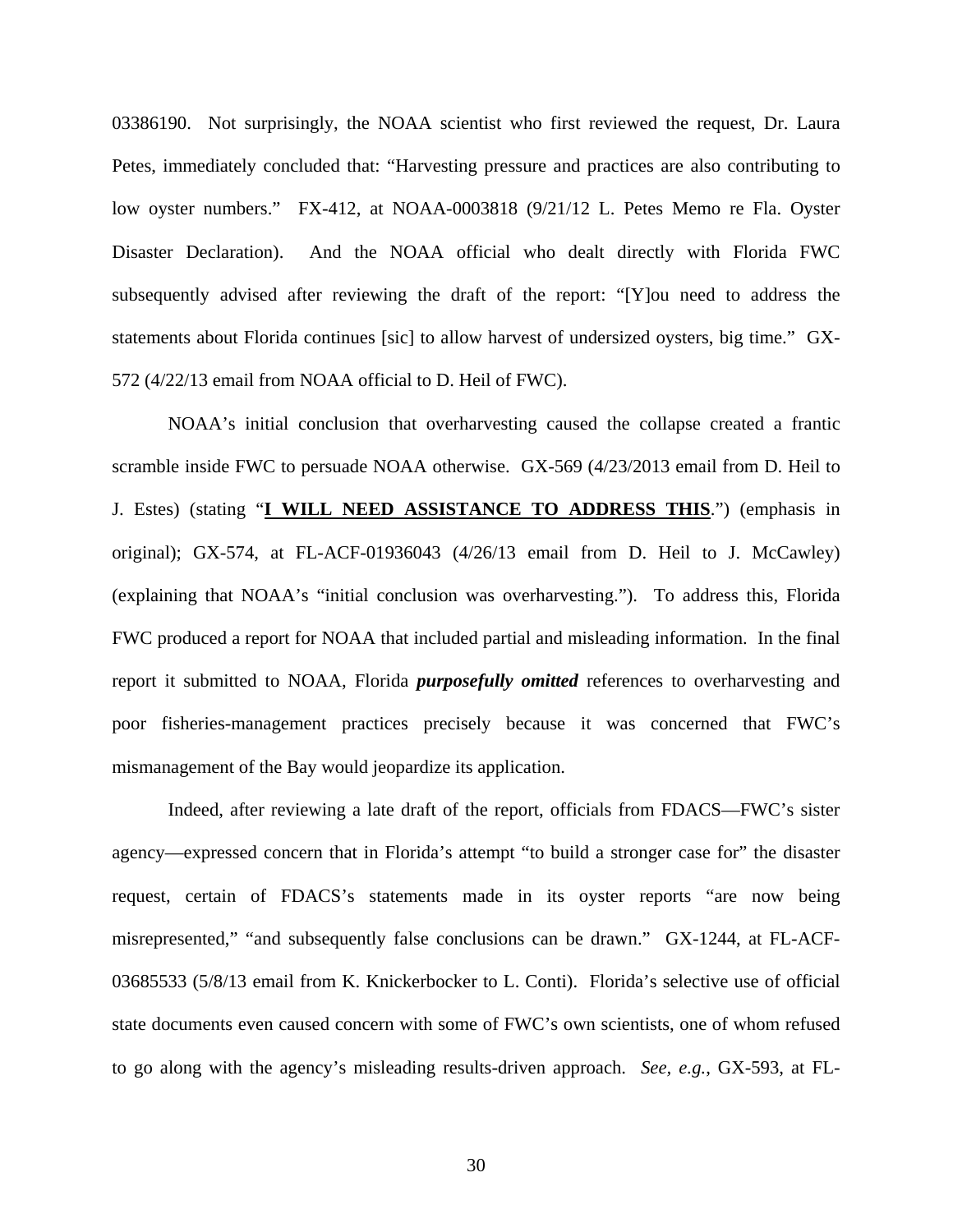ACF-01822149 (5/13/13 email from FWC Scientist R. Gandy to colleagues) (noting that "overfishing" is "downplayed" in the FWC Report and that the oyster collapse is instead "blamed on freshwater due to inflow changes," even though the "case" for establishing a link between low water flows and the oyster crash was "weak"). FWC personnel also inserted into the final report language saying that the collapse was "the result of upstream consumption." JX-96, at FL-ACF-03475200 (8/5/13 email from J. Estes to R. Crabtree attaching FWC Report & Appendices). This unsupported allegation prompted Dr. Pine to email an FWC official to say that he was "surprised that FWC is able to identify 'water management policies' in the letter as making the drought worse," and that "[i]f anything clearly the reservoirs were supplementing the flows in the Apalachicola River[.]" GX-645 (August 2013 email from B. Pine to J. Estes); Pine Dep. Tr. 229:16-230:1 (stating that he had not seen data sufficient to support the FWC report's conclusion that "The cause of the oyster decline is a lack of freshwater flow.") (GX- 1355); Pine Dep. Tr. 184:7-185:21 (GX- 1355). This doctored FWC report was the principal document Florida submitted to NOAA—with the other documents citing concerns with overharvesting conveniently relegated to the appendix.

Despite Florida's concerted effort to mislead it, NOAA *still* found that Florida's poor fishery practices were in part to blame for the oyster collapse. NOAA's disaster declaration specifically pointed to increased harvesting pressure, harvesting of undersized oysters, and lack of compliance with regulations as affecting the population of oysters in Apalachicola Bay. FX-413, at NOAA-0022897 (NOAA Disaster Declaration Memo). While it concluded that "drought conditions" were "central" to the collapse, it did not find that Florida's poor fisheries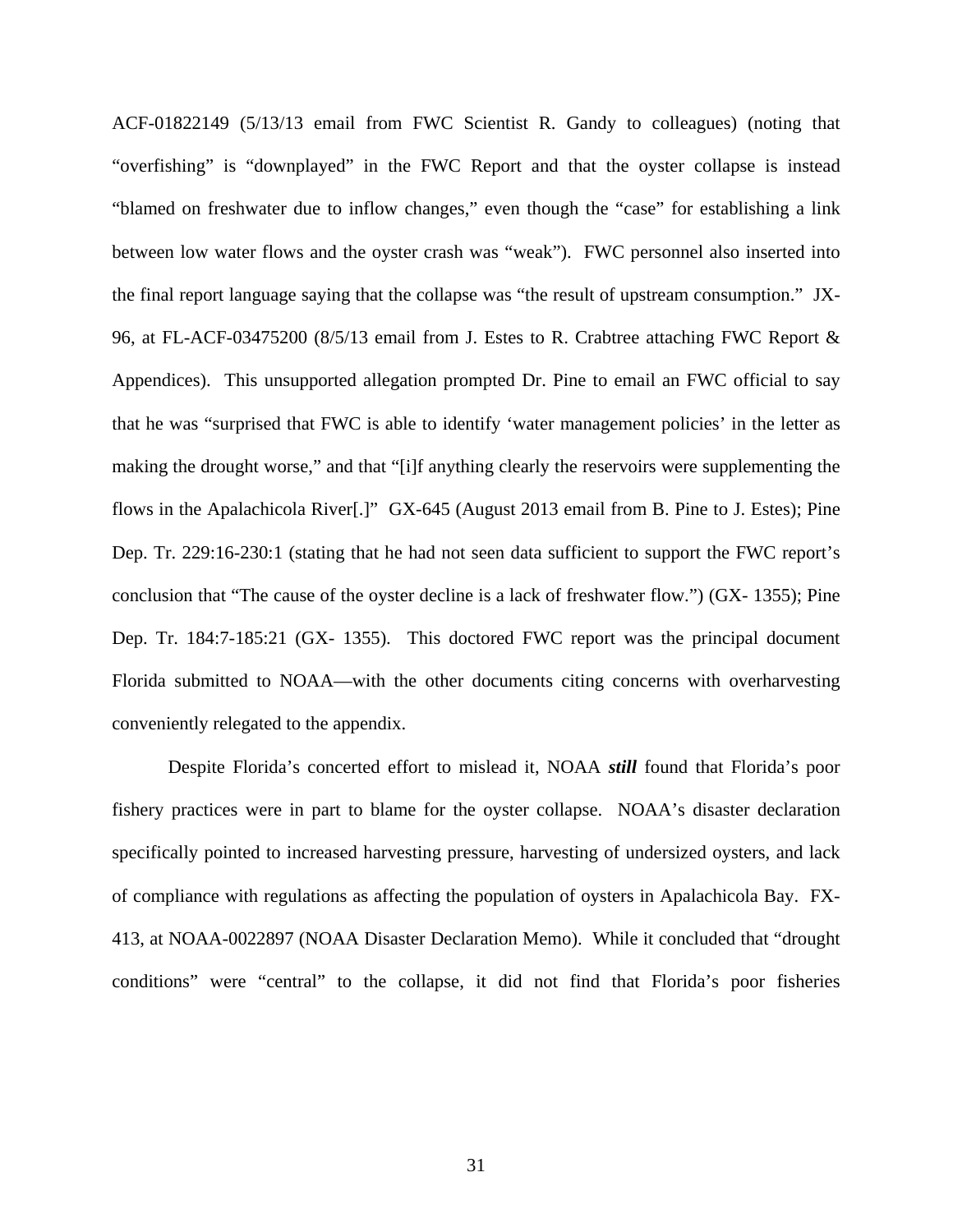management practices were irrelevant, or not part of the causal chain leading to the collapse. *Id.* at NOAA-0022898.10

Regardless, the NOAA declaration does nothing to further Florida's case against Georgia. The NOAA declaration conspicuously did *not* conclude that Georgia's upstream water use caused the collapse. The final declaration made no mention of Georgia's upstream water use and instead attributed the collapse to drought conditions and reduced level of releases from the federal dams in the ACF Basin. *Id*.

#### **4. Florida Has No Response To The Overwhelming Evidence That Its Poor Fishery Management Contributed To The 2012 Oyster Collapse**

The burden of establishing injury and causation is Florida's and Florida's alone. Accordingly, Florida's failure to meet its burden of showing clear and convincing evidence that Georgia's upstream water consumption caused the 2012 oyster collapse is the end of the inquiry. Although it was not required to do so, Georgia nonetheless presented overwhelming evidence confirming that Florida's poor management of the oyster resources in the Bay was the true cause of the collapse. The contemporaneous official documents, the testimony at trial, and expert analysis of Florida's official fishery data—data Florida does not dispute—all prove that Florida's fishery mismanagement led to the collapse.

*First*, Florida's official harvesting records document a dramatic increase in oyster harvests in the years immediately preceding the collapse. As the red bars in the demonstrative below show, in 2011 and 2012 Florida allowed harvesting of more oysters than at any time in the prior *25 years*:

 $10$  Florida misreads the Magnuson-Stevens Fishery Act when it claims that NOAA could not have declared a disaster "if it concluded that poor oyster management practices caused the collapse." Fla. Post-Trial Br. at 44. In its decision memorandum issued in August 2013, NOAA explained that "the fact that overfishing may have occurred or is occurring does not *preclude* a determination that a fishery disaster occurred, if other factors are more central to the disaster." FX-413, at NOAA-0022897 (NOAA Disaster Declaration Memo) (emphasis added).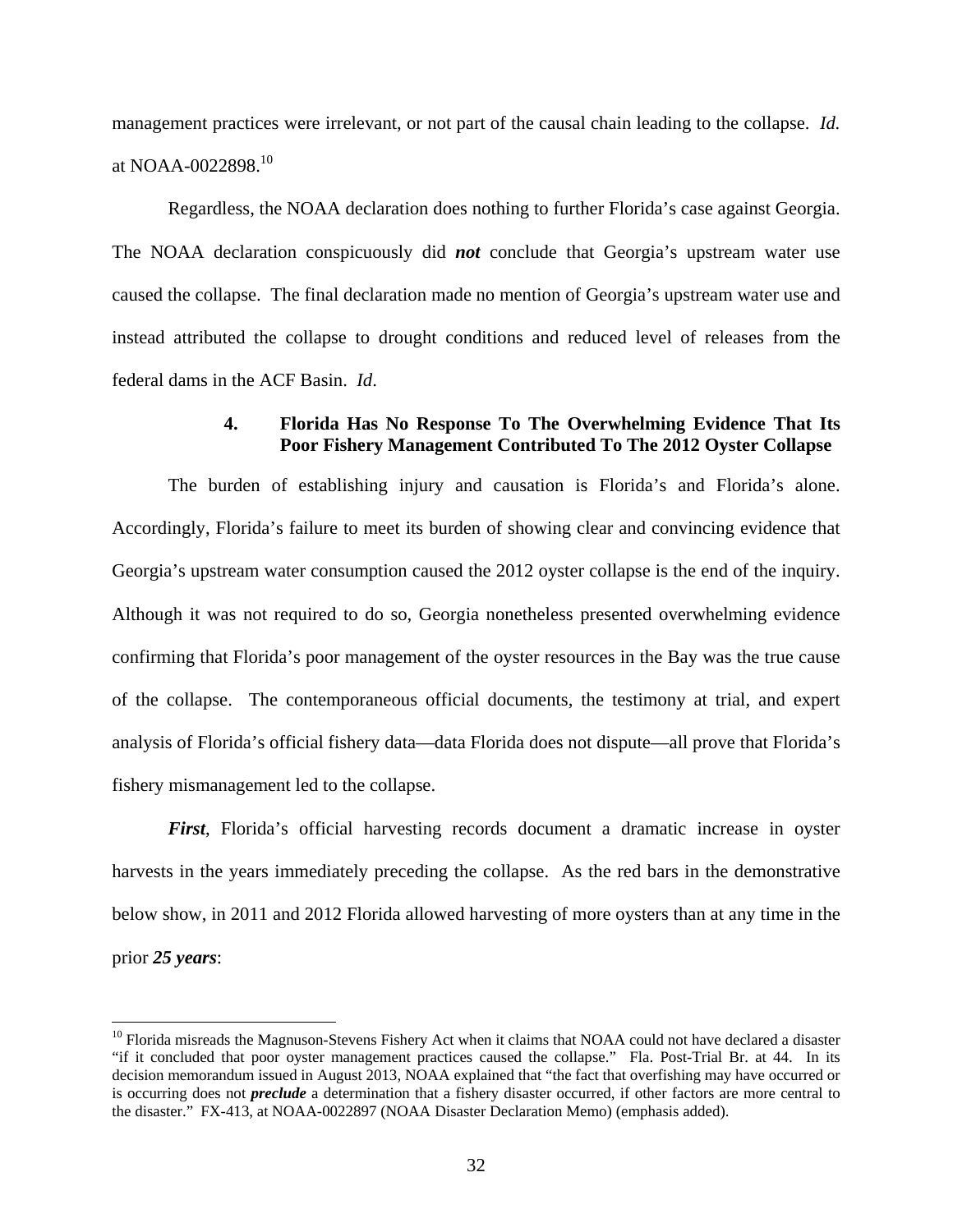

# Franklin County Oyster Landings (1988 - 2015)

Sutton Trial Demo. 6 (based on FX-839 (Annual Oyster Landings in Franklin County)). Mark Berrigan, FDACS Bureau Chief in charge of monitoring oyster resources in the Bay for more than 30 years, admitted in a moment of candor why the numbers spiked so high in the years after the Deepwater Horizon oil spill and continued into the historic drought of 2011 and 2012. Florida fishery managers let the oystermen fish unabatedly in order to take advantage of high prices in the market for oysters:

 Q. And then we also have in these two years the highest -- the largest -- the highest amount of pounds of oysters landed in Apalachicola Bay in the prior 25 years. Right?

A. That is correct. Highest demand, highest price, more fishermen.

Tr. 1023:18-23 (Berrigan); *See also* Tr. 977:4-10 (Berrigan) ("There was extreme harvesting pressure," which had "a debilitating effect" on the oyster stocks).

**Second**, not only did FWC permit these record harvests to occur during a drought period, but Florida also failed to reshell its principal oyster bars for any of the preceding 10 years. JX-150 (Berrigan Notes for FDACS Report, July 2012); Tr. 958:10-959:15 (Berrigan) (discussing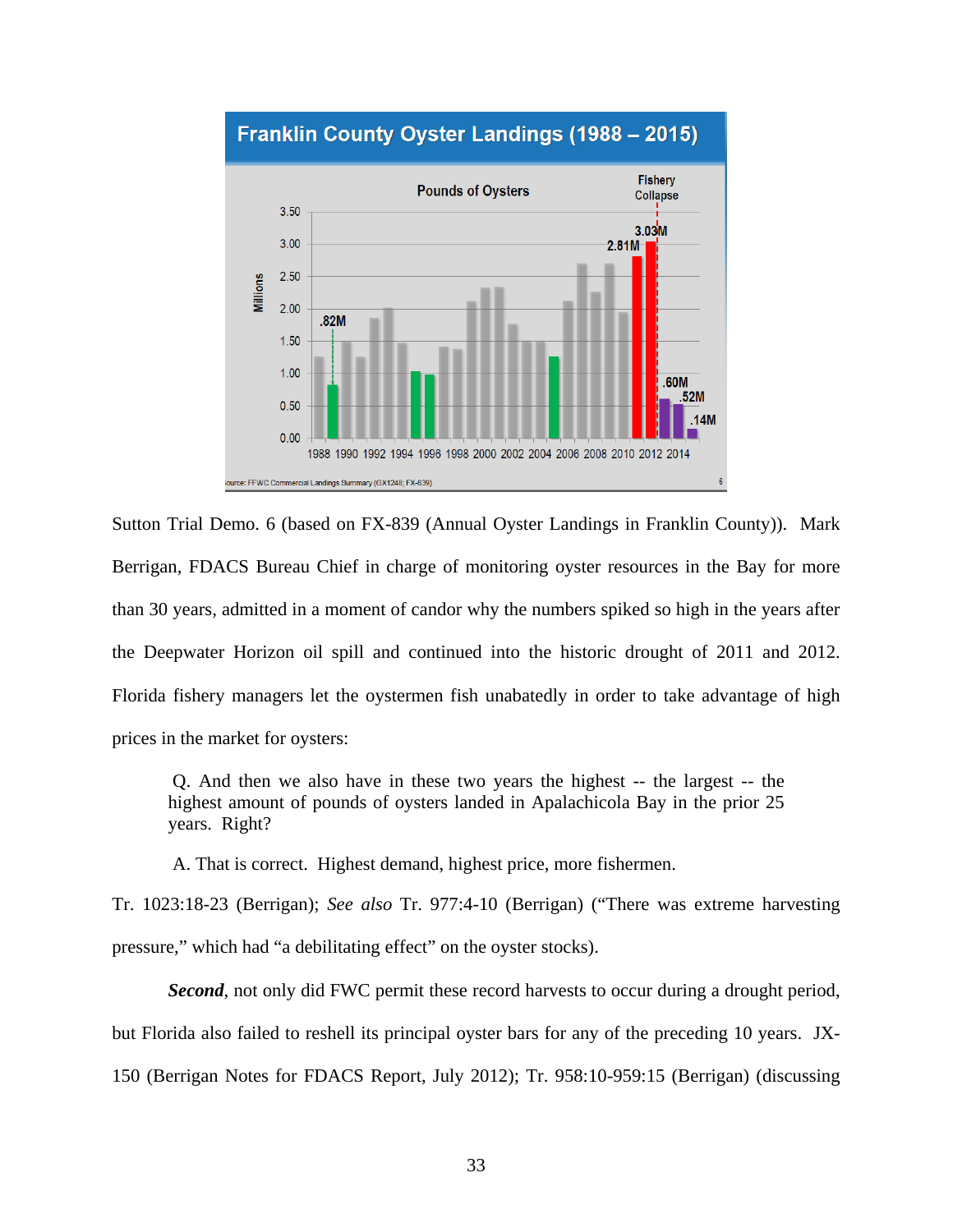same). Although Florida officials all acknowledge how important reshelling is to restore the oyster resource, Florida reshelled little throughout the Bay and not at all on the critical oyster producing reefs in the years leading up to the collapse. *See* Sutton Trial Demo. 10; JX-163 (Franklin Cty. Shell Planting log); JX-62 (The Oyster Fishery of the Gulf of Mexico, United States: A Regional Management Plan (2012)); Tr. 1374:9-13 (Sutton) ("It's a best management practice that's been employed for many, many decades.").

*Third*, Florida's own internal records show that harvesting of undersized oysters was widespread in Apalachicola Bay both before and after the 2012 oyster collapse. GX-662, at FL-ACF-01206456 (Law Enforcement Perspective of the Oyster Issues in Apalachicola (2013)) ("It is a well-known fact that there has always been harvest of undersized oysters from Apalachicola Bay."); GX-1308, at FL-ACF-03480916 ("There is demand for undersized product, and until the demand is reduced enforcement will continue to face challenges.") (4/3/13 email from R. Beaton to J. Estes & C. Wood attaching Oyster Situation Report). Indeed, in 2010—two full years before the oyster collapse—oyster dealers in Apalachicola were "encouraging" oystermen to harvest sub-legal oysters and publicly advertising that they would purchase undersized oysters. Tr. 1124:2-21 (Beaton); GX-1287, at FL-ACF-00316390- FL-ACF-00316391 (8/25/10 email from R. Beaton and picture at Oyster house). As the head law enforcement officer overseeing Florida's oyster-harvesting enforcement explained: law enforcement was "greatly outnumbered and the risk/reward for harvesting undersized [oysters wa]s a motivating factor" for harvesting sub-legal oysters in the Bay. GX-1308, at FL-ACF-03480916 (4/3/13 email from R. Beaton to J. Estes & C. Wood attaching Oyster Situation Report); Tr. 1097:2-24 (Beaton). And by October 2013, "oyster harvesting violations in the Bay" "were on the rise with extreme and gross malice." Tr. 1137:4-15 (Beaton); JX-134, at 1 (Operation Plan for Black Pearl). Florida's own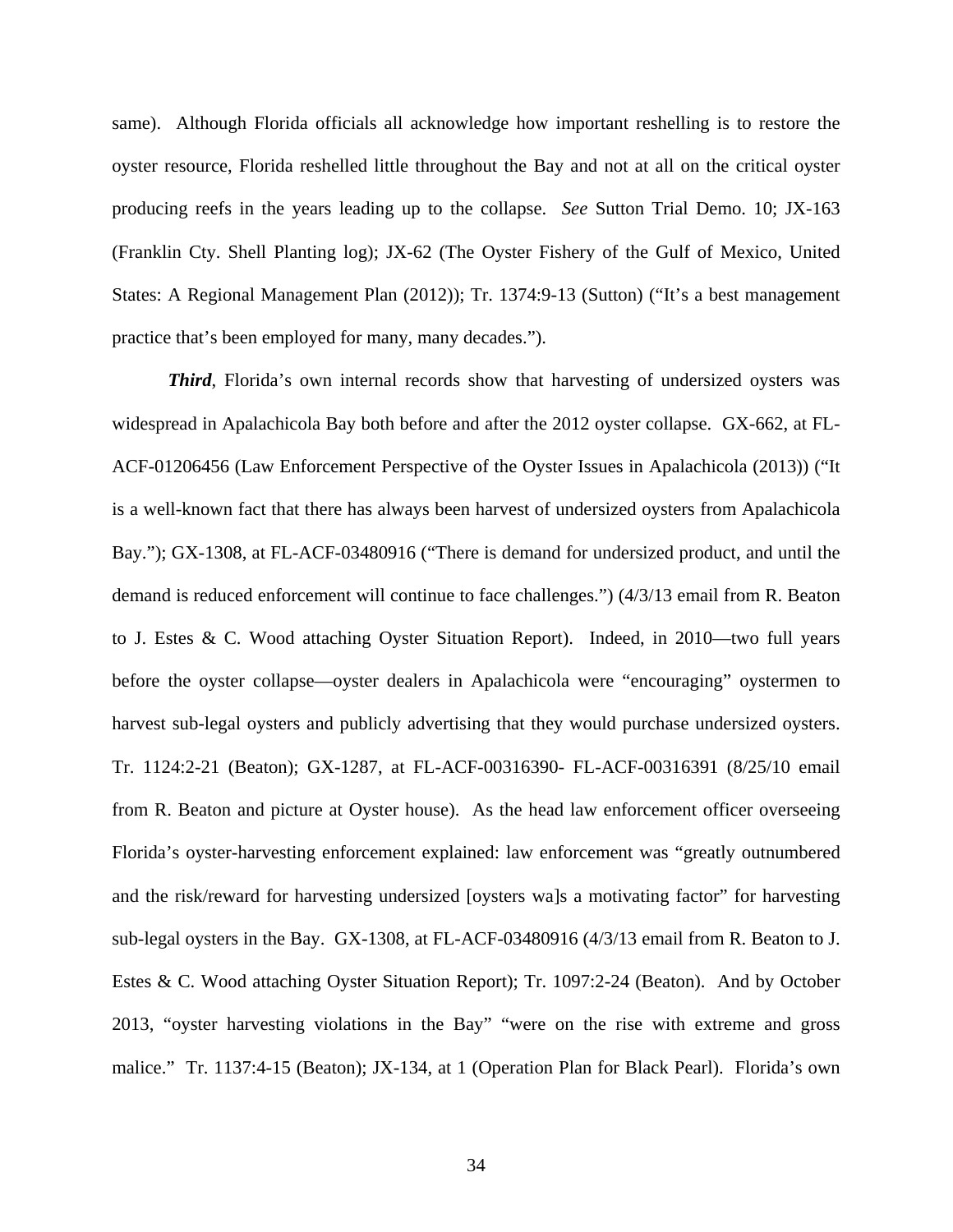officials deemed this activity to be a "substantial abuse of the resource." GX-1295, at FL-ACF-00343007.

Numerous additional Florida government documents confirm that overharvesting especially during a drought when the resource is already stressed—precipitated the oyster fishery collapse. Mr. Berrigan noted at the time that "the overall poor condition" of the oyster reefs was at least partially attributable to "fishery practices." JX-77, at FL-ACF-03386190 (2012 FDACS Oyster Assessment Report). As he wrote in 2012 and also confirmed in his trial testimony, "overharvesting is most damaging when environmental conditions are less than optimal, recruitment is low, and natural mortality is high," precisely the environmental conditions that existed in the Bay during 2012 when Florida allowed unlimited harvesting. Tr. 831:18-23 (Berrigan). In the face of Mr. Berrigan's contemporaneous statements, Mr. Berrigan's after-the-fact written direct testimony simply is not credible when he now insists that low flows caused a Bay-wide "depletion event." *See, e.g.*, Berrigan Direct, ¶¶ 41, 48.11

Because it has no response to the overwhelming evidence in its official documents and data, Florida resorts to misleading attacks on Georgia's expert, Dr. Lipcius. Dr. Lipcius did not "concede at trial that there was evidence of oyster mortality due to widespread saltwater predation." Fla. Post-Trial Br. at 7. To the contrary, Dr. Lipcius testified in his written direct that predation can increase when salinities increase, and that "this can elevate predation on oysters *in localized areas*" Lipcius Direct, ¶ 63 (emphasis added).<sup>12</sup> Dr. Lipcius never testified

 $11$  Florida suggests that Dr. Havens ruled out overharvesting as a cause, but Dr. Havens was clear in his testimony that the research was "inconclusive as to whether [] overfishing had occurred in 2012," and that he has "never concluded definitively" that overfishing was not responsible for the crash. Havens Dep. Tr. (GX-1349) at 240:24- 241:12 (GX-1349).

 $12 \text{ In other words, Dr. Lipcius examined Mr. Berrigan's and Dr. Kimbro's hard data on predation, and concluded that}$ predation may have increased on certain reefs––such as Tommy Ward's. *See* Tr. 4403:12-15(Lipcius) (explaining that Tommy Ward's lease are in a "part of Apalachicola Bay [that] has some of the highest salinities. . . . And if I were to predict where you're going to have the highest levels of mortality, it would be exactly in those areas in the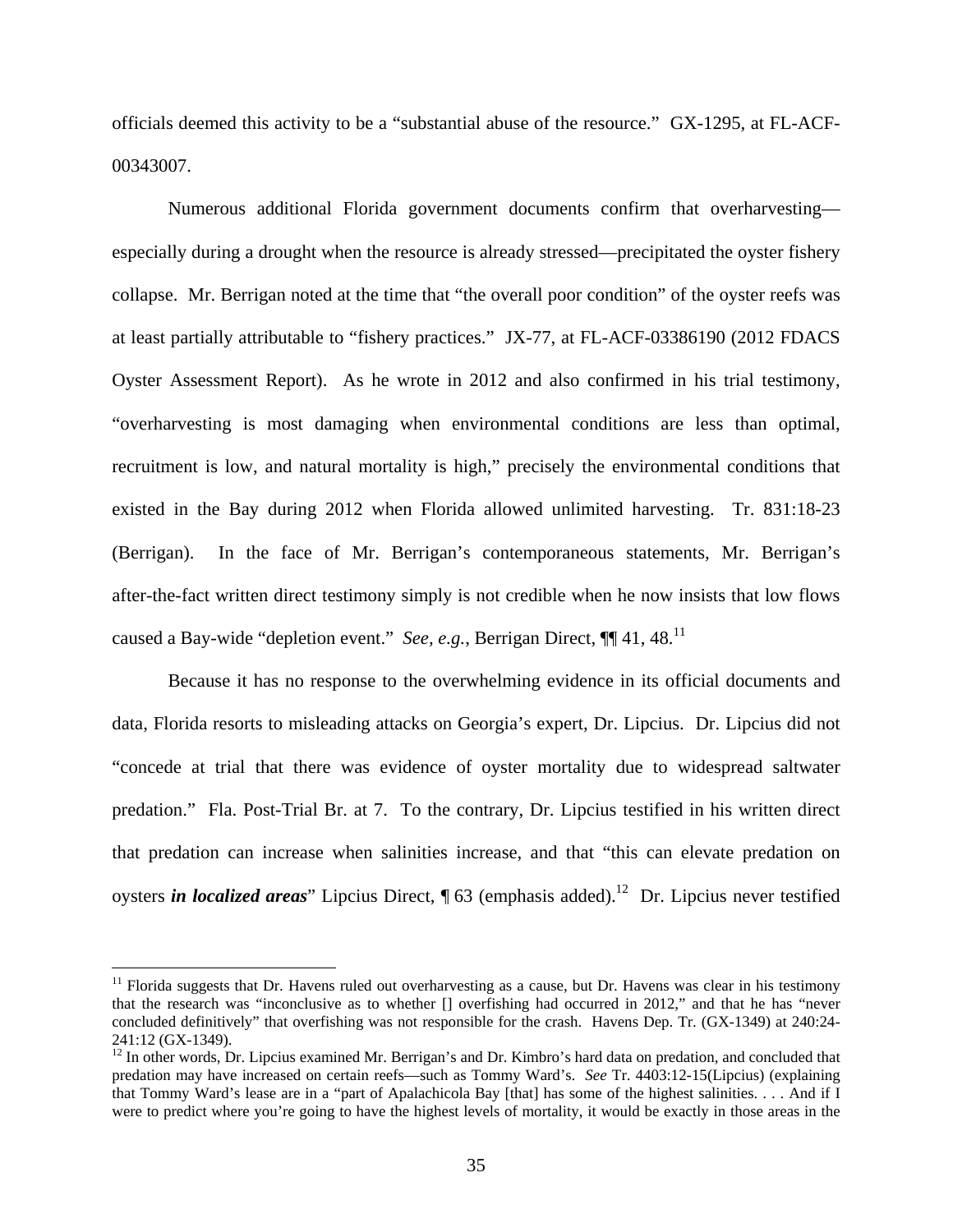in favor of—and the evidence does not support—Florida's belief that higher salinity levels caused the *entire Bay* to collapse from increased predation. There is absolutely no evidence to support such a novel theory. Increased salinity and increased localized predation had occurred in every drought, *without* previously leading to a collapse of the entire bay. Lipcius Direct, ¶ 63- 64. In fact, as Dr. Lipcius explained, there is no documented instance anywhere of a drought and increased predation causing an entire fishery to collapse. Lipcius Direct, ¶ 64 ("[T]here is no documented instance in the scientific literature of a population-wide collapse of oysters due to magnified predation resulting from high salinities during a drought[.]"). Dr. Lipcius further testified, "[n]ot only is Florida's predation theory inconsistent with all the scientific literature, but it is refuted by the scientific evidence—including the official FDACS, Division of Aquaculture resource assessment data—and even the data collected by [Florida expert] Dr. Kimbro himself."<sup>13</sup> Lipcius Direct,  $\P$  65. The low level of predation demonstrated by that data is flatly inconsistent with Florida's Bay-wide, "depletion event" theory. *See* Lipcius Direct, ¶¶ 75, 82 (discussing the lack of predator abundance seen in both the FDACS data and Dr. Kimbro's data).

Florida's reliance on Mr. Berrigan's statements at the Franklin County Board of County Commissioners meeting on September 6, 2012 as evidence that low river flows crashed the population is also misplaced. *See* Fla. Post-Trial Br. at 39 (citing FX-608 and FX-875). Mr. Berrigan's own admissions at that meeting effectively preclude any finding by "clear and

1

high salinity areas."). That does not suggest, and Dr. Lipcius does not believe, that there was widespread predation across the Bay. The evidence, in fact, refutes that assertion. *See* Lipcius Direct, 165.<br><sup>13</sup> The lengths Florida goes to in order to recast Dr. Lipcius's testimony are troubling. As just one example, at no

time did Dr. Lipcius "conced[e] at trial that his pre-filed direct testimony was 'false.'" *See* Fla. Post-Trial Br. at 36. In this portion of his cross-examination, Florida's counsel was reading headings and sub-headings from the written direct's table of contents to Dr. Lipcius without telling Dr. Lipcius where he was reading from, while simultaneously ignoring the actual written testimony where Dr. Lipcius explains in detail what his testimony was and the basis for his opinions.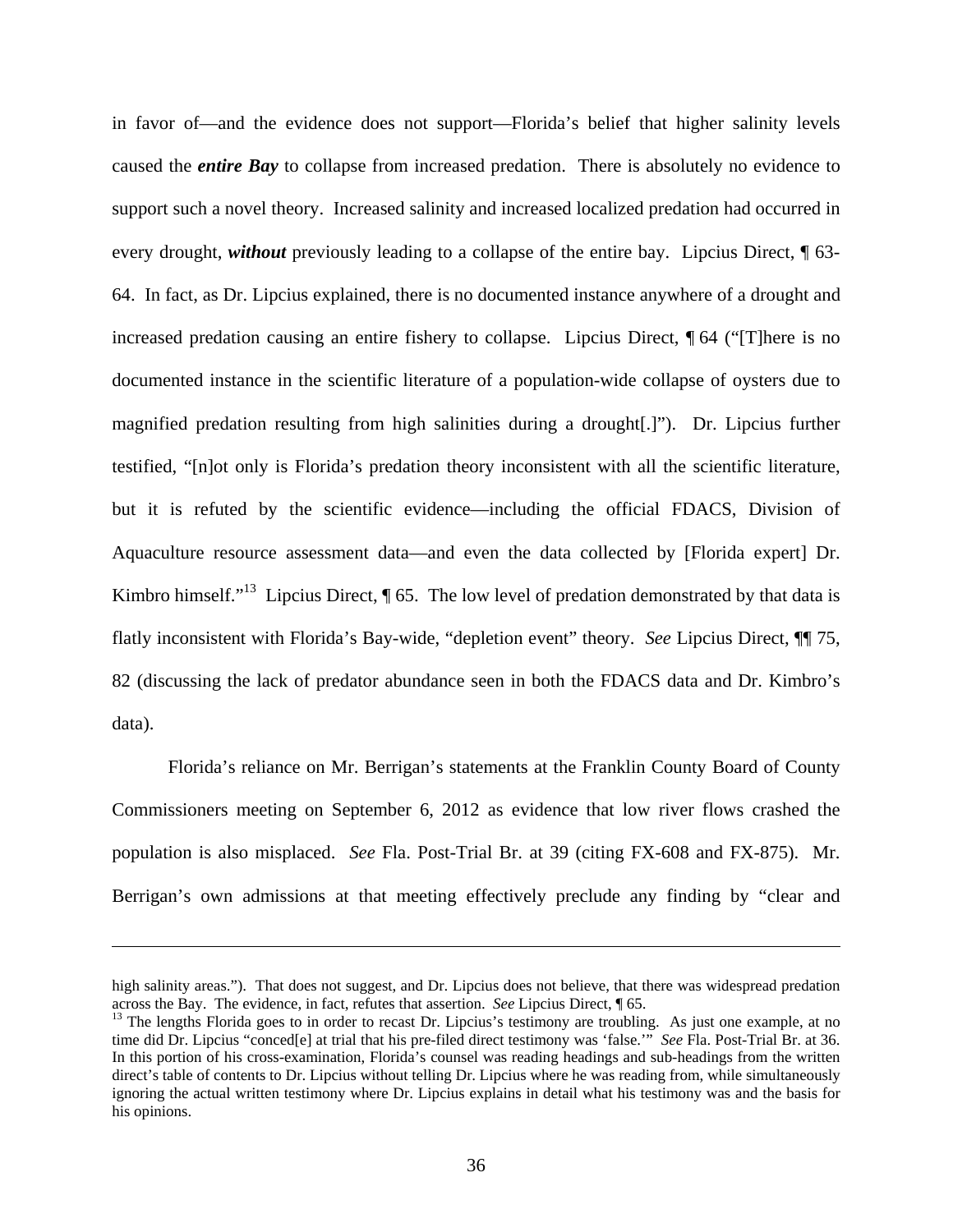convincing" evidence that low river flows, as opposed to "multiple, natural, independent, unpredictable and interrelated forces," caused the collapse. *See Aransas Project*, 775 F.3d at 663.

At that meeting, Mr. Berrigan noted that the Bay's "most important reefs" had "lost a lot of reef structure" from being fished "hard" and that Florida management had "to figure out methods of restoring those." *See* Berrigan Trial Demo. 1 and FX-875. He also explained that there were areas of the Bay that had "normal reef structure, normal oyster populations," and that these areas were places Florida had "been planting over the last few years" with additional shell. As a result, these reefs "show[ed] normal distributions, normal size frequencies, and those type of things. Normal spat, normal juveniles, adults, normal mortality." Berrigan Trial Demo. 6; FX-875. This is precisely what Dr. Lipcius, found in his analysis of official FDACS data. Oyster bars that were lightly fished or restored were doing just as well after the collapse as before, while the heavily-fished bars experienced a substantial decline. Tr. 4384:5-15 (Lipcius). And significantly, despite Florida's so-called bay-wide "depletion event" theory, Mr. Berrigan expressly admitted that, based on his examination of restored reefs at the western portion of the Bay: "You can't say all the oysters are dead. You can't say there's no spatfall. You know, there are pockets here which represent one thing. It means that you didn't have a mass extinction of oysters there." Berrigan Trial Demo. 8 (FX-608); Tr. 874:23-875:1 (Berrigan).

Florida cannot escape the evidence reflected in its contemporaneous documents, witness testimony, and official data. Taken together, they conclusively establish that Florida's mismanagement and unsustainable harvesting—not Georgia water consumption or low River flows—caused the oyster fishery collapse.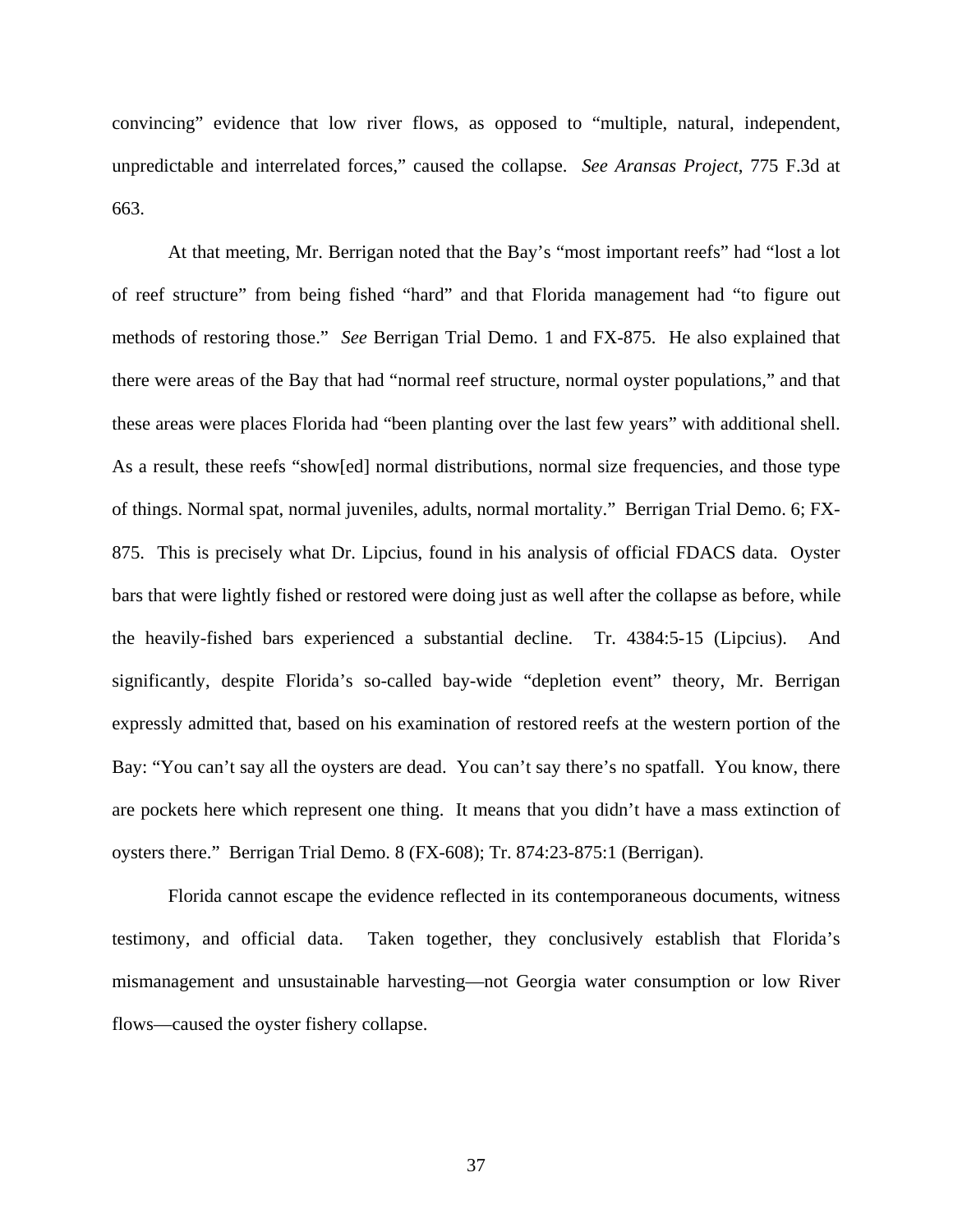## **B. Florida's Alleged Harms To The Apalachicola Bay Ecosystem Are Speculative And Refuted By Data And Testimony**

Florida continues to argue—without any scientific foundation or factual basis—that increased salinity in the Bay causes changes in the composition of "microscopic algae" at the base of the food web, which in turn "reverberate[s] up the food chain" and compromise the health of the entire Bay ecosystem. *See* Fla. Post-Trial Br. at 48-49. Florida failed to prove any harm resulting from salinity changes and likewise failed to prove its speculative theory of "cascading effects" at trial.

Florida's continuing premise that very minor salinity changes would have an impact on the Bay's ecology is unsupportable. Fla. Post-Trial Br. at 79-80. As Florida's own salinity modeling expert has testified—and as clearly shown in salinity maps attached to her written direct testimony—even extreme cuts in Georgia's consumptive use would have only a small impact on salinity levels in the Bay. Tr. 1750:6-1758:16, 1768:1-1778:1 (Greenblatt). For example, cutting Georgia's agricultural water use by 50 percent would increase salinity by, at most, a few parts per thousand in very limited areas of the Bay, and between zero and one part per thousand in the vast majority of the Bay. *See* Tr. 1773:20-1775:25 (discussing salinity changes under Dr. Hornberger's "50% Cut remedy scenario" for the low-flow years of 2011 and 2012), Tr. 4120:15-4121:14 (McAnally) (discussing salinity changes under a similar conservation scenario). These small incremental changes in salinity would be "essentially unnoticeable" to plant and animal species, Tr. 4240:14-23 (Menzie), all of which are accustomed to natural variation in weekly average salinities of up to 18.6 parts per thousand. Menzie Direct, ¶¶ 73-78. Analysis from Georgia's ecology expert, Dr. Charles Menzie, showed that these wide natural variations in salinity occur throughout the Bay, including at the two main oyster bars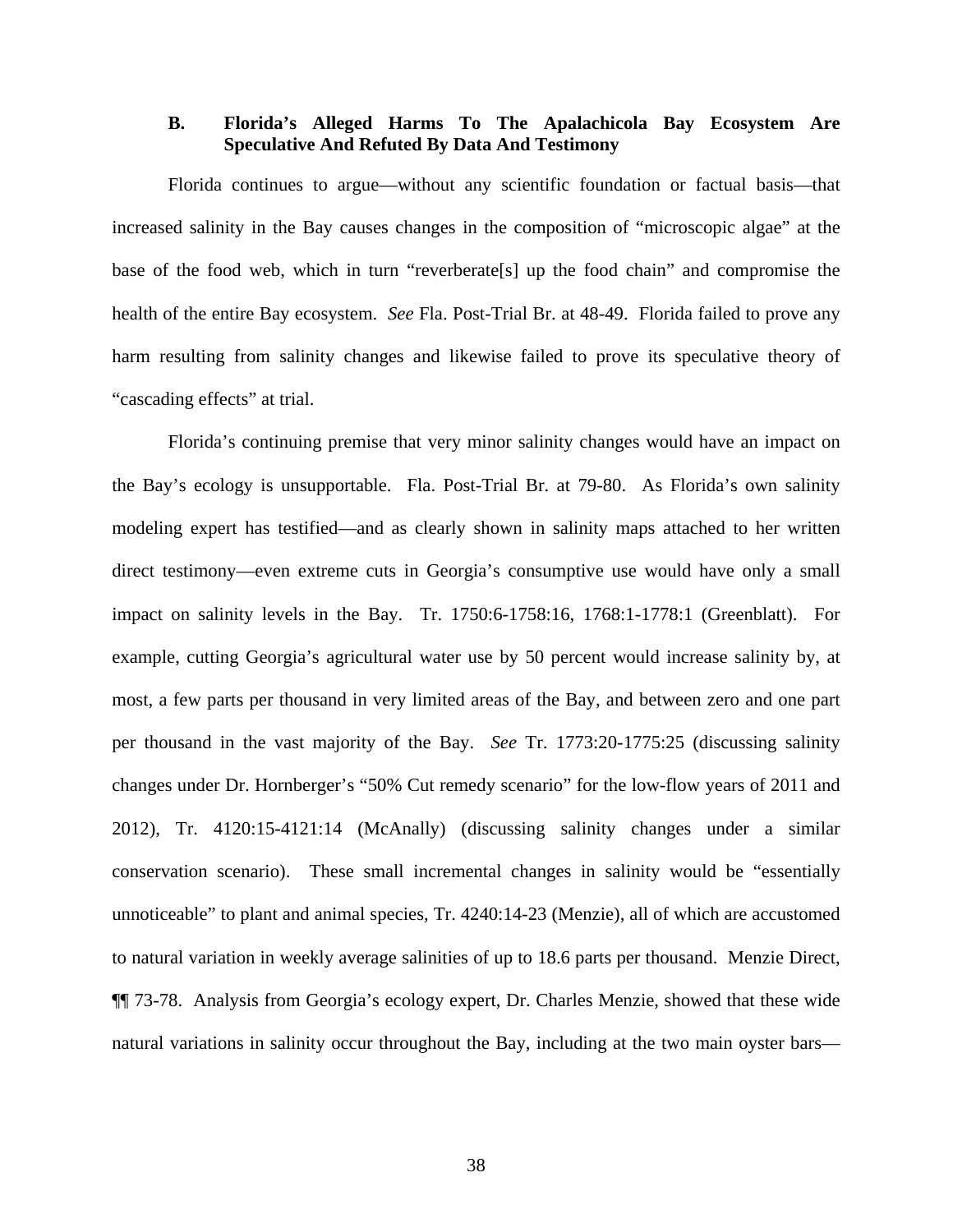Cat Point and Dry Bar—and "far exceed any changes caused by . . . incremental increases in freshwater flow." Menzie Direct, ¶¶ 76-77.

Florida also continues to speculate that low freshwater inflows have compromised nutrient levels in the Bay. *See* Fla. Post-Trial Br. at 48-49. But Florida's expert, Dr. Glibert, admitted that she does not have evidence that impaired food availability has in fact impacted species in the upper food web, including oysters or any species of fish. Tr. 1841:5-9, 1852:7-11 (Glibert). Dr. Menzie similarly testified that he had not "seen any evidence of impaired nutrition for *any* species in the Bay as a result of low flows." Tr. 4236:17-20 (Menzie) (emphasis added).

Given the lack of physical or other scientific evidence of actual harm to the Bay, Florida retreats to abstract "general principles" to construct an elaborate but unproven chain "to link changes at the base of the food web to changes at the upper levels of the food web." Tr. 1839:6- 11 (Glibert). But Florida has no data to support this theory. While Dr. Glibert cursorily and inaccurately cites to fish data that she did not analyze, Tr. 1849:2-4 (Glibert) ("analyz[ing] fish data" was "outside the scope of [her] work"), that data was thoroughly analyzed by Dr. Menzie. Looking at the entirety of the available data over a forty-year period, Dr. Menzie "did not find any evidence of any long-term change to the fish communities." Menzie Direct, ¶ 136. To the contrary, species in the Bay are being sustained and the food web remains intact. Menzie Direct, ¶ 138. Without actual data proving harm to fish or other species at the top of the food web, Florida's alleged harm to the Bay is based on nothing more than speculation and an unproven causal chain. Such an unproven theory falls well short of the "real or substantial injury" required to justify an equitable apportionment. *See Connecticut*, 282 U.S. at 672; *Idaho*, 462 U.S. at 1029 (each denying relief due to lack of substantial injury); *see also Aransas Project*, at 775 F.3d at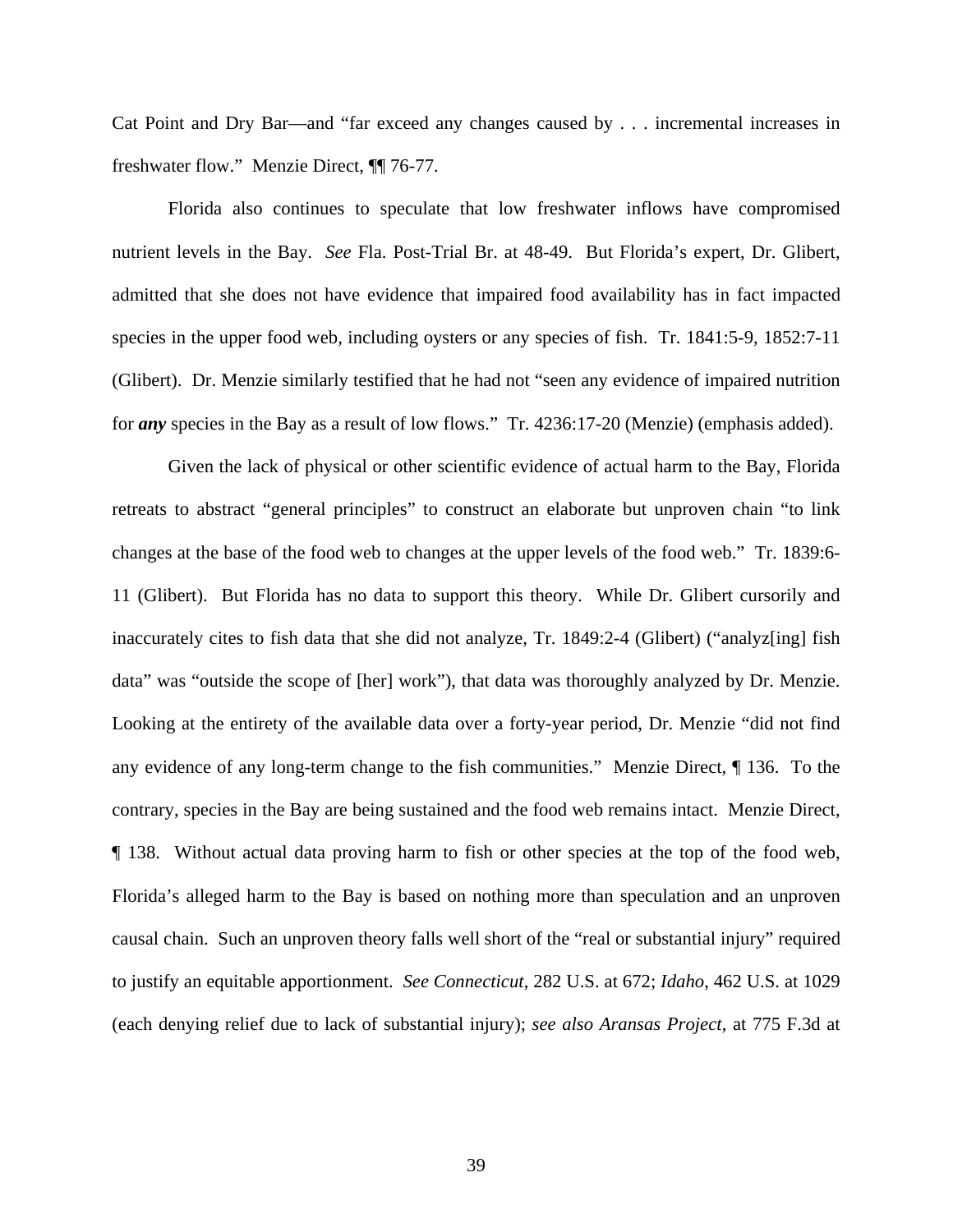663 (rejecting an attempt to establish liability under the Endangered Species Act through a similarly attenuated chain of causation).

# **C. Florida Has Not Proven That Georgia's Water Use Has Harmed The Apalachicola River Ecosystem**

Florida's opening brief also highlights its failure to develop the hard facts needed to support its claim that Georgia's water use has harmed the Apalachicola River ecosystem. Florida failed to present evidence at trial that *any* species in the Apalachicola River or floodplain has been harmed by Georgia's water use. And its broader claim that Georgia's water use has harmed the "entire ecosystem" including "amphibians, reptiles, birds, and mammals," Fla. Post-Trial Br. at 50, similarly fell apart at trial when Florida's expert on river ecology, Dr. David Allan, admitted that he never studied any amphibians, reptiles, birds, or mammals, and has "no information of any change in [any of those] populations caused by Georgia's water use." Tr. 547:11-548:1 (Allan); *see also* Ga. Post-Trial Br. at 47-48. Confronted with these problems at the core of its River-injury case, Florida now tries to meet its burden by relying heavily on outdated, nonbinding guidance from EPA and USFWS and broad generalizations that low flows are stressful ecological events. Neither, however, can overcome the plain reality that there is no evidence (clear, convincing, or otherwise) that Georgia's water consumption caused any of the problems about which Florida complains. In fact, Florida itself has for years blamed the federal government for these very same harms; it cannot now change its entire story and pin the blame on Georgia, and certainly not to the level of proof demanded by the Supreme Court.

#### **1. EPA/USFWS Instream Guidelines Cannot Provide Clear And Convincing Evidence Of Harm Or Causation**

Recognizing that it failed to present any evidence of real and substantial harm to the riverine ecosystem due to Georgia's upstream water use, Florida now relies principally on informal, non-binding EPA/USWFS guidelines developed in 1999. Fla. Post-Trial Br. at 7, 50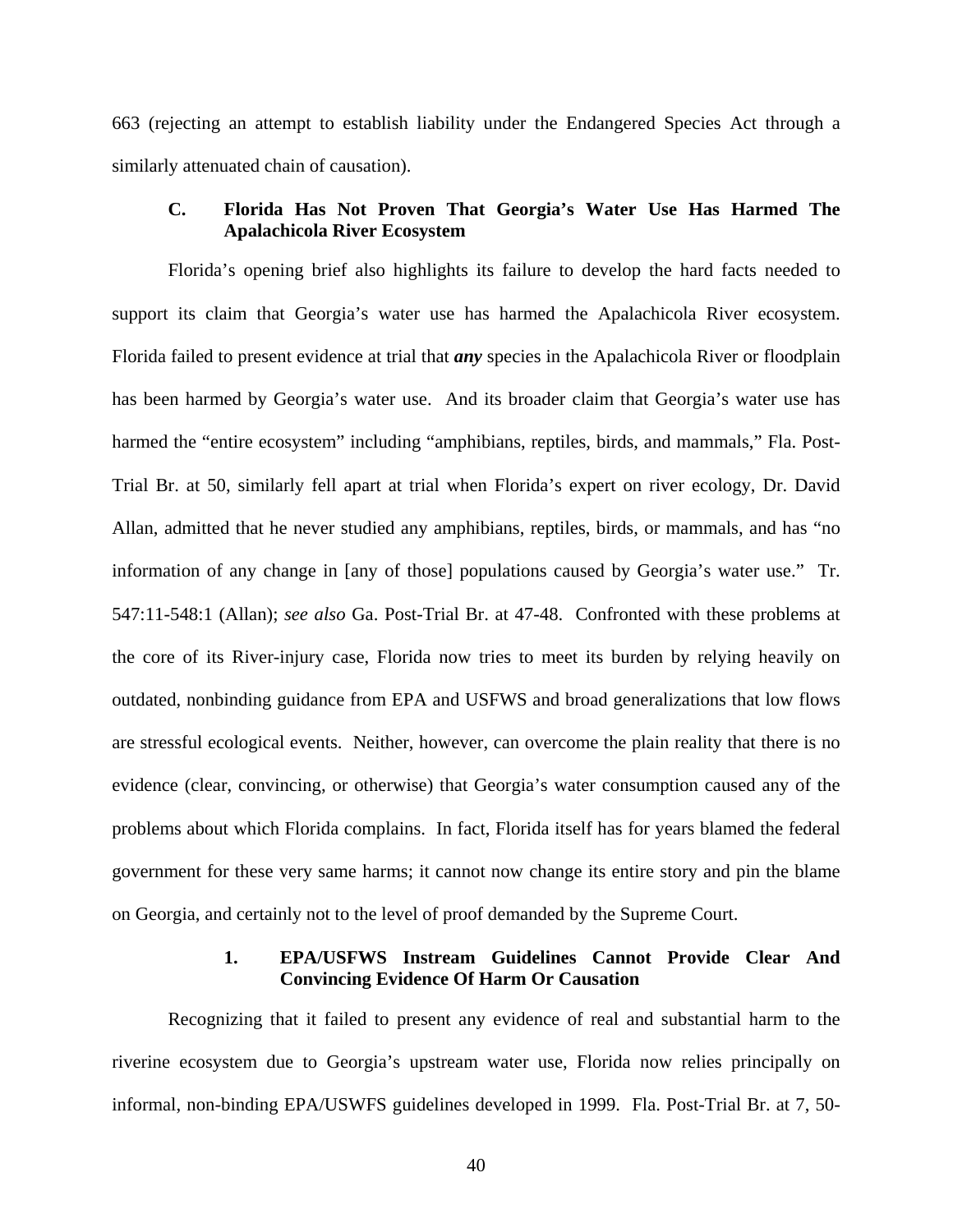51 (citing FX-599 (1999 Instream Flow Guidelines)). As it did throughout trial, however, Florida mischaracterizes the import and legal significance of these "guidelines," and its claim that Georgia somehow failed to "comply" with a nonbinding, outdated document that has no legal effect falls far short of meeting its evidentiary burden.

*First*, the informal guidelines have no legal effect and were never formally adopted by EPA or USFWS. Instead, those agencies developed the guidelines during the ACF Compact negotiations to serve as a "tool" that, "along with other modeling tools," could "aid in the evaluation . . . of the impacts of Compact allocation proposals" among the states and the Corps. FX-599 (1999 Instream Flow Guidelines); Tr. 713:5-714:9 (Reheis) (guidelines were developed for "evaluation of allocation proposals" in the Compact negotiations); Tr. 368:21-25 (Struhs) (confirming that USFWS "provid[ed] the guidelines to increase the chance of a successful resolution."). The guidelines were not official regulations, they were not subject to formal notice-and-comment rulemaking, and they were never published in the Federal Register. Tr. 714:16-715:5 (Reheis) (explaining that, if the USFWS had sought to adopt the guidelines, "I would have assumed that there would be a very large public process through the federal register and so on . . . And I'm not aware of that ever happening"). Moreover, neither the States nor the Corps ever formally adopted or approved the guidelines as binding, legal requirements during the ACF Compact negotiations or at any point thereafter. The guidelines are thus not entitled to administrative deference. *See supra* at II.A.3.a. (explaining that nonbinding, informal agency guidance is not entitled to deference).

**Second**, more-recent agency findings have rendered obsolete whatever value these informal guidelines may have had 15 to 20 years ago. USFWS—one of the two agencies that created the 1999 Guidelines—has evaluated the flow regime established by the Corps on at least

41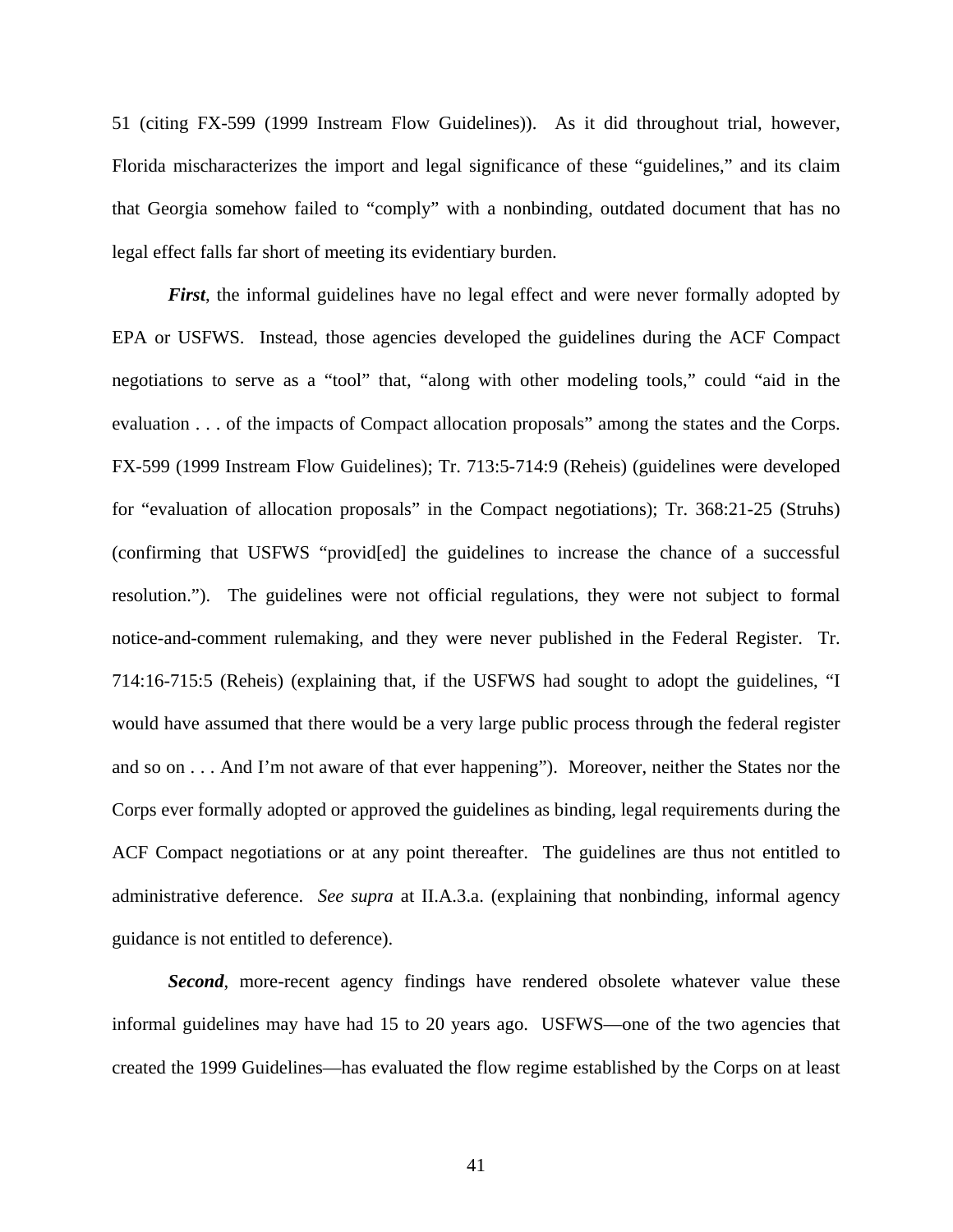four separate occasions since 1999. In each and every instance, USFWS approved the 5,000 cfs minimum set by the Corps and found it sufficient to protect endangered River species in Florida, even though that minimum departs in fundamental ways from the nonbinding guidance offered in 1999. *See* GX-123 (2006 BIOP); GX-232 (2008 BIOP); JX-72 (2012 BIOP); JX-168 (2016 BIOP). For example, in the most recent Biological Opinion that was released in September 2016, USFWS examined "how the flow regime affects habitat conditions for listed species," and concluded that the flow regime "will not destroy or adversely modify designated critical habitat." JX-168, at 3 (2016 BIOP). This 2016 finding from USFWS, made pursuant to the directives of the Endangered Species Act, is far more relevant than informal "guidance" issued more than 16 years ago.<sup>14</sup>

*Third*, even if this Court were persuaded that outdated, nonbinding guidance has some relevance in this case, Florida has applied the *wrong* guidelines and asks this Court to commit error by doing the same. Florida points the Court to instream flow guidance that applied only during the "pre-Woodruff Dam" era and that included "[e]stimates of the natural [flow] regime." *See* FX-599, at FL-ACF-02545908 (1999 Instream Flow Guidelines). But as the guidelines themselves explain, that is not the correct baseline from which to evaluate flows in a river system (like the Apalachicola) that is regulated by dams and reservoirs. Instead, the relevant minima (to the extent relevant at all) are those found in the "baseline regime," not the "natural regime." FX-599, at FL-ACF-02545881 (1999 Instream Flow Guidelines) (and only departure "from the

<sup>&</sup>lt;sup>14</sup> Florida is wrong when it suggests that the USFWS Biological Opinions focus *only* on likelihood of extinction. Fla. Post-Trial Br. at 56. Each of the Biological Opinions includes a comprehensive analysis of the ecosystem. *See* JX-168, at 65 (2016 BIOP) ("This section describes . . . [the] ecosystem, within the action area and is intended to set the stage for the analysis of the effects of the action."). USFWS reviews population changes and status more generally when assessing risks to endangered species. *See id.* at 63 (describing the population of Gulf Sturgeon in "the Apalachicola River system [as] 'stable.'"); *id.* at 113 ("Although periodic drought-induced mortality may cause some localized population declines, we currently consider the [fat threeridge's] status to be stable or improving."). USFWS also analyzes whether the proposed flow regime would "adversely modify designated critical habitat." *Id.*  at 3.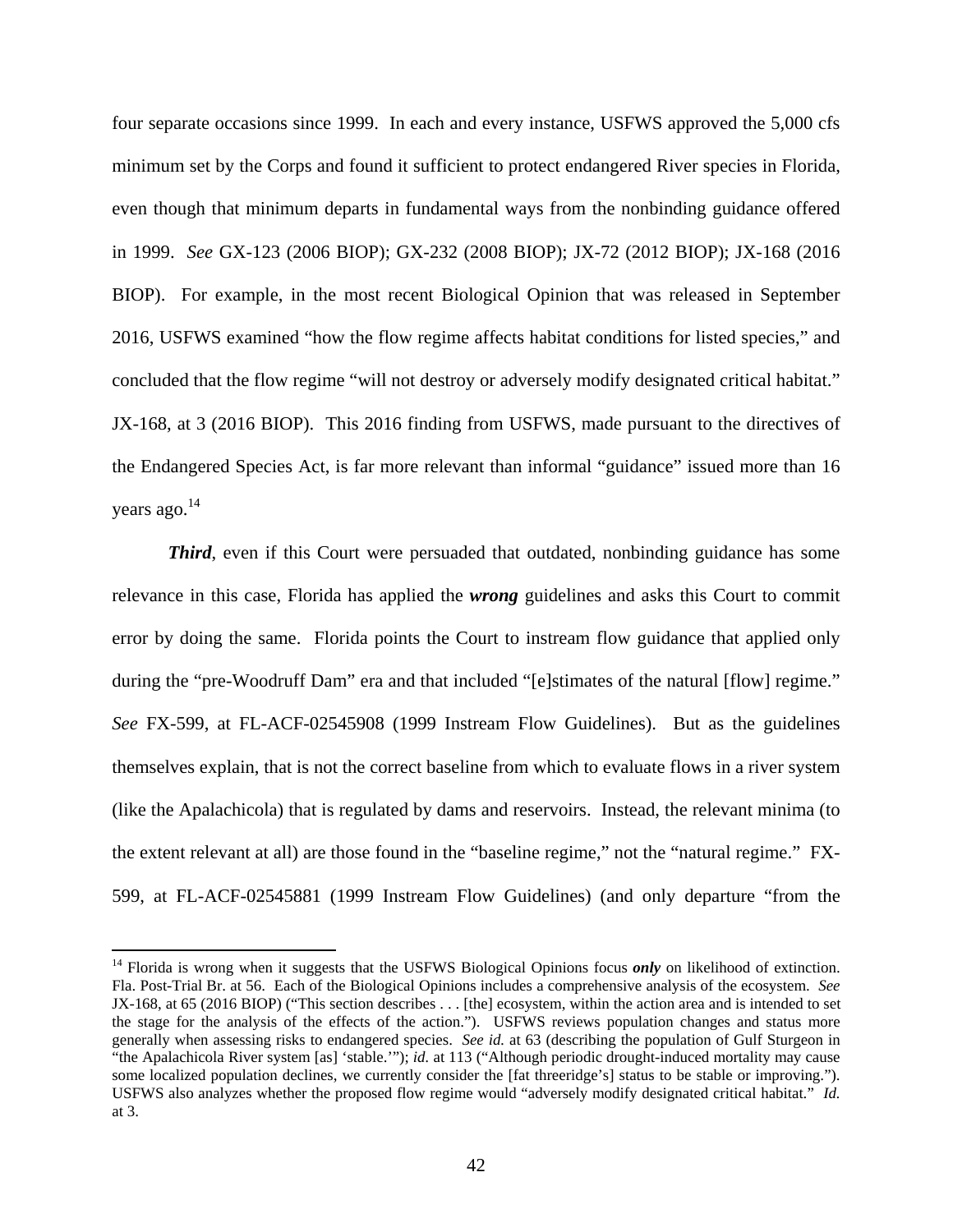*environmental baseline*" required additional agency consultation—not natural regime) (emphasis added). Florida's mistake is significant: in most months, the baseline streamflow guidelines are considerably lower than the estimates of the natural regime—in many cases by thousands of cubic feet per second. FX-599, App. A at 17 (FL-ACF-02545911).

*Finally*, the ultimate irrelevance of the 1999 Guidelines is confirmed by the complete absence of a reference or citation to those guidelines in the testimony from Florida's key river ecology witnesses—Ted Hoehn and Dr. Allan. Mr. Hoehn, a biologist at Florida FWC, participated in the Compact negotiations and his role was to "determine what the biological effects" might be from each proposal—so, presumably he should have been familiar with the guidelines. Tr. 286:13-21 (Hoehn). But Mr. Hoehn never mentioned these guidelines at all in his written direct testimony or at trial. Dr. Allan is the expert Florida hired to testify about the ecosystem of the Apalachicola River. Dr. Allan likewise never mentioned the guidelines in his expert report, during his deposition, in his written direct, or in his live testimony at trial. That reveals the 1999 Guidelines for what they really are: a last-ditch argument that Florida has resorted to only because it was unable to prove actual, substantial harm to the riverine ecosystem.

#### **2. Evidence At Trial Undermines Florida's Claim That Upstream Consumption Is The Only Possible Cause Of Harm To The River**

It is essentially undisputed that Corps activities have caused substantial physical changes to the ecosystem of the Apalachicola River and floodplains and that those consequences are still being felt today. Indeed, Florida's own witnesses admitted that certain changes to the river are effectively permanent—like the down-cutting of the river channel that resulted from the construction of Jim Woodruff Dam. Dr. Mathias Kondolf, Florida's geomorphology expert, explained that the Apalachicola River in the stretch beneath Woodruff Dam will remain five feet

43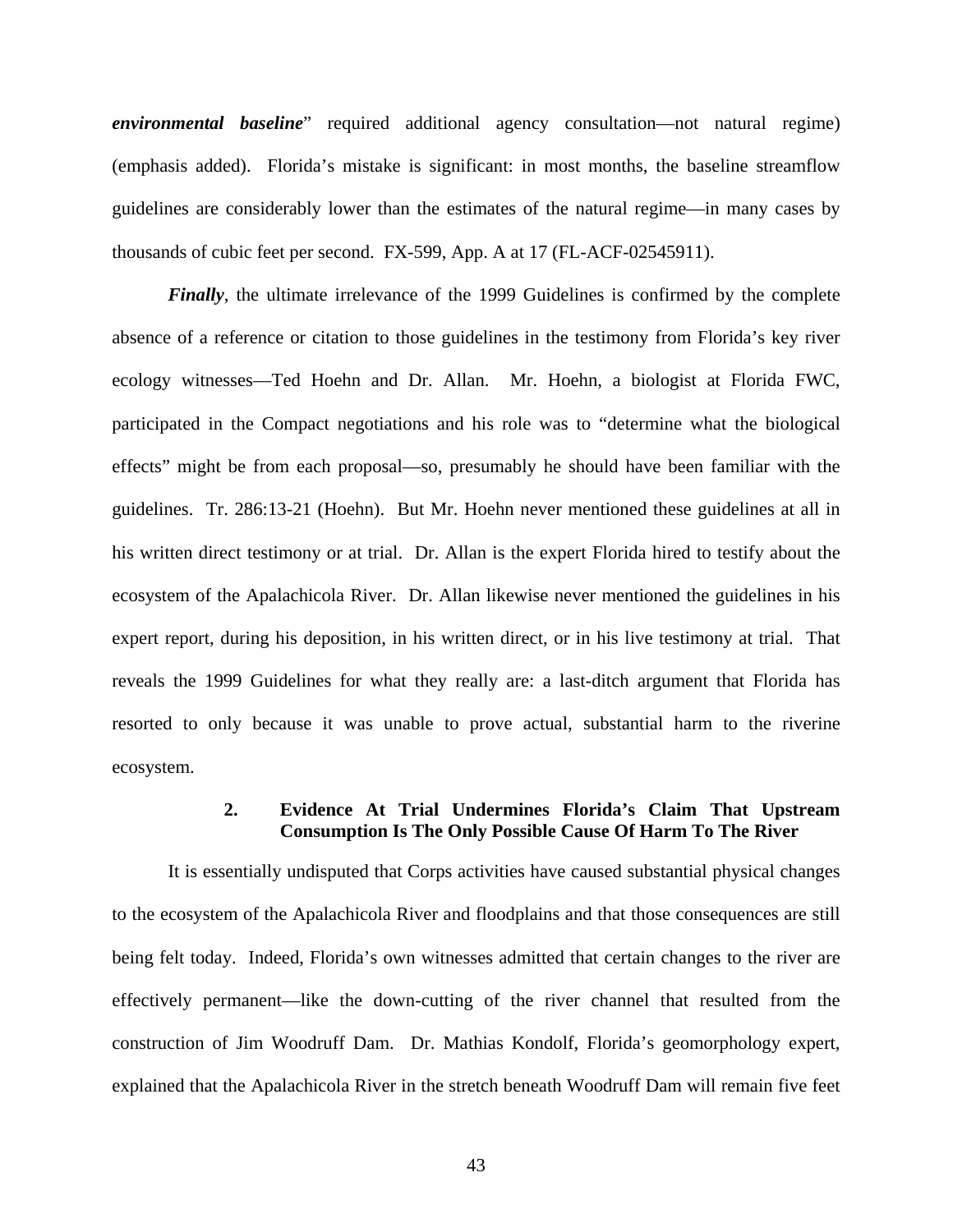lower permanently without "a major undertaking" to "put back in sufficient sedimentation in the first 20 miles" below the dam. Tr. 2566:3-17 (Kondolf).

Nonetheless, Florida claims that other historic Corps activities—such as dredging—are no longer impacting the ecology of the River, and thus that any further harm must be attributable to Georgia's upstream water use. That is simply not the case. In a report only recently submitted by Dr. Kondolf and his colleagues to Florida FWC, Dr. Kondolf made clear that the Corps' historical dredging activities still affect the riverine ecosystem today. GX-1335, at 3 (Kondolf, 2015 Memo to State of Florida) ("Numerous dredge spoil piles continue to . . . feed sand into the channel at high flows."); *id.* at 31 ("Spoil mounds from past dredging is likely a continual source of sediment."). At trial, Dr. Kondolf tried to distance himself from this report because he knew it contradicted his sworn testimony in this case. Tr. 2742:10-2743:7 (Kondolf). But ultimately Dr. Kondolf was forced to admit that "these remaining dredge spoils are a persistent source of sand to the River." Tr. 2727:19-24 (Kondolf). Dr. Kondolf was also forced to concede that his "team reported to Florida Fish and Wildlife a year ago in 2015 that sand and dredge spoils *are still going back into the river and can clog sloughs*." Tr. 2727:13-17 (Kondolf) (emphasis added).

Florida also cites to Dr. Allan's written direct testimony in support of its claim that Georgia alone, and not physical changes to the River and floodplain, caused Florida's alleged harms. But Florida ignores Dr. Allen's live testimony at trial where he repeatedly admitted he has no basis whatsoever to opine on causation or the relative role of physical changes to the channel having nothing to do with Georgia:

- "I did not do any separate analyses of different causes of harm." Tr. 514:25-515:1 (Allan).
- "I did not attempt to partition out and, therefore, have a relative number for the impact of Georgia's consumption versus another cause versus another cause." Tr. 516:6-18 (Allan).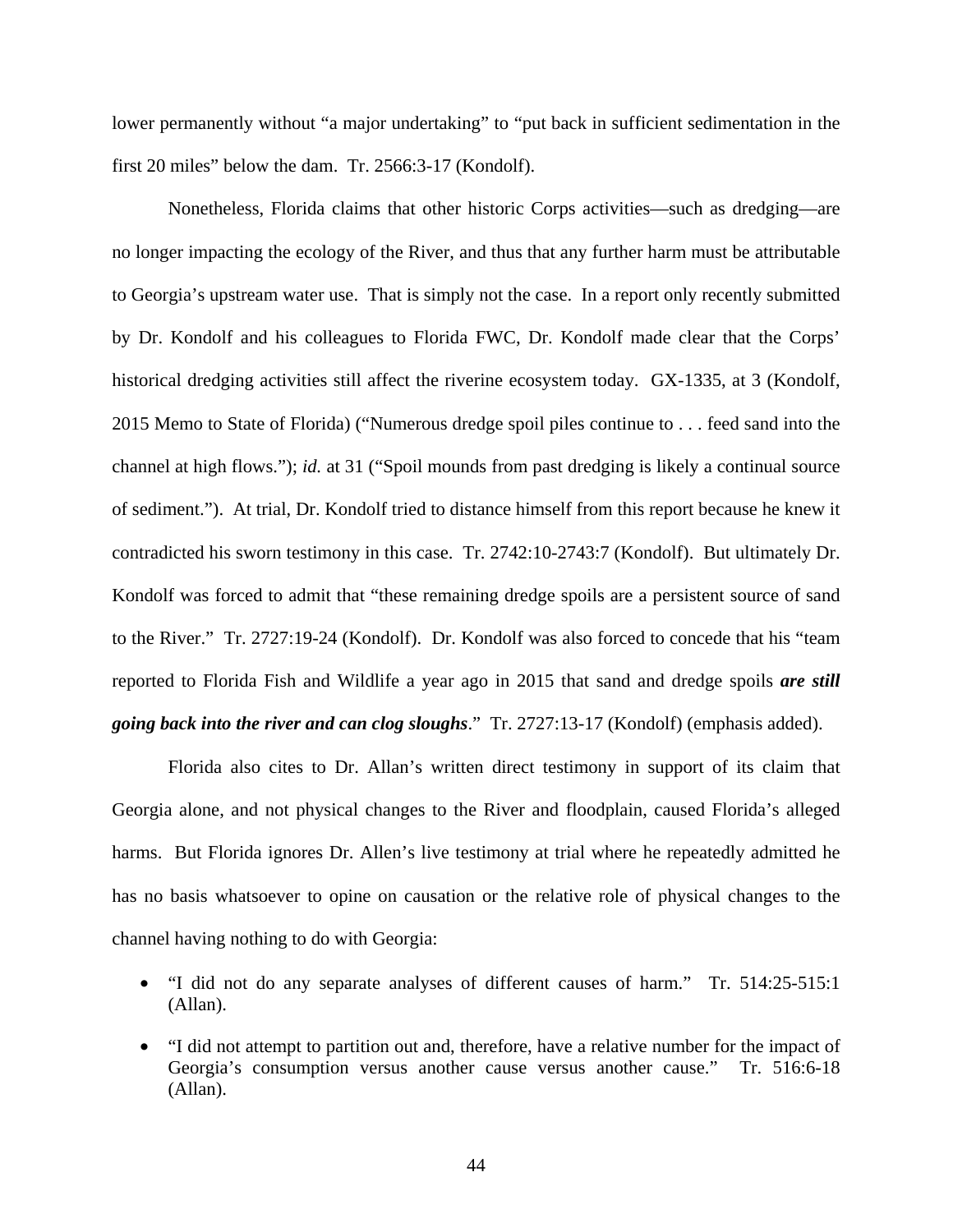• "Q: It's true isn't it, that you did no analysis to determine whether the Corps' dam and reservoir operations have any effect on river floodplain inundation in the Apalachicola River?

A: That's correct." Tr. 517:2-7 (Allan).

• "Q: Dr. Allan, it's true that you have no expert opinion on whether water level decline caused by channel change is probably the most serious anthropogenic impact that has occurred so far in the Apalachicola River and floodplain. True?

A: True." Tr. 524:2-9 (Allan).

<u>.</u>

Given these admissions, Dr. Allan certainly cannot provide a clear and convincing basis that any harms are caused by Georgia and not the Corps or some other reason.<sup>15</sup>

# **3. Events in Swift Slough Show That Florida Has Failed To Prove Georgia Caused Its Alleged Harms**

At trial, Florida's attempt to use events in Swift Slough to establish that Georgia caused harm to the River completely fell apart. In his written direct testimony, Mr. Hoehn "highlighted" Swift Slough and included pictures of dead mussels there from 2006 because he "want[ed] this Court to know something important happened in Swift Slough." Tr. 175:11-13; 175:24-176:1 (Hoehn). Dr. Allan similarly used Swift Slough as a "representative slough" in his written direct testimony and pointed to a documented mortality event in 2006 as proof that Georgia's water use was causing harm. Allan Direct,  $\P$  45. At trial, however, it became indisputably clear that Swift Slough became disconnected from the River because of (a) sand blocking the entries to the slough at lower flows requiring flows above 5,000 cfs to connect the slough; and (b) the Corps' decision to maintain flows at 5,000 cfs during recent droughts. *See* Ga. Post-Trial Br. at 43.

<sup>&</sup>lt;sup>15</sup> Florida attempts to blame Georgia for the actions undertaken by the Corps. But Dr. Kondolf was forced to admit that "the dam was built as a result of an Act of Congress." Tr. 2717:16-18 (Kondolf). The "Committee on Rivers and Harbors of the House of Representatives" requested the navigation project proposal from the "Secretary of War" who "is appointed by the President of the United States." Tr. 2717:19-2718:14 (Kondolf). The proposal makes clear that the project was to benefit "local interests" in the entire region—including "sawmills at Blountstown and Apalachicola, and . . . paper mill at Panama City" which are all within Florida. JX-1, at 3-4 (H.R. Doc. No. 342 (1939)).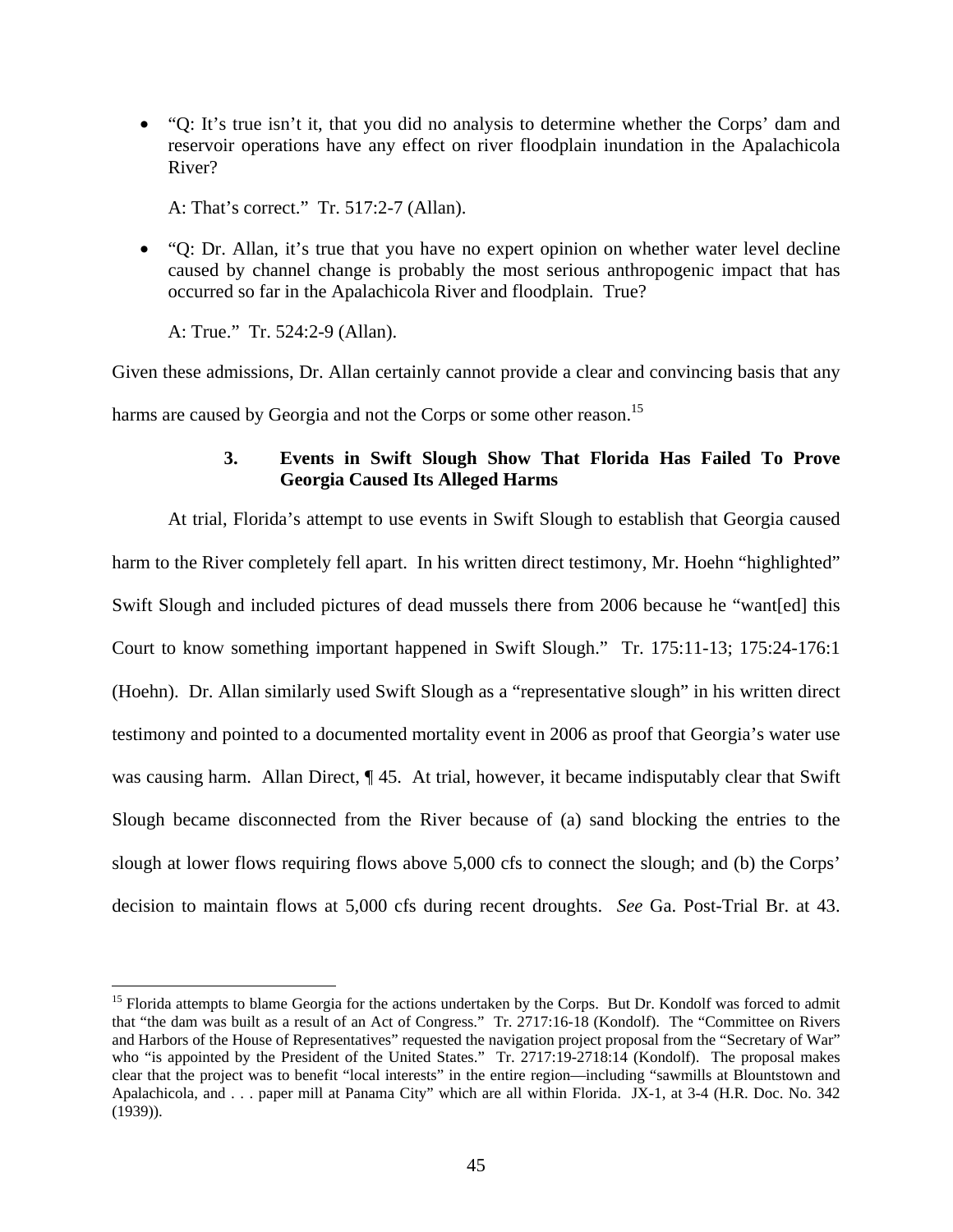Indeed, in prior litigation Florida was explicit about who was ultimately responsible for the mussel mortality event when it told a federal court that:

With the [US Fish and Wildlife] Service's approval, *the Corps reduced flows* in the Apalachicola River to 5,000 cfs for extended periods during 2006 and 2007, *and killed essentially all of the mussels in Swift Slough*.

GX-1274, at 48 (Fla. and City of Apalachicola's Joint Mot & Memo for Summ. J. on Phase 2

Claims, *In re Tri-State Water Rights Litig.*, No. 3:07-MD-1-PAM/JRK (M.D. Fla. Dec. 9, 2009),

ECF No. 309) (emphasis modified).



As illustrated in the above demonstrative, on cross-examination, Mr. Hoehn had no choice but to

admit that Florida's claims against Georgia are directly undermined by Florida's own position in

prior litigation:

Q: And I just want to confirm, Mr. Hoehn, when the State of Florida tells the federal court that the Corps killed essentially all of the mussels in Swift Slough in 2006 and 2007, they're talking about the same mussels in the picture you have advanced in this court. Correct?

A. That is correct.

Tr. 217:12-19 (Hoehn).

Given this testimony, it is not surprising that Florida did not include Mr. Hoehn's picture

of dead mussels in Swift Slough in its opening brief. Instead, Florida now presents pictures of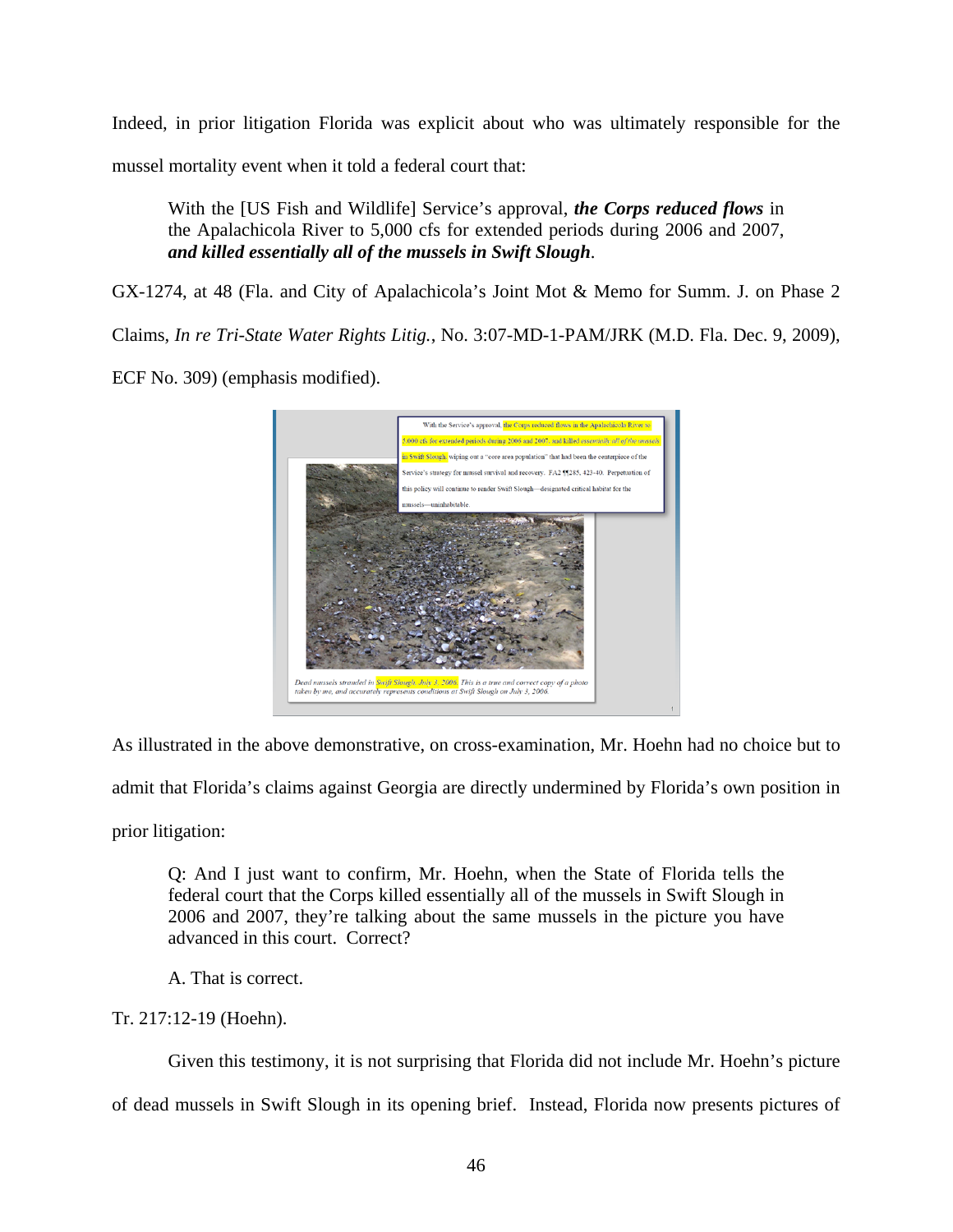different sloughs like "Hog Slough" and "Dog Slough." Fla. Post-Trial Br. at 53. But Hog Slough and Dog Slough are also "located in an area of the River that experienced significant historical dredging." Kondolf Direct, ¶ 48; Tr. 2598:7-10 (Kondolf) ("Hog Slough is located" "where all that dredging took place."). Thus, the same factors affecting Swift Slough also impact the sloughs Florida now relies on. Just as happened in Swift Slough, the "Corps pumped dredged sand into some sloughs or disposed of dredge spoils upstream of some slough mouths, such that the sand would be carried into the sloughs by inflowing river water." Kondolf Direct,  $\P$ 18. Thus, as Florida has consistently maintained, the Corps has caused sloughs in the Apalachicola River to become disconnected from the river by increasing sand deposits at the entrances to the sloughs (thus increasing the amount of water needed cause inundation) and simultaneously reducing releases from Woodruff Dam. *See* Ga. Post-Trial Br. at 43, 50-55. At a minimum, these facts and prior claims by Florida undermine any claim of clear and convincing evidence that Georgia is to blame for the conditions in the sloughs.<sup>16</sup>

### **III. GEORGIA'S CONSUMPTIVE USE HAS NOT HAD A MATERIAL IMPACT ON STREAMFLOW WITHIN GEORGIA OR INTO FLORIDA**

The evidence presented at trial disproves Florida's hyperbolic claims that Georgia's consumptive use has "exploded" and has "profoundly altered" the hydrology of the Basin. *See*  Fla. Post-Trial Br. at 2, 5. In truth, the best available data on Georgia's consumptive use collected and refined over the past decade by Georgia EPD—shows that Georgia's water use is patently reasonable, and that Florida's estimates are inflated multiple times over. The evidence also shows that the "streamflow depletions" Florida attributes to Georgia reflect significant

<sup>&</sup>lt;sup>16</sup> Florida also did not present any evidence that any mussel mortality event or fish die-off has ever occurred because of low flows (or any other reason) in Hog Slough or Dog Slough. In fact, USFWS does not even identify those sloughs as critical habitat for any endangered mussel. *See* JX-168, at 119 (2016 BIOP) (describing critical habitat). USFWS carefully monitors the mussel populations in the Apalachicola River and has not reported a mass mortality event occurring in Hog Slough or Dog Slough in any of the recent Biological Opinions. *See* GX-123 (2006 BIOP), JX-72 (2012 BIOP), JX-168 (2016 BIOP).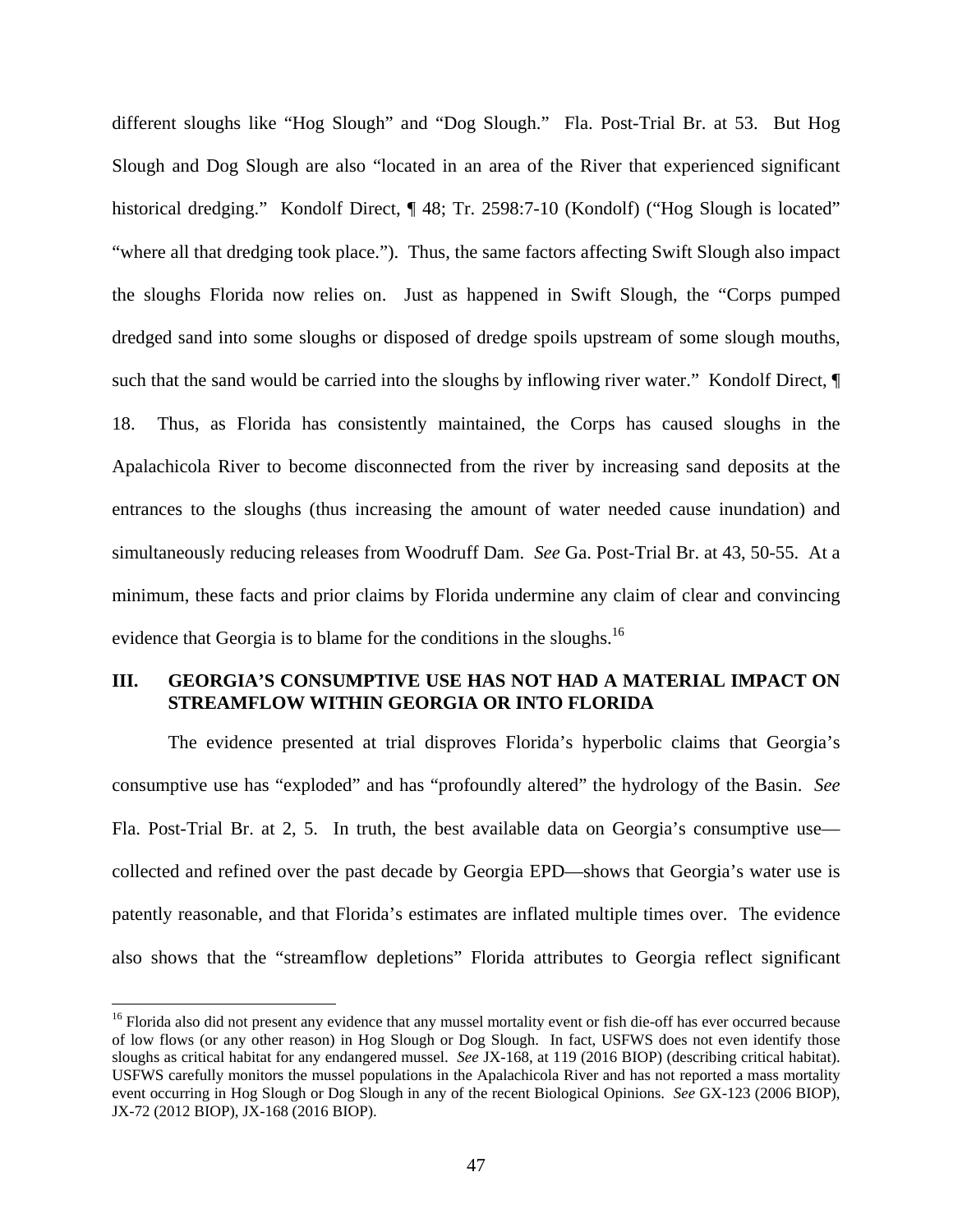errors and biases in Florida's models, and that Georgia's water use in the ACF Basin has had only a minimal impact on streamflow and groundwater levels, both of which are driven primarily by climate and weather—not water withdrawals.

# **A. Georgia's Total Consumptive Use, Which Is Based On Over A Decade Of Rigorous Data Collection And Analysis, Is Far Lower And More Reasonable Than What Florida Alleges**

Georgia has invested heavily in understanding its own water use and today has great confidence in how much consumptive use is actually occurring within its own borders. *See* Tr. 3301:9-3302:11 (Zeng) (explaining how Georgia "track[s] hundreds of withdrawing and returning facilities" and reviews "readings from thousands of irrigation systems" to determine its consumptive use). Georgia's knowledge of its consumptive use is based on "over a decade of work by multiple state agencies, state universities, contractors, and regional and local water planning districts as part of a statewide planning effort." Zeng Direct, ¶ 5. Georgia has invested heavily in collection and analysis of consumptive use because "understanding . . . the amount of consumptive use is the building block in understanding hydrology in the basin and understanding how well we're managing the resources." Tr. 3301:9-19 (Zeng).

The direct testimony of Dr. Zeng, Georgia's chief hydrologist who has directed Georgia EPD's collection and analysis of consumptive use data for 10 years, contains *23 pages* of detailed technical information explaining the data and methods used by Georgia EPD to support its quantification of total consumptive use in the state. *See* Zeng Direct, ¶¶ 15-73 (pp. 4-26). Georgia's knowledge of total municipal and industrial ("M&I") consumptive use is based on a comprehensive database of "hundreds of withdrawing and returning facilities," representing total M&I withdrawals and returns in the Basin every month. Tr. 3301:25-3302:6 (Zeng). This data shows that "Georgia's M&I consumptive use remains only a fraction of total withdrawals," because even during drought years, Georgia returns back into the river system over 70% of water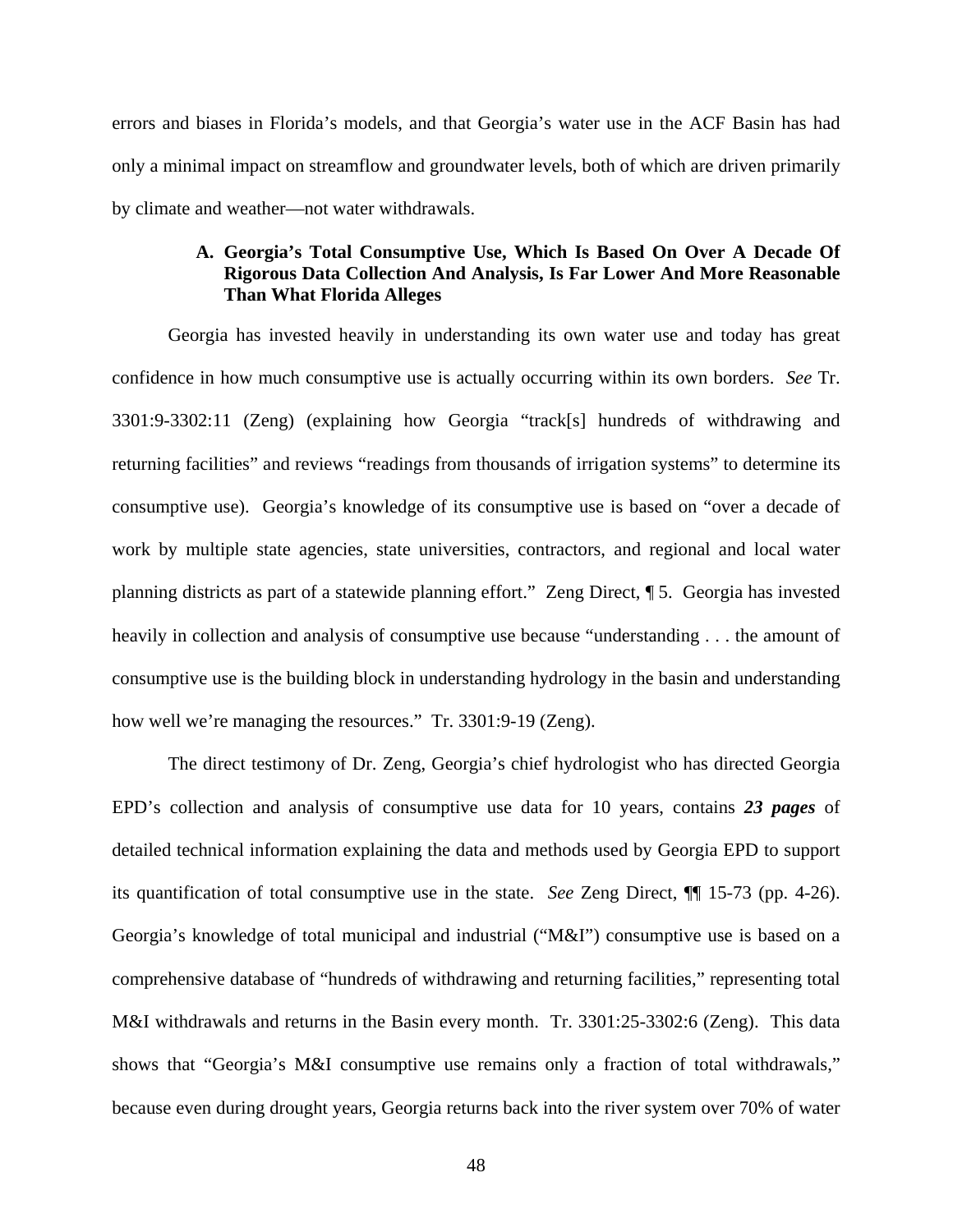withdrawn for M&I purposes. Zeng Direct, ¶ 34; Mayer Direct, ¶ 34. Georgia's knowledge of agricultural consumptive use is based on extensive field measurements collected and refined over the past decade, including "a comprehensive network of agricultural metering, which provides hard data on actual irrigation withdrawals for thousands of metered irrigation systems," "a comprehensive database of wetted acreage throughout the state," and "a high-quality groundwater model that gives us the best available analysis of how groundwater pumping may result in surface water flow reductions." Zeng Direct, ¶ 57. This data has resulted in the "best estimates of agricultural withdrawals, including streamflow impacts" available. Zeng Direct,  $\P$  45.

All told, the combined M&I and agricultural use data shows that Georgia's total consumptive use in the ACF Basin has never exceeded an annual average of 900 cfs in drought years, and on a monthly basis has only ever exceeded 1,800 cfs in a single month, during "extreme drought conditions." *See* Zeng Direct, ¶ 5; Zeng Trial Demo. 3. This means that, on average, Georgia's annual consumptive use in drought years represents only *4-5%* of the total amount of water flowing across the state line into Florida (roughly 21,000 cfs), and during the worst drought month on record Florida still received three times what Georgia consumed. Tr. 3303:20-3304:4, 3370:18-3371:4 (Zeng).

By contrast, Florida has alleged that under *"very conservative"* assumptions, the amount of consumptive use occurring in Georgia's ACF Basin has exceeded *5,000 cfs* in peak months of dry years. Hornberger Direct, ¶ 3(e) (emphasis added); Tr. 3307:14-25 (Zeng); Zeng Trial Demo. 4. Florida's estimates are highly inflated and inaccurate: they are "10 times as large" as Georgia's average consumptive use in a normal year, "more than five times" Georgia's average consumptive use in a dry year, and "three times as much" as Georgia's highest consumptive use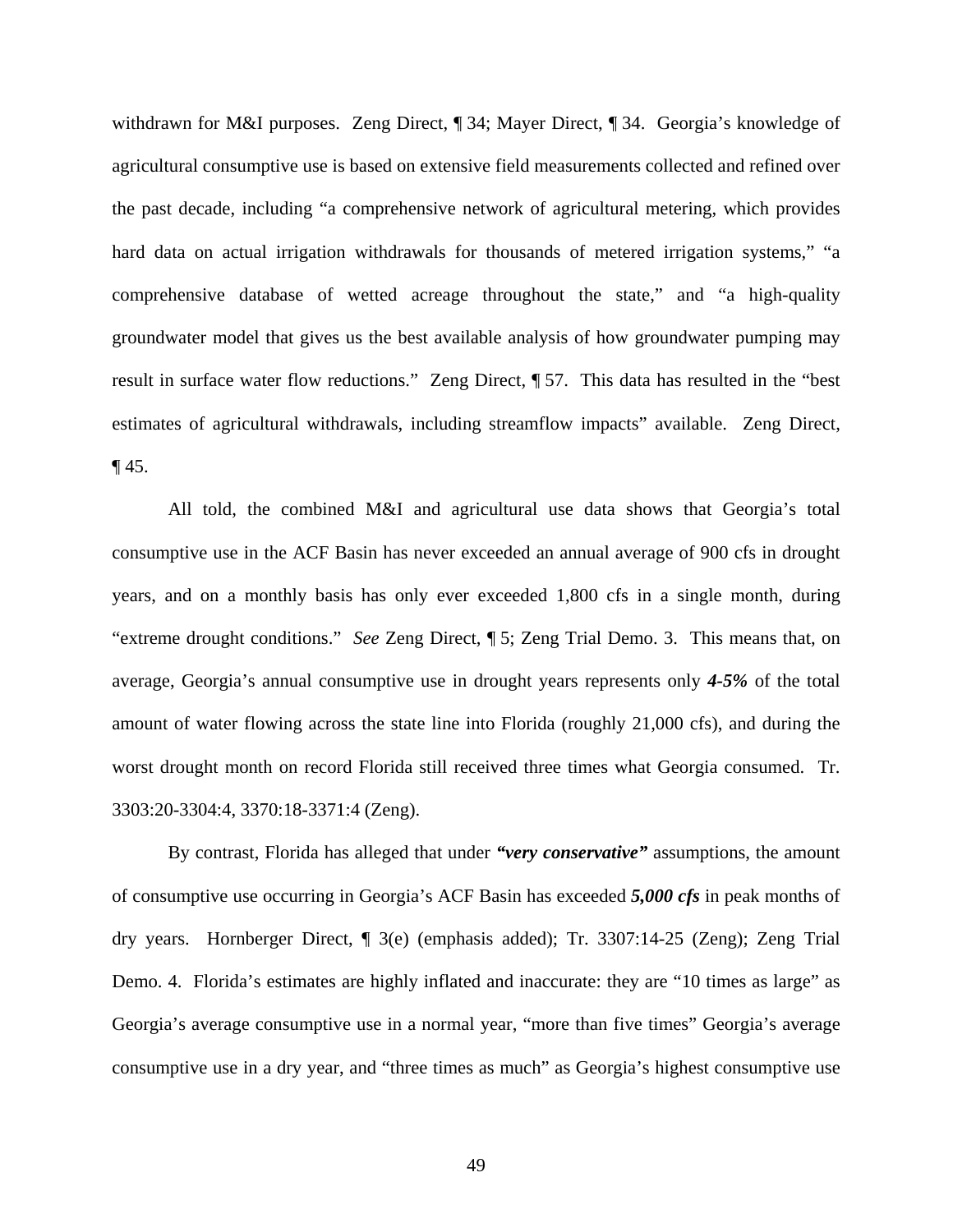ever recorded in a single month, roughly 1,800 cfs. Tr. 3308:5-14 (Zeng). In fact, Florida's estimates are so high that it is simply "not possible" for Georgia to achieve this level of consumptive use. *See* Tr. 3309:6-3310:5 (Zeng) (testimony from Dr. Zeng that it is impossible for Georgia to consume 5,000 cfs, which Florida itself claimed represented the water use of 19 million people and 4 million irrigated acres).

No Florida witness has ever offered a rigorous scientific response to the 23 pages of detailed technical discussion in Dr. Zeng's direct testimony of Georgia EPD's consumptive use data. Instead, Florida's estimates are based on analysis conducted by a single witness—Dr. Samuel Flewelling—who has no first-hand knowledge of Georgia's consumptive use and who did not testify at trial. Florida dropped Dr. Flewelling from its witness list and instead shoehorned his analysis into the testimony of another witness, Dr. George Hornberger, who simply adopted Dr. Flewelling's work wholesale without conducting any independent analysis. *See* Tr. 2013:25-2014:22 (Hornberger) (admitting that for his opinions quantifying Georgia's consumptive use, he is "relying on another Florida expert, Dr. Flewelling" and that he "did not do independent calculations" of that work). The underlying work by Dr. Flewelling whose testimony was never admitted into evidence or subjected to cross examination—significantly inflates Georgia's consumptive use for multiple reasons, including "the inclusion of the aquifers that do not connect" to streams in the Lower ACF Basin, "the fact that groundwater pumping, even from the connected aquifer, was counted as . . . one-to-one reduction in streamflow, which is not supported by scientific evidence," and because of confirmed "double-counting in Florida's methodology." Tr. 3308:15-3309:5 (Zeng).

Florida's estimate of Georgia's consumptive use also apparently includes "net evaporative losses of up to 1,200 cfs" from small surface impoundments in Georgia. *See* Fla.

50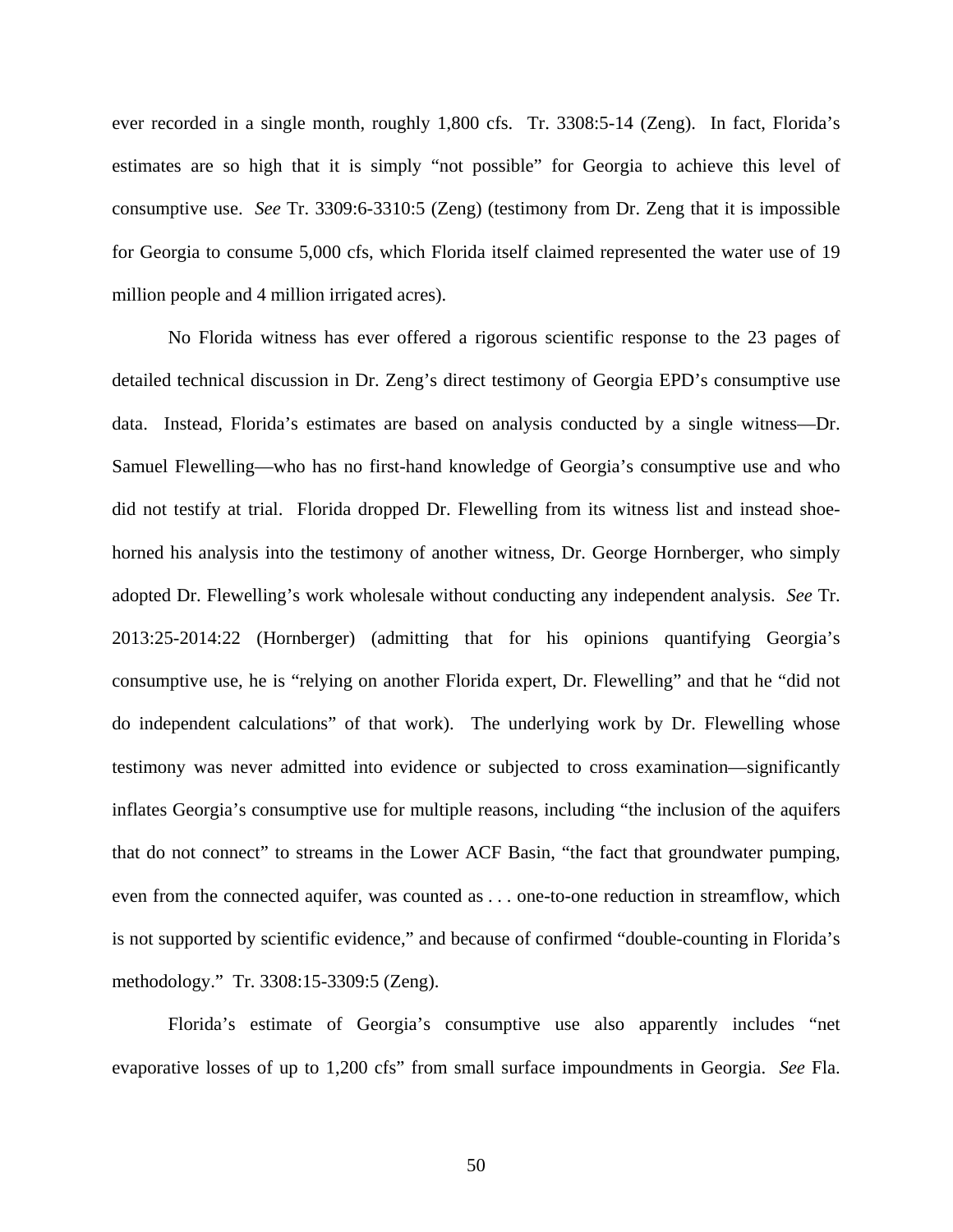Post-Trial Br. at 21. But Florida has not offered any evidence or expert testimony linking evaporative losses in small ponds in Georgia to reduction in state-line flows into Florida. Florida also vastly overstates the amount of evaporation from these small impoundments. The GWRI UIF Report cited by Florida acknowledges that the 1,200 cfs figure "overestimates the net evaporation losses" because it assumes "the impoundments are full" when in fact "most of these impoundments are expected to dry out at the early stages of a severe drought." FX-534, at 191, 198 (explaining that "mean annual net evaporation losses are estimated around 225 cfs"). Florida itself admits that its estimates of total evaporative losses during dry years are significantly overstated based on the use of an inflated cumulative surface area. *See* Tr. 2020:10- 2021:2 (Hornberger) (admitting surface area calculations were conducted based on wet years, which leaders to higher estimates than if dry years were used). Florida's focus on the 1,200 cfs peak number from GWRI also ignores that its own expert, Dr. Flewelling, calculated net evaporative losses approaching only 400 cfs during summer months in drought years. Hornberger Direct, ¶ 81. The Corps likewise estimated peak evaporative losses from non-federal reservoirs to be far lower than 1,200 cfs. *See* JX-124, at 4-25 (Table 4.1-8).

Florida's inflated estimates are also directly contradicted by the "hard data" and thousands of "measurements by instrumentation" showing actual consumptive use levels in Georgia's ACF Basin far lower than what Florida alleges. Zeng Direct, ¶ 57; Tr. 3307:4  $(Zeng).<sup>17</sup>$  The reliability and validity of Georgia's consumptive use estimates has been

<sup>&</sup>lt;sup>17</sup> Florida cites a single statement from GWRI's UIF Report to suggest that Georgia's agricultural consumptive use may be under-counted in some dry years. *See* Fla. Post-Trial Br. at 21 (citing FX-534, at 21). The cited statement is entirely misplaced because that statement is limited to estimating crop water use *where no such data is available*. *See* FX-534, at 10 (GWRI UIF Report) (noting that "comprehensive measurements of the exact withdrawals are not available"). Georgia's agricultural consumptive use is based on extensive data and field measurements on agricultural withdrawals from thousands of sites, including from the Agricultural Metering Program. Zeng Direct, ¶¶ 46-52. Thus, GWRI's statements regarding approximation of crop water use using crop models is irrelevant. The cited statement is also misleading with respect to UIFs because the UIFs are universally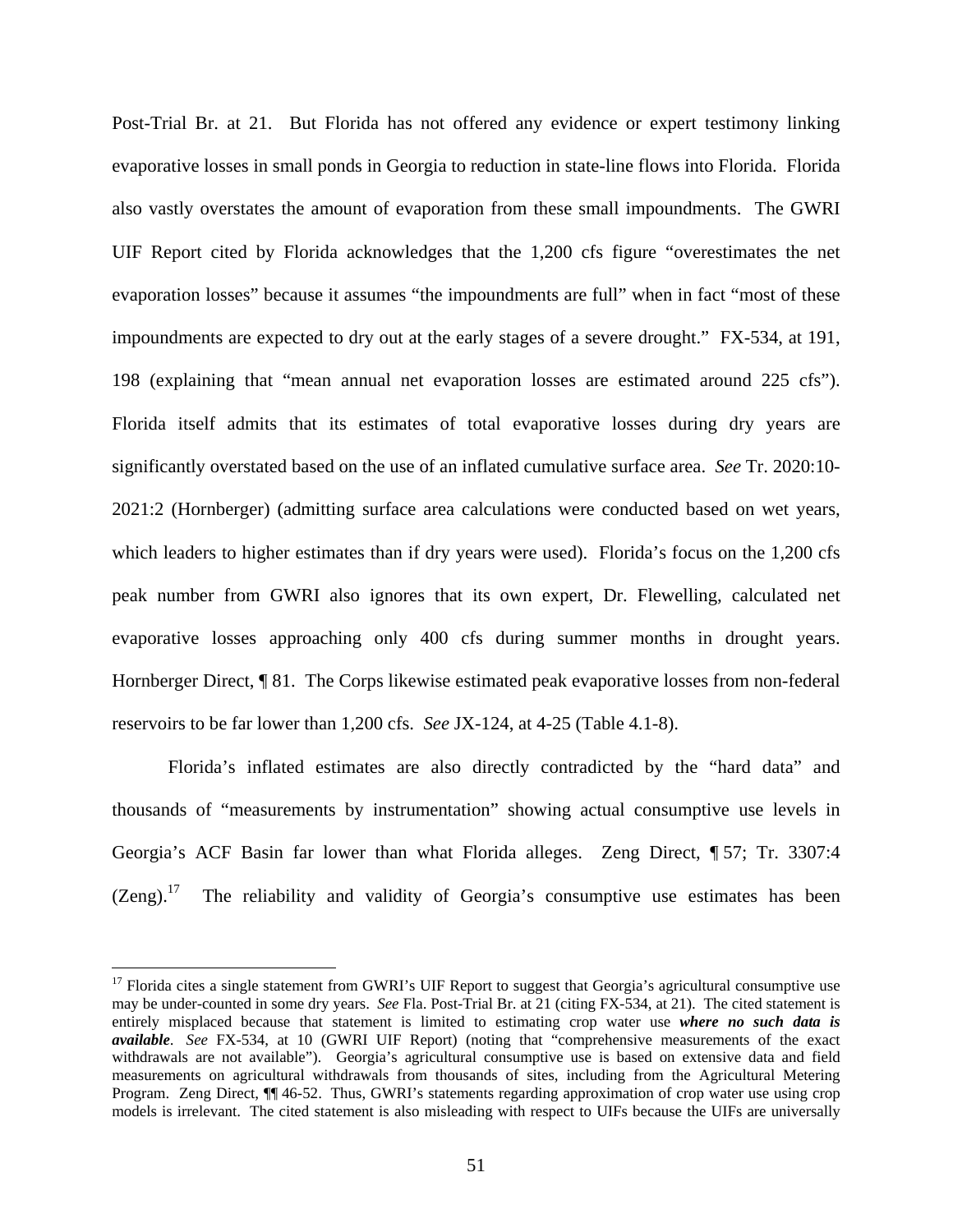confirmed by third parties who have reviewed this data and methods used by Georgia EPD. Federal agencies, including the Corps and USGS, have reviewed and accepted Georgia's consumptive use estimates. Tr. 3312:2-3313:7 (Zeng). As recently as December 2016, the Corps reviewed and accepted Georgia's consumptive use estimates in a detailed technical appendix to its Final Environmental Impact Statement for its revised Water Control Manual. *See*  USACE FEIS Appendix O, at 28-50. Additionally, the ACF Stakeholders Sustainable Water Management Plan, which relies on "the best available water withdrawals and return data," reflects consumptive use estimates much closer to Georgia's, not Florida's. Tr. 3313:14-3315:19 (Zeng); GX-1325, at 2, 28 (ACF Stakeholders Sustainable Water Mgmt. Plan).

#### **B. Florida Relies On Admittedly Biased And Error-Prone Rainfall-Runoff Models To Support Its Inflated Consumptive Use Numbers**

Without any actual data to justify its inflated estimates of Georgia's water use, Florida resorts to rainfall-runoff modeling to "back into" its own estimates of how much water Georgia uses. Florida's experts use rainfall-runoff models to "forecast" what flows "should have been" in the ACF Basin absent any consumptive use, and attribute the difference between modelpredicted flows and observed flows to Georgia's consumptive use. Bedient Direct, ¶ 215. But because Florida's hydrologists failed to account for the "significant error" and bias *that they admit exists* in their models, these rainfall-runoff are "completely unreliable for use in reaching any opinions regarding the impact of Georgia's water use." *See* Bedient Direct, ¶¶ 216, 229. These models contain inherent error and uncertainty that tends to exaggerate the impact of Georgia's consumptive use, including by *thousands of cfs*, and Florida relies on these admittedly

considered acceptable for use when comparing different scenarios using ResSim, including by the GWRI Report authors themselves. *See* Kistenmacher Dep. Tr. 119:18-120:25; Georgakakos Dep. Tr. 218:12-17.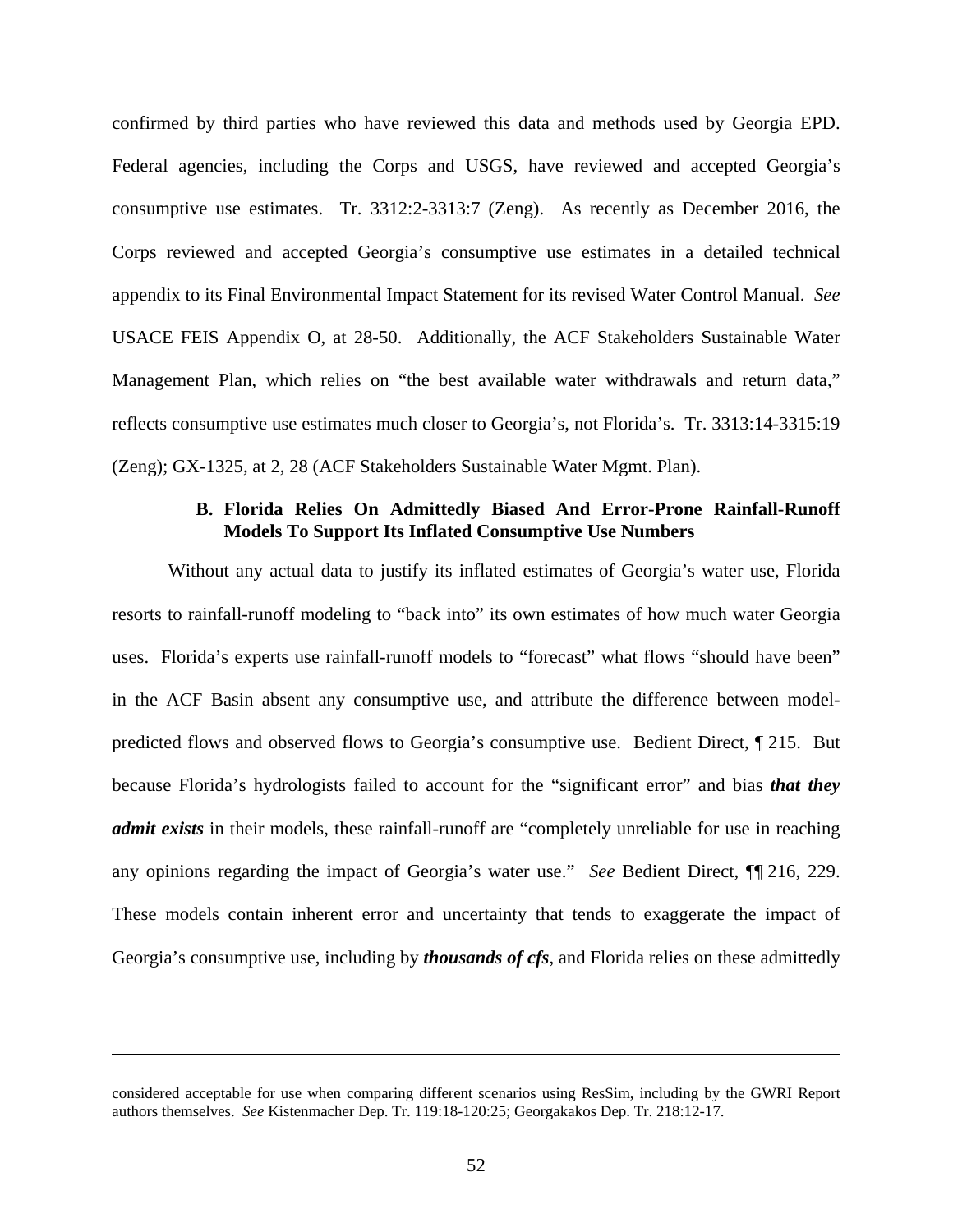error-prone models to predict the amount of Georgia's consumptive use, but that prediction is essentially within the "margin of error" of those models.

For instance, the "PRMS" model used by Dr. Hornberger suffers from a range of inherent error between 2,000 cfs and 6,000 cfs, which is larger than the total amount of consumptive use Florida attributes to Georgia. *Id.* ¶¶ 226-227. The PRMS model is also biased because it overpredicts flows by as much as 50%—or over 5,000 cfs—in dry years. *Id.* ¶ 232. The obvious bias in Dr. Hornberger's PRMS model for a representative drought year is shown in Bedient Direct, Demo. 62, which shows actual observed flows in blue and modeled flows in orange for a representative drought year prior to the construction of the Corps reservoir system:



As shown in Bedient Direct, Demo. 62, the PRMS model over-predicted flows during the late summer and early fall period (the typical low flow season) by an average of about *4,000 cfs*. Bedient Direct, ¶¶ 232-33. Even though Dr. Hornberger admits an inherent bias in his PRMS model of "several thousand of cfs," Dr. Hornberger attributes the entire difference between his model prediction and the observed flows to Georgia's consumptive use, even though he admits no consumptive use occurred in that representative drought year. Tr. 2010:20-2011:1 (Hornberger). This proves that the model itself is biased because it is over-predicting flows.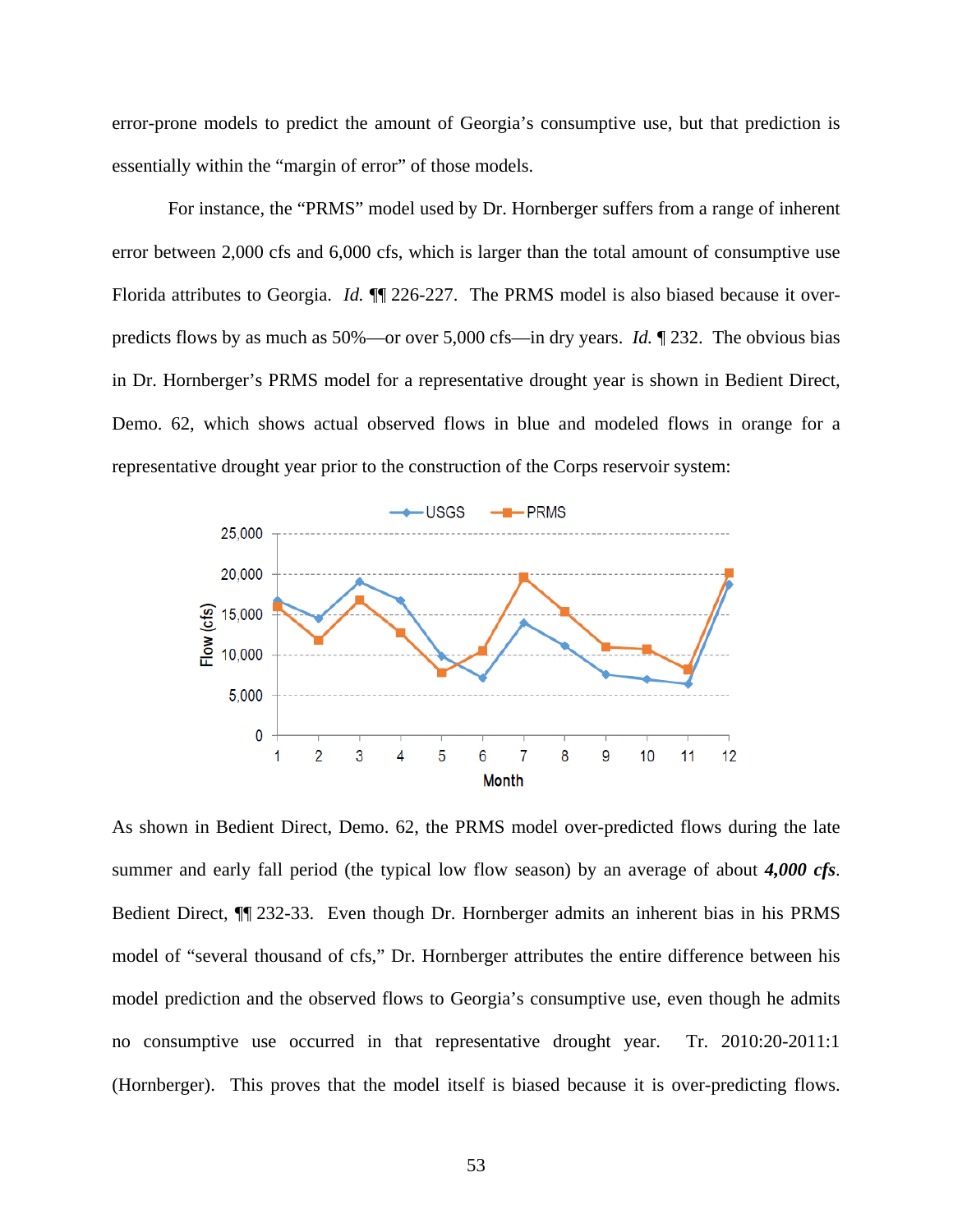This inherent bias in Dr. Hornberger's model has the effect of "exaggerating the 'streamflow depletion' [Dr. Hornberger] attributes to Georgia's consumptive use." Bedient Direct, ¶ 230.

Dr. Dennis Lettenmaier's rainfall-runoff models suffer from even greater bias and error. Dr. Lettenmaier admitted that his models over-predict by as much as *10,000 cfs*, more than *twice* the amount of consumptive use Florida attributes to Georgia. Tr. 2402:6-13 (Lettenmaier) (admitting that his models overpredict flows by as much as "200 millimeters [which] is about 10,000 cfs"). Dr. Lettenmaier was forced to concede that his models are biased. Tr. 2401:1-4 (Lettenmaier) (admitting that his models are all overpredicting flows throughout the entire period of record). Florida claims that all of these models consistently show the same results, thereby reinforcing their accuracy. *See* Fla. Post-Trial Br. at 25 (claiming that its experts "independently produced similar results" using rainfall-runoff models). But once the bias and uncertainty is taken into account, the results of Florida's hydrologic modeling are not nearly as consistent as Florida claims. Dr. Lettenmaier himself acknowledged that his runoff models predicted an upper bound of Georgia's consumptive use at *11,617 cfs*—over 100% higher than Dr. Hornberger's maximum estimate. Tr. 2394:18-2396:10 (Lettenmaier). Despite acknowledging the existence of significant error and bias in their models, Florida's hydrologists did nothing to account for it. Bedient Direct, ¶ 216. As a result, these models are "completely unreliable for use in reaching any opinions regarding the impact of Georgia's water use." Bedient Direct, ¶ 229.

# **C. Georgia's Water Use Does Not Materially Impact Groundwater Levels In The Basin**

Florida's claims regarding Georgia's consumptive use are especially exaggerated with respect to its claims regarding the impact of agricultural groundwater pumping. The evidence shows that groundwater pumping in Georgia has a minimal impact on streamflow within Georgia and at the state line—even during periods of drought and peak irrigation when flows are at their

54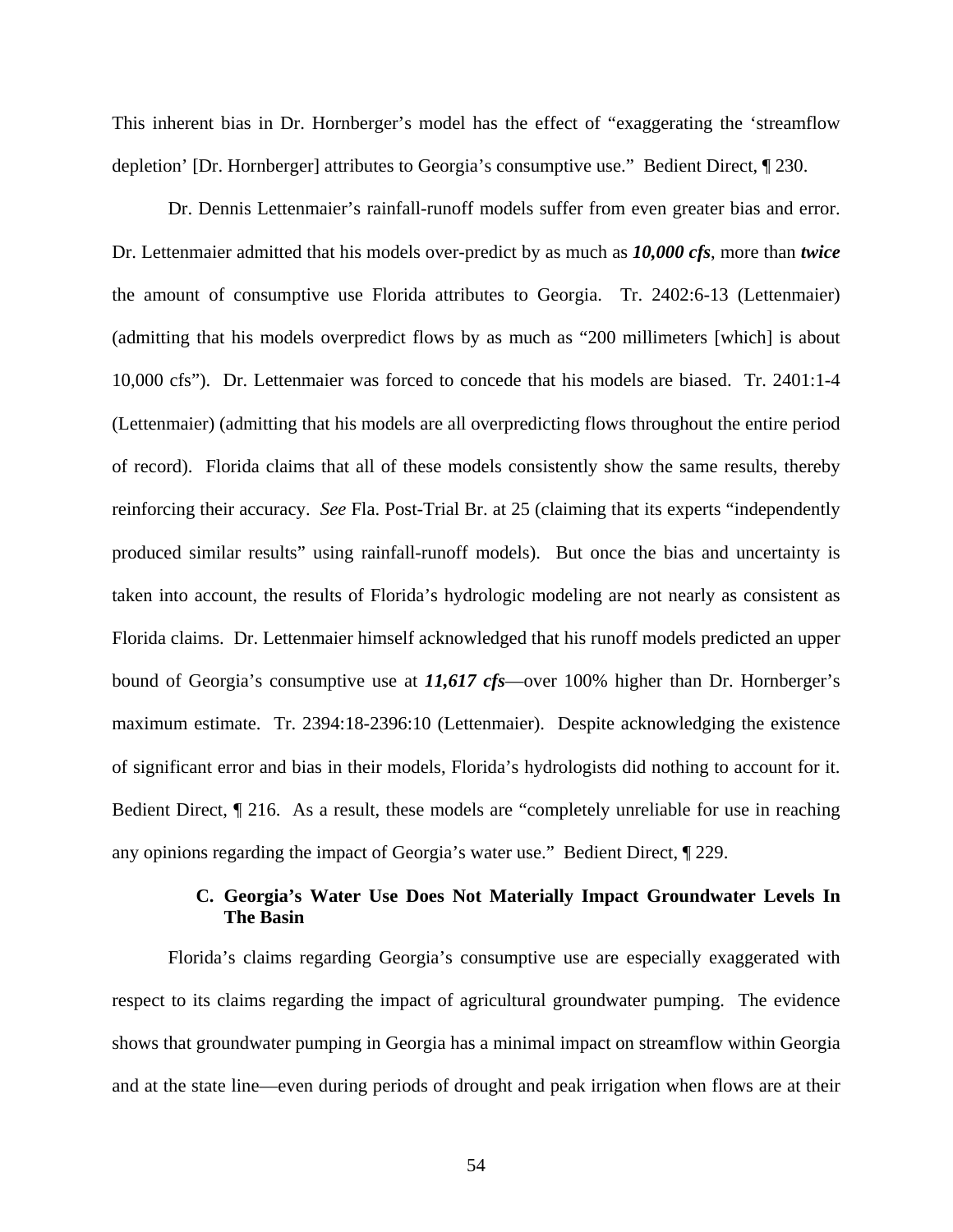lowest and agricultural water use is at its highest. *See* Panday Direct, ¶ 52, Demo. 15. Groundwater modeling done by Dr. Sorab Panday, Georgia's groundwater expert and the only expert who actually ran a groundwater model in this case, confirms that streamflow reductions caused by groundwater pumping are small both as an absolute matter and as compared to flows into Florida. And Dr. Panday was also the only expert to independently analyze groundwater trends in the Basin. That work confirmed that the growth in groundwater pumping over the past 30 years has not had a significant impact on groundwater levels; even as pumping has increased, groundwater levels have remained stable. *See* Panday Direct, ¶¶ 116-124.

Groundwater modeling is the best way to quantify how groundwater pumping impacts streamflow. Dr. Panday used the Jones and Torak MODFE model to analyze the impact of groundwater pumping from the Upper Floridan Aquifer on streamflows. Panday Direct, ¶ 36. "The Jones and Torak MODFE model, was specifically designed to evaluate the impact of pumping" on groundwater flow to streams. Tr. 3861:13-21 (Panday). Florida's groundwater expert, Dr. David Langseth was not called to testify at trial, but he previously admitted that the Jones and Torak MODFE model is "the best currently available simulation model" to quantify "the relationship between pumping . . . and streamflow depletions." FX-795, at 36 (Langseth Report). Dr. Langseth also acknowledged that the results from the Jones and Torak "model results are reliable . . . and are generally accepted in the scientific community." *Id.* at 41.

Dr. Panday's results from the Jones and Torak model "show that the amount of water flowing into the stream from the aquifer beneath the stream is not materially impacted by agricultural irrigation pumping by Georgia in the Lower ACF River Basin." Panday Direct, ¶ 50. Dr. Panday observed that the impact from groundwater pumping was minimal when compared to the actual flow of water into Florida. For example, in 2011, "the maximum monthly average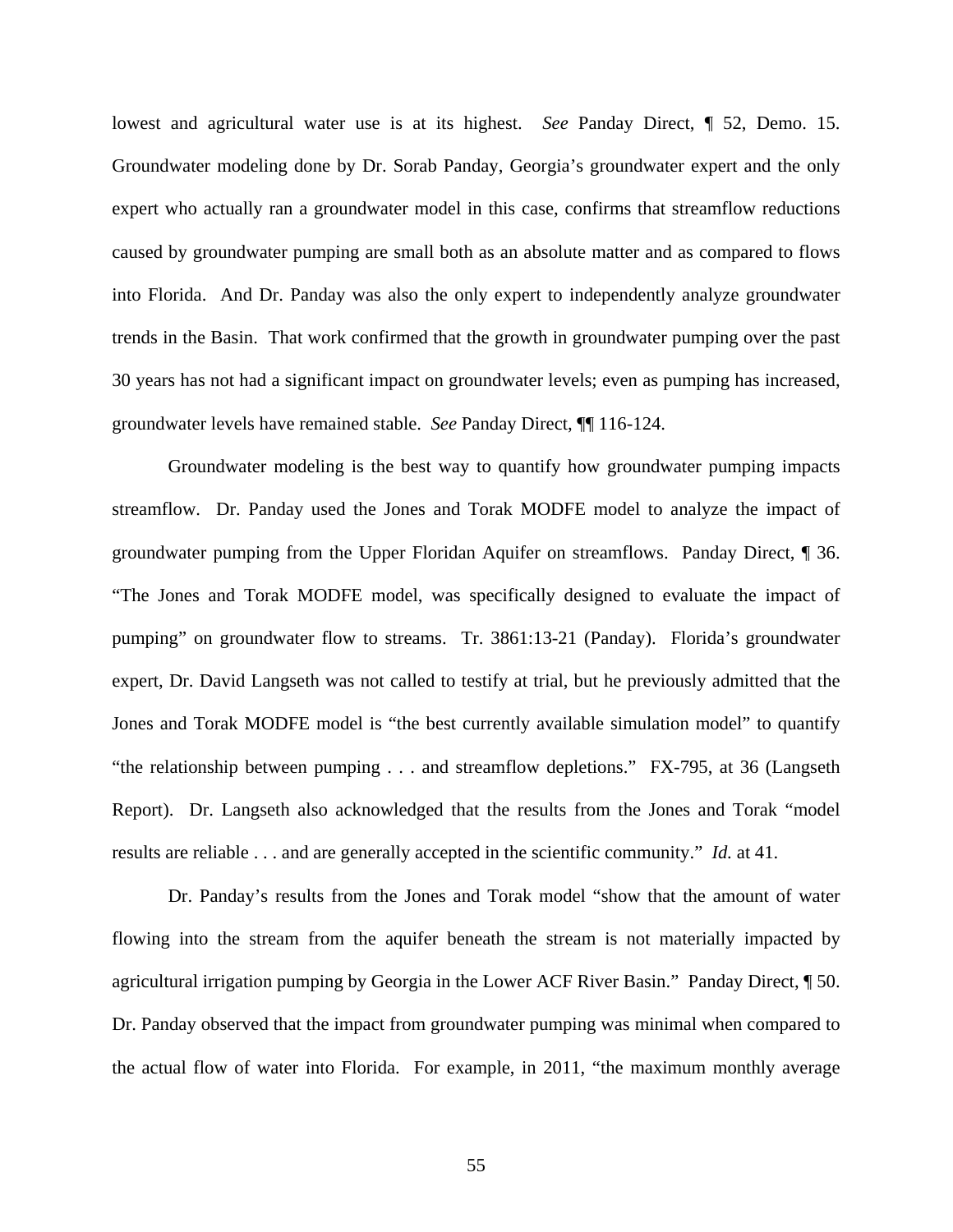reduction in streamflow was 511 cfs as a result of groundwater pumping in the Georgia portion of the Lower ACF River Basin while minimum flows into Florida were almost 10 times larger at 5,000 cfs." Panday Direct, ¶ 52 (discussing Panday Direct, Demo. 15); Tr. 3865:19-3866:13 (Panday) (discussing Panday Direct, Demo  $13$ ).<sup>18</sup>

In contrast to Dr. Panday's consistent and scientifically defensible approach, Florida's groundwater analysis constantly shifted throughout the case to accommodate Florida's changing litigation positions. Dr. Langseth's reported results showed that groundwater pumping on average reduced groundwater flow to rivers and streams in Georgia by a factor of about 40%, which was consistent with Dr. Panday's results. *See* Panday Direct, ¶ 86; Langseth Dep. Tr. 356:14-19 (explaining that "40.6" is the "impact factor for pumping just for the Upper Floridan."); Langseth Dep. Tr. 1079:8-1080:4. But that created a problem for Florida: Dr. Langseth's results showed that Dr. Sunding's proposed remedies were *impossible*—Dr. Sunding's "conservation options" purported to save *more water than Georgia even uses*. *See* Ga. Post-Trial Br. at 81-84. As a result, Florida had another expert, Dr. Hornberger, testify that Georgia's groundwater use has a much larger impact to streamflow. *See* Hornberger Direct, ¶ 101. Dr. Hornberger did no independent analysis and no groundwater modeling to justify his new, inflated analysis; instead, he relied exclusively on results from an outdated model from the 1990s.19 *See* Hornberger Direct, ¶ 100. Dr. Panday explained that the model Dr. Hornberger came to rely on for the first time in his direct testimony "is now out-of-date and no longer

1

 $18$  The total impact from groundwater pumping in aquifers other than the Upper Floridan Aquifer is so insignificant on state-line flows, that "[p]rior studies that evaluated the basin-wide impact of groundwater pumping on streamflow in the ACF River Basin focused only on the" Upper Floridan Aquifer. Panday Direct, ¶ 73. Dr. Panday was the only expert to "evaluate[] the possible impact of all groundwater pumping from non-[Upper Floridan] aquifers." Panday Direct, ¶ 73. He found that "at peak summer month, the maximum impact that groundwater withdrawals from" those other aquifers "have about a 21 cfs impact on streamflow." Tr. 3771:3-8(Panday); *see* Panday Direct, Demo. 28.

 $19$  Florida tries to excuse its shifting positions by noting that Dr. Panday used that same old model for a project he completed in the 1990s. Fla. Post-Trial Br. at 28-29. But the fact that Dr. Panday used a model 20 years ago when it was the best model available does not make it appropriate to use today.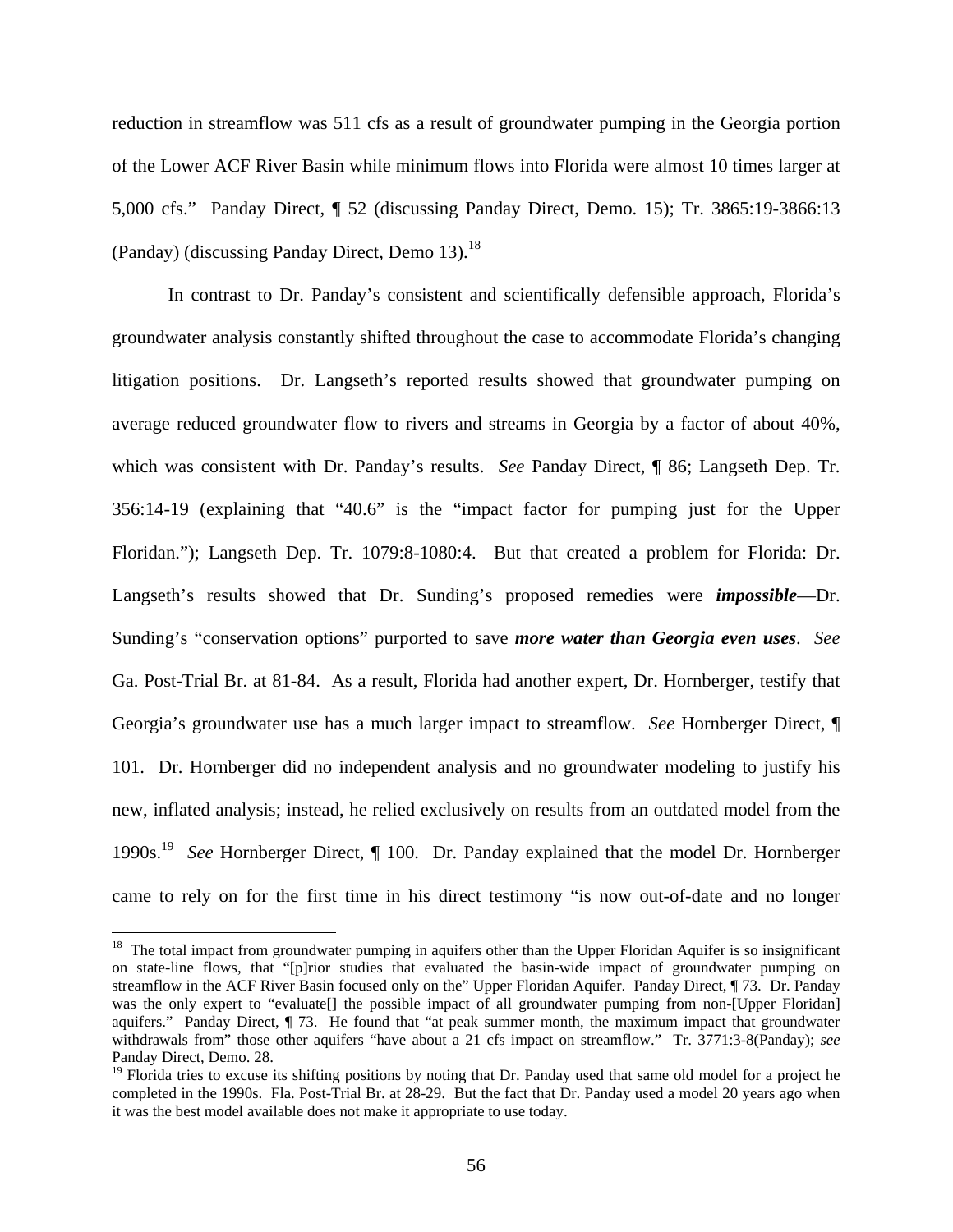reflects the USGS's best understanding of the UFA and groundwater pumping distribution." Panday Direct, ¶ 88; *see* Tr. 3857:5-11 (Panday). Florida's own expert, Dr. Langseth also rejected that old model as "clearly superseded" by the Jones and Torak model—the model that Dr. Panday used. FX-795, at 37 (Expert Report of D. Langseth). Even Dr. Hornberger admitted that the Jones and Torak model uses "more up-to-date data" and "USGS specifically described the Jones and Torak as an improvement" over the old model. Tr. 2035:11-17 (Hornberger). Florida's inflated estimates of the impact of Georgia's groundwater on streamflow has no analytical justification and is entirely litigation-driven.<sup>20</sup>

# **D. Streamflow and Groundwater Level Trends Are Driven By Climate—Not Georgia**

As much as Florida tries to avoid it, a fundamental principle of hydrology is that streamflow and groundwater levels are largely controlled by climate and weather. Tr. 4017:23- 4018:6 (Bedient). This is particularly true in the ACF Basin, where the past decade has witnessed an increase in the number, frequency, and duration of droughts. In addition to causing reductions in streamflow levels, *see* Ga. Post-Trial Br. at Section IV.D., recent droughts have also caused reductions in groundwater levels. Dr. Panday's analysis confirmed the obvious: if there is less rain, groundwater levels go down, and if there is more rain, groundwater levels go up. This pattern generally repeats itself every year: "Lower water levels during the dry summer months will rise rapidly during the wetter winter months to about the same level each year."

<sup>20</sup> Florida is also wrong when it suggests that Dr. Panday did not consider the long-term impact of pumping. *See* Fla. Post-Trial Br. at 28-29. Dr. Panday analyzed multi-year droughts and found that groundwater pumping in the Lower ACF River Basin has minimal "carry-over" impact on streamflow in the following year, even during back-toback drought years. Panday Direct, ¶ 72. Dr. Panday used the Jones and Torak model to "analyz[e] the impact of pumping from one year on streamflow the following year under back-to-back drought conditions." Panday Direct, ¶ 72; *see* Tr. 3824:9-20 (Panday). Dr. Panday found that "an additional 73 cfs in reduction to streamflow gets carried over into the next year." Panday Direct, ¶ 72; Tr. 3824:23-3825:7 ("I just isolated out the impact of pumping, and that was small.") (Panday). In other words, if the first year of drought had a peak monthly impact on streamflow of 511 cfs, during the second year of drought, the peak monthly impact would be 584 cfs. *See* Panday Direct, Demo. 24. None of Florida's experts quantified the impact of groundwater pumping in multi-year droughts.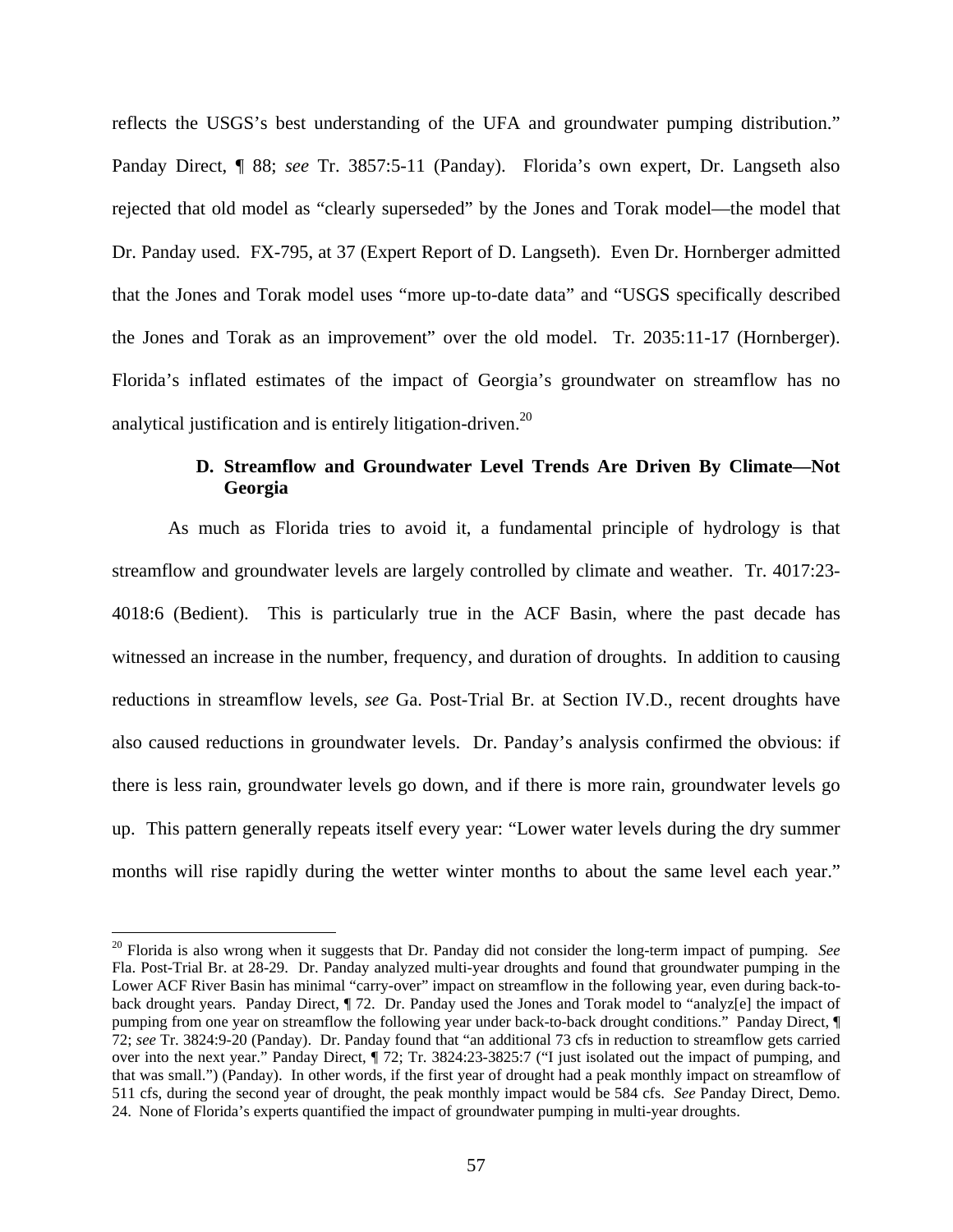Panday Direct, ¶ 116; *see* Tr. 3875:12-25 (Panday). During multi-year droughts, there are less winter rains and thus water levels "may not rise back fully," but "once there is a return of normal precipitation" "water levels bounce right back up and the aquifer gets fully recharged." Tr. 3875:12-25 (Panday).

Florida claims that Georgia's groundwater pumping caused groundwater declines during the multi-year drought of 2011-2012, but Dr. Panday's analysis definitively disproved that assertion. Fla. Post-Trial Br. at 29-30. To analyze the primary drivers of groundwater levels, Dr. Panday compared water levels in Georgia during the 2011-2012 drought with water levels in Florida. Panday Direct,  $\P$  116-117. "If Georgia's water consumption was the primary driver in changes to groundwater levels," then there should be "stark differences between [Upper Floridan Aquifer] water levels in Florida and Georgia." Panday Direct, ¶ 117. Instead, Dr. Panday observed that groundwater in Florida had "the same signature" as wells in Georgia. Tr. 3872:14- 3873:16 (Panday). This confirmed "that regional weather is the primary driver of water level change and rebound, not pumping in Georgia." Panday Direct, ¶ 117.

Observed groundwater levels from USGS monitoring wells also confirmed that when droughts end, the Upper Floridan Aquifer quickly and fully recharges. Tr. 3875:12-25 (Panday); *see* Panday Direct, Demo. 35c (monthly water levels consistently returning to 140 MSL after drought conditions end). The Upper Floridan Aquifer is healthy and although there may be a short-term decline in groundwater levels during drought, those changes are driven by weather, not pumping, and in any event, the aquifer fully recharges when the weather returns to normal.

#### **IV. THE EQUITIES TIP DECIDEDLY IN GEORGIA'S FAVOR**

Although Supreme Court precedent makes it unnecessary to evaluate the equities given Florida's failure to prove that it is suffering real and substantial injury caused by Georgia's water use, the trial record nonetheless proves that the equities strongly favor Georgia. *First*, all of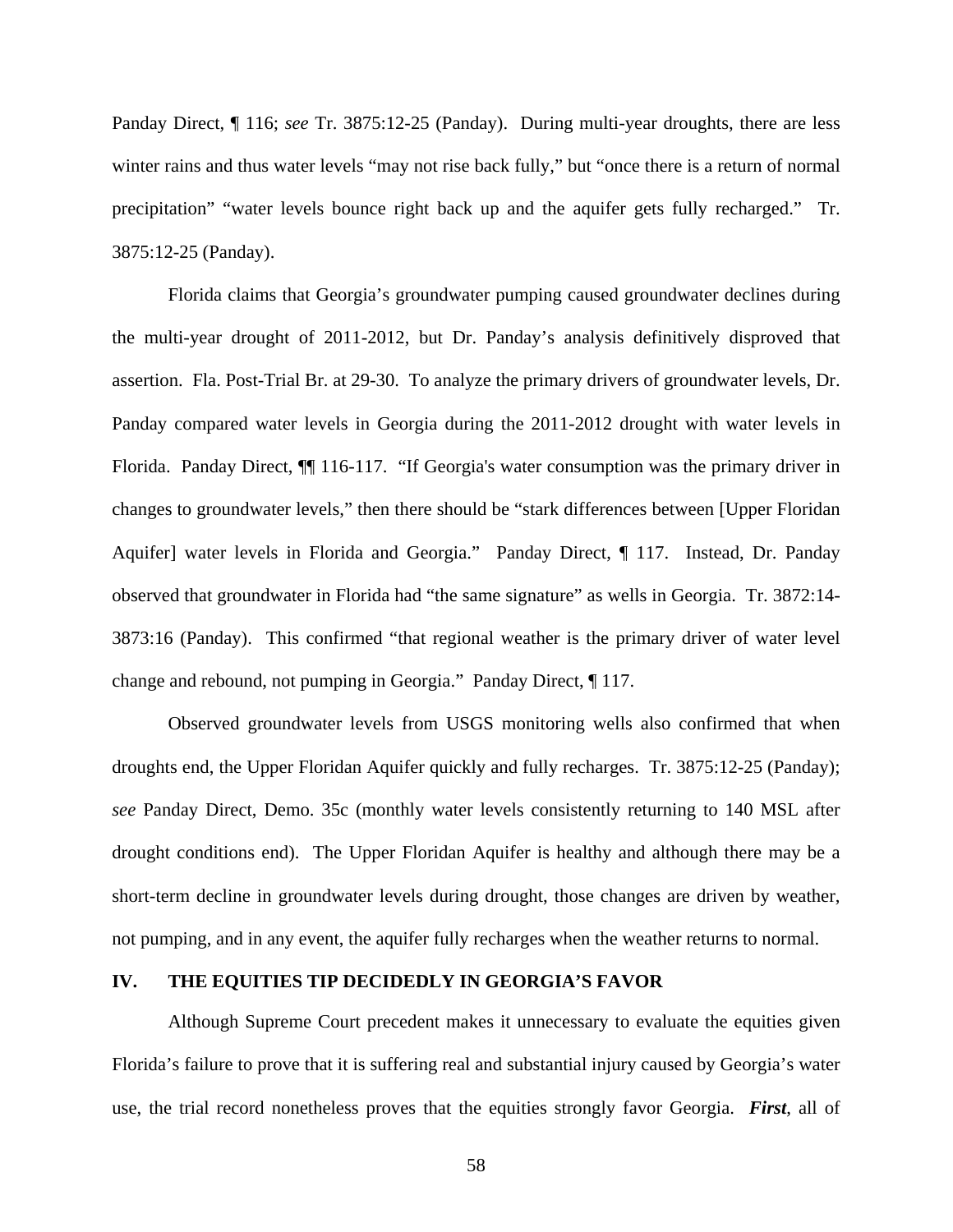Florida's equities arguments ignore the fundamental fact that Florida already receives the vast majority of ACF water under all climatic conditions. When evaluated from that baseline, all of Florida's equitable claims fall apart. *Second*, in several important respects, Florida has not been a responsible steward of its own resources in the ACF Basin, most notably by mismanaging the Apalachicola Bay oyster fishery and by permitting, and later failing to remediate, dredging activities throughout the Apalachicola River. *Third*, Florida's complaints about Georgia's management of agricultural water resources rely on cherry-picked documents and quotations devoid of context and ignore the significant and comprehensive efforts Georgia has undertaken in the past 15 years to conserve and regulate agricultural irrigation. *Fourth*, Florida has tellingly abandoned all attempts to argue that Georgia's M&I water use is inequitable, despite the allegations in its complaint that Atlanta's growth presented the most direct threat to Florida. *Finally*, Florida wrongly tries to blame Georgia for the demise of the ACF Compact negotiations, when ample evidence—including testimony from Florida's own witnesses and statements from Florida's own documents—show that Florida was to blame.

#### **A. Florida Already Receives An Equitable Share of ACF Waters**

The fundamental problem with all of Florida's equitable arguments is that Florida ignores the current division of water in the ACF Basin. Florida insists that this Court must "limit[] Georgia's diversions" to "ensure<sup>[]</sup> that Florida will receive its fair share of the waters at issue." Fla. Post-Trial Br. at 60. But by any measure, Florida *already receives* a disproportionate share of ACF waters. As measured by annual average consumptive use, Florida receives *over 90%* of all of the water in the ACF Basin in all years—including wet, normal, and dry years. *See* Zeng Direct, p. 6, Demo. 1 (Georgia's total annual average consumptive use in normal years amounts to only 2.5% of state-line flows); Tr. 3303:17-3304:2 (Zeng) (Georgia's total annual average consumptive use in dry and drought years has never exceeded 4-5% of state-line flows); Stavins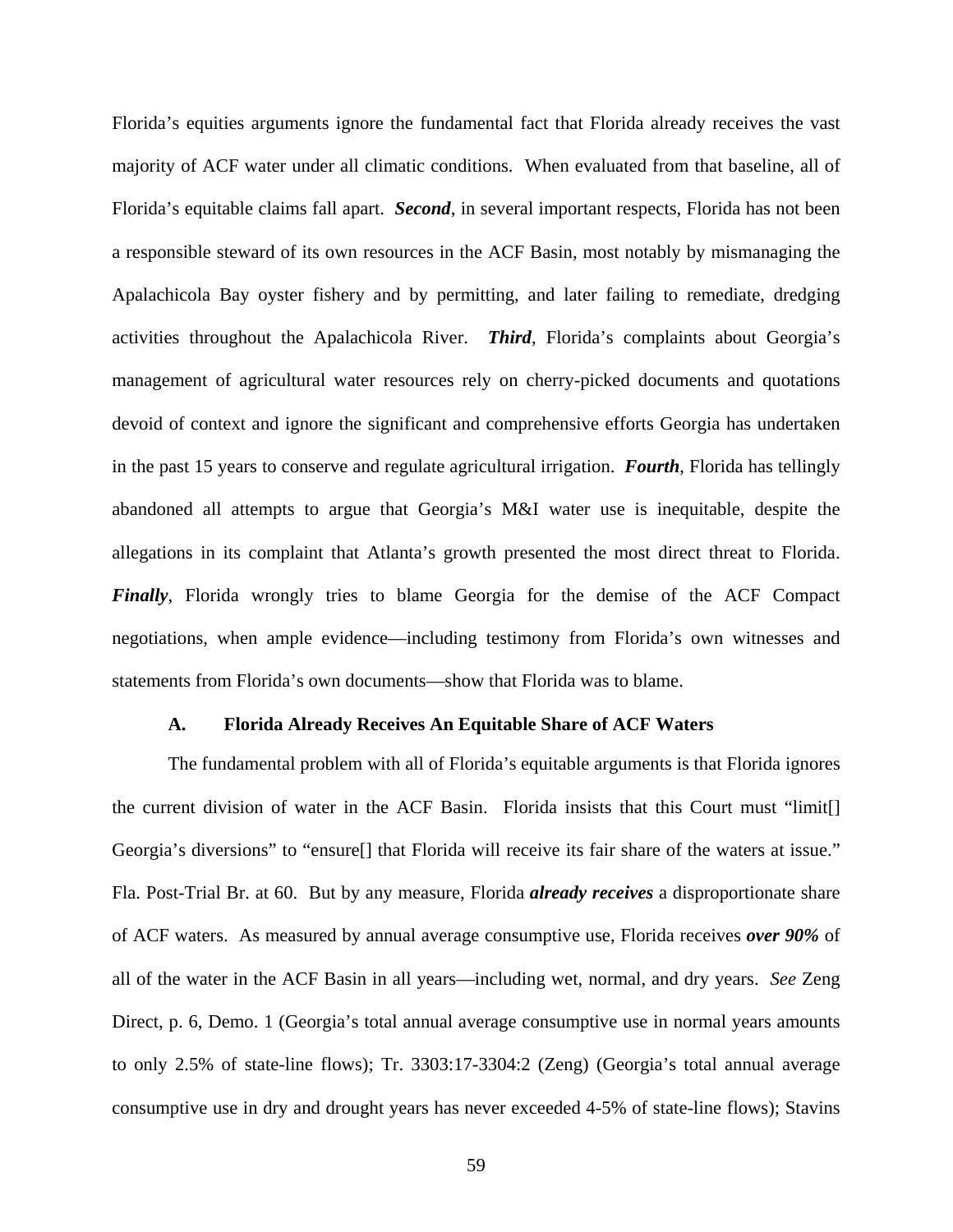Direct, ¶ 32 (using different analysis to find that Georgia consumes 4% of the total water available in the ACF Basin in an average years and 8% in a dry year). Even if the relevant time period is narrowed to the driest months of the driest years, Florida still receives over *75%* of the total water available in the ACF Basin in those adverse climatic conditions. *See* Stavins Direct, ¶ 32 (Georgia consumes only 24% of the total waters available in the driest season of a dry year, defined as the driest three months of 2011).

That is more than Florida's "fair share" of ACF waters. Florida accounts for only 2.2% of the total population, 1.2% of employment, and less than 1% of economic activity in the ACF Basin. *See* Ga. Post-Trial Br. at Section IV.A. By sharp contrast, Georgia accounts for more than 92% of the total economic activity, employment, and population in the Basin. *Id.* In such circumstances, the current division of water resources between Georgia and Florida is the very definition of equitable. Indeed, given these facts, it would be grossly *inequitable* to further curtail existing uses in Georgia for the purpose of giving Florida an even greater share of ACF waters. *See, e.g.*, *Colorado I*, 459 U.S. at 186 (denying relief "on the ground that the great benefit to [the upstream state] outweigh[s] the detriment to [the downstream state]"); *Kansas*, 206 U.S. at 117 (denying relief notwithstanding "perceptible injury" where upstream use "transform[ed] thousands of acres into fertile fields"); *Washington*, 297 U.S. at 523 (denying relief where remedy would injure upstream state with no benefit to downstream state).

It is also worth emphasizing that Florida receives the overwhelming majority of water in the ACF Basin in large part because of the infrastructure investments that *Georgia* has made to treat and return large amounts of water to the ACF Basin. Tr. 3545:8-15 (Mayer); Tr. 3440:4-23 (Kirkpatrick). For example, utilities in the Metro Water District have spent more than a billion dollars to construct and operate indirect potable reuse facilities that return highly treated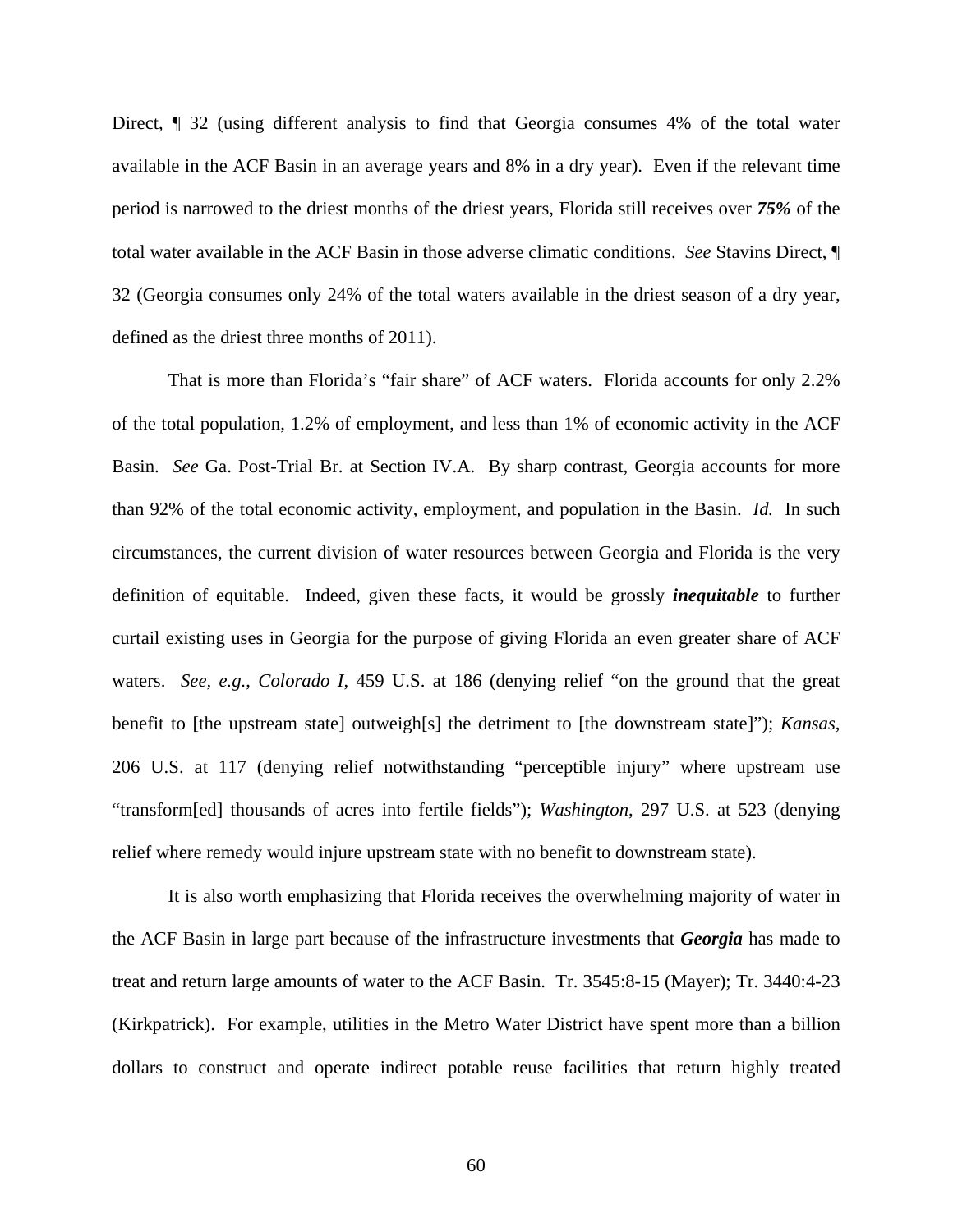wastewater to the ACF Basin. Mayer Direct,  $\P$  75; JX-37, at 7-5 to 7-6 (GA Water Supply and Conservation Mgmt. Plan) (describing, for example, reuse facilities in Gwinnett County and Clayton County that return water to the ACF Basin). District water systems have also spent hundreds of millions of dollars on leak abatement and other water-supply infrastructure projects that reduce overall consumptive use. Tr. 3530:5-11 (Mayer); Mayer Direct, ¶¶ 65, 79-81; GX-286, at GWNT-DWR0012554 - GWNT-DWR0012557 (Summary of Water Conservation, Water Mgmt. and Water Efficiency Projects with Special Focus on The Lake Lanier/Chattahoochee River Users (2009)).

#### **B. Florida Has Been A Poor Steward Of Its Resources In The Basin**

While Georgia has invested heavily to reduce its consumptive use in the Basin, Florida has in important respects failed to preserve the ecosystem in the Apalachicola River and Bay. These failures of stewardship must be accounted for in analyzing the relative equities between Georgia and Florida.

*First*, as discussed above, Florida has grossly mismanaged the Apalachicola Bay oyster fishery. Florida (i) allowed unsustainable and record levels of oyster harvesting in the Bay during a drought that Florida says caused "the worst low river flows in recorded history," Fla. Post-Trial Br. at 30; (ii) opened the bay to unrestricted harvesting and overfishing following the Deepwater Horizon oil spill, a step that Florida officials themselves described as a "use it or lose it" attitude; (iii) failed to restore oyster habitat through reshelling efforts while the record harvests occurred; and (iv) failed to enforce size and bag limits in the Bay during the same time period, which led to substantial overharvesting of juvenile and undersized oysters. *See infra* II.A. As Mr. Berrigan—"Florida's most knowledgeable and experienced employee regarding oyster resources in Apalachicola Bay," Fla. Post-Trial Br. at 37—admitted in September 2012,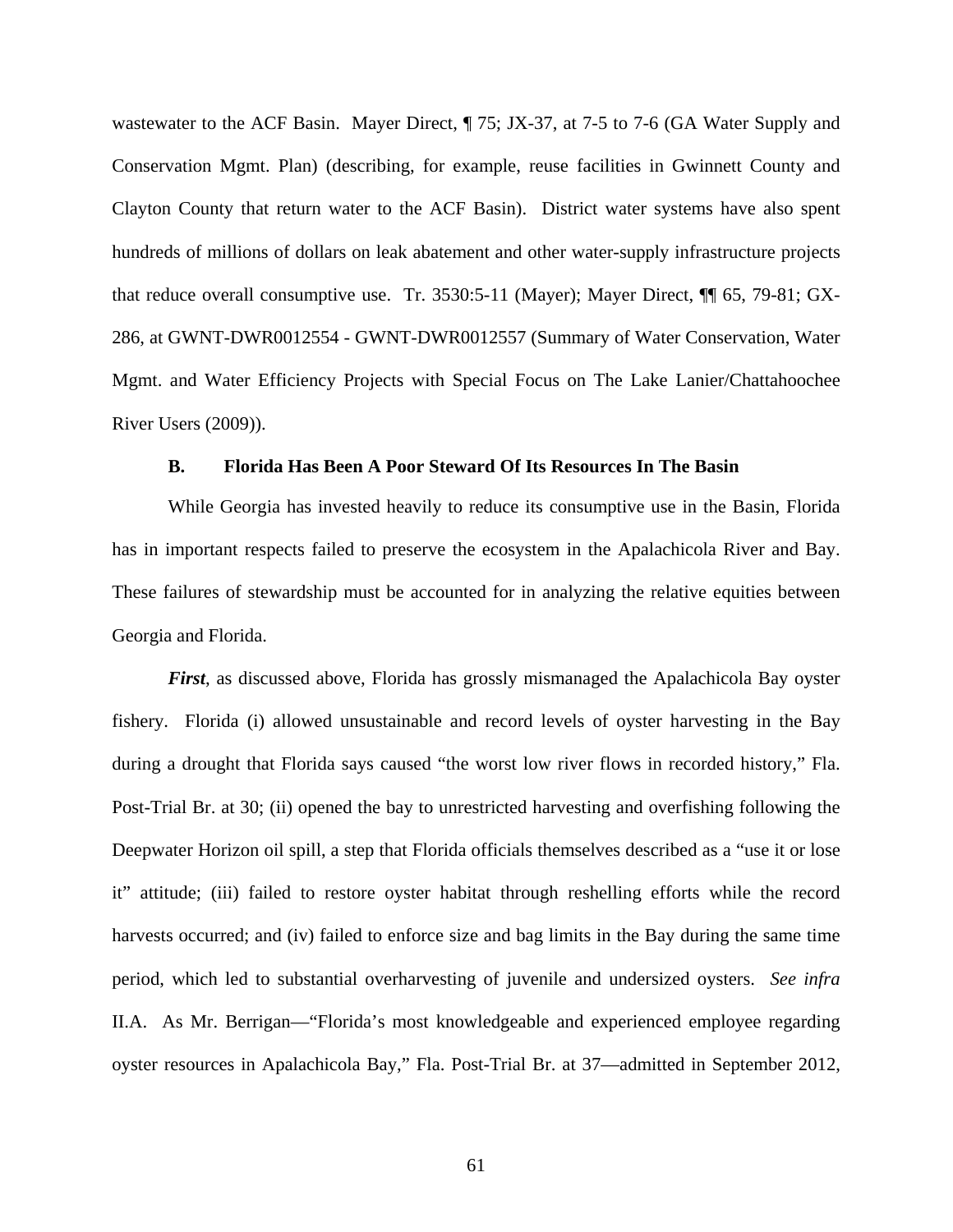Florida's management practices "bent" the oyster fishery "until [it] broke." GX-1357 (Berrigan Demos.); FX-608 (Video of Franklin Board of Comm'rs Meeting (Sept. 6, 2012))

*Second*, Florida allowed dredging activities in the Apalachicola River to persist for decades and has not remediated the impact of those activities on river and floodplain habitats. By permitting Corps dredging that deepened the river channel and clogged sloughs, Florida allowed slough and floodplain habitats to become disconnected from the River. *See* Ga. Post-Trial Br. at 42. Florida vaguely suggests that it has taken steps to remediate the effects of the dredging, but the fact is that Florida has largely done nothing to unplug clogged up sloughs, notwithstanding recommendations by its own expert to do so. *See* Tr. 2702:12-2703:22 (Kondolf); Fla. Post-Trial Br. at 52; GX-248, at 42 (Kondolf, Restoration Prospects for the Apalachicola River (2009)) (Kondolf explaining that "plug removal could potentially yield significant benefits" in Swift Slough). And although Florida tries to lay the blame for those dredging activities on Georgia's doorstep, Fla. Post-Trial Br. at 62, it is undisputed that *Florida* granted permits to the Corps to undertake those dredging activities. Tr. 2853:1-8 (Kondolf). Having itself sanctioned the dredging, Florida cannot turn around and blame Georgia. And because Florida has done almost nothing to remedy the ecological impact of those dredging activities, significantly greater flows are required to connect the slough and floodplains to the main river. *See* Ga. Post-Trial Br. at 42.

*Third*, Florida destroyed the natural swamps and wetland ecosystems that once existed in Tate's Hell State Forest, a major wetland area that is "is adjacent to and drains directly into Apalachicola Bay." Fla. Post-Trial Br. at 62. As Florida's own internal documents explain:

During the 1950s through 1970s, thousands of acres of pine flatwoods and the drier portions of many wetland ecosystems were converted to slash pine plantation. More than 800 miles of roads were constructed and drainage ditches were constructed along most roads to provide road fill and drain nearby wetlands.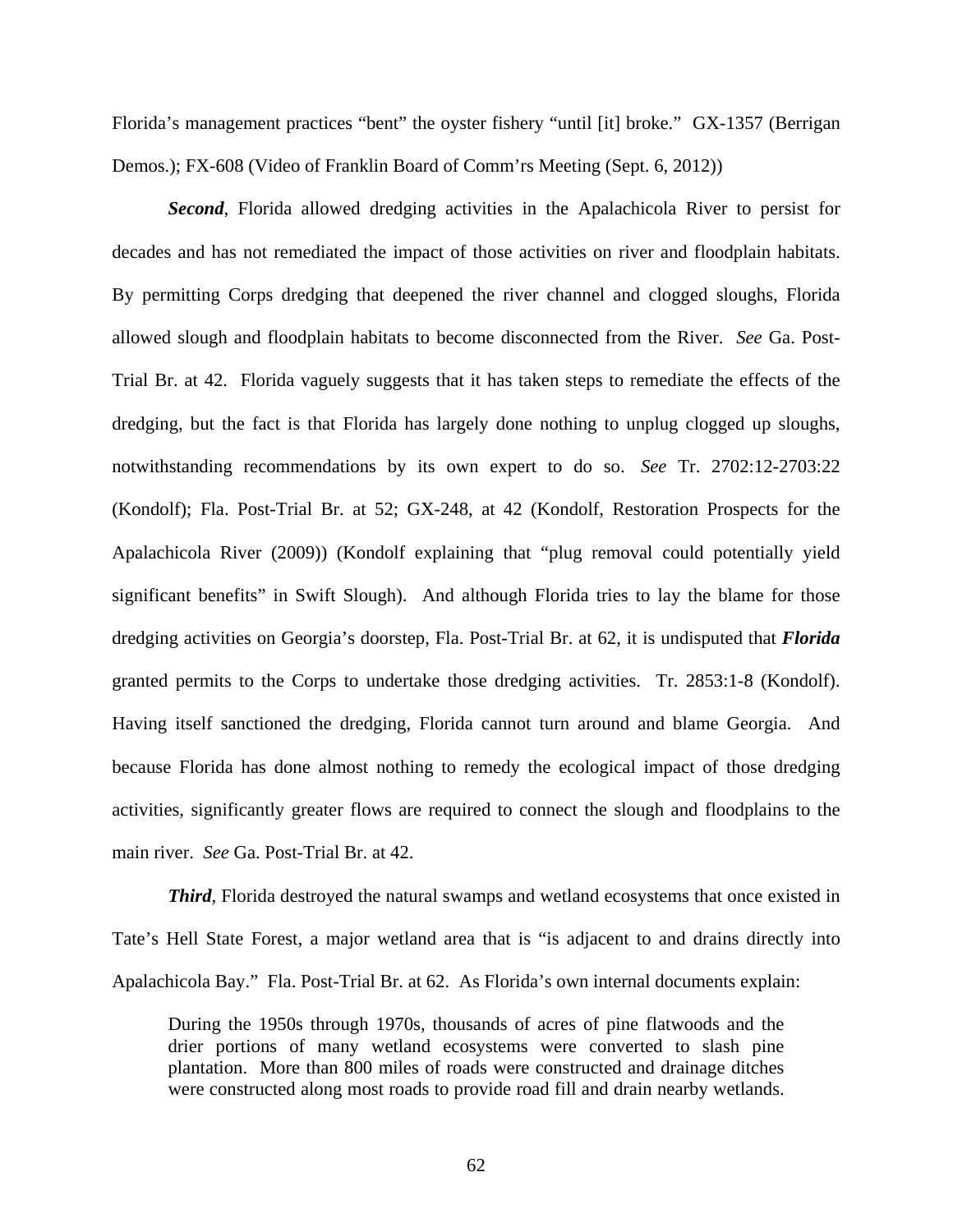. . . *These large-scale habitat alterations significantly impacted historical ecological communities and altered the magnitude, timing, and quality of surface water runoff discharged from Tate's Hell Swamp to Apalachicola Bay, East Bay, and surrounding waters.* 

JX-133, at 1 (Tate's Hell State Forest Hydrologic Restoration Plan) (emphasis added); *see also* GX-1044 (Florida Forest Service website explaining that "[p]ast management practices have disrupted the function of the natural ecosystems on Tate's Hell State Forest."). Although Florida attempts to feature its remediation efforts at Tate's Hell, Florida has restored only a small fraction of the 800 miles of roads and ditches in Tate's Hell that devastated the hydrology and ecology of the region. According to Florida's own estimates, restoration activities in Tate's Hell could take as long as 20 years "[d]ue to the large area encompassed by Tate's Hell State Forest and the extensive degree of hydrologic impacts." JX-133, at 5 (Tate's Hell State Forest Hydrologic Restoration Plan).

*Fourth*, although Florida spends much of its brief complaining about agricultural irrigation in Georgia, evidence at trial shows that Florida allowed irrigated acreage in the Florida portion of the ACF Basin to more than double between 2002 and 2015. Tr. 2115:22-2116:18 (Cyphers); FX-862a, at 54 (FSAID Final Report). Irrigation has particularly spiked in recent years: from 2012 to 2015, irrigated acreage increased by more than 10,000 acres in Jackson County, Florida alone. Tr. 2116:19-2117:9 (Cyphers); FX-862a, at 54 (FSAID Final Report). Despite this substantial growth in irrigation, Florida has not conducted any analysis to quantify the impact that irrigation in Florida has on river flows in the ACF Basin. Tr. 2119:8-12 (Cyphers).

*Fifth*, Florida argues that Georgia can and should emulate Florida's agricultural permitting program. Fla. Post-Trial Br. at 64-65. But Florida's agricultural permitting limits and regulations do not impose any real constraint on agricultural irrigation in the Florida portion of

63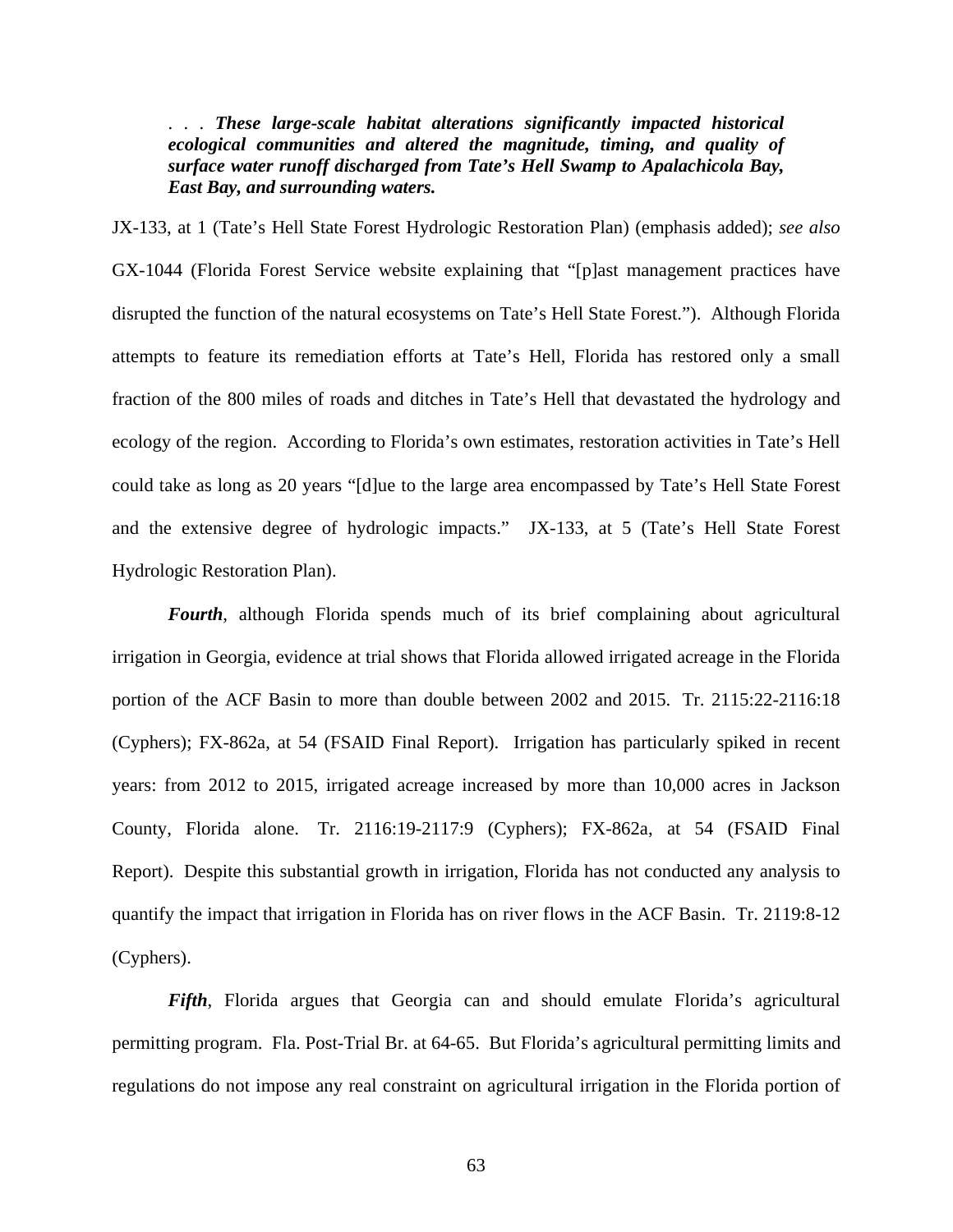the ACF Basin. Although the NWFWMD imposes a numerical limit on water use in its agricultural permits, the limit is designed to provide the "maximum yield" in most years. Tr. 2132:2-5 (Cyphers). Enforcement of these maximum water use limits is also extraordinarily rare. Guy Gowens, an Assistant Director of the NWFWMD who has worked at the District for more than 28 years, could not recall even a single instance where a permit has ever been revoked or suspended. Gowens Dep. Tr. 158:17-21. Instead, the NWFWMD has granted new or modified permits that guaranteed additional quantities of water to permit holders who had violated their existing permit terms, instead of actually enforcing those permits as written. GX-219 (NWFWMD Water Permit Use Application Staff Report). The NWFWMD has also chosen not to impose mandatory water use restrictions on agricultural irrigation in the Florida ACF, particularly during drought periods. Although the NWFWMD has the authority to implement mandatory water use restrictions, it has not done so since 2000 despite several multi-year droughts over that period. Tr. 2123:15-2124:2 (Cyphers).

*Sixth*, the NWFWMD has failed to establish a single set of minimum flows and levels in the last 20 years even though such minimum flows and levels are required by Florida law. Tr. 2124:11-2125:13 (Cyphers). In an internal Florida memo, the current director of the NWFWMD admitted that it was "blatantly obvious" that for over a decade the district "had no intention of following the law and implementing the [minimum flows and levels]." GX-526, at FL-ACF-02947369 (2013 NWFWMD Memo.). In a case where Florida's entire complaint focuses on increasing minimum flows in the Apalachicola River, Florida's decision to ignore its own internal laws regarding minimum flows should be given significant weight.

*Finally*, Florida's contribution of flow into the Apalachicola River and Bay has declined by *thousands of cfs* compared to what Florida contributed to flows in the past. *See* Ga. Post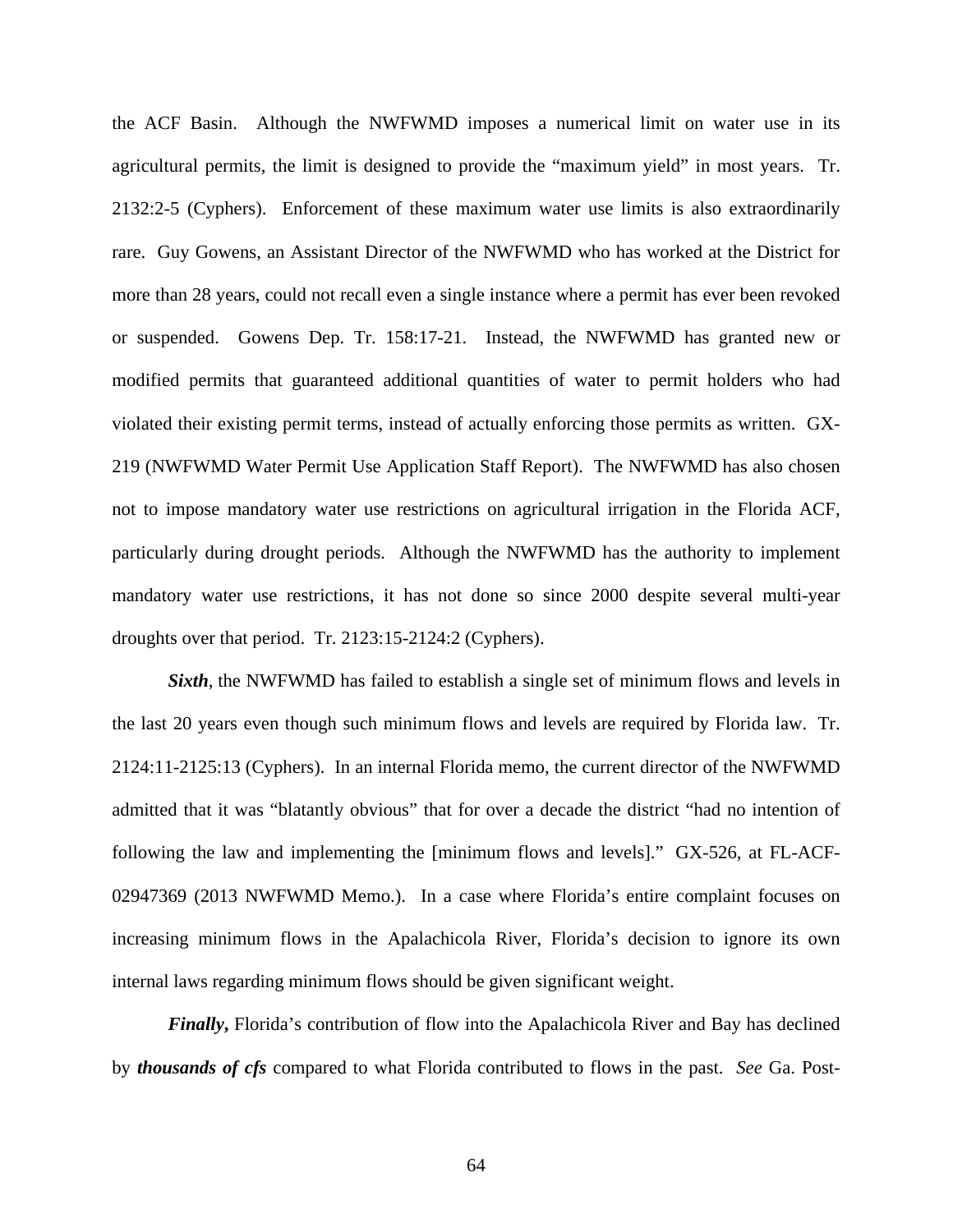Trial Br. 78-79; Bedient Direct, ¶¶ 130-141; Panday Direct, ¶ 83; Zeng Direct, ¶ 153. As flows from Florida have decreased, the relative percentage of flow coming from Georgia has increased. *See* Ga. Post-Trial Br. at 79-80; Zeng Direct, Demo. 14; Bedient Direct, ¶ 140. In a footnote of its brief, Florida cites to a single letter from USGS and claims that these massive changes are caused by gage measurement errors. Fla. Post-Trial Br. at 35, n. 6 (citing FX-515). But that letter cannot save Florida's position because the USGS explains that the error only impacted measurements during high flows from 1990-2002. FX-515. Even when ignoring 1990-2002 and comparing only Florida's contribution to flows pre-1990 and post-2002, there is still a notable decline in Florida's contribution to the River and Bay. Panday Direct, Demo. 29; Tr. 3849:16-22 (Panday) ("The letter from . . . the USGS indicated that the gages were wrong between 1990 and 2002, I believe. So I can look at data pre-1990 and post-2002, and I come to the same conclusion.").

### **C. Florida's Attempt To Diminish Georgia's Conservation Achievements Is Unconvincing**

As discussed at length in Georgia's opening brief, Georgia has taken substantial and innovative steps to enhance water management and conserve agricultural water resources in the ACF Basin. *See* Ga. Post-Trial Br. at Section IV.C. Florida attempts to paint Georgia as a poor steward by pointing to a selection of disparate events or statements made in historical documents, many from the late 1990s. But those efforts miss the fundamental point that Georgia has proactively managed its agricultural water resources over the course of the past 20 years to address the very concerns first highlighted by Director Reheis in the late 1990s.<sup>21</sup>

 $21$  To address the deficiencies in the testimony from witnesses who actually came to trial, Florida devotes much of its opening brief to hearsay statements made by David Hicks and Dr. Stephen Golladay of the Jones Center that are subject to objection by Georgia. *See* Fla. Post-Trial Br. at 6, 28, 68, 71, 72 (citing work by Hicks and Golladay as evidence of (i) declining flows, (ii) a causal link between agricultural water use and alleged low flows, and (iii) ecological harm). Florida misstates the record, however, when it repeatedly calls Mr. Hicks and Dr. Golladay "Georgia scientists" and "technical advisors," "expert technical advisors," or "technical experts" to Georgia, *see id.*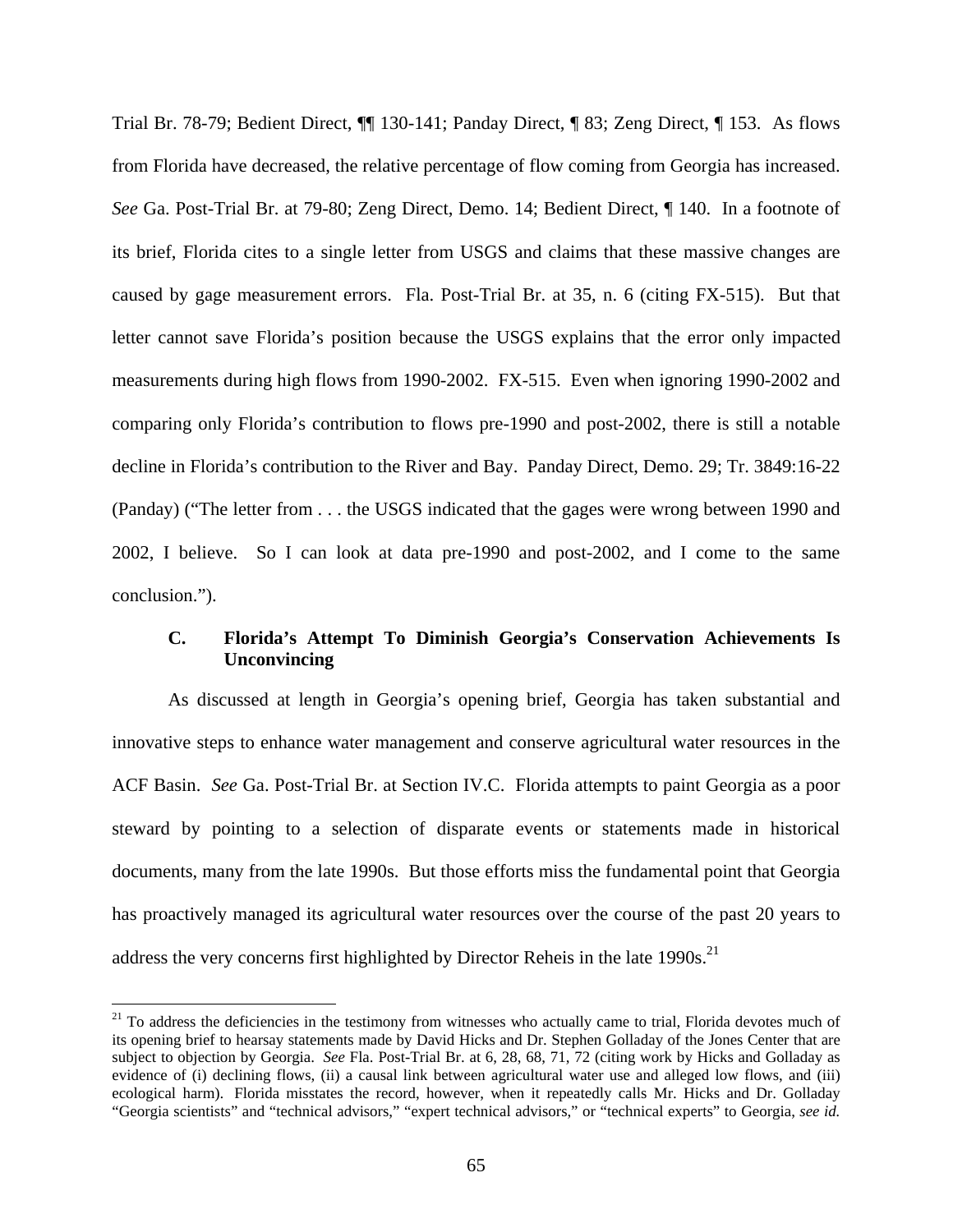Much of Florida's case at trial and its post-trial briefing focused on statements by Director Harold Reheis in the late 1990s. Citing those statements, Florida claims that "Georgia has long been aware of the significant issues its agricultural consumption is causing on the Flint River." Fla. Post-Trial Br. at 65. But as Director Reheis explained, these statements were made based on rudimentary models, crude estimates of agricultural water use, and other outdated data. *See, e.g.*, Tr. 704:19-705:17 (Reheis) (1990s-era groundwater model was "rudimentary," and Georgia "didn't know how well it calibrated to real life . . . situations"), 703:8-24 (Reheis) (there was "a lot of doubt" in the late 1990s about how many acres were irrigated); Reheis Direct,  $\P$  27 (no precise estimate of agricultural water use as of the late 1990s); *see also* Tr. 303:12-304:16 (Hoehn) (Florida's lead technical representative during the Comprehensive Study acknowledging that "agriculture was -- it was a big unknown at the time. There were a lot of discussions and lots of modelers going back and forth."). Predictions of water use and streamflow impact in the late 1990s are thus not a reliable indicator of what actually was happening on the ground.

Notwithstanding the uncertainties in the data and models available at the time, Georgia promptly took action to better understand and manage agricultural water use. Specifically, in 1999, Georgia placed a *six-year* moratorium on new irrigation permits in the Flint Basin. Reheis Direct, ¶ 47. While the moratorium was in place, Georgia initiated a Sound Science Study to analyze and document how many acres were being irrigated; how much water was being used for agricultural purposes; and the impact of agricultural pumping on streamflows in the Flint River Basin. Reheis Direct, ¶ 37; Tr. 697:9-698:10 (Reheis). As Director Reheis explained, "I am glad

at 5, 6, 8, 28, 59, 68, 71, 72. Both of these individuals work for the J.W. Jones Ecological Research Center, which is neither a state institution nor a state-affiliated entity. Moreover, Florida not only failed to call them as witnesses at trial, but Florida did not even depose them. Florida's reliance on the hearsay of unaffiliated third-parties that were never deposed or subject to cross-examination at trial underscores the inadmissibility and unreliable nature of this evidence. That Florida relies so heavily on this unreliable hearsay also highlights the overall weakness of its case.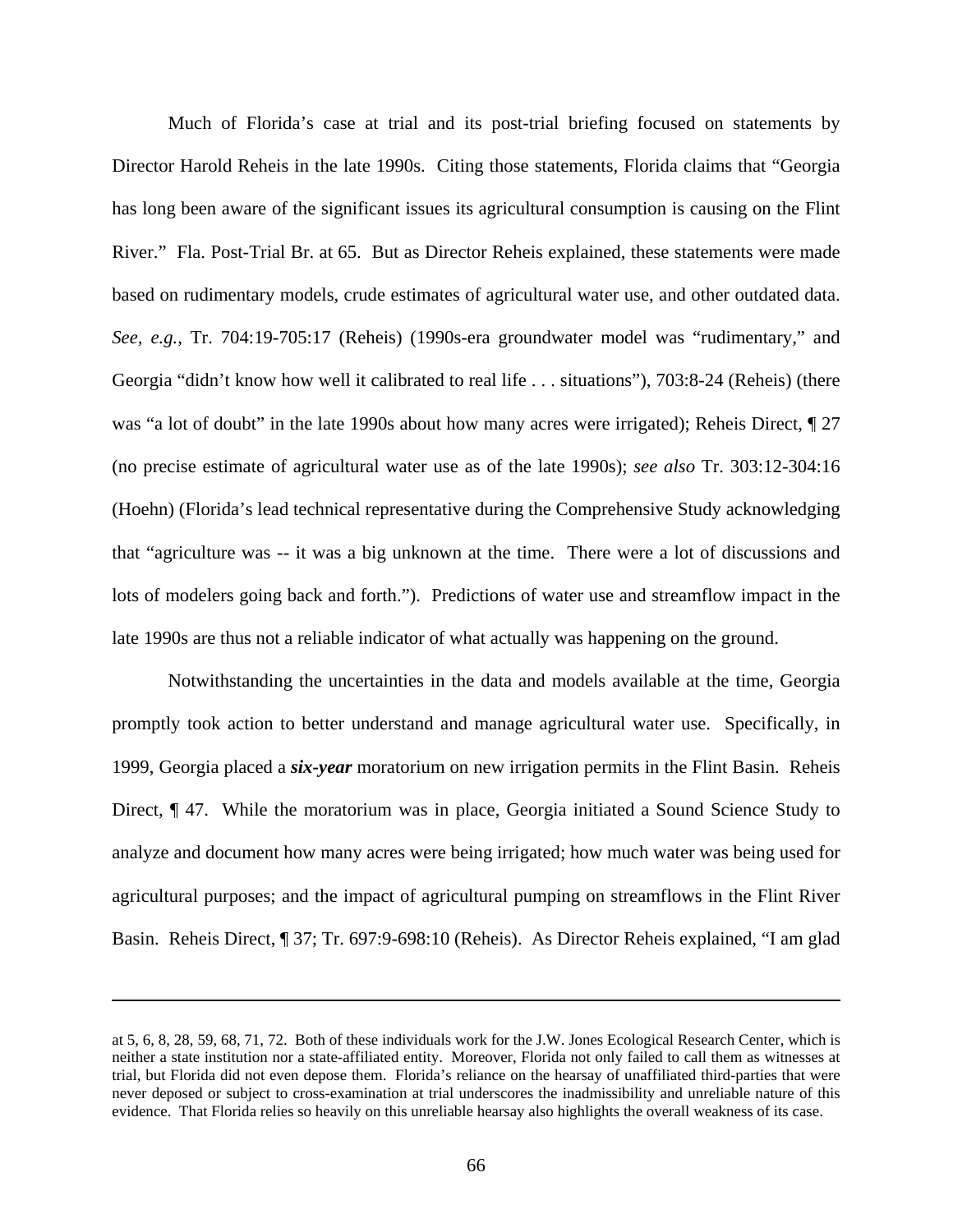that we did research these issues more thoroughly, because the more extreme outputs" of the 1990s-era modeling "turned out to be wrong." Reheis Direct, ¶ 34. The Flint River has never run dry as some of the 1990s-era modeling and data had predicted, and indeed Flint River flows have remained at healthy levels.<sup>22</sup> Reheis Direct, ¶ 34.; *see also* Tr. 688:3-21 (Reheis) ("Thank goodness the Flint River has never dried up and thank goodness our concerns about the model being not accurate in that regard were correct. It was not accurate. The Flint River hasn't dried up.").

Georgia also took a series of legislative actions during the pendency of the Sound Science Study, including: empowering the State to administer an auction to take acreage out of irrigation during times of drought, requiring the installation of flow meters on irrigation withdrawals; and requiring comprehensive regional water planning in the ACF Basin (as well as in other areas of the state). *See* JX-9 (Flint River Drought Protection Act); Reheis Direct, ¶ 60 (Agricultural Metering Program); GX-64 (2004 Act mandating a state-wide water plan). The Sound Science Study culminated in the release of the Flint River Basin Regional Water Development and Conservation Plan in 2006, which overhauled Georgia's agricultural permitting program and limited the areas in which new permits could be issued depending on the hydrological sensitivity of withdrawals. Couch Direct, ¶ 12; JX-21 (2006 Plan).

Those significant and costly efforts by Georgia over the past 15 years have paid substantial dividends. Despite Florida's claim that irrigated acreage in the ACF Basin has increased unabated, recent trends in irrigated acreage actually highlight steps taken by Georgia

<sup>&</sup>lt;sup>22</sup> Citing to a set of talking points dated April 1999, Florida claims that Director Reheis "acknowledged  $\dots$  that Georgia would, at some point, need to impose a 'cap' on agricultural acreage." Fla. Post-Trial Br. at 65-66 (citing FX-5, at 1 (Reheis Statement for Southwest GA Summit (1999)). By "cap," Director Reheis meant "a moratorium on the issuance of new permits." Reheis Direct, ¶ 41. The full quote from the document cited by Florida makes this clear. FX-5, at 1 (Reheis Statement for Southwest GA Summit (1999) ("I do believe that the state will need to put a cap on water depletions . . . but . . . we will not institute a moratorium at this time.") (emphasis omitted). Georgia announced a moratorium on the issuance of new permits a few months later. Reheis Direct, ¶¶ 42, 47; Tr. 699:7-22 (Reheis).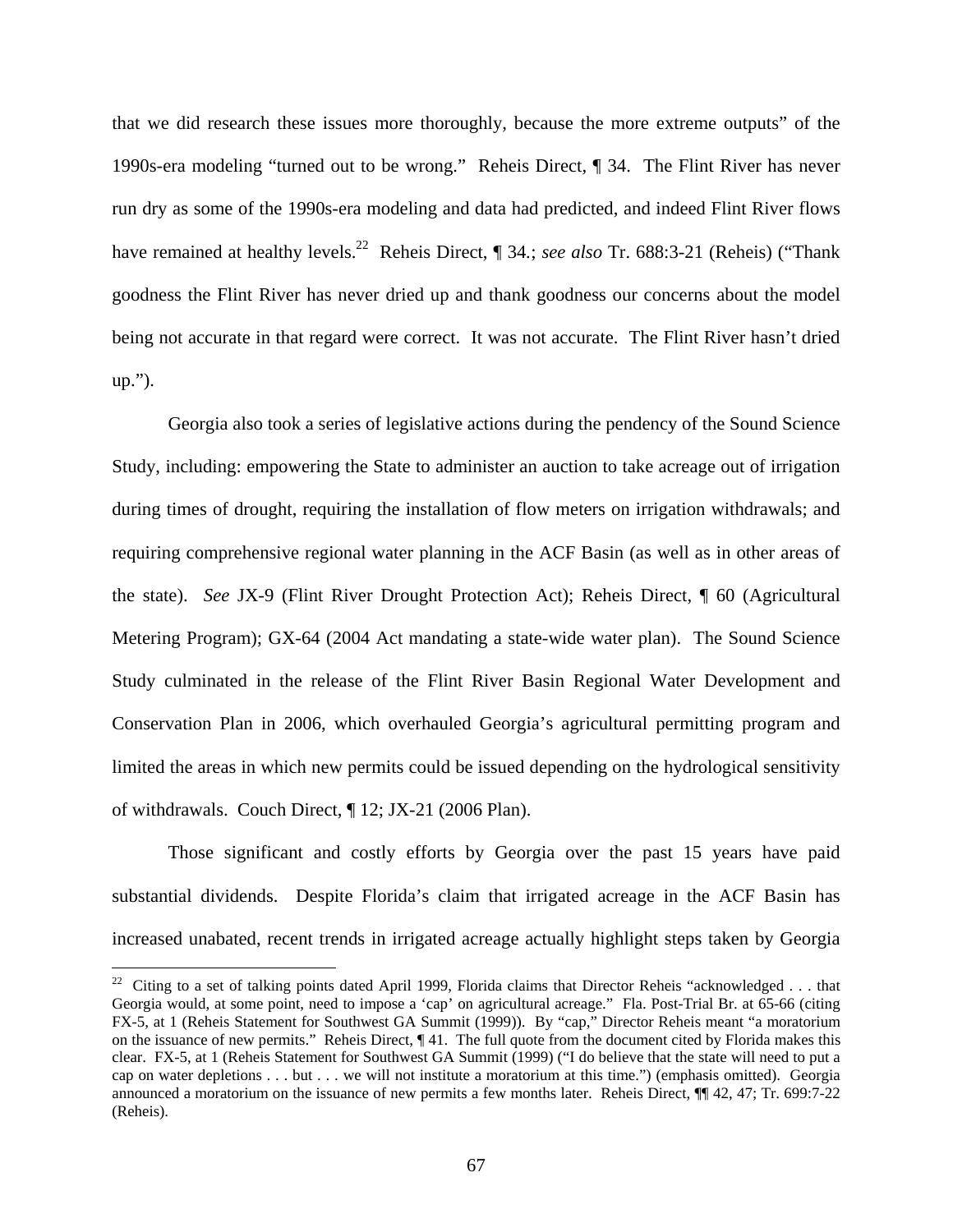and its farmers to mitigate the impacts of its water use. For example, in just the past few years, Georgia farmers have shifted around 30,000 irrigated acres away from surface water sources to groundwater sources, which have less impact on streamflow. *See* Tr. 3701:25-3702:25 (Masters). Georgia farmers have also vastly improved their efficiency by moving irrigated acreage from less efficient traveler systems to much more efficient center pivot systems. *See* Masters Direct, ¶[ 62-63.

As Florida notes, there have been periods since 1999 in which Georgia has issued agricultural withdrawal permits in the ACF Basin. *See* Fla. Post-Trial Brief at 66, 67 (stating that Georgia has issued roughly 2200 permits issued since 1999). But the issuance of those permits was entirely reasonable when set in proper context. The vast majority of new permits issued since 1999 are in locations that have little to no impact on streamflow into Florida. *See* Masters Direct,  $\sqrt{ }$  55; Tr. 3705:5-21 (Masters). "Over 84 percent of those new permits" are in areas where scientific modeling shows that "withdrawals . . . had little to no impact on the actual streamflow." Tr. 3705:5-12, 3705:19-21 (Masters). And for the remaining 16% of permits, the vast majority were either "backlogged permits that were issued [pursuant to] the 2006 [Flint River] Plan or . . . permits that were issued for aquifers other than the Upper Floridan [Aquifer,]" for which the "best available science" showed that there was "little to no impact on streamflow[.]" *See* Tr. 3706:3-13 (Masters); Masters Trial Demo. 2. Florida also included in its analysis over 400 permits that are listed in the Agricultural Permitting Database as "[I]nactive," which designates permits that are not in use. *See* Tr. 3703:21-3704:1 (Masters). Obviously permits that are not being used have no impact on consumptive water use or streamflows.

Florida attempts to undermine Georgia's decision to issue these permits by pointing to two letters from 2006, neither of which actually supports Florida's position. The first is a letter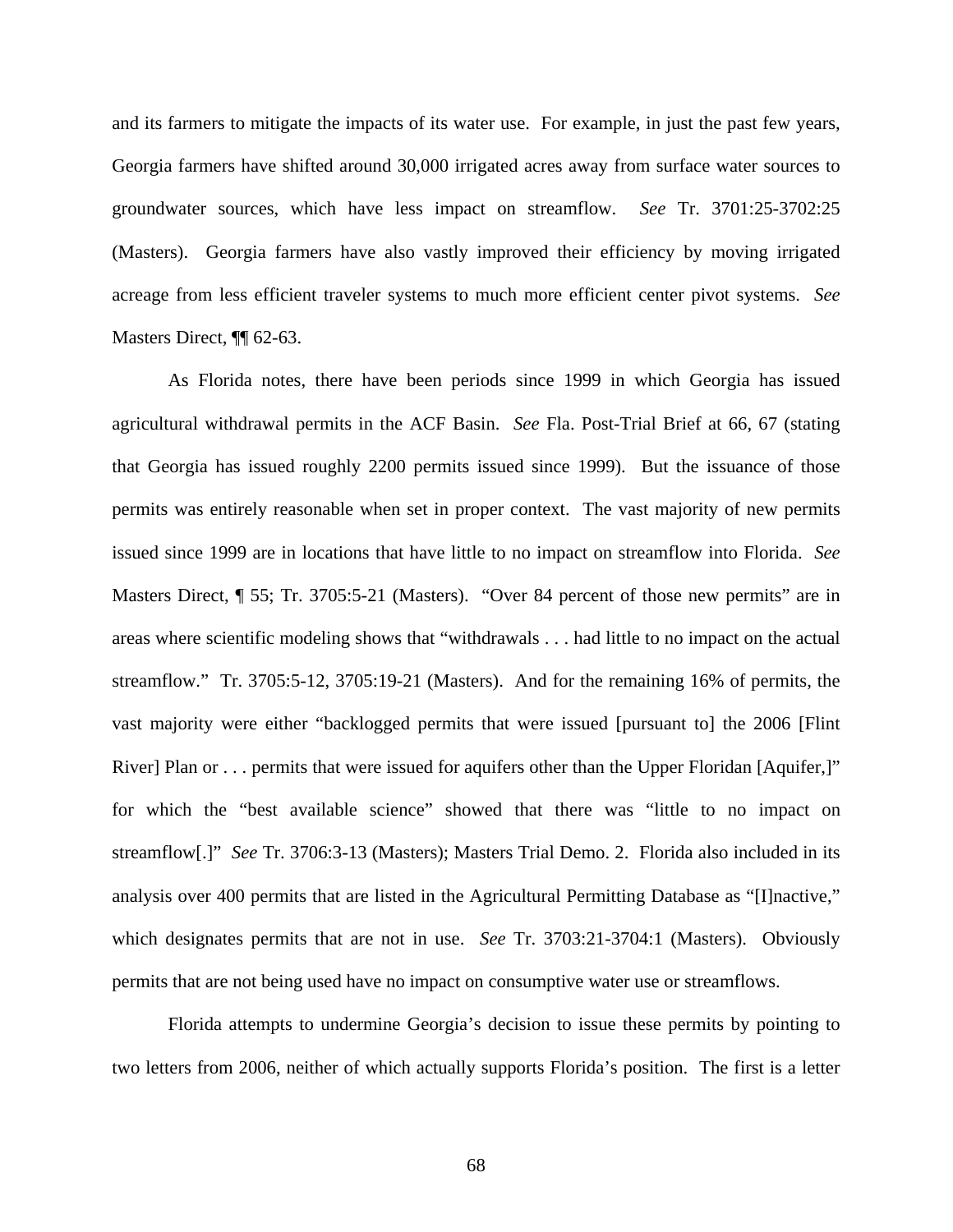from the Georgia Wildlife Resources Division warning that allocation of additional permits "for either surface water or Upper Floridian Aquifer groundwater" could have adverse consequences on ecology in the "Spring Creek sub-basin" in Georgia. Fla. Post-Trial Br. at 67. But that is precisely the reason why Georgia limited the vast majority of new permits to areas that have little-to-no impact on streamflow into Florida, Tr. 3705:5-12, 3705:19-21 (Masters), and Florida has offered no evidence that Georgia has granted new permits in sensitive portions of the Flint River Basin. Florida also cites a letter from USFWS stating that "some portion of the current permits, or some portion of the volume of water currently permitted for withdrawal is beyond the volume of water that is protective of downstream users." However, Florida failed to mention that by "downstream users," USFWS was specifically referring to "downstream *agricultural* users" and "the aquatic system" in Spring Creek *in Georgia*. *See* FX-46, at GA00537489 (USFWS Comments on Flint River Basin Regional Water Development Plan (2006)) (emphases added). $^{23}$ 

Florida's related argument that "Georgia's agricultural permits do not limit the amount of irrigation water that can be applied per acre by a farmer" is also irrelevant and overlooks the important limitations on pumping that do exist. Fla. Post-Trial Br. at 65. Both Florida and Georgia's experts agree that the vast majority of Georgia farmers *under*water their crops. *Id*. at 69. Indeed, Dr. Sunding's own analysis shows that up to 90% of the irrigated acreage in Georgia was "under watered" for the years 2008 to 2013. Tr. 4525:14-4527:8 (Stavins); Stavins Trial Demo. 6; *see* Tr. 2823:3-8 (Sunding). Moreover, agricultural water withdrawal permits do

1

<sup>&</sup>lt;sup>23</sup> More broadly, Florida has provided no evidence linking flows in Spring Creek to flows in the Apalachicola River. Tr. 1988:12-1989:16 (Hornberger) (Dr. Hornberger agreeing that he does not "know how much or how little flows from Spring Creek influence flows at the state line" and testifying that "It's not my contention that there's a direct connection" between flows at Spring Creek and the state line). Indeed, the evidence presented at trial shows that Spring Creek flows are often a local phenomenon that do not necessarily have any impact below the state line. Tr. 1992:1-8 (Hornberger) (admitting Reynoldsville Gage has "never measured zero flow conditions" "even in the drought years of 2007, 2011, and 2012); *see* Panday Direct, ¶ 140 (explaining that the difference between pre- and post-irrigation low flows at Spring Creek is about 10-20 cfs).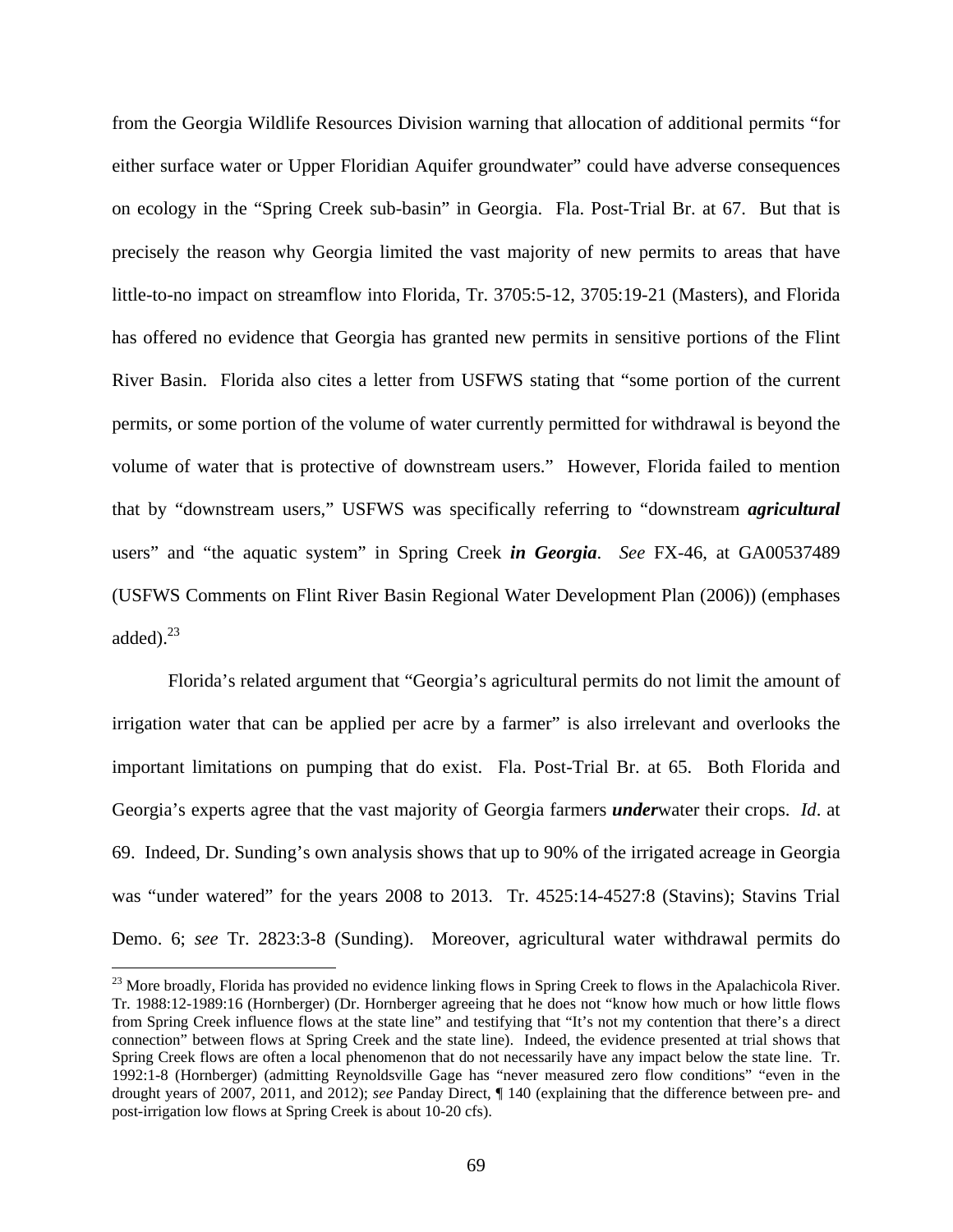"specify pump capacity and acreage limitations[,]" which limit the rate at which a farmer can withdraw water and the area to which he or she can apply it. Tr. 2223:5-6 (Cowie). Farmers in Georgia also have strong incentives not to over-irrigate their crops, because of the "cost of withdrawing water and applying it to their fields" and because "[i]t can be just as harmful to irrigate a crop too much as for a crop to not have enough water." Tr. 3696:4-3697:7 (Masters); *see also* Tr. 2223:10-13 (Cowie) (applying too much water "would damage the crop" and "doesn't make good business sense").

Georgia's water use also does not "violate" what Florida incorrectly describes as sustainability "requirements" or "limits" set forth in the Lower-Flint Ochlockonee Regional Water Plan ("LFO Plan"). *See* Fla. Pre-Trial Brief at 32-33; Fla. Post-Trial Brief at 69. The surface water assessment in the LFO Plan that Florida points to was "not a sustainability requirement," nor was it a "requirement to be met in the river." Tr. 2304:5-2305:24 (Cowie). It was a "modeling exercise<sup>[]"</sup> designed to "identify areas where the [W]ater [P]lanning [C]ouncils" should pay attention during the planning process. Tr. 2302:2-25 (Cowie). It did not assess "observed conditions in the river" and was "not intended to replicate what actually occurred on the river." Tr. 2302:2-25, 2245:20-24 (Cowie). To that end, the 1,376 cfs "Shortfall" figure to which Florida points never occurred in the real world and was instead a model output that occurred only by comparing an "artificially high demand," comprised of the highest reported demand from each month over a five year-period, to the lowest point on a 68 year streamflow record. Tr. 2302:2-2304:4 (Cowie).

Florida similarly misrepresents the findings of the LFO Plan when it argues that groundwater pumping in the Upper Floridan Aquifer is greater than the "sustainable yield" of that Aquifer. Fla. Post-Trial Brief at 69. The LFO Plan did not purport to set a "ceiling" of use

70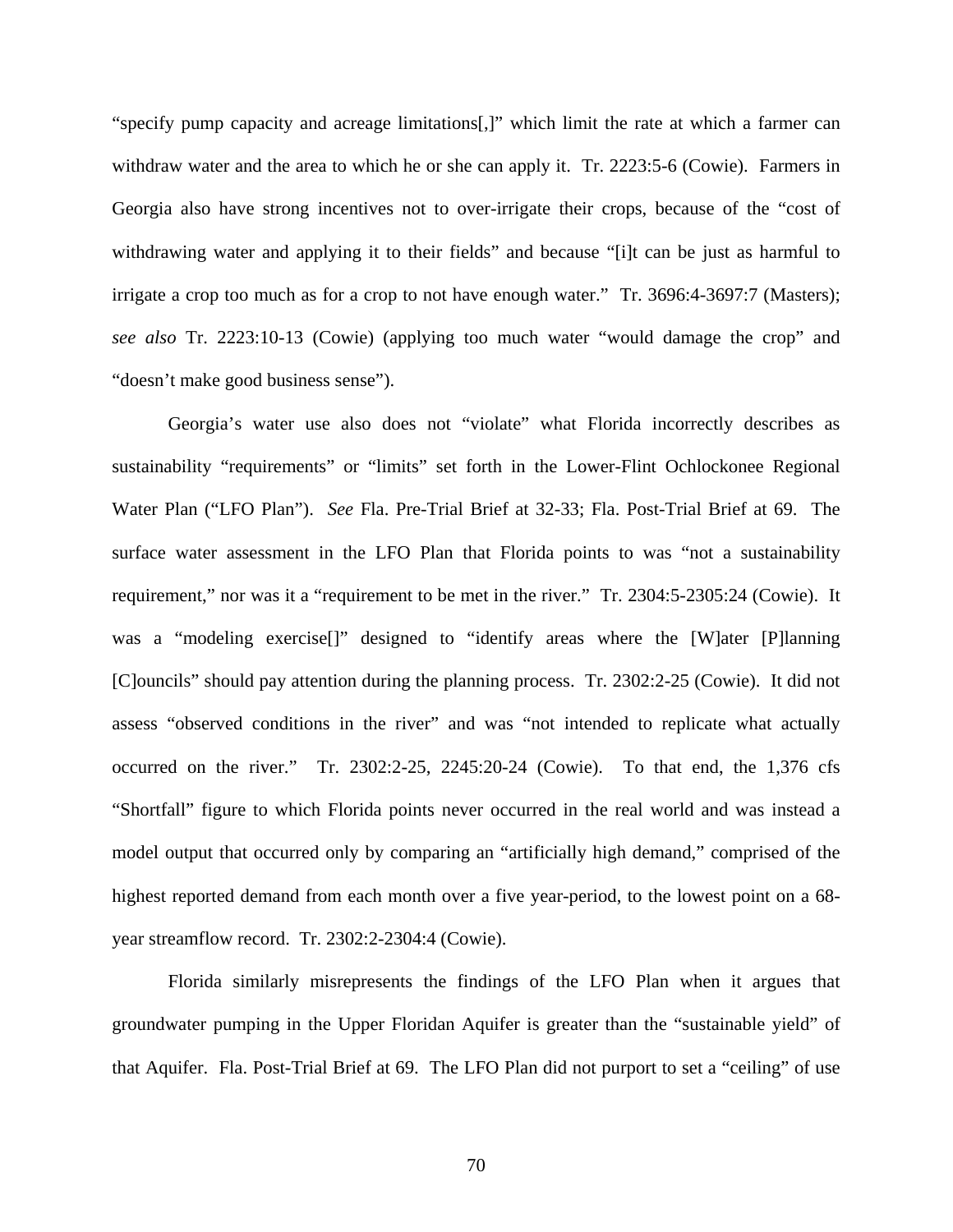that cannot be exceeded, nor was it intended to evaluate the impact of water use on basin-wide river flows. Cowie Direct, ¶ 46; Panday Direct, ¶ 133. Rather, the sustainable yield criterion was selected to "identify potential *local* or regional impacts." Tr. 2307:17-2308:16 (Cowie) (emphasis added). Accordingly, the "sustainable yield" threshold was triggered if flows decreased by 40% in *any* location in the Basin. Because some of the creeks in the ACF are extremely small, that threshold could be triggered by minor reductions in flow. Tr. 2200:9-14 (Cowie); JX-160, at Figure S-7 (Synopsis Groundwater Availability Assessment (2010)); Panday Direct, ¶ 134. For example, the sustainable yield criteria for the entire Upper Floridan Aquifer was determined based on a reduction in baseflow *of less than 0.7 cfs* at a small stream called Muckaloochee Creek located in the northern portion of the Flint River Basin. Cowie Direct, ¶ 49; JX-160, at Figure S-7 (Synopsis Groundwater Availability Assessment (2010)); Panday Direct,  $\P$  135<sup>24</sup> Such a small flow reduction may be of local significance in Muckaloochee Creek, but it has "virtually no impact at all" on the state line flow into Florida, and therefore no relevance at all to the issues in this case. Panday Direct, ¶ 135; *see also* Tr. 2312:18-2313:10 (Cowie).

### **D. Georgia Reasonably Declined To Implement The Flint River Drought Protection Act In 2007-2008 and 2011-2012**

The Flint River Drought Protection Act ("FRDPA") was a "good faith" attempt by Georgia to develop a tool that could reduce agricultural irrigation in the Flint River during times of severe drought. Tr. 2993:23-25 (Turner).<sup>25</sup> Unfortunately, the FRDPA has proven to be of

 $24$  Florida attempts to save its sustainable yield arguments by claiming "the analysis was based on a long list of stream and river segments throughout the Basin which were each evaluated separately before a comprehensive conclusion regarding sustainable flows was reached." Fla. Post-Trial Brief at 69 n. 9 (citing JX-57, at 7-10 & tables 1-3) (Technical Memo on Dougherty Plain Sustainable Yield Groundwater Model (2011)). Again, Florida's argument is refuted by the document it cites, which confirms: "There was *only one criterion violation* indicated in the model domain, located . . . in the northern portion of the Dougherty Plain." JX-57, at 11 (emphasis added).

<sup>&</sup>lt;sup>25</sup> Florida claims that Director "Reheis pointedly admitted at trial that ACF Georgia farmers 'should not' be irrigating during periods of severe drought." Fla. Post-Trial Br. at 66 (citing Reheis Direct, ¶ 51.) This is a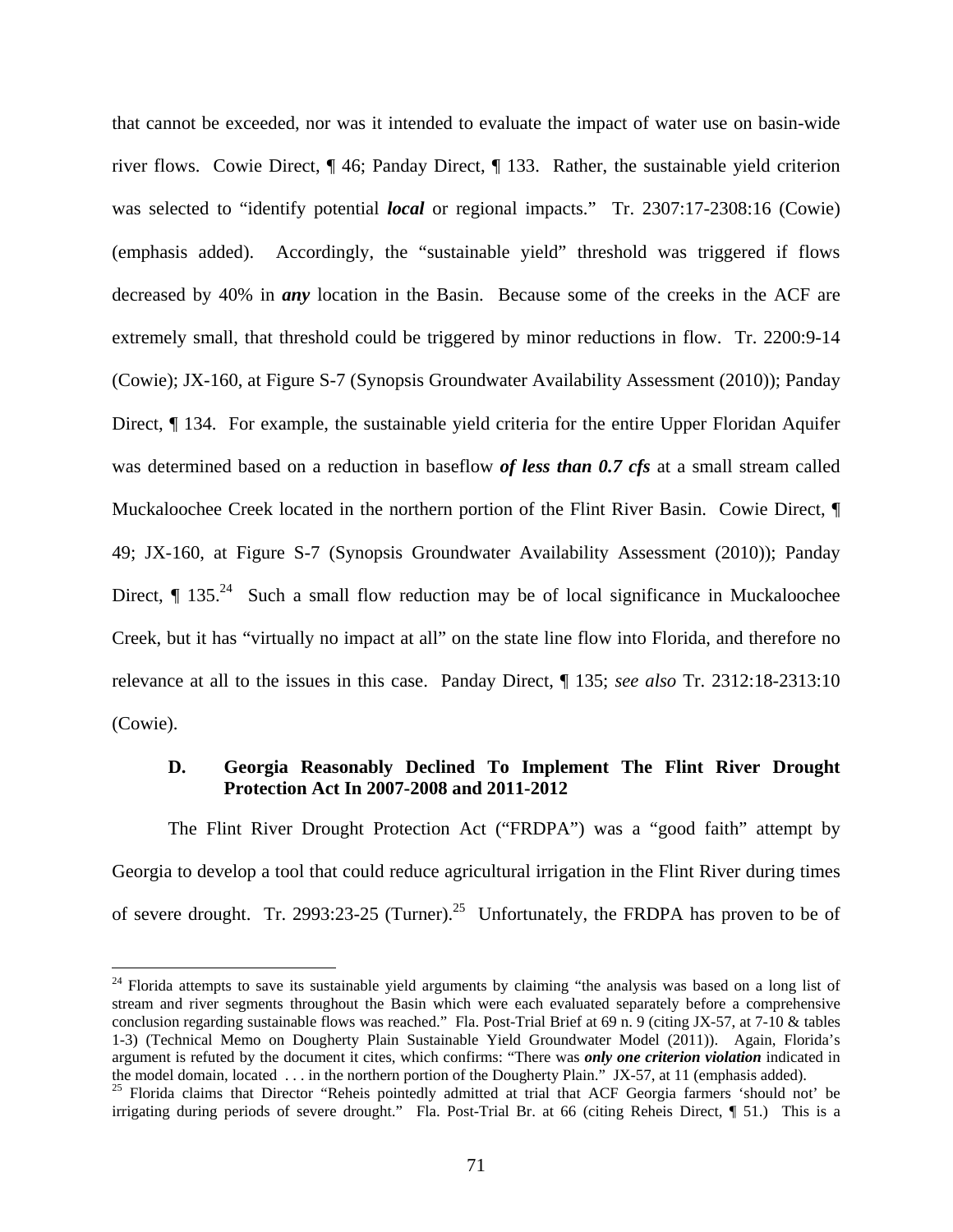limited utility. The irrigation auctions conducted under the Act in 2000 and 2001 did not provide the intended streamflow benefit to the Flint River because of the disparate way in which acreage was removed from irrigation. Tr. 3003:2-11, 3056:8-3057:2 (Turner); Turner Direct, ¶ 93. And the March 1 triggering deadline has proven to be difficult to apply in practice: that time of year is historically a wet period, making it extremely difficult to predict climactic conditions for the remaining nine months of the year. Turner Direct, ¶ 86.

In light of those limitations, it was eminently reasonable for Georgia not to implement the FRDPA during the 2007-2009 drought. As then-EPD Director Couch explained, the 2007-2008 drought "primarily affected the northern half of the State, including metro-Atlanta"—not the southwestern portion of the State encompassing the Flint River basin. Turner Direct, ¶ 85. EPD thus implemented other, more-effective tools to address drought conditions. Director Couch declared a severe drought under the M&I drought-management rules, triggering a set of aggressive conservation measures aimed at significantly reducing water consumption in the northern portion of the state. Tr. 3142:23-3143:6 (Couch); Couch Direct, ¶¶ 40-42. The drought declaration involved a *total ban on outdoor water use in 61 counties* in north Georgia, including all of metropolitan Atlanta, for *over a year*. Couch Direct, ¶ 42; JX-24 (9/28/07 GA DNR Press Release). As Georgia's M&I expert Peter Mayer testified, the total ban was a "highly effective" drought response that resulted in a "tremendous[]" decline in consumptive use. Tr. 3523:10-18, 3534:16-23 (Mayer). The total ban also came at significant cost to Georgia's economy, including the loss of \$3.15 billion dollars in the horticulture industry and 35,000 jobs. Couch Direct, ¶ 43; Mayer Direct, ¶ 131; GX-209 (UGA 2008 Urban Agriculture Industries in GA).

mischaracterization of the record. Director Reheis simply stated that compliance rates for a prohibition on irrigation are likely to be higher if farmers receive compensation for lost crop yields. Reheis Direct, ¶ 51. He never said farmers "should not" be irrigating during droughts. *Id*.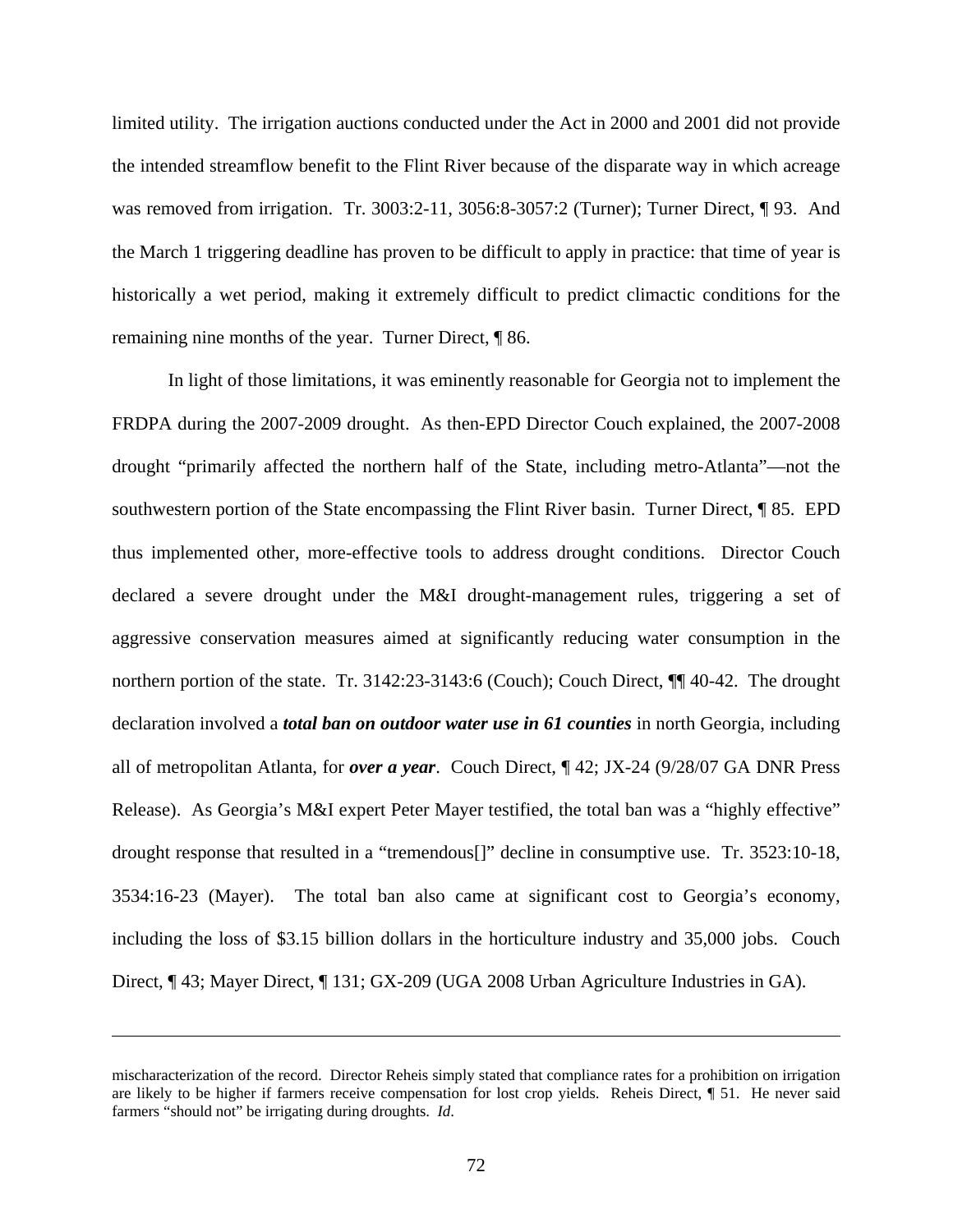Georgia made a similarly reasonable decision during the 2011-2012 drought. The extreme lack of precipitation during the usually wet months of 2011 and early 2012 produced significantly depleted streamflow and aquifer levels in the Lower Flint Basin. Turner Direct, ¶ 92; *see also* Ga. Post-Trial Br. at Section V.D. As a result, many farmers were not even irrigating from surface water at the start of the growing season in 2012. Turner Direct, ¶ 92. The Upper Floridan Aquifer's interaction with and support of baseflow in the streams of the Lower Flint Basin was so diminished that any modest reduction in agricultural withdrawals was not going to improve baseflow. Turner Direct, ¶ 92. Rather than address these facts, Florida plucks a single quote from an EPD press release to support the notion that Director Turner falsely "declared" that invoking the FRDPA auction in 2012 would have a negligible impact on streamflow in "the entirety of the Flint Basin." Fla. Post-Trial Br. at 70 (citing JX-69). That is simply not true. The streamflow analysis referenced by Director Turner and throughout the press release was carefully limited to the Lower Flint basin and the Spring Creek watershed:

Southwest Georgia has experienced historically low basin inflow within several areas of *the lower Flint River basin* for several months, and it's going to take a significant amount of rain to improve conditions. . . . This year's evaluation of *streams in the lower Flint River basin* shows that some are very likely to go dry during the summer months even without irrigation due to a lack of rainfall and already depleted groundwater levels. For example, in part of the *Spring Creek watershed* there is already little streamflow from which farmers may withdraw water and the groundwater level in some areas is expected to be so low that further withdrawals will not affect flow in the streams.

JX-69 (3/1/12 GA DNR Press Release) (internal quotations omitted and emphases added). It was the "consensus of [EPD] staff" that given these conditions, the extreme lack of precipitation, the severely depleted aquifer levels, and the irrigation auction deficiencies described above, a voluntary irrigation auction in 2012 would not meaningfully affect streamflow in the Lower Flint Basin. Tr. 3003:19-3004:2, 3006:19-3007:10, 2083:6-15 (Turner); Turner Direct, ¶ 93; JX-69, at GA00208715 (3/1/12 GA DNR Press Release). An irrigation auction in 2012 made little sense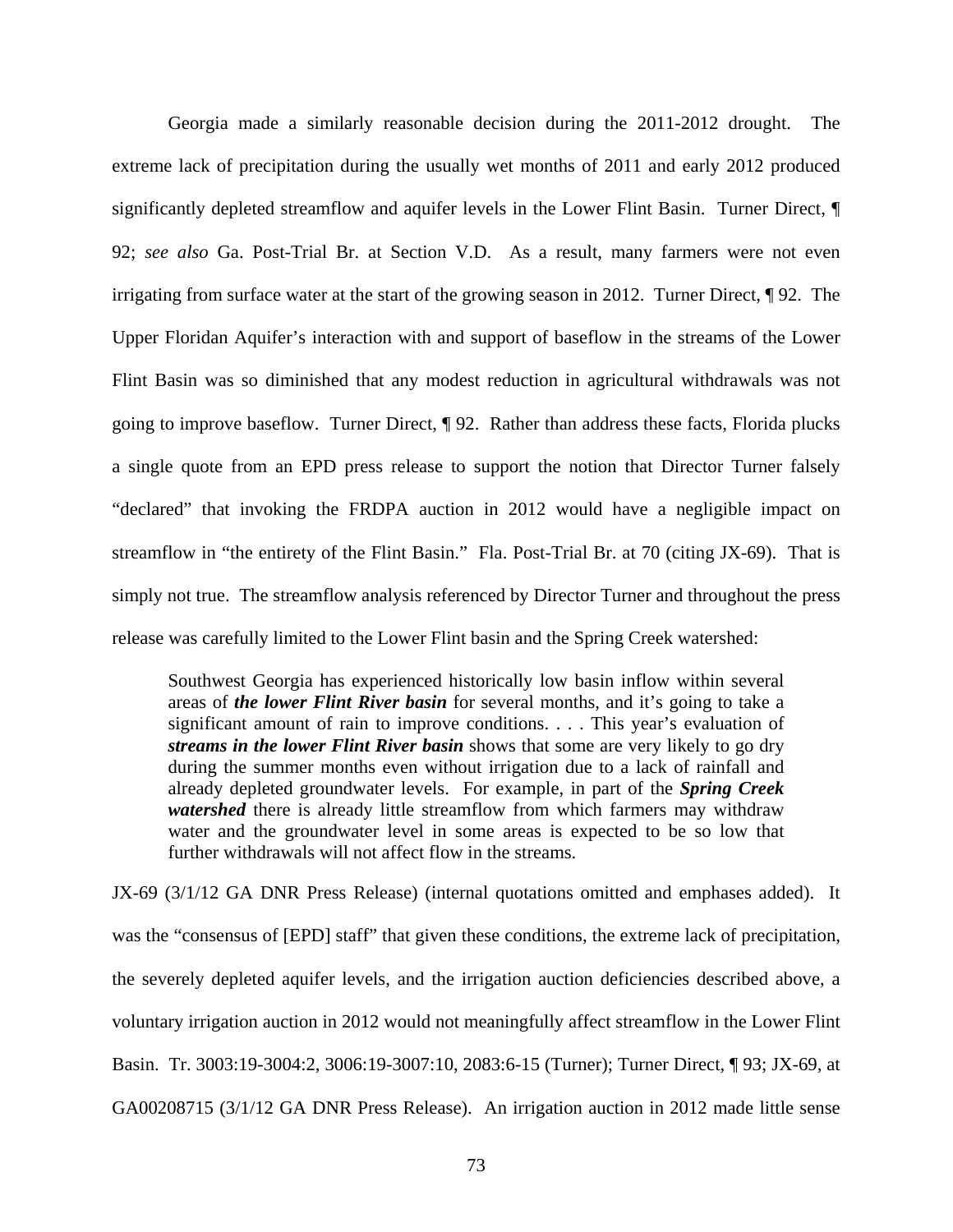because "there would be limited or no value in paying farmers to cease irrigation from nonexistent stream flow and groundwaters already too low to affect stream flows." FX-87 (Kennedy's 2012 Modifications). $^{26}$ 

Although EPD did not invoke the FRDPA in 2012, it did take decisive action to restrict agricultural irrigation in the ACF Basin. EPD instituted a moratorium that "suspended the acceptance of [new] agricultural withdrawal permit applications from groundwater and surface water sources in [the ACF Basin], including the Floridan aquifer." Turner Direct, ¶ 96; Tr. 3058:6-11 (Turner); JX-73 (7/30/12 GA DNR Announcement). This "moratorium on new permits [is] still in place" today and protects existing resources because it has "essentially . . . capped acreage in the Basin." Tr. 3060:24-3061:7 (Turner); *see* Turner Direct, ¶ 97.

Georgia EPD also teamed up with the Georgia Environmental Finance Authority and a number of external consultants to study a series of potential options to enhance or protect streamflows in the Flint River Basin in drought that include (i) moving water users who withdraw from surface waters in the Flint River Basin or portions of the Floridan aquifer to deeper aquifers like the Clayton or Claiborne aquifers; (ii) supplementing streamflows or creating water reserves for dry periods using a technique called aquifer storage and recovery; or (iii) incentivizing agricultural water users to either voluntarily remove productive irrigated land from production. Turner Direct, ¶¶ 113-120; Cowie Direct, ¶ 59. These ongoing studies involve complex hydrological processes and a trial-and-error process to determine whether these sources

 $26$  Citing to a draft EPD press release, Florida argues that "[b]y early 2012, the massive levels of 2011 agricultural withdrawals combined with the ongoing drought so significantly reduced the levels of the Upper Floridan Aquifer that it ceased to feed the flow of the Flint River or Flint tributaries in certain portions of the Lower Flint River Basin." Fla. Post-Trial Br. at 70 (citing FX-87). But that document says the exact opposite: "EPD's evaluation of low conditions in some of the tributaries feeding the Flint River—*before irrigation*—indicates low stream flows and base flows. These streams may go dry because of a combination of *extended lack of rainfall* and already depleted aquifer levels, resulting in little or no contribution from the aquifer to stream base flow." FX-87, at 1 (Kennedy's 2012 Modifications) (emphases added).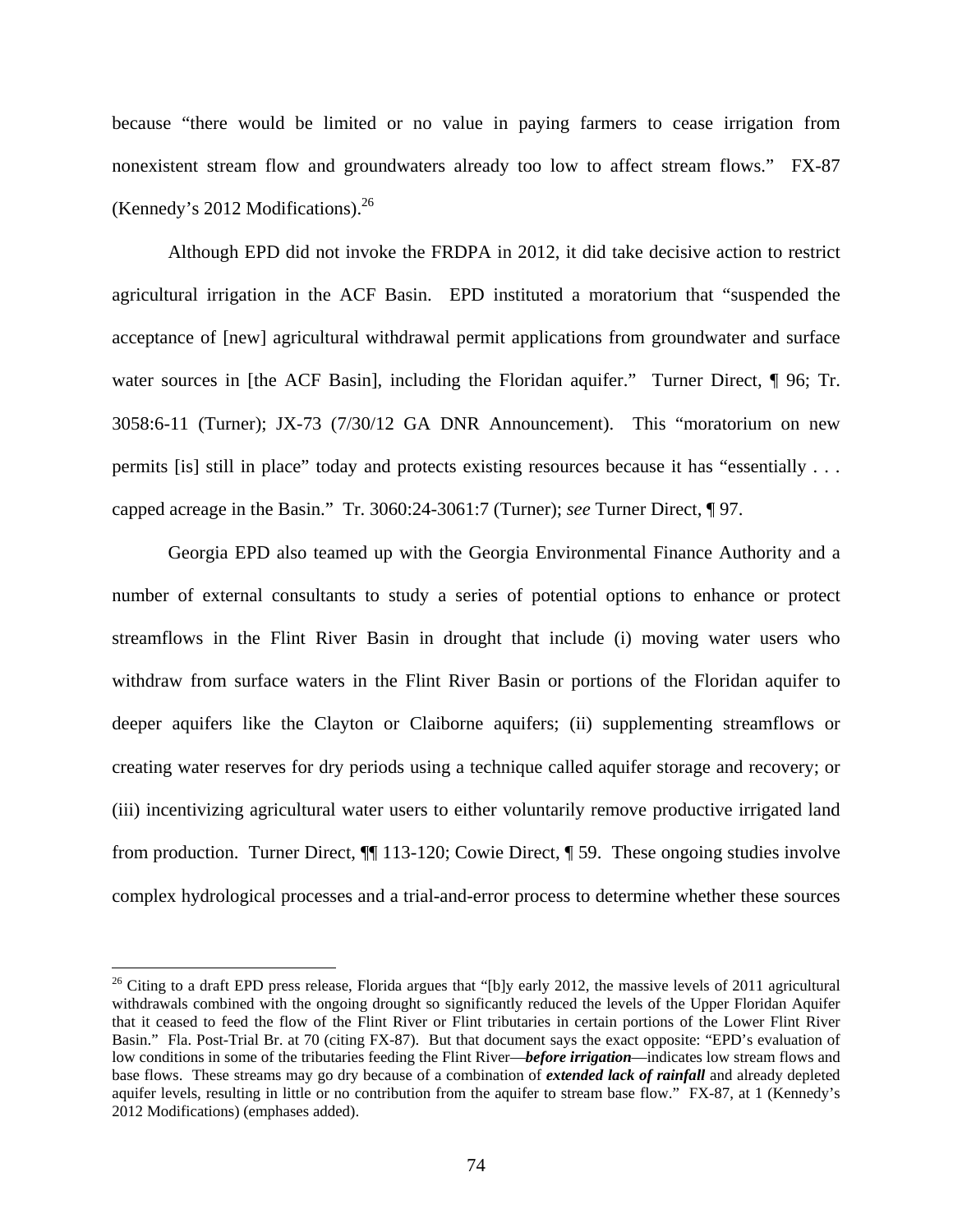can effectively, safely, and sustainably support increased demand. Cowie Direct, ¶ 62; Turner Direct, ¶ 112.

### **E. Florida Does Not Address Georgia's M&I Use**

Noticeably absent from Florida's opening brief is any substantive discussion of Georgia's water consumption for M&I purposes. Florida has now abandoned nearly every aspect of its case against Georgia's M&I water use—except to say that Georgia should continue to implement the conservation measures Georgia already requires by law. Fla. Post-Trial Br. at 83. This is stunning. After spending literally decades complaining of harms allegedly caused by Georgia's M&I water use—and after convincing this Court to accept jurisdiction based, in part, on claims of harm resulting from Georgia's purportedly "ever increasing" M&I consumption—Florida now sits silent, making essentially no effort to substantiate its allegations.

But in an original action such as this where Florida has asked this Court to balance the equities, Florida cannot simply walk away from the fact that Georgia has taken extraordinary measures to conserve water for M&I purposes that have impacted the more than five million people that reside in ACF Georgia. Nor can Florida escape the fact that water utilities in the Georgia ACF "have spent billions of dollars in recent years to return water to the [ACF] system." Tr. 3530:5-11 (Mayer). Because of those efforts, M&I per capita water usage in Georgia has dropped dramatically since 2000, and total M&I consumptive water use has remained flat or declined even as ACF Georgia's population grew by more than one million people. *See* Ga. Post-Trial Brief at Section IV.B.1.

To be sure, Florida does devote a paragraph of its brief to discussing Georgia's M&I water use, but only in the context of the Water Contingency Planning Task Force ("Task Force"). Florida claims that "Katie Kirkpatrick admitted that several of the ['no regrets'] recommendations that the Task Force suggested Georgia undertake . . . still have not been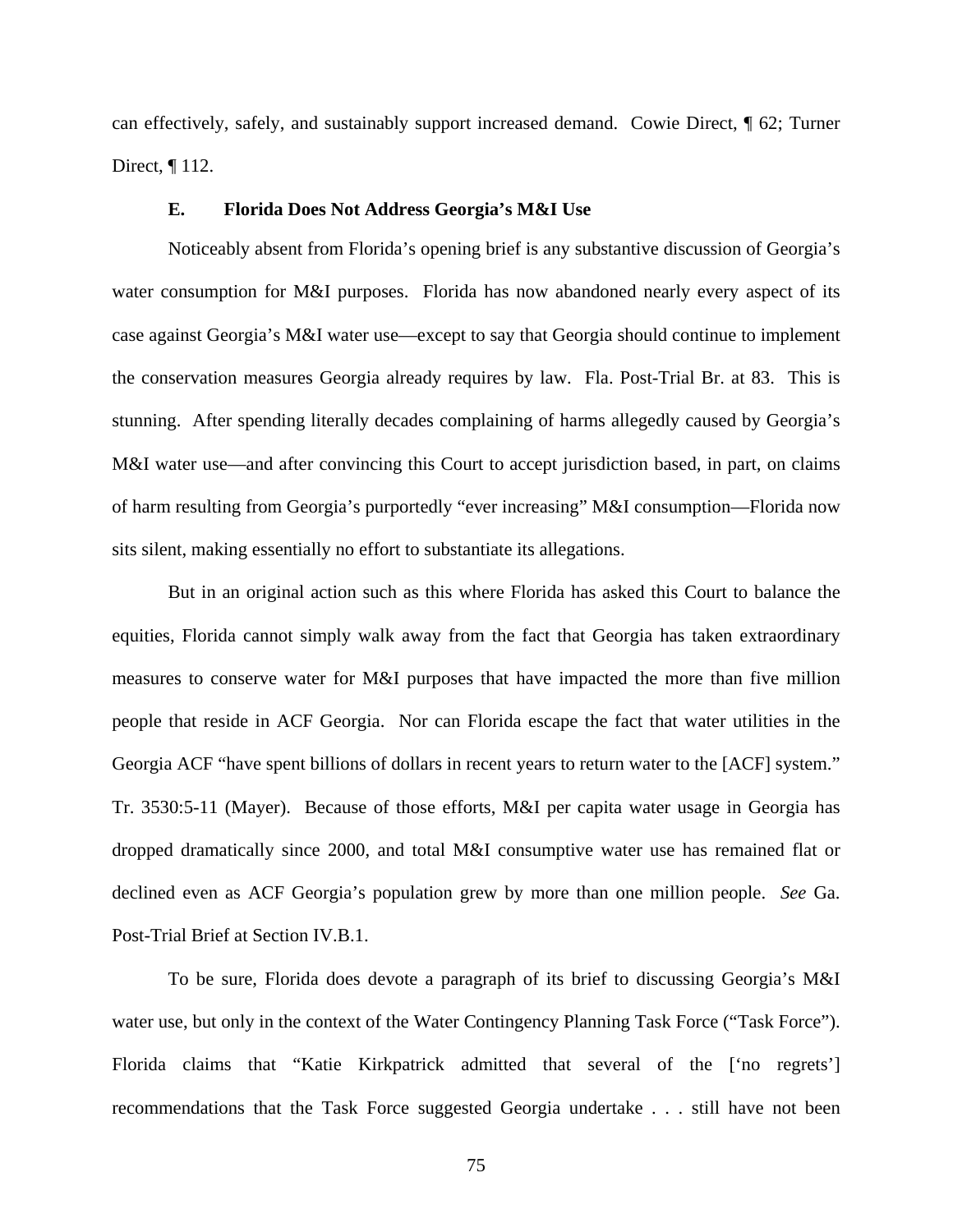implemented today." Fla. Post-Trial Br. at 76. But that is wrong. The water systems in the District (which collectively reach 4.1 million people in the Metro Atlanta region) have implemented *all* of those no regrets recommendations. Tr. 3446:7-14 (Kirkpatrick) ("[Q:] And of the no regrets options, how many of the no regrets options have been implemented by the Metro Water District? [A:] *100 percent*. [Q:] And, again, what's the population of the Metro Water District that's served by -- that relies on ACF waters for its water supply source? [A:] 4.1 million people.")(emphasis added).<sup>27</sup> Moreover, the Task Force did not recommend that Georgia adopt the aptly named *contingency* options. Rather, the Task Force concluded that those options—which required up-front capital investments of several billion dollars, were difficult to implement and would have taken (in some cases) decades to develop, and carried potentially significant environmental impacts that had not been studied—only made sense "in the event Lake Lanier was not available for [future] water supply" and thus only in the context of the significant supply shortfall created by the judicial ruling. Tr. 3398:16-21 (Kirkpatrick). Put differently, the contingency options were identified for the purpose of *replacing access* to water directly from storage in Lanier that stood to be lost, not to *increase the supply* of water available in the ACF system. Kirkpatrick Direct, ¶ 67.

### **F. Georgia Participated In The ACF Compact Negotiations In Good Faith**

Finally, contrary to Florida's claims, Georgia is not to blame for the failure of the ACF Compact. Despite Florida's current attempts to argue that Georgia "refused to negotiate in good faith," Florida representatives at the time of the Compact repeatedly praised Georgia for its good faith efforts to reach an agreement on an allocation formula. *See, e.g.*, GX-1267 (January 15,

 $27$  The no regrets options include measures like enhanced efficiency programs that applied to residential and commercial customers ("including programs for replacing inefficient plumbing fixtures and washing machines, spray rinse valves, and cooling towers"); permanent outdoor water usage restrictions; multi-family sub-metering; water loss reduction programs; more aggressive conservation pricing; and water conservation education. Kirkpatrick Direct, ¶ 65.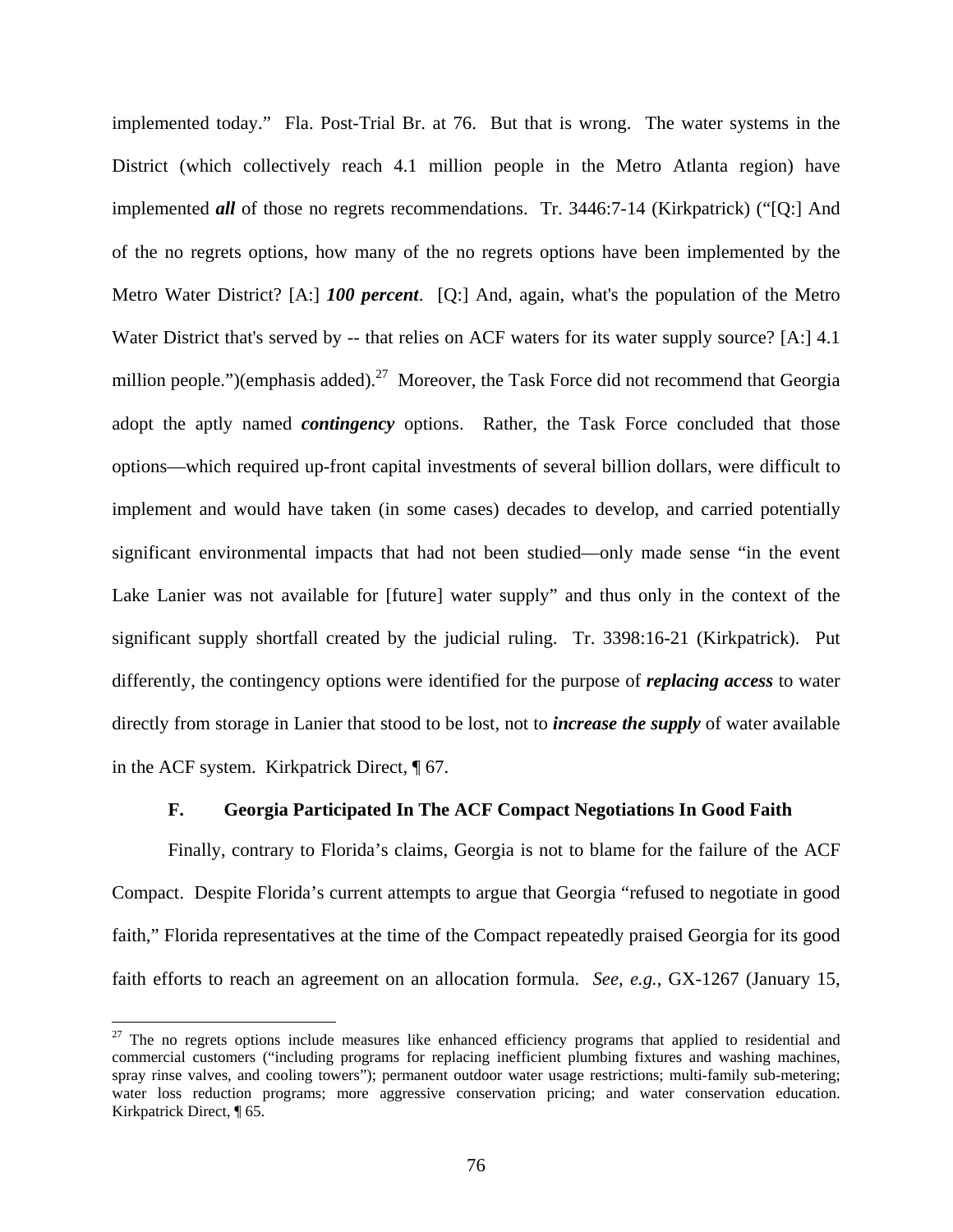2002 Florida press release stating that agreement-in-principle "*represents the good faith efforts* of the three states to develop a fair solution") (emphasis added); GX-1282, at FL-ACF-02428711 (January 6, 2003 agreement signed by Florida stipulating that "the State of Alabama, Florida, and Georgia *have been negotiating in good faith*") (emphasis added); GX-1268 (July 22, 2003 Florida press release quoting Florida Governor Jeb Bush: "I thank Governors Perdue and Riley for their *good faith efforts* to reach this milestone.") (emphasis added).<sup>28</sup> Similarly, Florida's complaint that Georgia refused to agree to "caps" or "limits" on its water consumption is directly contrary to what Florida's lead negotiator told Georgia (and the other parties to the Compact) in 2002: "nobody expected to place any limits on [Georgia's] water consumption." FX-199, at 2, 4 (Primary Statements of ACF River Basin Comm'n Meeting (2002)); Tr. 319:12-321:13 (Struhs).

Nor did Georgia force Florida to use data and estimates that were different from those developed during the Comprehensive Study. Fla Post-Trial Br. at 3, 75. During the Compact negotiations, Georgia proposed updated consumptive use numbers because Georgia believed those numbers to be "the best information available at the time." Reheis Direct, ¶ 67; Tr. 711:8- 18 (Reheis) ("I wanted to put the best information on the table that we could."). Nothing required Florida to accept Georgia's updated data; Florida was free to (and did) reject Georgia's numbers, or propose its own alternative ones. As Director Reheis explained, "that was just part of negotiation. We . . . expected to get comments from Alabama and Florida; and we did. And we negotiated back and forth beginning in summer of '98 until late summer of '03 when the Compact dissolved." Tr. 711:20-712:9 (Reheis). Nor was there anything unusual about the parties changing positions or making new proposals as additional information became available during the course of negotiations. As Florida's chief negotiator, David Struhs, testified at trial:

 $28$  Florida's lead negotiator, David Struhs, confirmed the accuracy of these statements at trial. Tr. 313:11-315:5, 315:12-316:21, 317:17-218:14) (Struhs).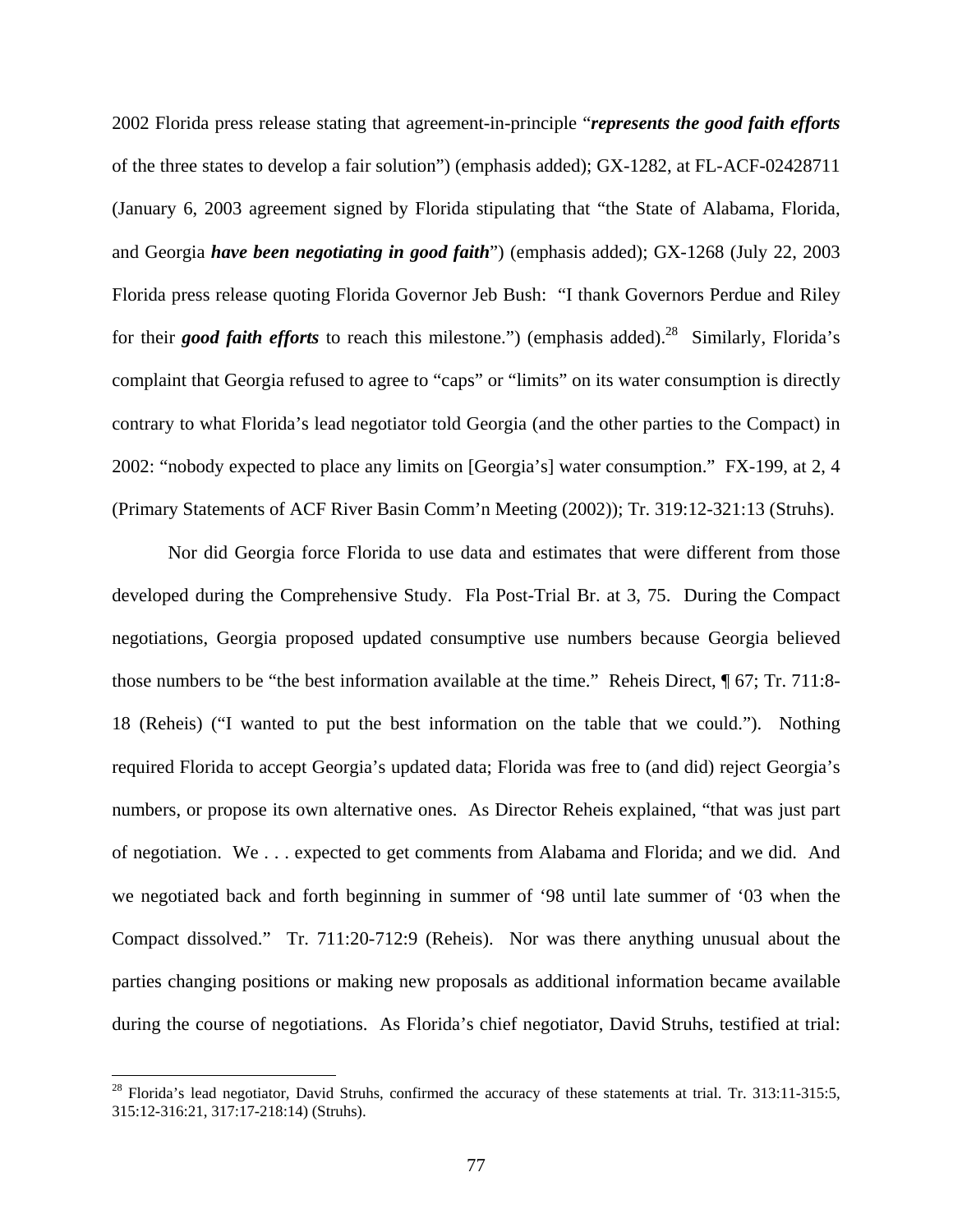"[e]very party changed all their positions frequently over the course of six years." Tr. 331:17-20 (Struhs).

The truth is that "[t]he Compact dissolved because Florida walked away from it." Tr. 720:13-22 (Reheis). In July of 2003, following six years of negotiations, the Governors of Georgia, Alabama, and Florida finally reached an agreement in principle to develop and finalize an allocation formula. Tr. 721:13-24 (Reheis); GX-1268 (agreement in principle and accompanying press release). But one month later, on August 26, 2003, Georgia received a "surprise" from Florida: a draft allocation formula which contained many provisions that Georgia "had never seen or considered before." Tr. 721:13-723:13 (Reheis); Reheis Direct, ¶ 71. Though the Compact was set to expire five days later, on August 31, 2003, Florida told the parties this was a "take it or leave it document." Tr. 721:13-722:9 (Reheis).

Governor Riley of Alabama immediately sent Governor Bush of Florida a letter protesting that Florida's eleventh-hour proposal "discards much of [the] progress" the parties had made and "sets the negotiations back." GX-50, at 1. Governor Riley told Florida that its proposal "simply does not meet the relatively few requirements that we have consistently identified for this process," and urged Florida to "continue the good faith discussions from the document on which we have already agreed." *Id.* Alabama and Georgia even sent a signed Compact extension agreement to Governor Bush in a good-faith effort to keep negotiations alive. Tr. 722:10-723:13 (Reheis). But the night the Compact was set to expire, Georgia received word that Governor Bush refused to sign the extension. Tr. 722:10-723:13 (Reheis). As a result of Florida's refusal to negotiate, the Compact expired that evening. Tr. 722:10-723:13 (Reheis).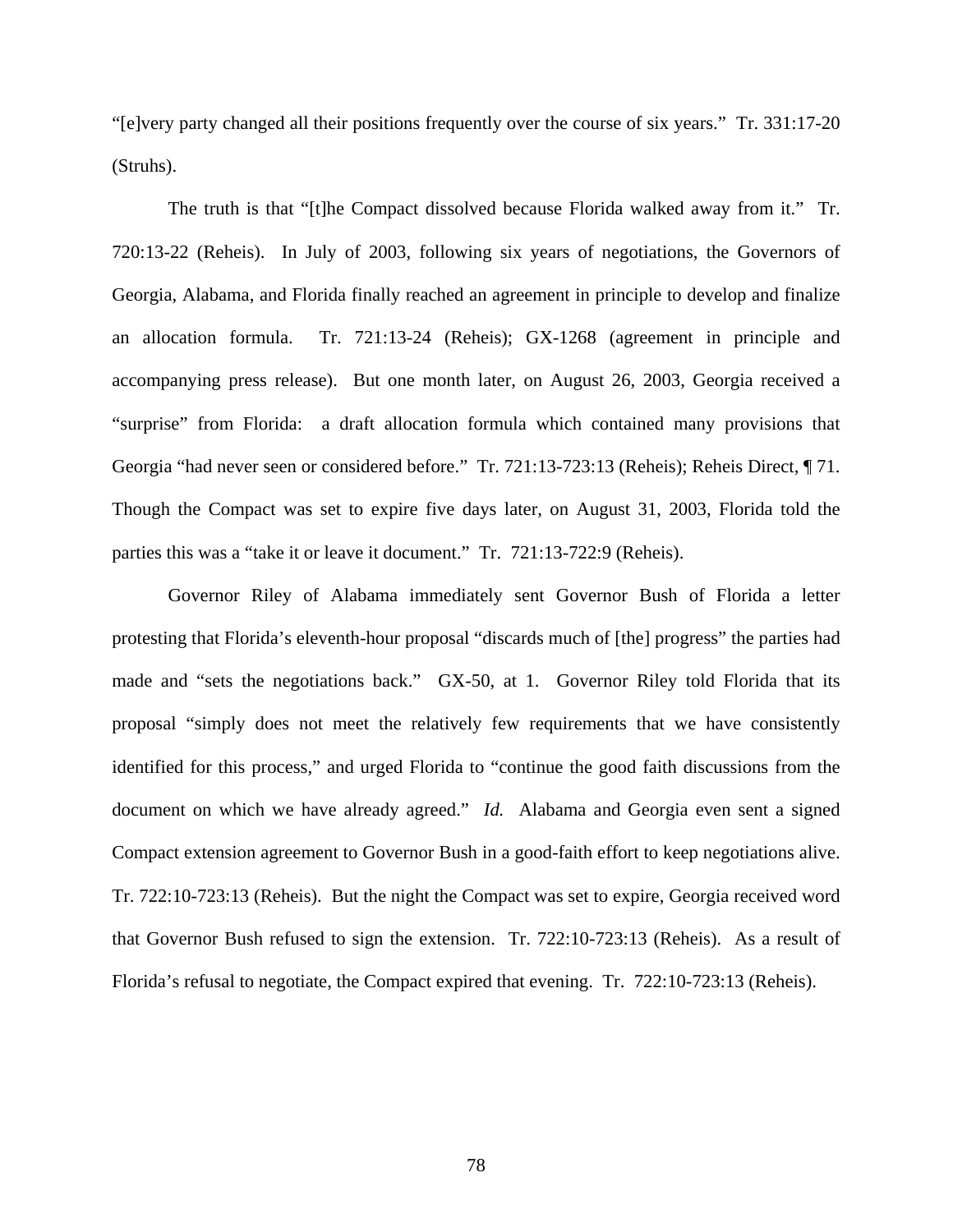# **V. FLORIDA FAILED TO PROVE THAT ITS PROPOSED REMEDIES WOULD REDRESS ITS ALLEGED HARMS OR WOULD GENERATE BENEFITS SUBSTANTIALLY IN EXCESS OF COSTS**

Even if Florida had met its burden of proof on all of the elements discussed above, Florida's request for an equitable apportionment would fail for yet another reason: Florida has not proven that its requested remedy would either meaningfully redress its alleged injuries or that the benefits would "substantially outweigh" the harm it would inflict on Georgia. *Colorado I*, 459 U.S. at 190. Georgia is hard-pressed to know what remedy Florida is even asking for in this case, given that Florida's requested "remedy" has changed with every new filing. In its complaint, Florida requested an order "capping Georgia's overall depletive water uses at the level then existing on January 3, 1992." Compl., at 21 (Prayer for Relief). Then Dr. Sunding issued a series of expert reports identifying various remedy "scenarios" that at first were designed to generate 1,000 cfs in streamflow during peak summer months, which later doubled to suggest savings of up to 2,000 cfs. FX-784, at 9 (1,000 cfs scenario from initial report); FX-801, at 2 (2,000 cfs scenario from second report); Tr. 2762:6-2765:4 (Sunding). In its pre-trial brief, Florida then switched to asking for (1) a reduction on Georgia's "annual average consumptive use and streamflow depletions" in normal years (for the first time in this case); and (2) a more stringent cap in drought years "so that depletions . . . are reduced in further key months, including by 1,500 to over 2,000 cfs in peak drought year summer months." Fla. Pre-Trial Br. at 37. Now Florida requests, for the first time, an order requiring Georgia to (1) "cap its consumption at *existing levels*" in normal years; and (2) "reduce its consumption by *up to 2,000 cfs* in peak summer months of a drought year like 2011." Fla. Post-Trial Br. at 78 (emphases added).29

 $29\,$ As Georgia explained in its opening brief, Florida failed to put forth any evidence that would even begin to justify a non-drought year remedy at trial. *See* Ga. Post-Trial Br. at 80-81. Nothing in Florida's opening brief alters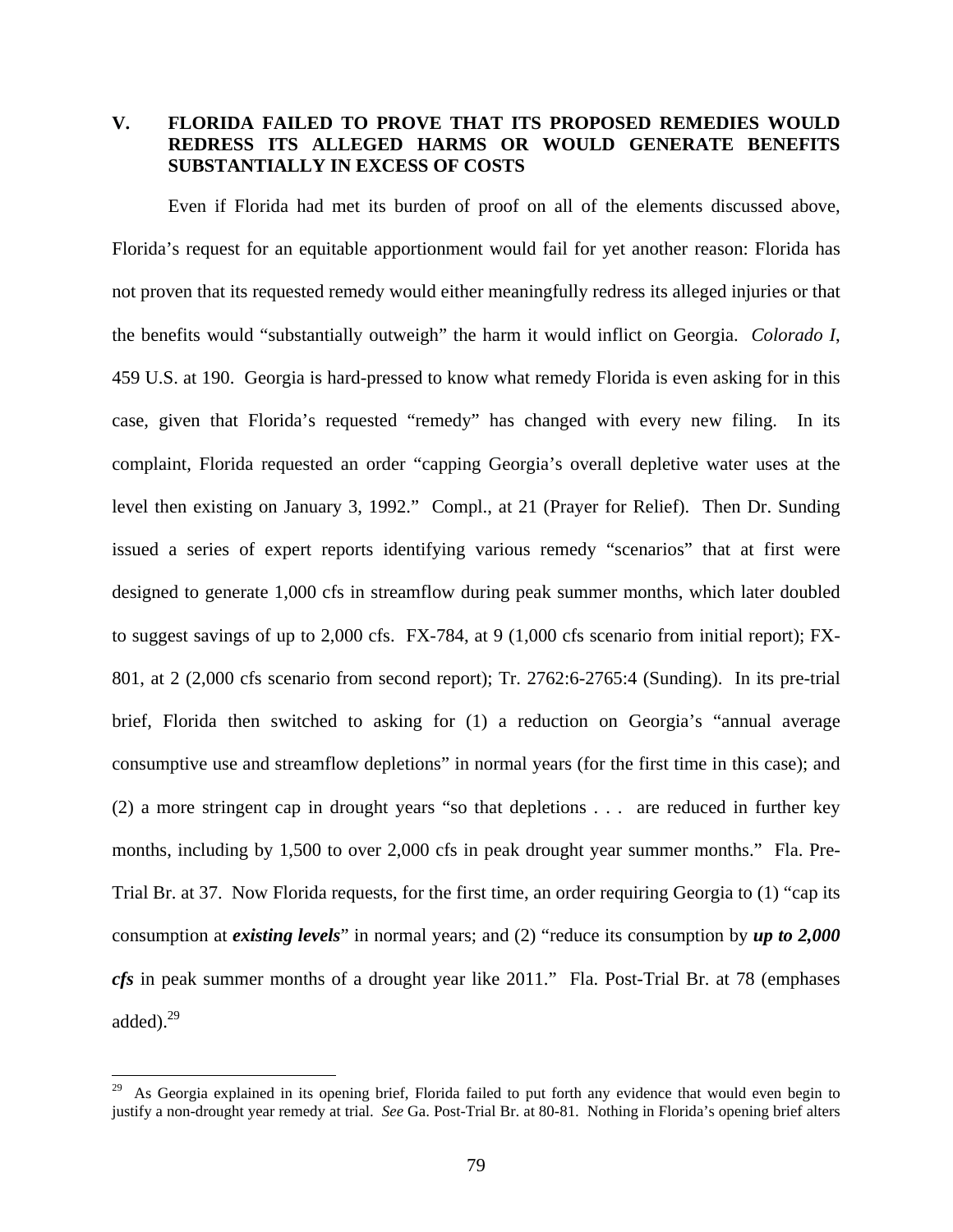Florida's ever-changing remedies, and Florida's failure to justify them (or even explain why they changed), are alone sufficient to deny Florida relief. In deciding whether to equitably apportion interstate waters, the Court must "weigh the harms and benefits to competing states." *Colorado I*, 459 U.S. at 186. But Florida, by repeatedly changing its requested relief, has made it clear that it has no idea what remedy (if any) will actually redress its alleged injuries and thus will actually result in measurable "benefits" to the ecology of the Apalachicola Region. Further, since Florida has changed its requested remedy again after trial, there is no evidence in the record to support any claim that this new remedy would redress any alleged injury. Instead of articulating a remedy that would redress its alleged harms, Florida asks this Court to pick some—indeed, any—amount of streamflow "up to 2,000 cfs," Fla. Pre-Trial Br. at 78, and order Georgia to deliver that amount through Georgia's choice of "any number of combinations of . . . measures to reduce its consumption." *Id.* at 10; *see also id.* at 81-84 (listing various measures).

Florida is asking this Court to order Georgia to deliver more water to Florida without specifying how much water, when it is needed, for what duration, or whether any amount of water would actually alleviate Florida's claimed harms. Florida has not and cannot point to a single equitable apportionment case endorsing such a remedy. In fact, the Supreme Court rejected precisely this sort of bare request for "more water" over 80 years ago. *See Washington*, 297 U.S. at 523 (rejecting proposed remedy that would "materially injure Oregon users without a compensating benefit to Washington users" and would serve "no other or better purpose than to vindicate a barren right"). Even if the Court were to take Florida's newly requested remedy at face value, Florida has failed to meet its burden of demonstrating that such a remedy would even

this conclusion. In fact, by requesting a cap at "existing levels" in non-drought years, Florida implicitly concedes that it has not suffered and is not suffering any injury in those years. *See* Fla. Pre-Trial Br. at 37. Florida's request for a consumption cap in non-drought years should be denied on that basis alone.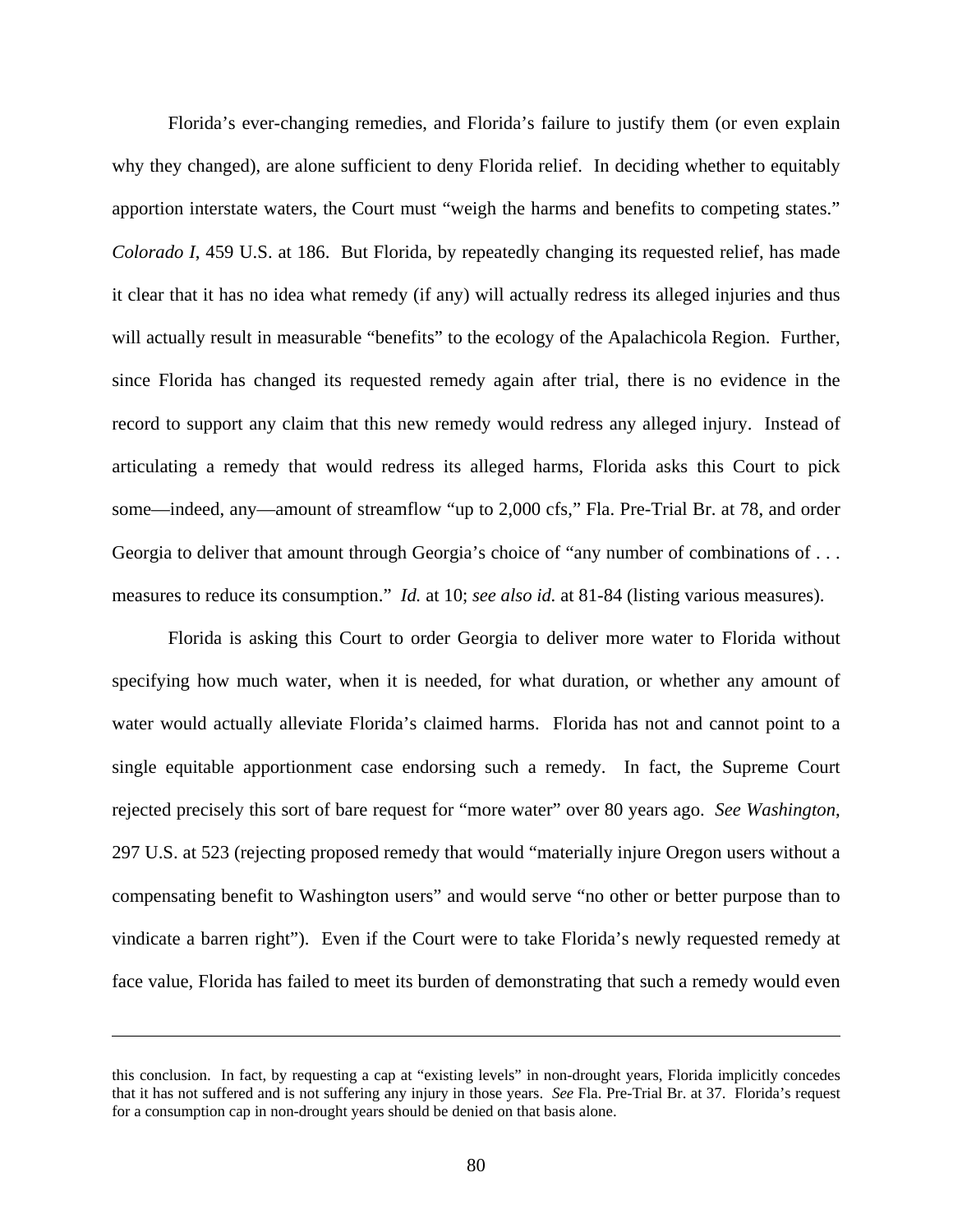redress Florida's alleged harms or that the benefits of such a remedy would "*substantially* outweigh" the heavy costs that remedy would impose on Georgia. *Colorado I*, 459 U.S. at 190 (emphasis added).

### **A. Florida Confirms That It Has No Evidence That Its Proposed Remedy Would Alleviate Its Alleged Harms**

Florid has failed entirely to present evidence showing the extent to which its proposed remedy would actually redress its alleged ecological harms. Florida's opening brief devotes a total of *one page* to discussing whether additional flows would provide measurable "benefits." Fla. Post-Trial Br. at 79. That single page contains no actual evidence that Florida's proposed remedy would have any meaningful benefit to the ecology of the Apalachicola River or Bay. Instead, Florida cites to general assertions from written direct testimony to the effect that "more water is better than less water." *See* Fla. Post-Trial Br. at 79 (citing Allan Direct, ¶ 65 (additional flows will "allow the ecosystem to stabilize"), White Direct, ¶ 164 ("In general, if Georgia withdraws less water, particularly during drought periods, the Apalachicola Bay oyster population will benefit"), Greenblatt Direct, ¶ 42 ("Future reductions [in consumptive use] will lead to decreases in salinity -- and with those decreases, improvement to and potential recovery of the Bay ecosystem")).

The reason Florida's opening brief does not cite evidence on this remedial issue is because there is none. Florida's own expert modeling shows that even drastic reductions in Georgia's water use would have little, if any, impact on the ecology of the Bay, River, or floodplain. For example, Florida's salinity modeler, Dr. Marcia Greenblatt, modeled the effect of Florida's proposed cuts to Georgia's water use on salinity levels in the Bay. She found that a "50% Cut Remedy" scenario—which eliminated 50% of irrigation and evaporation from small impoundments in Georgia, and all interbasin transfers—would result in changes in salinity of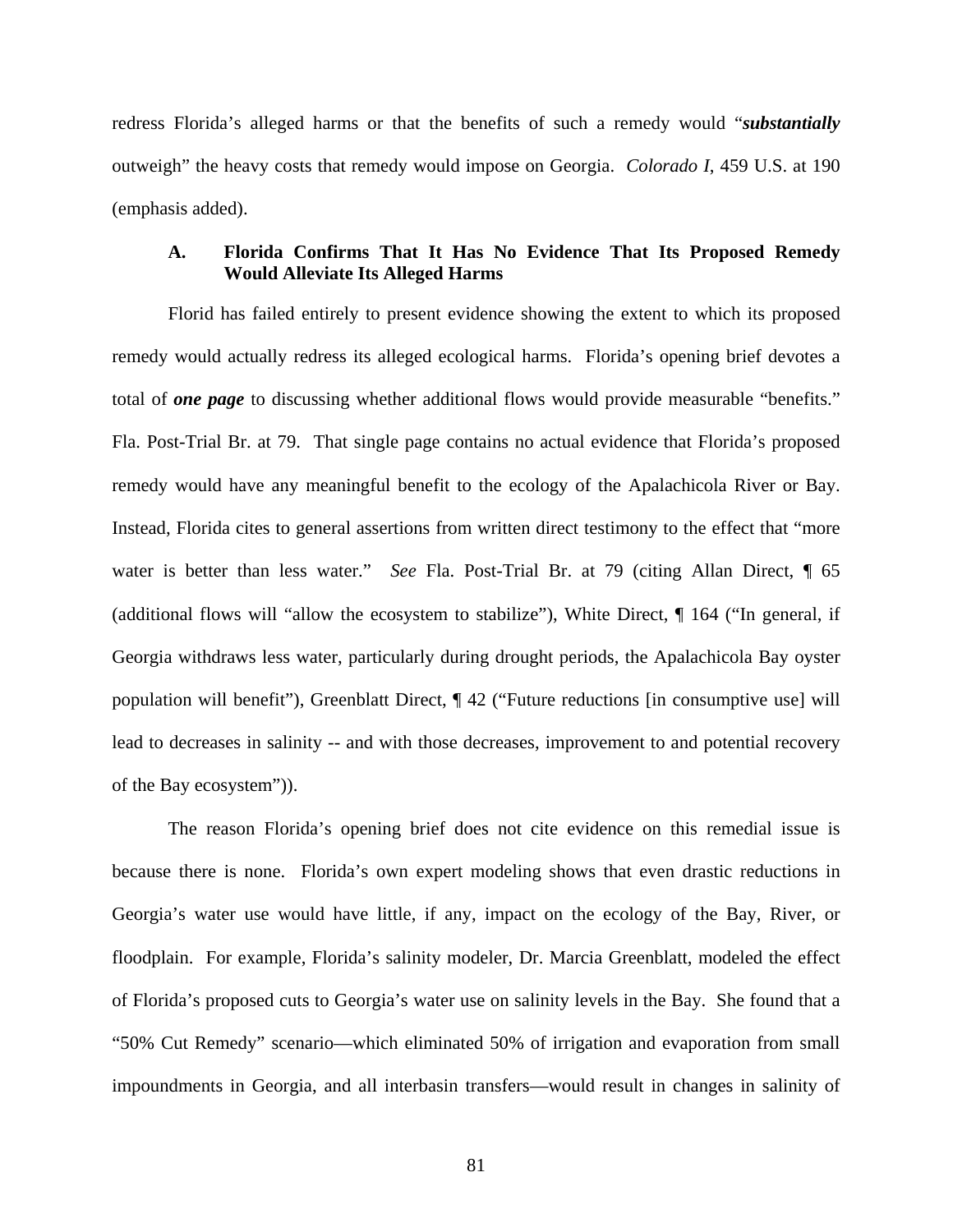*less than 1 part per thousand (ppt)* at almost all locations in the Bay in 2012, including the major oyster-producing bars. Greenblatt Direct, Attach. 2 at 37; Tr. 1775:7-1776:7, 1778:21- 1779:2 (Greenblatt).

Florida's oyster expert, Dr. J. Wilson White, modeled the same "50% Cut Remedy" and found that implementing such a drastic remedy would increase oyster biomass at the Cat Point oyster bar by *at most 1.2%* from 2007 through 2013. Tr. 1724:24-1725:4 (White). Dr. Allan reached similar conclusions for the Apalachicola River. He found that the "50% Cut Remedy" would either result in minor changes to the ecosystem in the Apalachicola River that were either not "biologically significant," Tr. 409:9-410:3 (Allan), or would actually result in *more modeled harm* than if there had been no remedy at all. Tr.  $407:23-408:8$  (Allan).<sup>30</sup>

Florida has never presented *any* evidence showing that a 2,000 cfs streamflow increase in dry times would result in meaningful ecological benefits to the Apalachicola River or Bay. Nor has Florida presented any evidence of the specific benefits that would result from its new request for a cap on Georgia's consumption at existing levels. Since Florida has no evidence that its 2,000 cfs remedy would result in any meaningful benefit, however, it follows that a cap at existing levels would also be meaningless. In such circumstances, Florida's request for an equitable apportionment must be denied. *See, e.g.*, *Colorado v. Kansas*, 320 U.S. at 385-386 (denying relief, in part, because "[b]efore the developments in Colorado consequent upon

1

 $30$  Florida's ecological experts report very small changes from imposing a 50% Cut Remedy, but even those results are exaggerated. To analyze Florida's proposed remedy, Florida's ecological experts relied on modeled flows generated by Dr. Hornberger's flawed Lake Seminole Model. Greenblatt Direct, ¶ 29; Tr. 1763:23-1767:1 (Greenblatt) (explaining that her analysis used Dr. Hornberger's 50% reduction scenario); Tr. 1859:8-1861:1 (Glibert) (same); White Direct, ¶ 152; Tr. 1724:1-1725:4 (White) (same); Allan Direct, ¶ 73; Tr. 406:16-407:22 (same). That model erroneously forces any increased flows on the Flint River to always and immediately pass through to Florida. Ga. Post-Trial Br. at 9-10; Tr. 1947:3-21 (Hornberger). This does not faithfully reflect actual operations—in reality, any water savings during drought operations or when basin inflow is below 5,000 cfs *will not immediately pass through to Florida* because they will be offset by reduced releases from upstream reservoirs. U.S. Post-Trial Br. at 17. Thus, the actual impact on the ecology that could be expected from the 50% Cut Remedy is *even less* than the already small impact reported by Florida's ecological experts.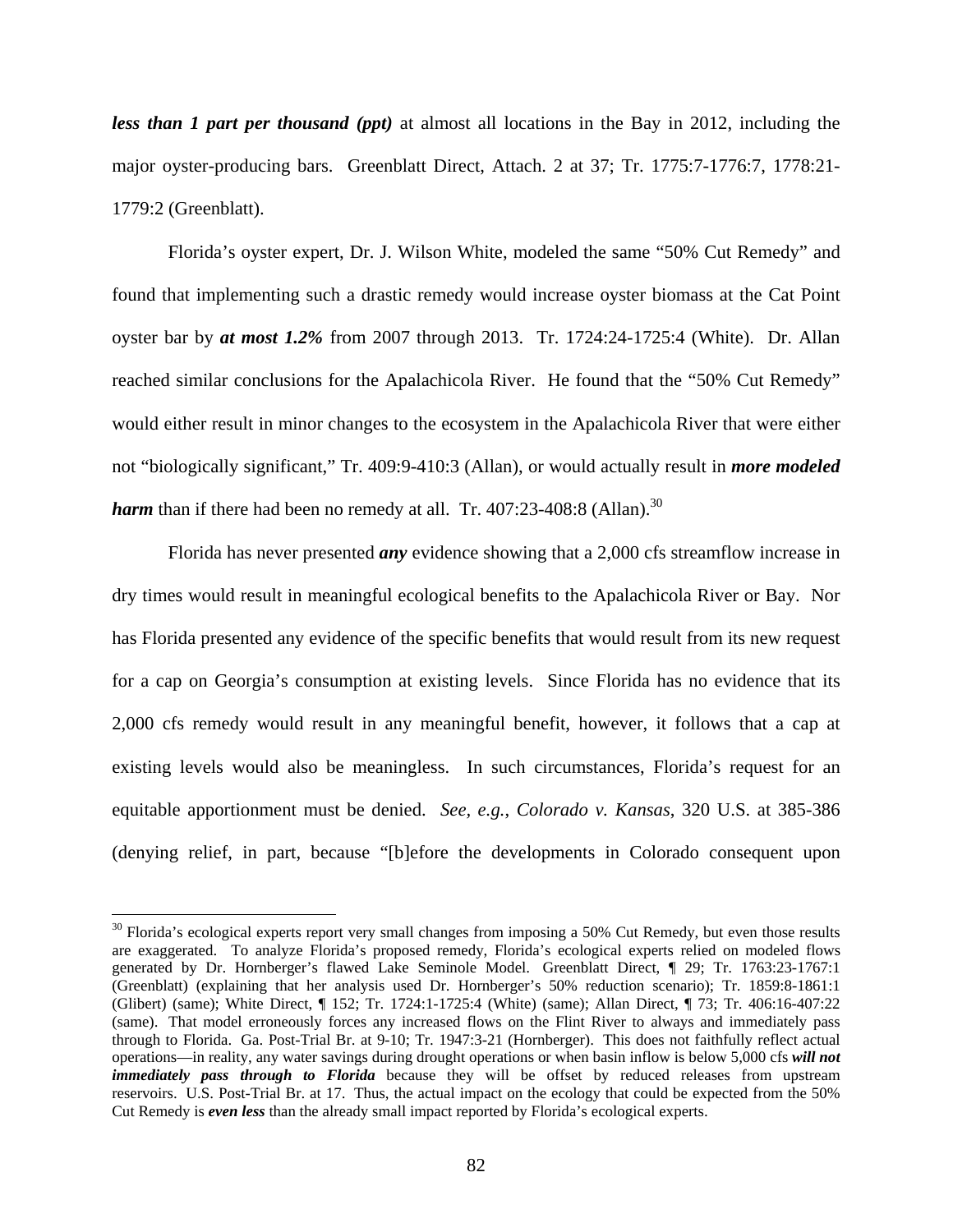irrigation were to be destroyed or materially affected, Kansas must show not merely some technical right but one which carried corresponding benefits."); *Washington*, 297 U.S. at 523 (denying Washington's requested relief, in part, because "[t]o limit the long established use in Oregon would materially injure Oregon users without a compensating benefit to Washington users").

### **B. Florida Vastly Understates The Costs Of Its Proposed Remedy, Which Would Be Devastating To Georgia**

Notwithstanding Florida's failure to articulate any specific benefits from its remedy, Florida recites a laundry list of "conservation measures," and claims that "Georgia can implement any number of combinations" of these measures to achieve "a reduction of 2,000 cfs peak streamflow" in the dry months of drought years. Fla. Post-Trial Br. at 10, 84. But, as Georgia showed in its opening brief, generating an additional 2,000 cfs in streamflow to Florida during the dry months of drought years is a factual impossibility. *See* Ga. Post-Trial Br. at 81- 84. It "cannot be physically accomplished because that number is more than [Georgia's] total consumptive use." Tr. 3310:13-19 (Zeng). Indeed, Florida ignores that its *own expert hydrologists* previously calculated that the cuts contemplated by Dr. Sunding's 2,000 cfs scenario would exceed Georgia's total consumptive use. *See* Ga. Post-Trial Br. at 81-82. Though Florida's experts changed their opinions to allow Dr. Sunding to claim a larger benefit to streamflow, their new analysis still shows that Dr. Sunding's 2,000 cfs scenario would require extraordinary reductions in Georgia's water use—including eliminating 73 percent of all irrigation water use and 60 percent of Georgia's total M&I consumptive use. *See* Ga. Post-Trial Br. at 82-83.

Unsurprisingly, the "conservation measures" Florida proposes to implement these reductions are extraordinarily costly. For example, Florida proposes dramatically reducing

83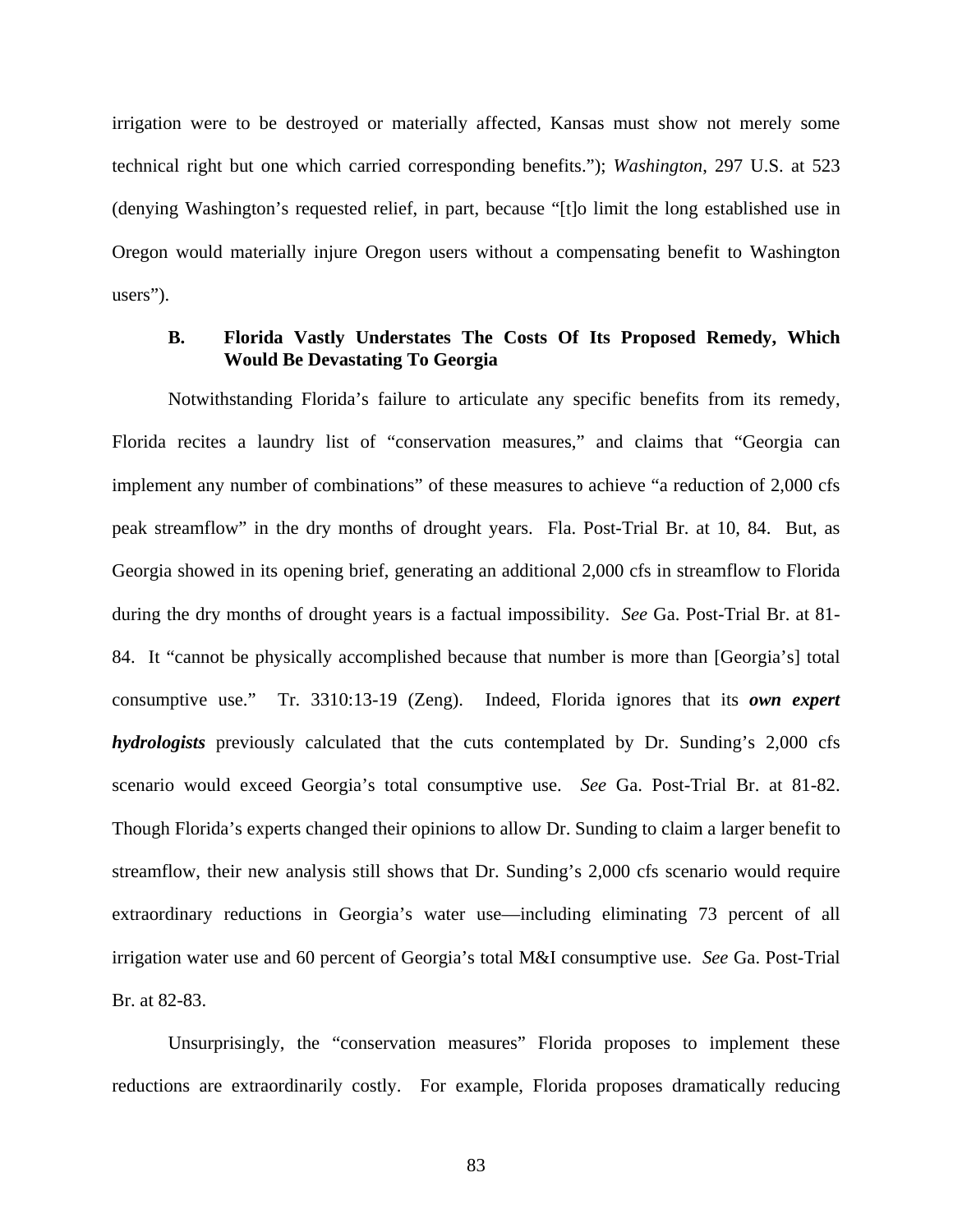irrigation on row crops in drought years. *See* Fla. Post-Trial Br. at 82; Sunding Direct, ¶¶ 80-85. Georgia's expert economist, Dr. Stavins, concluded that this measure would cost Georgia *\$335 million* in lost crop yields every single year the reductions are implemented. Stavins Direct,  $\P$ 65-66; Tr. 4513:2-4513:1 (Stavins). Permanently eliminating irrigation on 20% of irrigated acreage, as Florida suggests, would also be extremely costly. Fla. Post-Trial Br. at 81-82; Sunding Direct, ¶¶ 59-66. Using Dr. Sunding's own model, the one-time cost (in lost-crop yields) from such an irrigation ban would total up to *\$809 million*. Stavins Direct, ¶ 110.

The costs of the M&I measures proposed by Florida are just as staggering. *See* Fla. Post-Trial Br. at 83-84; Sunding Direct, ¶¶ 42-45. Dr. Stavins calculated the cost of Florida's proposed "leak abatement" measure at \$34 million annually; the 50% cut to outdoor water use proposed by Florida would cost Georgia \$445 million each time it is implemented; and eliminating inter-basin transfers, as Florida proposes, would result in "*hundreds of millions if not billions* of dollars" of costs to Georgia, even if it were technically feasible. Stavins Direct, ¶¶ 82, 85, 137; Tr. 4513:2-4514:1 (Stavins); Tr. 3545:10-15 (Mayer) (emphasis added). Moreover, capping Georgia's M&I usage at "existing levels," would cost Georgia *\$350 million* per year, with a present value of *\$11.7 billion*. Stavins Direct, ¶ 100.

Florida points to cost estimates from its own economic expert, Dr. Sunding, Fla. Pre-Trial Br. at 84, but even he conceded that his remedy scenarios would cost Georgia hundreds of millions of dollars, *see* Tr. 2787:10-13, 2786:12-2787:9 (Sunding). In his expert report, Dr. Sunding estimated that Georgia could achieve 1,000 cfs in streamflow savings at a cost of approximately \$190 million. Tr. 2787:10-13 (Sunding) ("Q. [Y]ou do agree that as you initially analyzed it, it would have cost \$190 million in a single year to get 1,000 cfs. Right? A. Yes."). Dr. Sunding now claims that Georgia could deliver twice the streamflow savings at half the cost: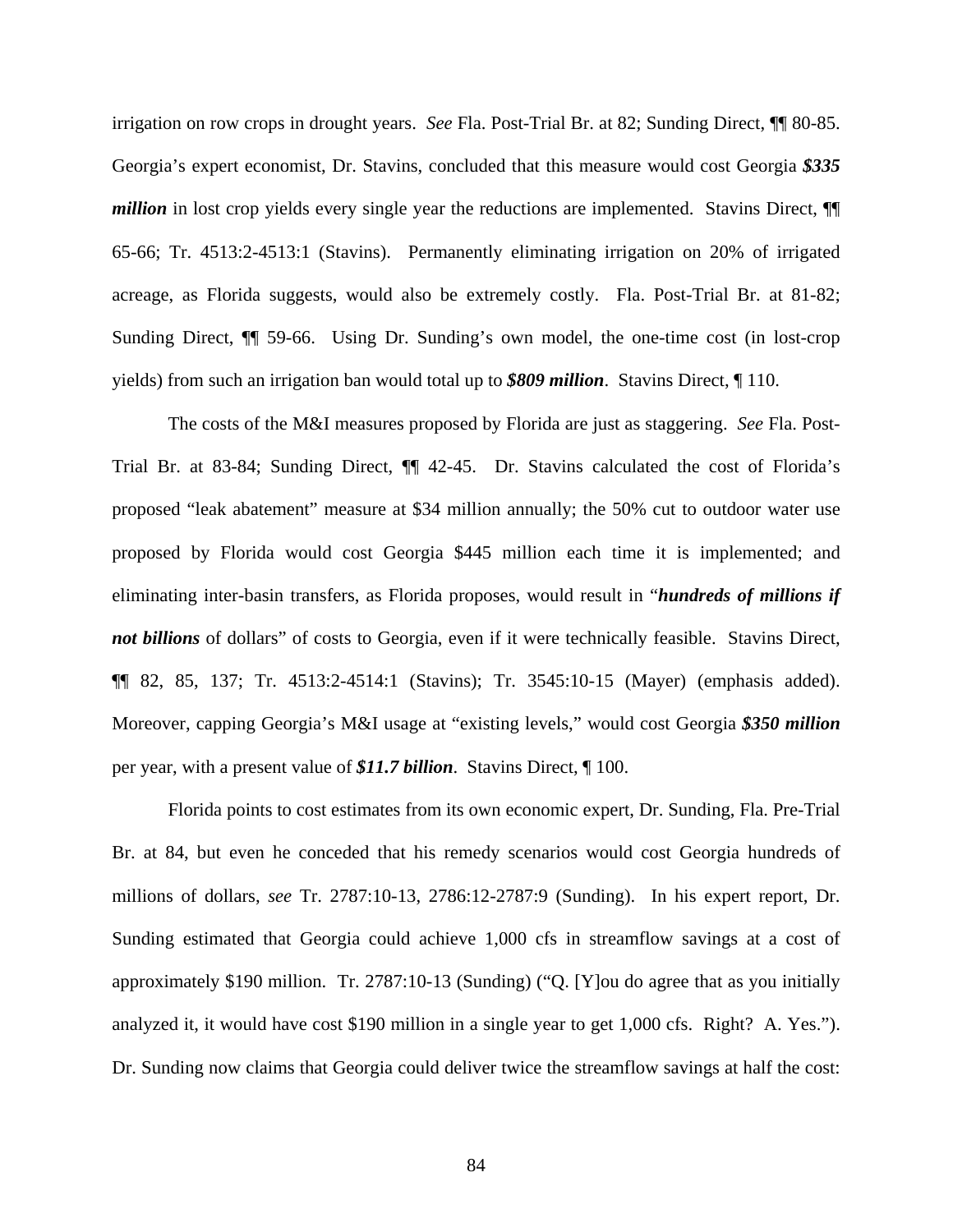2,000 cfs in streamflow savings for a cost of less than \$105 million. Sunding Direct, at p. 44, Table 4; Tr. 2786:12-2787:9 (Sunding). At trial, Dr. Sunding admitted the reason his cost estimates dropped so dramatically: he simply *removed* millions of dollars in costs from the total estimates he presented to the Court. For example, Dr. Sunding admitted that he estimated that a 20% cut in outdoor water use would cost Georgia \$66 million, and a 30% cut would cost \$120 million. Tr. 2788:11-16 ("[Y]ou would estimate that the cost would be \$66 million for a 20 percent reduction in municipal outdoor water use, and 120 million to get it up to a 30 percent reduction. Correct? A. Yes.") (Sunding); FX-784, at 76, Table 13 (Sunding Report). Yet when presenting the costs of his 2,000 cfs scenario, Dr. Sunding estimated that a 50% cut in outdoor water use would cost Georgia nothing. Sunding Direct, at p. 44, Table 4; Tr. 2788:21-2789:4 (Sunding). Likewise, though Dr. Sunding estimated that municipal leak abatement would cost Georgia "approximately \$16 million per year," Sunding Direct, ¶ 44, he assumed zero costs for the same leak abatement measure in his 2,000 cfs scenario, *id.* at p. 44, Table 4.

Florida seeks to minimize the costs of these measures by claiming that its proposed remedy would affect "a very, very small portion (a fraction of 1%) of the Georgia ACF economy." Fla. Post-Trial Br. at 86. But Dr. Sunding provides "no analysis of the long-term economic consequences of a permanent cap on water consumption in metropolitan Atlanta." Mayer Direct,  $\P$  92. As noted by Ms. Kirkpatrick, "Any cap on water consumption in metro Atlanta—whether at the extreme 1992 levels Florida describes in its complaint or at higher amounts—would threaten the existing population and future population growth in metro Atlanta and the region's ability to grow economically . . . a cap on Georgia's consumption would present grave challenges for future business and economic growth in the metro Atlanta area and could have a ripple effect on the economies of the southeastern United States that are connected by and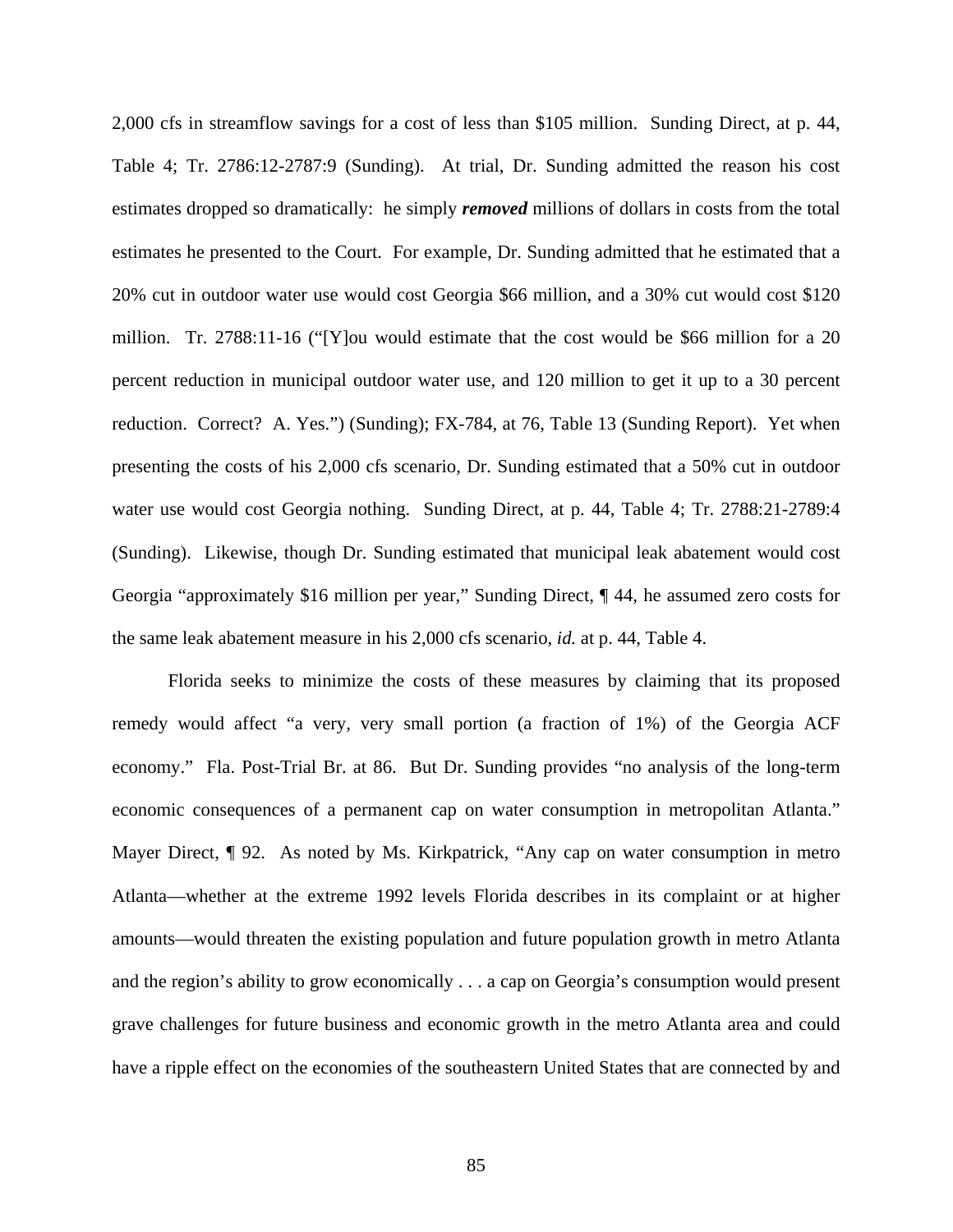rely on commerce with Atlanta." Kirkpatrick Direct, ¶ 72; Tr. 3426:3 (Kirkpatrick) (testifying that "an artificial cap" on consumptive use in Atlanta and Georgia "would be devastating.").

 Further, Florida ignores that the agricultural sector accounts for *5 percent* of the total economic activity in the Lower Flint River Basin, an amount as large as the wholesale or retail sectors, and nearly twice the size of the construction industry. Stavins Direct,  $\P$  19. Florida also ignores that the cuts Dr. Sunding proposes would flow through the region's and state's economy and cause long-term, structural damage. Indeed, Dr. Stavins calculated that Florida's proposed cuts to row crop irrigation alone would reduce statewide economic activity by *\$322 million* and eliminate over *4,000 jobs*. Stavins Direct, ¶ 90. Again, Dr. Sunding calculated similar costs in his expert report, and then removed those costs from his direct testimony. Tr. 2798:10-13 (Sunding) (admitting that indirect economic costs "weren't included in my direct testimony. They were in my expert report."). Specifically, in his expert report, Dr. Sunding estimated that a 50% reduction in agricultural water use would result in \$69 million in losses to Georgia's statewide economic output. FX-784, at 54-55 (Sunding Report); Tr. 2801:8-11 (Sunding). He also estimated that such a cut would eliminate nearly 2,000 jobs in Georgia—an amount that exceeds the *total* number of licensed oyster harvesters in Apalachicola Bay. Tr. 2802:9-15 (Sunding); JX-77 (Oyster Assessment Report listing 1,687 harvesting licenses in 2012).

Florida is required to demonstrate "by clear and convincing evidence" that the benefits of its proposed remedy "substantially outweigh" these drastic costs. *Colorado I*, 459 U.S. at 187. But Florida has never even tried to carry that burden. None of Florida's witnesses attempted to compare the costs of its proposed remedy to any benefits to Florida, nor did Florida make such a comparison in any of its briefing. Dr. Stavins, the former Chair of EPA's Environmental Economics Advisory Committee, testified that this was a significant error: "when evaluating a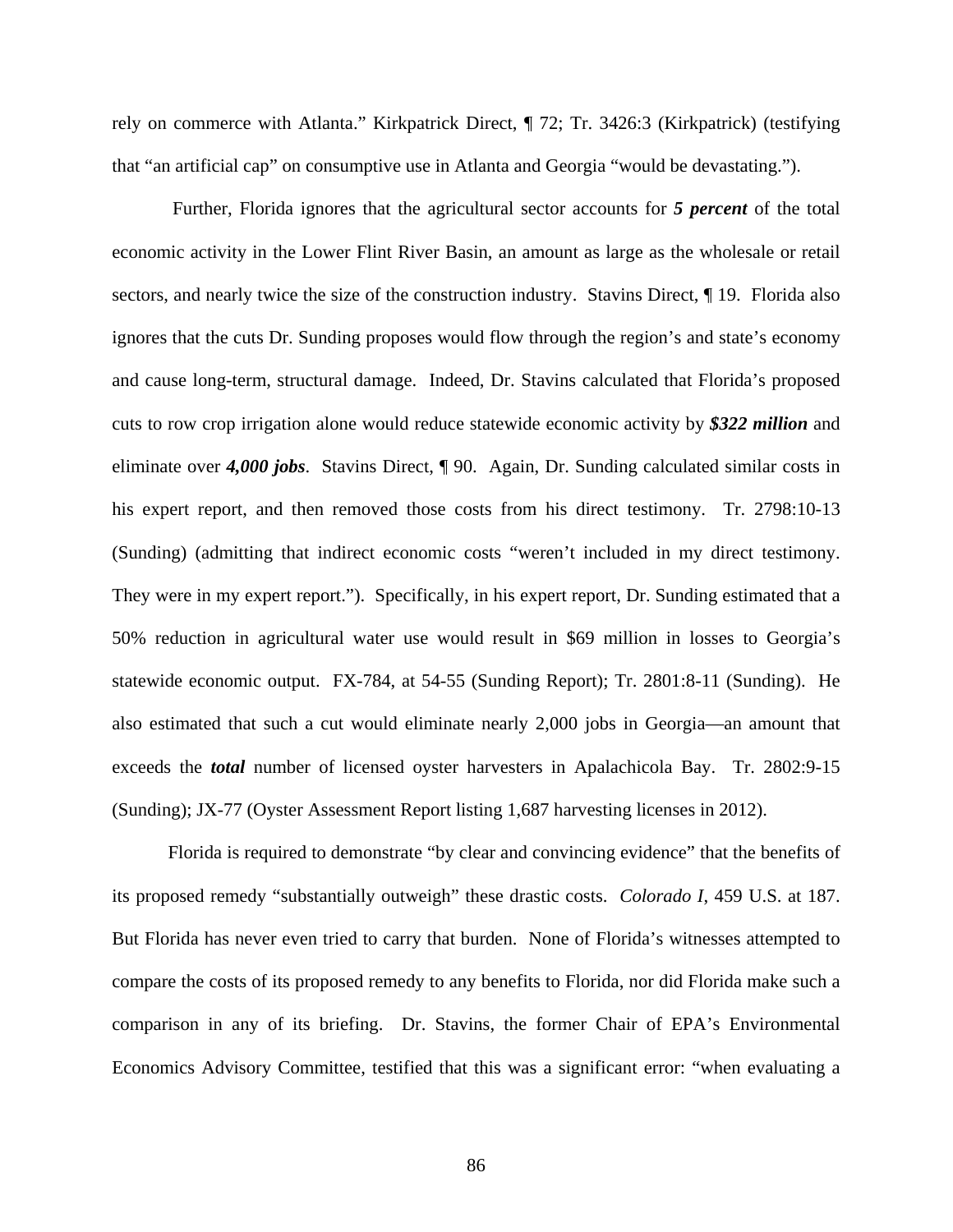proposed action or policy, a basic and necessary economic test is to compare the overall benefits of the policy to its overall costs." Stavins Direct, ¶ 38; *see also* Tr. 4510:4-4511:18 (describing extensive academic and governmental literature supporting the use of benefit-cost analyses in evaluating environmental policies or proposals) (Stavins). He was "very surprised" that none of Florida's experts did so because "[t]he first thing I thought I would see from Florida would be a comparison of benefits and costs." Tr. 4512:15-19 (Stavins).

Dr. Stavins did perform such a cost-benefit analysis, based on his review of the analyses submitted by both Florida's and Georgia's experts. *See* Stavins Direct, ¶¶ 131, 135-139. He found "the inescapable conclusion [is] that it's not even close . . . the annual cost of [Florida's] proposed remedy [is] over \$800 million . . . and [the] benefits that, I think it's fair to say are *de minimis*." Tr. 4515:21-4516:9 (Stavins). Florida has no evidence to contradict this determination, and, as set forth above, its own ecological and economic analyses corroborate it.

#### **CONCLUSION**

For the reasons discussed above, Georgia respectfully submits that this action should be dismissed for failure to join a necessary party under Rules 12(b)(7) and 19, or, in the alternative, that judgment be entered in Georgia's favor due to Florida's failure to meet its burden of proof for the Court to order an equitable apportionment.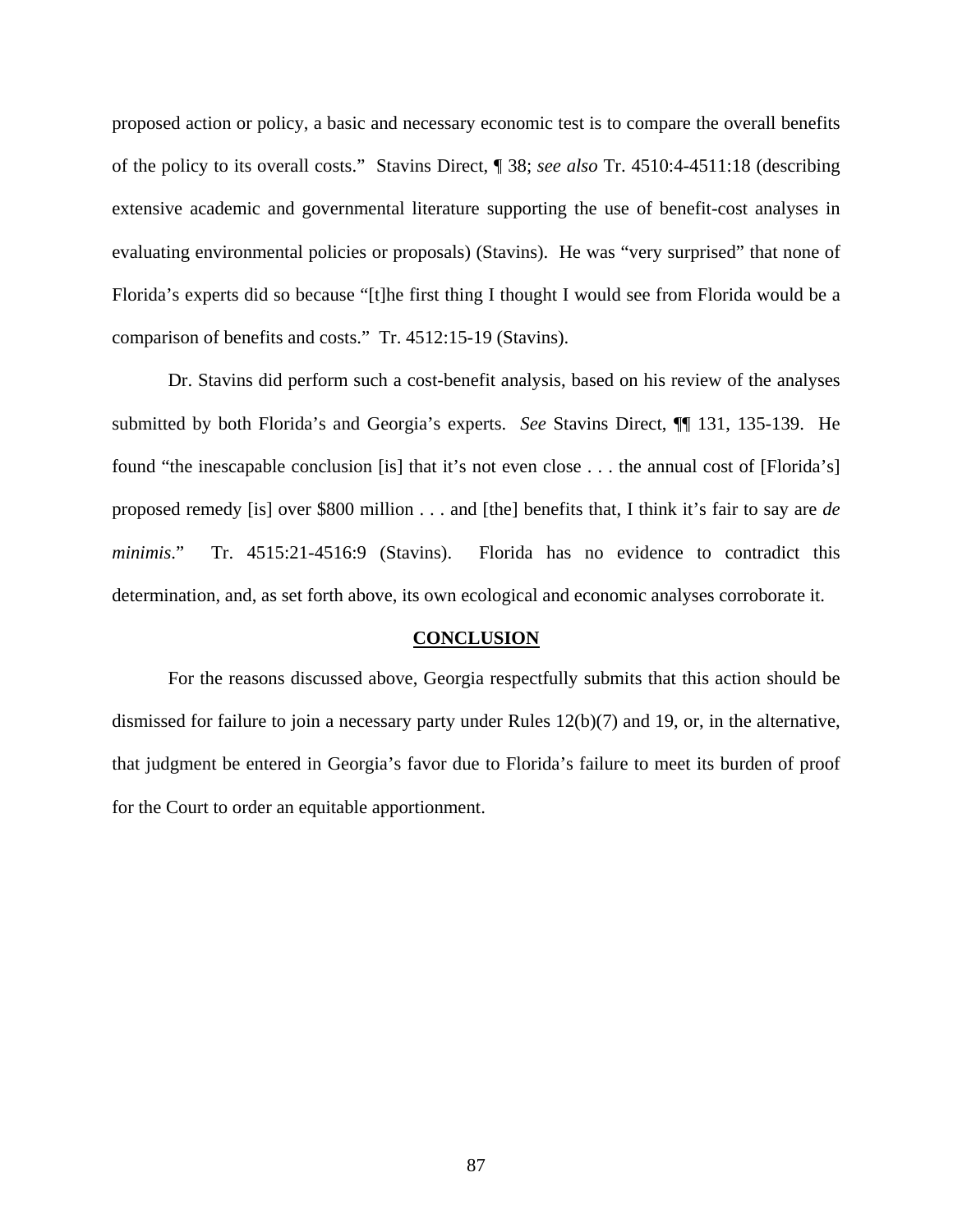Respectfully submitted,

/s/ *Craig S. Primis* 

CHRISTOPHER M. CARR ATTORNEY GENERAL OF GEORGIA

SARAH H. WARREN OFFICE OF THE ATTORNEY GENERAL 40 Capitol Square Atlanta, GA 30334 TELEPHONE: (404) 656-3383

W. RYAN TEAGUE OFFICE OF GOVERNOR NATHAN DEAL 206 Washington Street 111 State Capitol Atlanta, GA 30334 TELEPHONE: (404) 656-1776

CRAIG S. PRIMIS, P.C. K. WINN ALLEN DEVORA W. ALLON KIRKLAND & ELLIS LLP 655 FIFTEENTH STREET, N.W. WASHINGTON, D.C. 20005 TELEPHONE: (202) 879-5000 craig.primis@kirkland.com

*Special Assistant Attorneys General for the State of Georgia*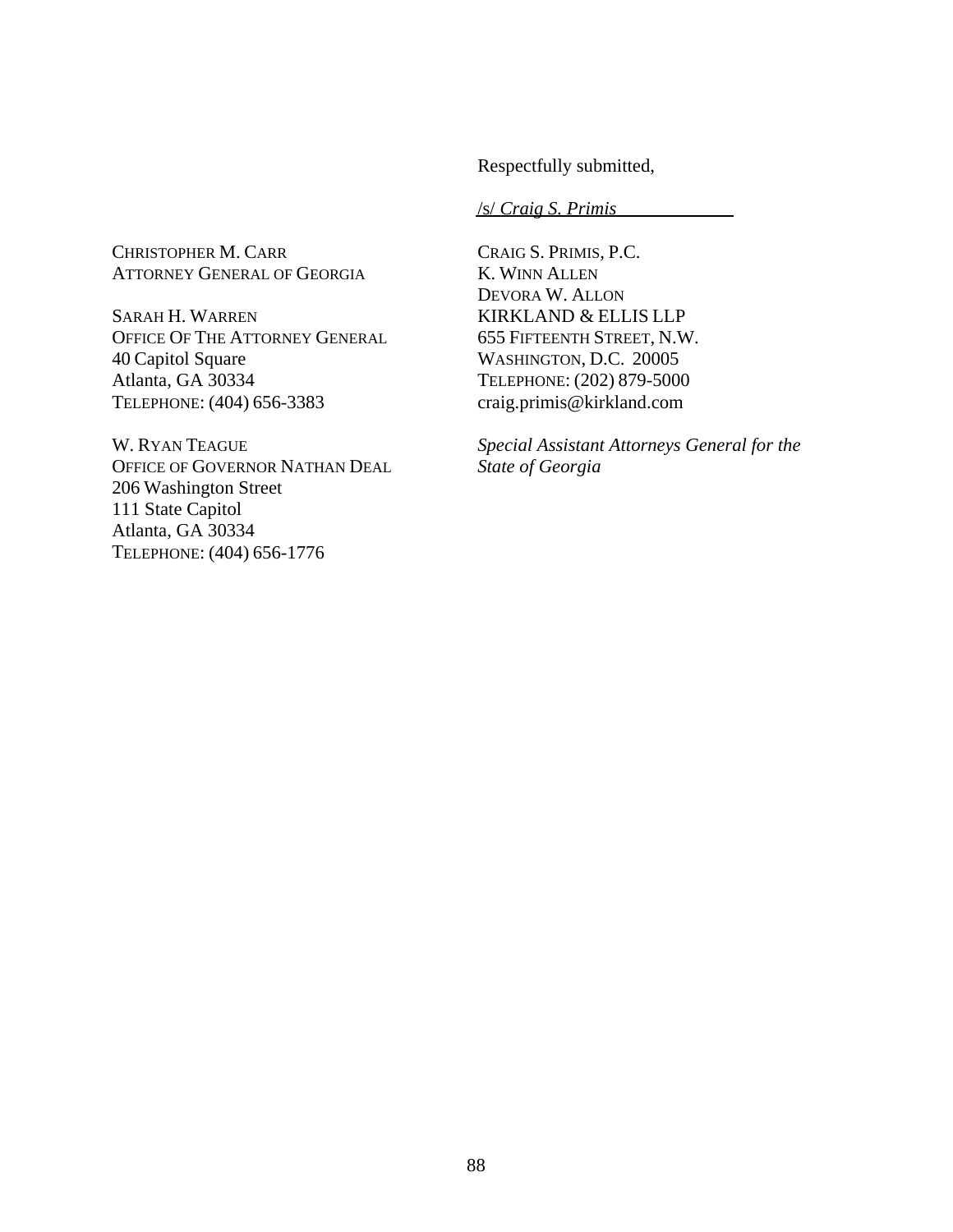**No. 142, Original** 

## **In The Supreme Court of the United States**

# STATE OF FLORIDA,

*Plaintiff,* 

STATE OF GEORGIA,

v.

*Defendant.* 

Before the Special Master

Hon. Ralph I. Lancaster \_\_\_\_\_\_\_\_\_\_\_\_\_\_\_\_\_\_\_\_\_\_\_\_\_\_

#### **CERTIFICATE OF SERVICE**

 This is to certify that the STATE OF GEORGIA'S RESPONSE TO STATE OF FLORIDA'S POST-TRIAL BRIEF has been served on this 29th day of December 2016, in the manner specified below:

| <b>For United States of America</b> |
|-------------------------------------|
| By Email and Federal Express:       |
| Ian Gershengorn                     |
| <b>Acting Solicitor General</b>     |
| Department of Justice               |
| 950 Pennsylvania Avenue, N.W.       |
| Washington, DC 20530                |
| $T: 202 - 514 - 7717$               |
| supremectbriefs@usdoj.gov           |
|                                     |
| <b>By Email Only</b>                |
|                                     |
| Michael T. Gray                     |
| michael.gray2@usdoj.gov             |
| James DuBois                        |
| james.dubois@usdoj.gov              |
|                                     |
|                                     |